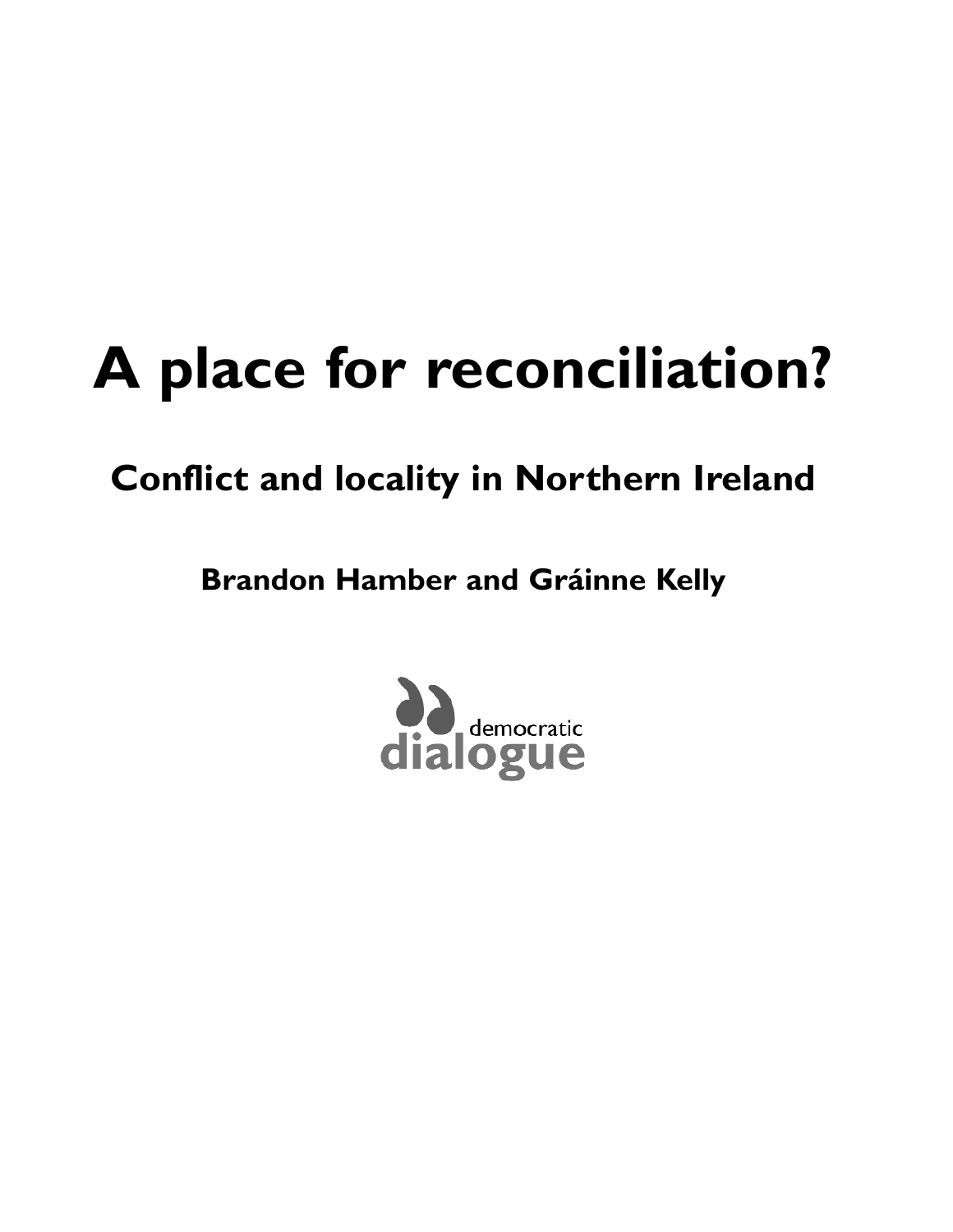Democratic Dialogue Report 18 September 2005

Democratic Dialogue 23 University Street Belfast BT7 1FY Tel: +44(0)2890220050 Fax: +44(0)2890220051 info@democraticdialogue.org www.democraticdialogue.org

© Democratic Dialogue 2005 ISBN 1 900281 17 1

Cover design by Dunbar Design Photographs by Agata Dziewulska and Lesley Doyle Printed by Northern Whig Ltd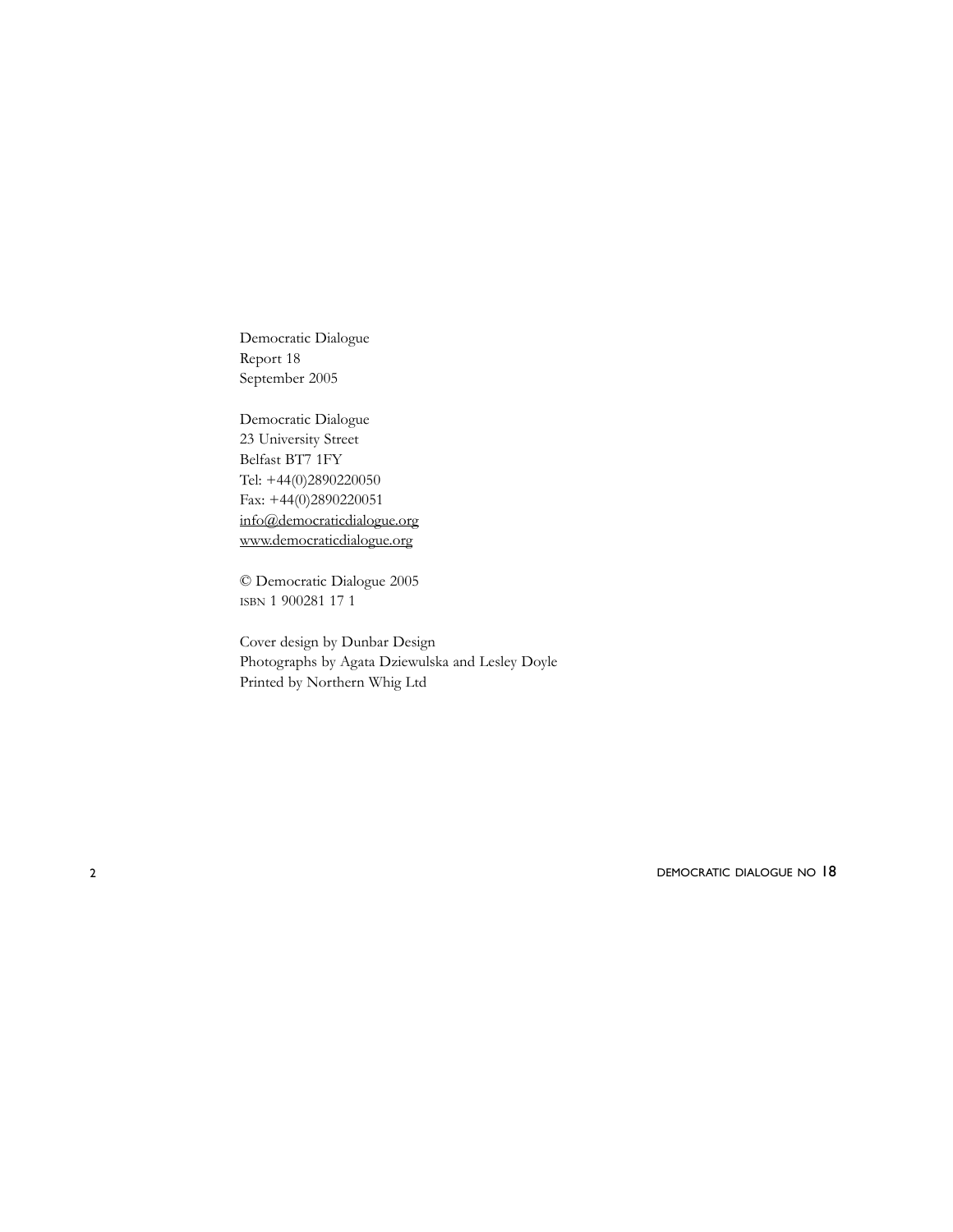### **Contents**

| Preface                                   | $\overline{\mathbf{4}}$ |
|-------------------------------------------|-------------------------|
| Executive summary                         | 6                       |
| Introduction                              | 12                      |
| Methodology                               | 16                      |
| Literature review                         | 19                      |
| A working definition                      | 36                      |
| Conceiving reconciliation                 | 41                      |
| Responses to definition                   | 49                      |
| Roles and responsibilities                | 54                      |
| Conclusions                               | 59                      |
| References                                | 64                      |
| Contributors                              | 68                      |
| Appendix A: case-study areas              | 69                      |
| Appendix B: interview schedule            | 71                      |
| Appendix C: peacebuilding, reconciliation | 79                      |
| Appendix D: associated phrases            | 80                      |
| DEMOCRATIC DIALOGUE NO 18                 | 3                       |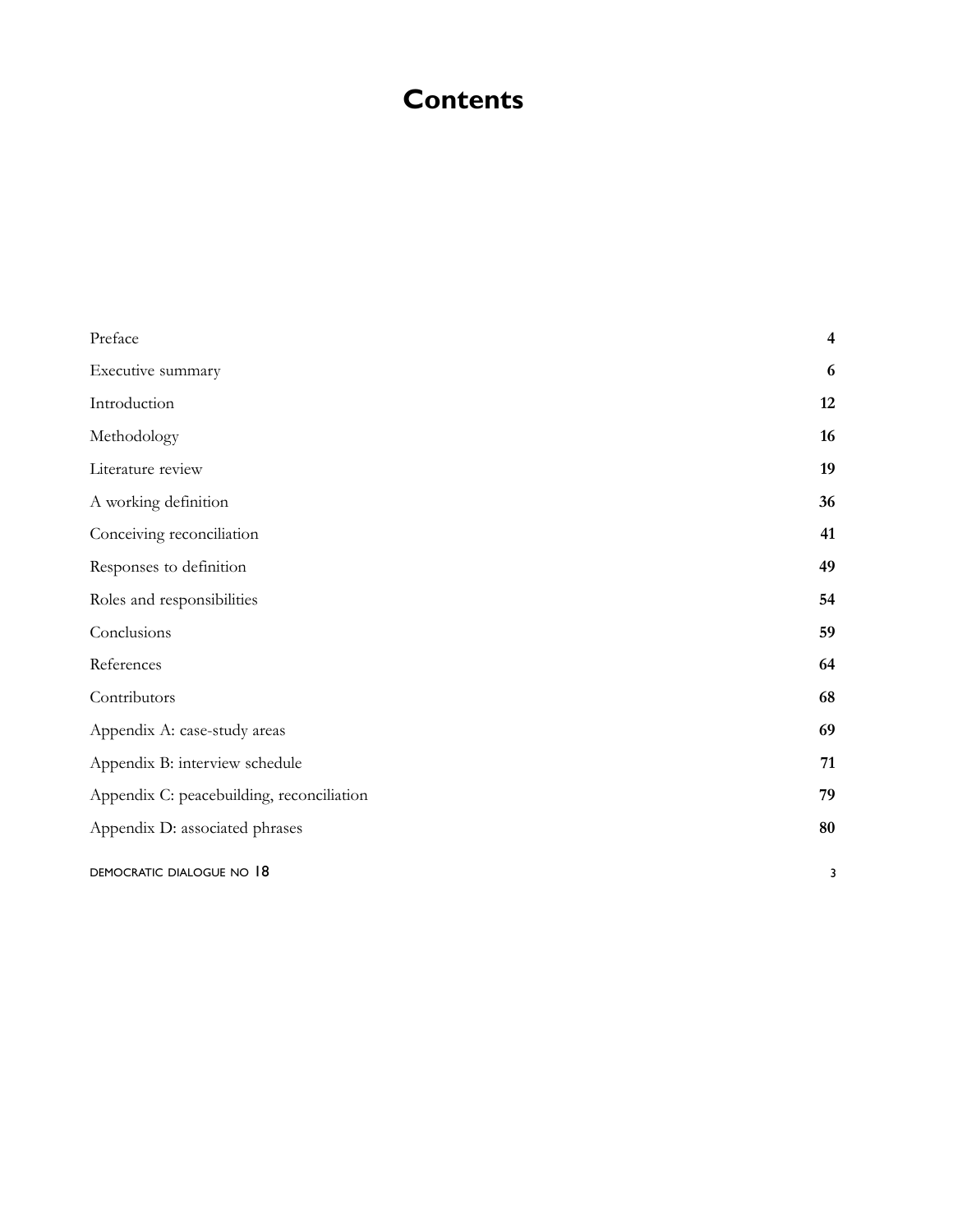### **Preface**

**T**his is the 18th report from the think tank Democratic Dialogue. DD gratefully acknowledges the financial assistance for this project from the European Union Special Support Programme for Peace and Reconciliation, via the Community Relations Council. DD also acknowledges the generosity of its core funders, which currently include the Esmée Fairbairn Foundation and the Joseph Rowntree Charitable Trust, as well as the CRC.

The authors wish to acknowledge the contribution of Tony MacAulay and Gareth Higgins in conducting fieldwork for this study in Ballymena and Armagh respectively. We also wish to thank the research advisory group— Sue Williams, Dominic Bryan, Ruth Moore and Libby Keys—for giving generously of their time to support the project and for providing valuable insights into the theory and practice

of reconciliation in societies emerging from conflict.

We give special thanks to all those who agreed to be interviewed during the course of the research and for speaking openly and honestly about their views and experiences of reconciliation in Northern Ireland. We are particularly grateful to the three district councils and their respective community relations officers—Aubrey McClintock of Armagh City and District Council, Jackie Patton of Ballymena Borough Council and Christine Rodgers of Omagh District Council—for their support and assistance at all stages of the research. We also thank those who participated in the pilot research.

We would also like to thank all those who participated in, and those (Luc Huyse, Ed Garcia, Monica McWilliams, Colin Craig,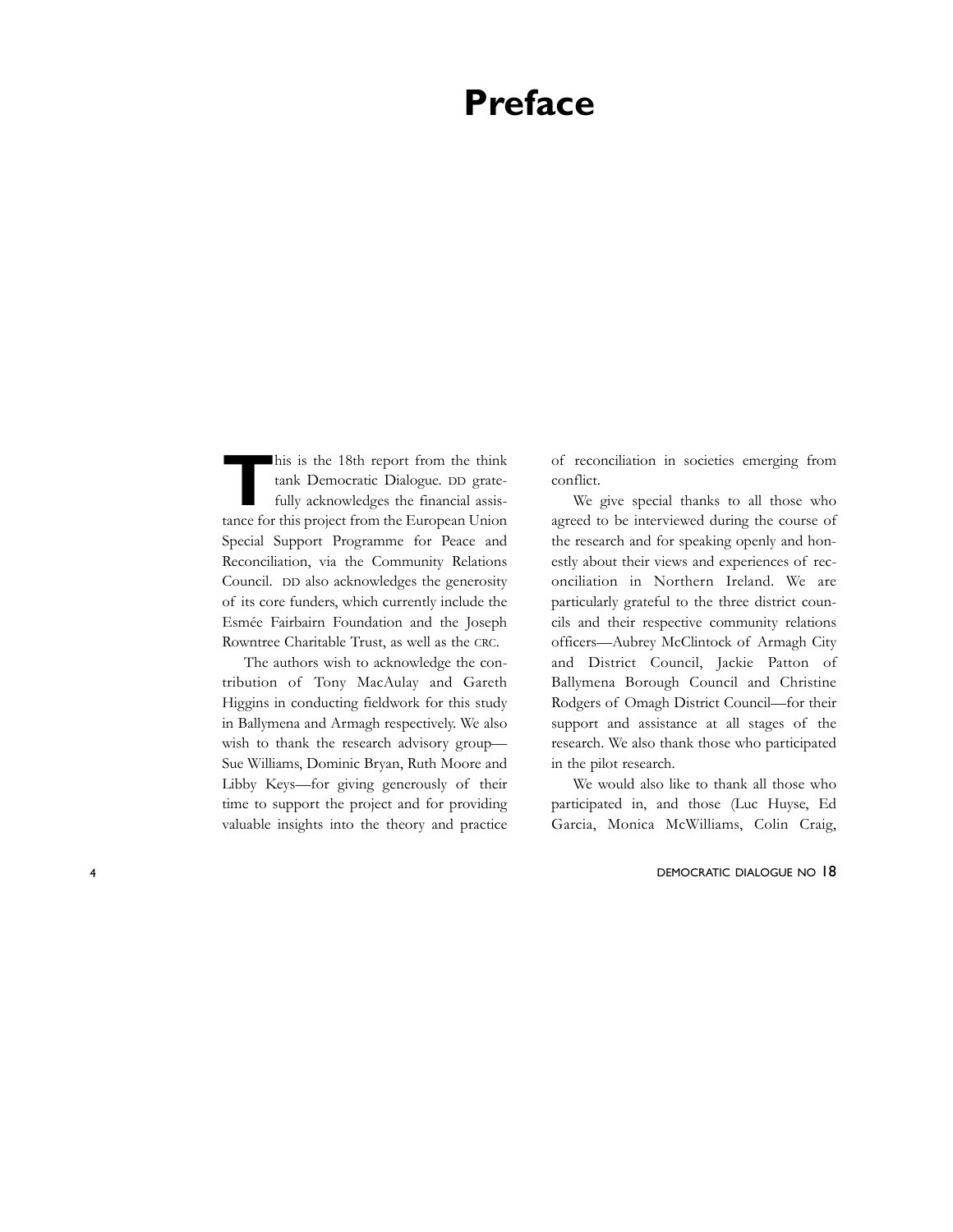Noreen Callaghan and Avila Kilmurray) who presented at, the June 2004 Democratic Dialogue round table on reconciliation, where we presented some preliminary findings of this research. Their participation and comments are valued, as well as their contribution to the companion report, *Reconciliation: Rhetoric or Relevant?*, published by Democratic Dialogue.1

Comments on the publication are very welcome. Our catalogue of publications (available in pdf format) is detailed on our web site.

Anyone wishing to be kept informed of DD projects and events should contact us to be added to our regular e-mailing list. All the necessary details are on p2.  $\lambda$ 

> **1 available from DD or at www.democraticdialogue.org/documents/R17.pdf**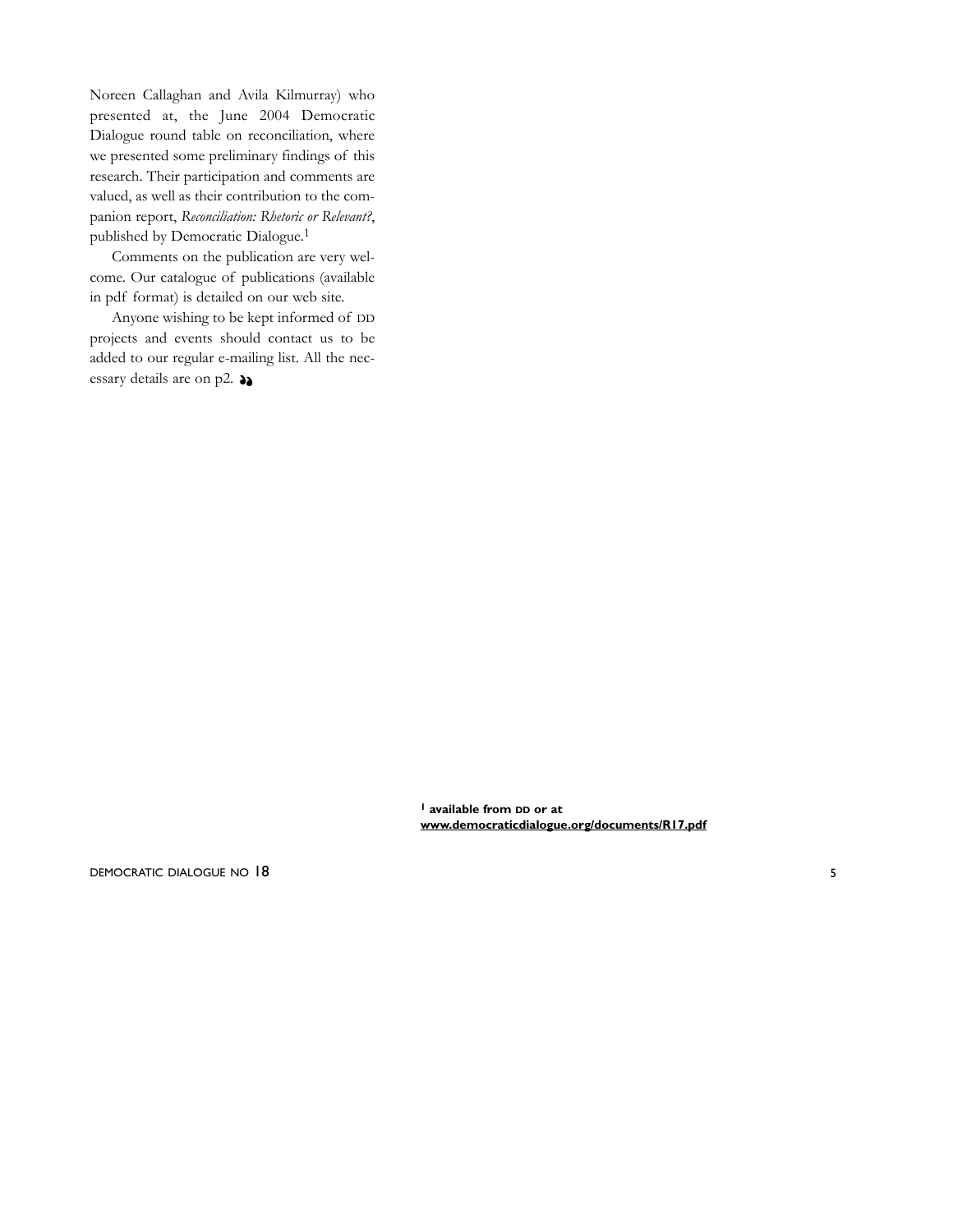### **Executive summary**

**I** n January 2003, Democratic Dialogue embarked on a research project on 'community reconciliation' in Northern Ireland. The term reconciliation is not well developed in the region and no agreed definition exists, despite increasingly common usage. The study explored how reconciliation is conceptualised and implemented, politically and at the grass roots, in different areas. It examined how local government creates or constrains opportunities for reconciliation initiatives. And it generated recommendations as to how as a concept reconciliation could be sharpened, so as to improve practice locally and internationally.

The research examined the role voluntary groups play in facilitating community reconciliation, their relationship to district councils and the degree to which councils create an atmosphere conducive to such work. It was hoped this would assist effective partnerships and mutual understanding between sectors, clarify what reconciliation concretely means and, in the long term, help make that practice more sustainable.

**references at the end of this report.**

**1 See**

We chose three local authorities as case

studies: Armagh City and District Council, Omagh District Council and Ballymena Borough Council. A semi-structured interview formed the main part of the research. Three researchers conducted the interviews with 58 individuals from the councils, political parties and community groups. Issues explored included: views and opinions on reconciliation, how it related to one's work and voluntary activities, relevant policies, practices and structures, relationships between and within sectors, and who was deemed to hold ultimate responsibility for building reconciliation. Themes from the interviews were extracted, categorised and interpreted by the project team within the context of the international and domestic literature on reconciliation.1

To stimulate discussion, and to try to frame the reconciliation debate in Northern Ireland, we presented interviewees with a working definition of reconciliation, applicable to societies emerging from conflict, having revieweed a range of existing definitions. This premises reconciliation on an understanding that to build peace requires attention to relationships.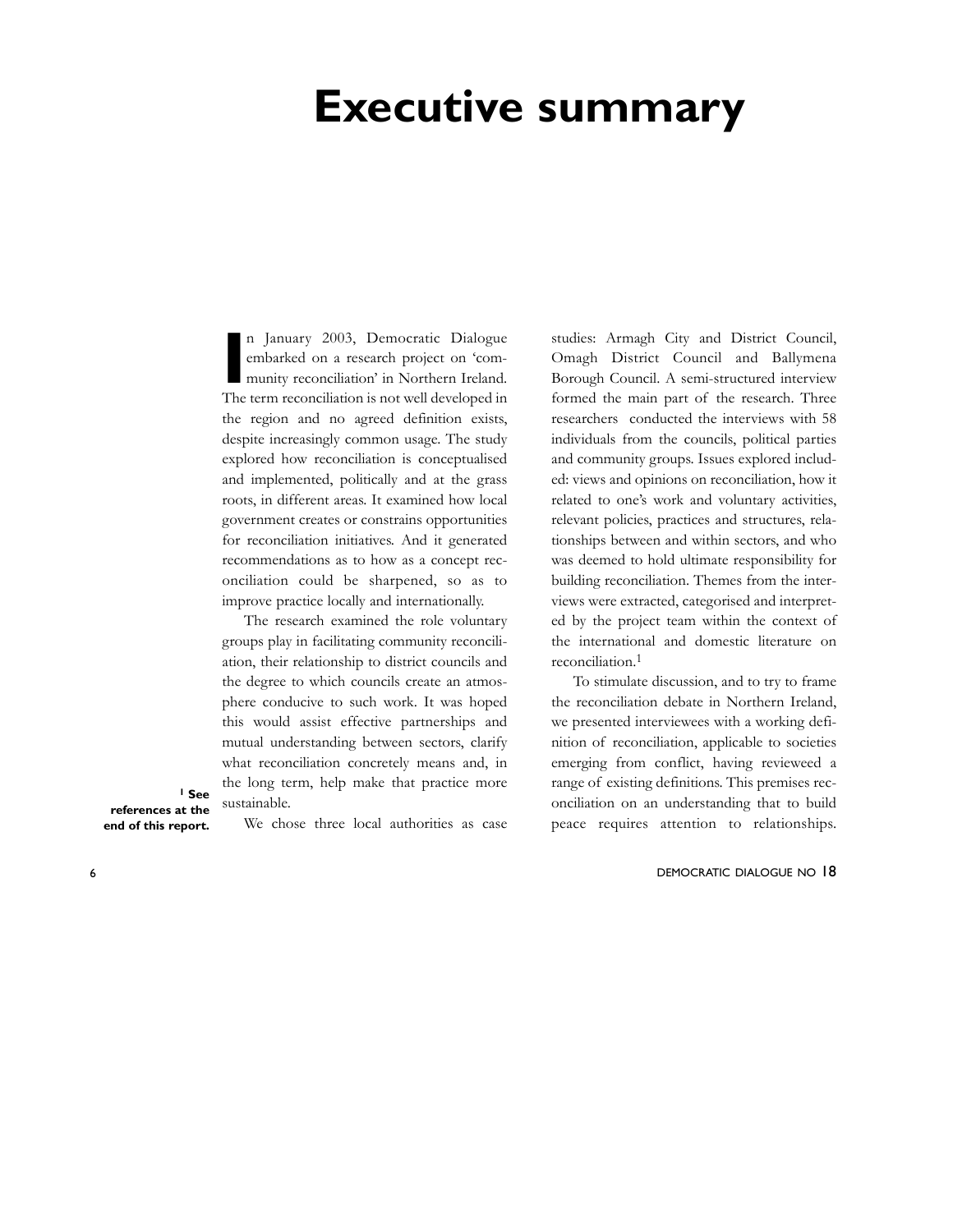Reconciliation is thus the process of addressing conflictual and fractured relationships, but it embraces a range of activities. We see reconciliation as a voluntary act that cannot be imposed. It generally involves five interwoven strands:

1. Developing a shared vision of an interdependent and fair society.

2. Acknowledging and dealing with the past.

3. Building positive relationships.

4. Significant cultural and attitudinal change. 5. Substantial social, economic and political change.

The research aimed to:

• explore how a range of individuals from political parties and civil society conceptualised reconciliation in Northern Ireland;

• unpack the concept of reconciliation, in the context of the definition proposed; and

• identify the roles and responsibilities of councils and community groups in pursuing reconciliation locally.

In terms of how individuals conceptualised<br> **I** reconciliation we found that interviewees<br>
were open to a discussion on reconciliation<br>
and, in general terms, were willing to explore n terms of how individuals conceptualised reconciliation we found that interviewees were open to a discussion on reconciliation how it related to them and fitted with their work.

While complex ideas about reconciliation were aired, most interviewees were fairly vague on the details of what it might entail or how it might be pursued.

Bracketing together the responses, the following themes emerged as to what reconciliation might primarily be about:

• addressing relationships between former

### DEMOCRATIC DIALOGUE NO 18 7

enemies and those estranged due to conflict;

• engaging in confidence- and trust-building measures;

• rehumanising and getting to know the 'other'; • recognising that harm had been done to another;

• showing remorse about this;

• providing explanations as to why it had happened;

• finding ways to heal old wounds; and

• seeking means of accommodation, partnership and respect for difference, and recognising mutual dependence.

Councillors and council staff generally saw reconciliation as one of many issues faced in their daily work, but not a priority in the midst of helping people obtain their statutory rights. This suggests a legalistic understanding of dealing with past conflicts, rather than a relationship-driven focus. It also suggests that they do not see attainment of rights as a component of reconciliation.

In voluntary organisations reconciliation tended to be seen in terms of building and mending relationships. Some representatives saw it as a priority—even when their work was not explicitly labelled as such.

There was a distinct lack of clarity among interviewees as to what, specifically, reconciliation meant. Most tended to view this as an obstacle to intercommunal processes or policies and practices to address the legacy of the conflict. The lack of clarity was also a paradox—given that some interviewees were involved in work funded under the reconciliation banner. This did not mean that some did not have their own understanding of the term,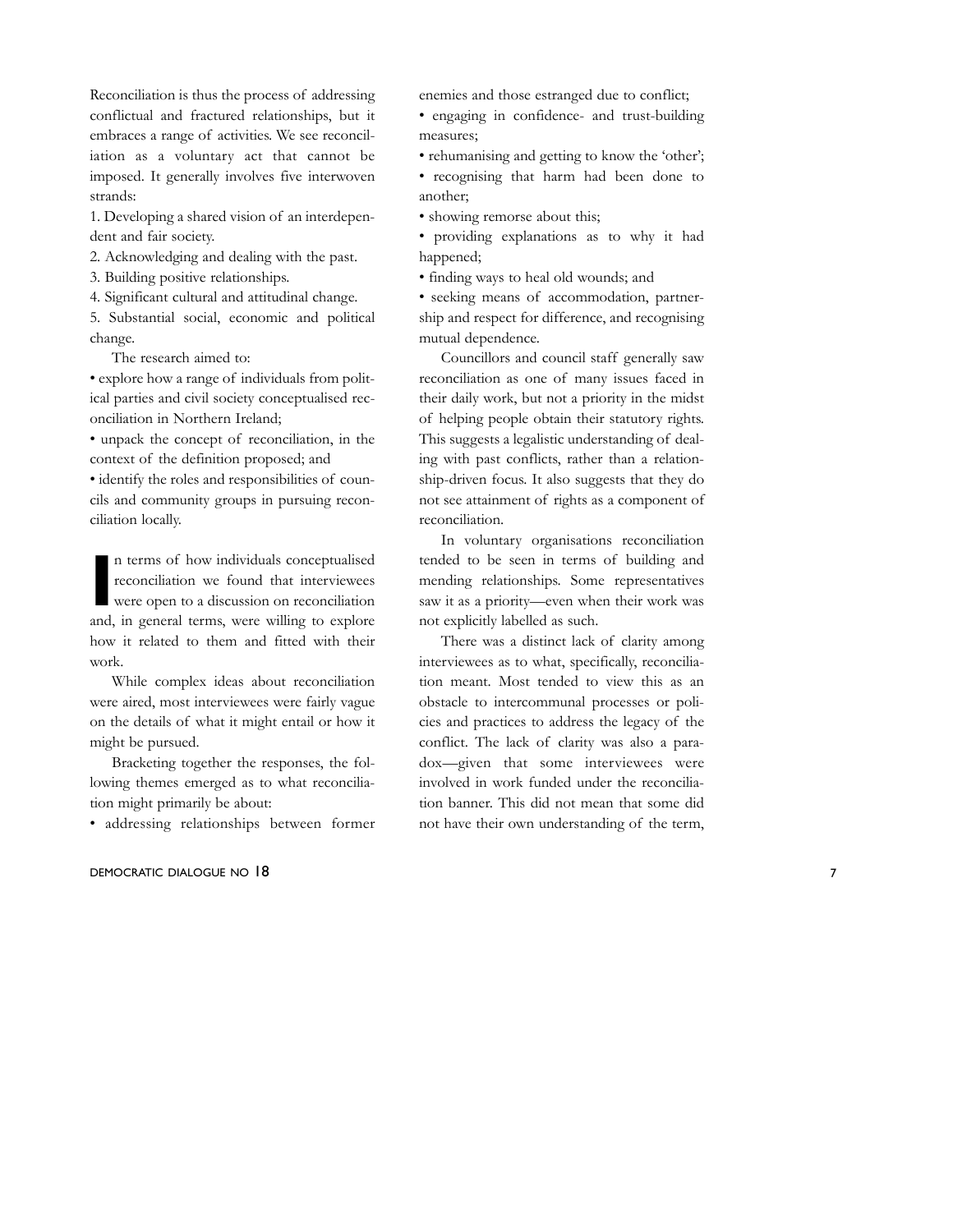but a shared understanding was certainly not evident.

Few could articulate a vision of what a reconciled society would look like. Several respondents seemed to hold the view that it would be more tolerant, with less segregation and greater social ease and freedom from fear. Most were fairly pessimistic about achieving this in the short term.

The respondents appeared to have difficulty relating reconciliation, as a concept, to their practice. It was not a term they used in their daily work, or felt particularly comfortable in using to describe what they did.

Of those directly engaged in self-described peacebuilding activities, most appeared more comfortable with 'community relations', 'good relations' or 'community cohesion'. No interviewee advocated replacing these with reconciliation, although many seemed comfortable using them interchangeably.

Reconciliation seemed to imply a much deeper process, for which some felt the communities with which they worked were not prepared. This was one reason why they did not use the term.

Views of reconciliation were influenced by ideological stance. Some interviewees, mostly clergy and unionist politicians, made theological references. For others, however, reconciliation as a concept stimulated a negative or cynical reaction, dismissed as being theological and therefore not relevant.

Little reference was made to 'forgiveness', often highlighted in theological literature as an important element. It did not feature highly as a prerequisite of reconciliation, even for those from a religious background. With a few exceptions, the interviewees spoke about reconciliation in the abstract, making no reference to any changes required of themselves.

Funding from the European Union Special Support Programme for Peace and Reconciliation heavily influenced perceptions. Reconciliation as a concept was largely viewed through the prism of the EU programme despite few being clear as to what a European definition of reconciliation might be. Most felt that the funding bodies provided little direction in this regard.

Few respondents made reference to reconciliation as anything other than a 'two traditions' (Catholic and Protestant) issue. A more holistic understanding of the need to address relationships across society—including in areas little affected by the 'troubles'—did not come across strongly. The role of members of ethnic minorities in reconciliation initiatives is also an absence to be addressed.

**A**s to the working definition, we found reaction was overwhelmingly positive and brought the discussion to a different level. Several respondents were surprised by the definition's complexity. The impression we formed was that interviewees saw reconciliation as a very abstract concept, and were pleasantly surprised to see it broken down into possible steps or components. Some questioned whether there were prior steps (such as confidence-building) before one could tackle the issues proposed.

Few interviewees spent any time commenting on or contradicting the assertion about a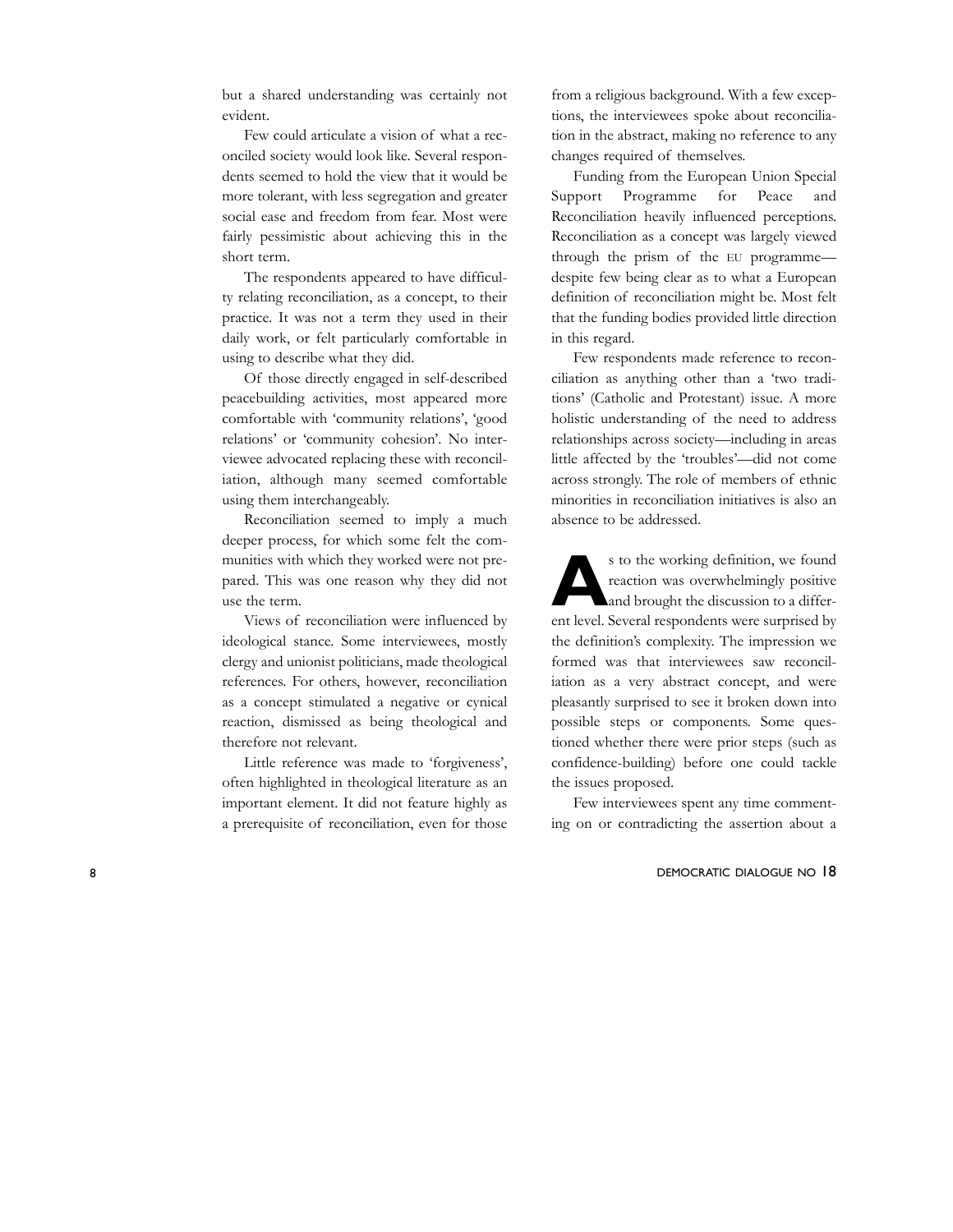shared vision, but there was some divergence between the case studies. Several respondents in Ballymena felt this should be emphasised, yet it did not feature strongly in Omagh or Armagh. These appear to be more mixed communities and there may be a greater sense of commonality, but this is speculative.

Acknowledging the past was, by a large margin, the aspect given most emphasis by respondents. Dealing with the past was not only viewed as requiring particular consideration; many felt it had to be the first step in any reconciliation process. Few interviewees, however, specified what this would involve. While most respondents definitely saw value in dealing with the past, they did not know how to deal with it effectively.

Most made some reference to the importance of building positive relationships, but it was the focus of little discussion. Perhaps this was felt to be self-evident.

The responses on attitudinal change were particularly interesting, as they reflected an understanding of the term which differed from our intent. While some interviewees agreed that significant cultural change was important, others were uncertain about its meaning. Some perceived the statement as implying that people would have to change their 'cultural traditions' for reconciliation to take place. This appeared to be particularly true of those from a Protestant background, with the assertion that 'culture' was intrinsic to 'community' and not something which should be changed.

On socio-economic and political change, the vast majority of respondents felt this already enjoyed disproportionate emphasis

### DEMOCRATIC DIALOGUE NO 18 9

under PEACE II, to the detriment of relationship-building and addressing the legacy of the past.

Then analysing roles, relationships<br>
and responsibilities for building<br>
reconciliation, we found that and responsibilities for building relationships within and between sectors had a significant impact on reconciliation. While individual relationships were often described in encouraging terms, tensions were clearly apparent, particularly between voluntary organisations and local authorities.

In all three case studies, a common thread of negativity appeared in discussions with voluntary-sector interviewees in relation to their respective councils. To some degree the sector seems to view the council as little more than a potential funding avenue and not a major player in reconciliation. This view, of lack of cooperation and joint initiative, seemed however to be restricted to councils as institutions rather than their staff.

Most voluntary-sector interviewees were positive about the support offered by council officials. It was obvious from our discussions that officials were often limited by the decisions made by elected representatives, hampering the type and depth of work in which they could engage.

Relationships between councillors were generally perceived by those we interviewed as poor. Some interviewees felt strained relationships and public disagreements had a negative impact on community relations. For example, certain councillors appeared willing to lend private support to projects, but would not do so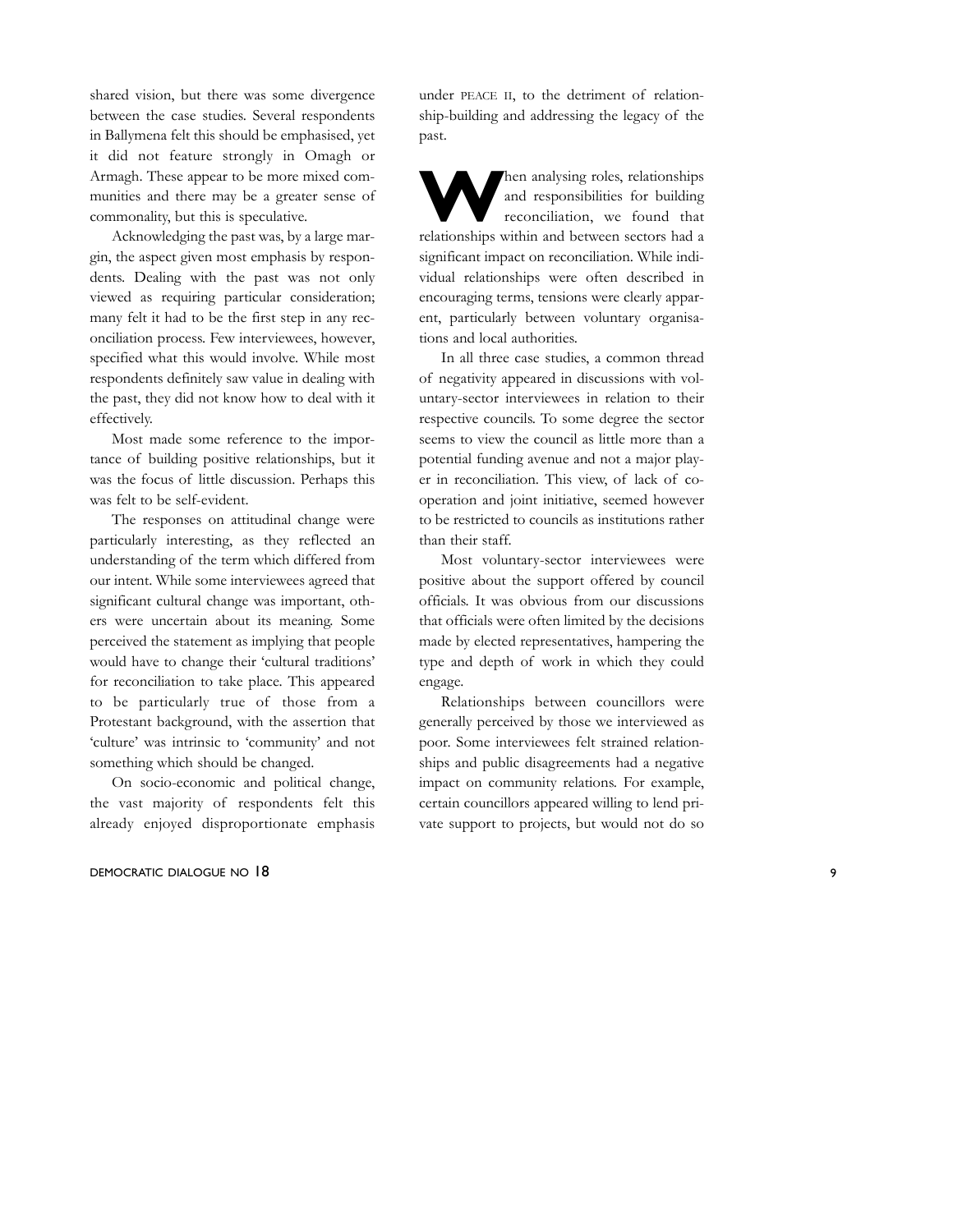publicly for fear of jeopardising votes within their communal catchment areas.

There were diverse views on whether further responsibility for reconciliation should be devolved to councils—as subsequently envisaged, conditionally, under the *A Shared Future* policy framework published in March 2005. Perhaps not surprisingly, council staff, managers of local strategy partnerships and councillors were generally enthusiastic about this possibility, envisaging local authorities taking the lead in much of this work. Many were however reluctant, cautious of being given added responsibility without adequate planning.

But within the voluntary sector respondents were generally hesitant, particularly if further funding streams were to be administered by the council. A clear picture emerged of reconciliation commonly being 'politicised' within councils, being treated in a partisan fashion.

**I** n the final analysis, it is not only the specifics of how we define reconciliation that matter, but how we explain and use the concept. Even if an agreed definition is difficult to achieve in a society in or coming out of conflict, there is an onus on all of us broadly to explain what we mean by such terms. Only through robust dialogue can we ensure a more reflexive peacebuilding practice.

There is a lack of strategic thinking within statutory bodies, funders and the voluntary sector about the concept of reconciliation.

Dealing with the past was identified by many respondents as the next major component of the reconciliation agenda. Much work remains to be done to unpack what this means. That said, in areas where little peacebuilding work has been done, it would be a mistake to jump prematurely into this debate. Grassroots relationship-building and basic dialogue is first needed.

We still found a nervousness about promoting reconciliation, and clearly the process is not adequately supported or understood at the political level. We found, certainly in community organisations, that local politicians were blamed at times for continuing to play sectarian and polarising politics—undermining attempts to build relationships, change attitudes or assist in finding a common vision. Ways need to be found to stop rewarding segregation, politically and geographically.

We found that the term reconciliation was not used a great deal on the ground. This reflects the limited effort to date to define or at least debate how to use the concept. This has left a range of assumed meanings attached to it.

Reconciliation is also seen as a deep and sometimes threatening process. Respondents chose at times not to use the term in their daily work because they feared it would scare people off. This might have arisen because of its perceived religious overtones or because reconciliation was understood somehow as 'coming together' in some process of social and political transformation.

As such, the respondents (with a few exceptions) seemed instinctively to understand that reconciliation was deeper than limited coexistence. Some would argue that coexistence has always been the dominant model for the majority in Northern Ireland (including the middle class for the most part not directly affected by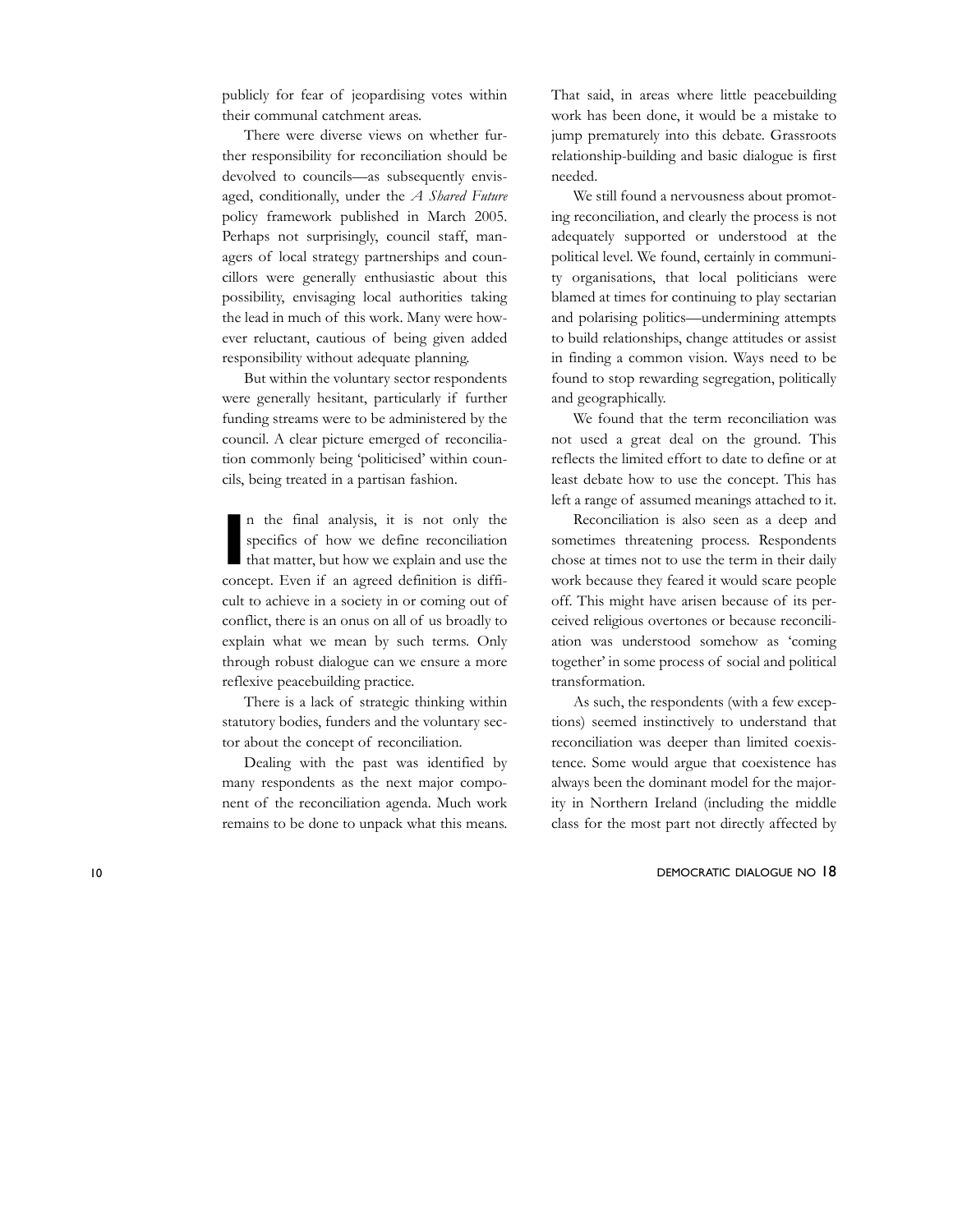the conflict) and that this has led to separate development and perpetual division. Something more is needed.

**Overall, there seems to be an anxiety in**<br>
Northern Ireland that genuine reconciliation will mean some compro-Northern Ireland that genuine reconciliation will mean some compromise, or at least the rehumanisation of old enemies. Reconciliation implies a muddying of the waters and fundamental change in perceptions of the 'other'. Our research suggests some readiness to engage in breaking down myopic understandings of the determinants of the conflict, but the reaction to the term also implies much groundwork remains to be done to create conditions conducive to a deeper process of reconciliation. This also requires robust political support, within localities and more widely.

We found that voluntary groups are further down the line in thinking about reconciliation that district councillors. The voluntary sector is more philosophically and practically involved with reconciliation. Councillors are largely not engaging with the topic, and at times we struggled to get them interested. Most seemed to be locked into divided local politics, which our community-group respondents saw as undermining their reconciliation efforts.

Our research suggests that vigour is needed: reconciliation, as a difficult and complex process, needs to be championed at the highest level, confronting the challenges it presents. We found serious doubts as to the ability of locally-elected politicians to forward a reconciliation agenda in a non-sectarian and effective manner. Reconciliation issues have become

### DEMOCRATIC DIALOGUE NO 18 11

political footballs in the council chamber, with one party grasping at issues (such as equality or the distribution of funding) in opposition to, or to the exclusion of, other parties. The research underlines a long-held criticism that community relations is not taken seriously by council officials or elected representatives, and that community-relations officers often feel sidelined, with their work deemed of low priority.

In summary, most of those to whom we spoke would only argue for further responsibility for reconciliation being devolved to district councils if there was unequivocal broader support, resources were adequate and there was significant change in how councils, and councillors, operate.

The *A Shared Future* policy framework and the review of public administration in Northern Ireland set out new challenges for local government. They also offer new opportunities for councils, and councillors, in partnership with practitioners within the community, to foster reconciliation.  $\lambda$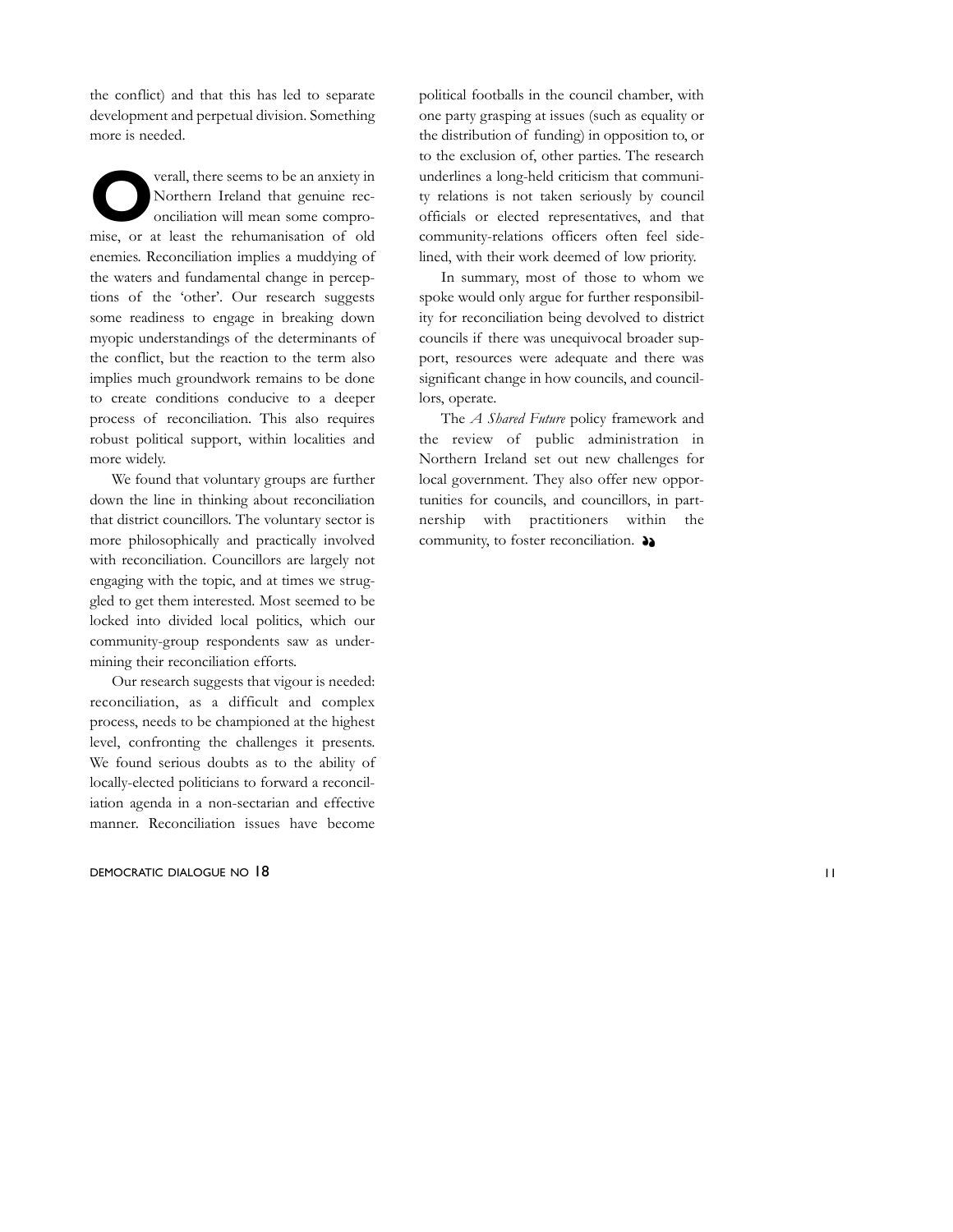# **Introduction**



**Symbol of reconciliation—but the completion of the bridge at Mostar in Bosnia belies a still sharply divided city**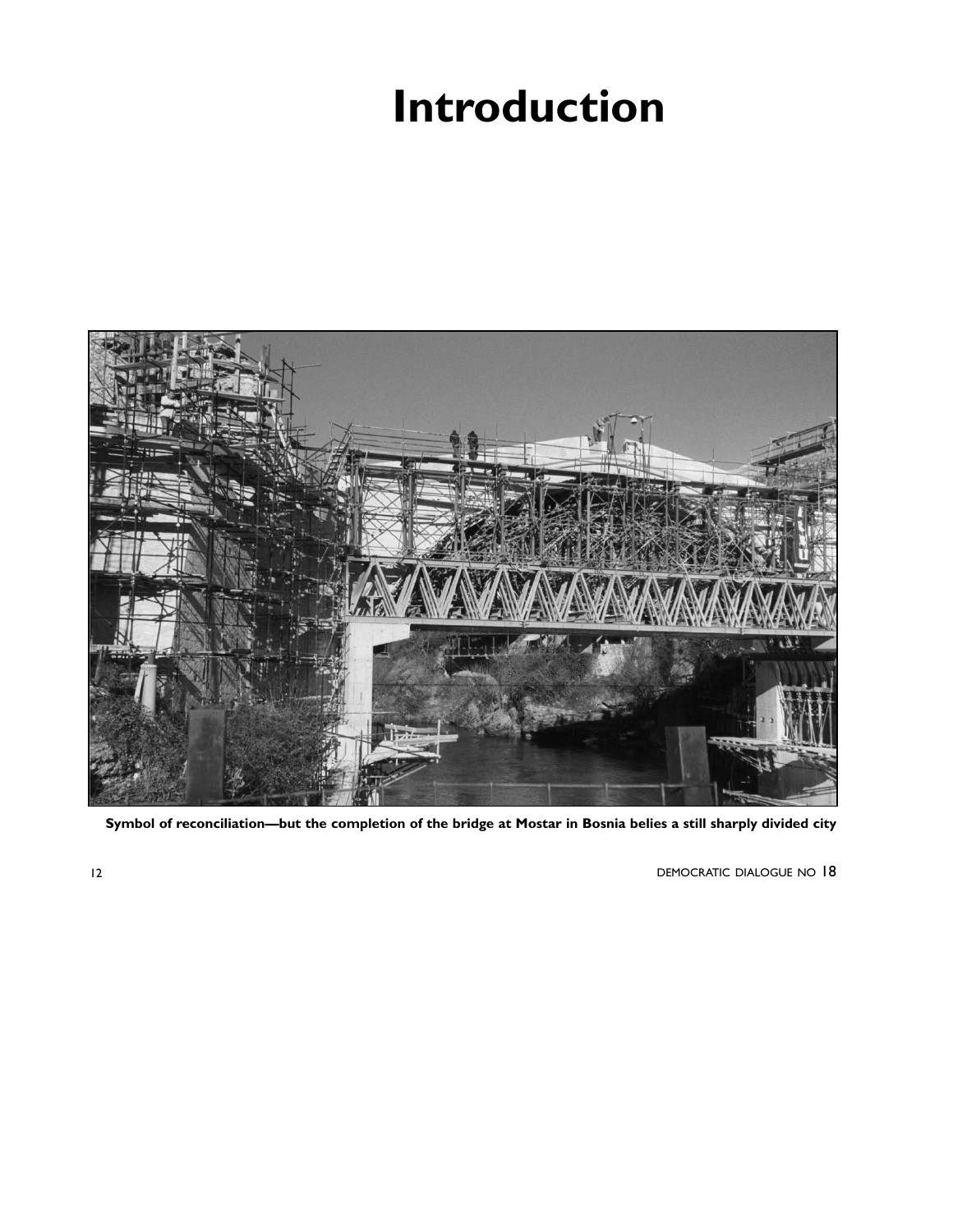**R**econciliation operates at the political, community and individual levels. Politically, in the Northern Ireland context, reconciliation could be seen as embodied in the negotiations that led to the Belfast agreement. This process of seeking a political solution (or, at least, a degree of coexistence) could be said to have brought political stability, albeit still contested, limited and fraught. If this is to be embedded, however, a much deeper process is needed. Institutions have to be rebuilt, democracy resuscitated and reconciliation fostered between old enemies (van der Merwe, 2000).

Competing understandings of reconciliation are apparent in most societies coming out of conflict (Hamber, 2002; Hamber and van der Merwe, 1998; van der Merwe, 1999). Some people see it as a 'soft' concept, a euphemism for the compromises made in tense political talks. Others narrow it to a basic tolerance. Still others see it as a deeply profound process, intertwined with forgiveness and repentance, and often carrying theological overtones. Some community groups understand it to be a

### DEMOCRATIC DIALOGUE NO 18 13

practical programme for re-establishing workable relationships in deeply divided societies, focusing on bringing people into contact with one another and promoting attitudinal change.

Some practitioners have referred to this as a community-building ideology of reconciliation (Hamber and van der Merwe, 1998; van der Merwe, 1999). This is concerned with relationships that have broken down between and within communities during the conflict, rather than with broad and abstract values of ethnic coexistence and tolerance. Without minimising the individual component of reconciliation, and acknowledging that community relationships are deeply influenced by the political context, this notion looks at reconciliation at the community or local level.

Community projects and initiatives are needed in societies coming out of conflict to facilitate reconstruction of interpersonal relationships. This can be done through the creation of space for direct interventions, such as conflict-resolution initiatives and crosscommunity projects. These generally aim to build lasting co-operation, entrench peace and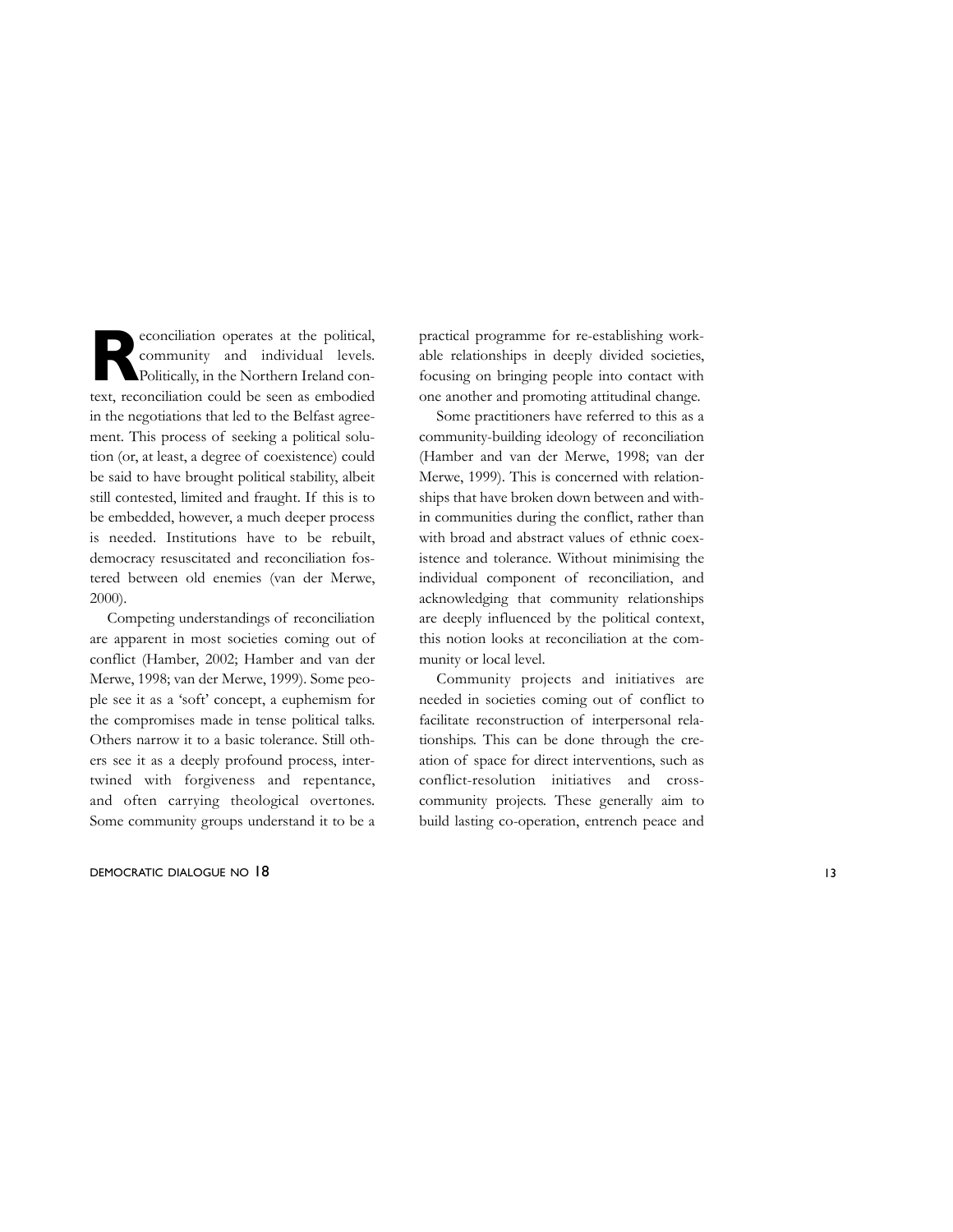promote mutual understanding.

From this perspective, reconciliation is not defined as a perfect state of unity, where all animosities are miraculously put aside, or an idyllic state of existence, but rather as a process of building and sustaining relationships (Lederach, 1997). Such relationships should contain sufficient trust to manage conflicts between and within communities as they arise. Needless to say, the role of community, voluntary and localgovernment structures is vital.

Due to the limited success of the 'peace process' in Northern Ireland, reconciliation at this level is incomplete. This is evident in the many localised disputes which continue to emerge. Sectarian division persists, as evidenced by deep residential segregation and continuing tensions in some areas. Broader political conflicts are often linked to local situations, but equally in most societies coming out of conflict localised political conflicts have dynamics of their own. These have to be addressed in their own right to secure a sustainable peace (van der Merwe, 2000).

Local-government structures can be paralysed by entrenched divisions, making 'ordinary' local politics difficult. The election of the mayor and deputy mayor in some councils over the years has highlighted these challenges, with on occasion these two potentially partnered civic leaders sending out instead signals of communal division. In many areas, monuments and memorials (which in other contexts can play a unifying role) have proved incredibly divisive, often severely undermining any attempts at reconciliation: unionists have expected Irish-identifying

Catholics nevertheless to identify with the commemoration of Britain's war dead, while republicans have angered Protestants by erecting unofficial memorials to local IRA members.

At the individual level, the question is equally complex and is bound to how individuals (and, specifically, those most victimised in the past) view reconciliation and their relationships to those they perceive as 'the other'. Many victims remain angry and disenchanted, particularly with the release of politically-motivated prisoners as part of the agreement and where no individual, group or state agency has been held to account.

Some strides have been made in the establishment of victims' groups across Northern Ireland, through support from government and the EU. But questions concerning truth and justice for past atrocities remain outstanding, and guarantees of long-term financial support for initiatives remain elusive (Hamber, Kulle, and Wilson, 2001; Hamber and Wilson, 2003).

Reconciliation is however wider than meeting the needs of victims, important as this is. It should involve the entire society. The Healing Through Remembering (2002) project indicated, following extensive consultation, that addressing the legacy of the conflict should not be confined to those who see themselves as having been primarily involved: politicians, victims and perpetrators. It is necessary to engage the entire society, particularly those who perceive themselves as 'uninvolved'. All institutions and governance structures have a stake in a reconciliation agenda.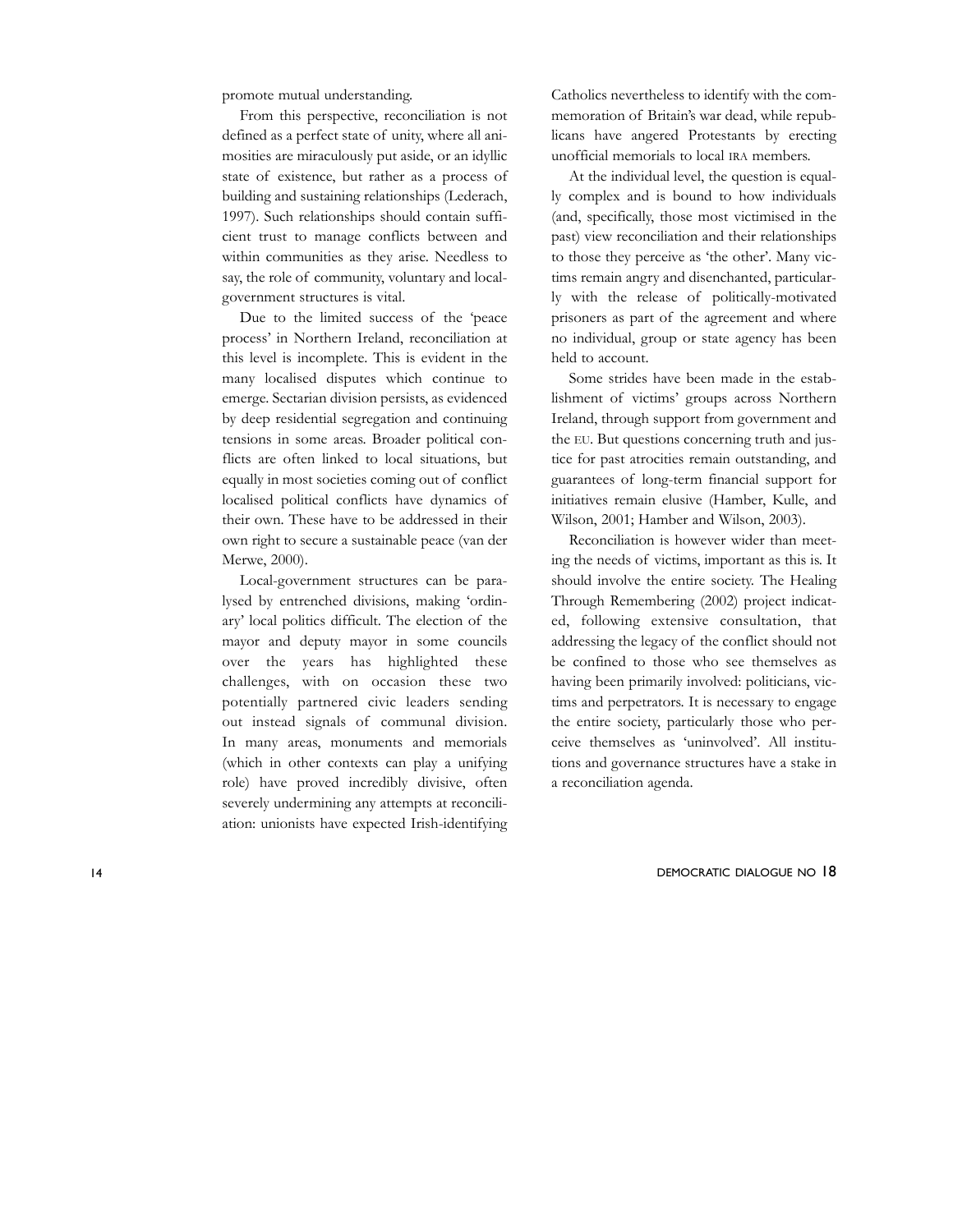tudies of the role of voluntary organisa-<br>tions—and local-government struc-<br>tures—in building reconciliation are tions—and local-government structures—in building reconciliation are generally lacking in societies coming out of conflict. Although 'track two diplomacy'<sup>1</sup> is gaining momentum, it has not yet been supported as a vital component of peace-making in many societies (Botcharova, 2001). Northern Ireland is no exception, with most research and writing attending to political negotiations, at the expense of reflecting on the role of civil society groups.2

Furthermore, the desire to reconcile conflicted societies as an overarching aim is a noble goal, but exactly how this works is not always clear. The term reconciliation itself remains undefined and is sometimes contested. Examples of good practice at a community level, as distinct from evaluations of programmes and projects, are not widely available. Gaining clarity on what does and does not work is vitally important if we are to sustain and build peace and replicate successful initiatives, in Northern Ireland and in other divided societies.

So in January 2003, Democratic Dialogue embarked on research exploring 'community reconciliation' in Northern Ireland. The research was motivated by the observation that the term reconciliation was not well developed in the region, with no agreed definition, despite its increasingly common usage in a range of contexts.

The aim of the study was to explore how reconciliation was conceptualised and implemented at political and community levels in different areas. It also examined how localgovernment structures created or constrained

### DEMOCRATIC DIALOGUE NO 18 15

opportunities for reconciliation initiatives. Finally, the study aimed to make recommendations as to how reconciliation as a concept could be sharpened, so as to improve practice locally and internationally.

Specifically, the research examined the role voluntary groups played in facilitating reconciliation at community level, their relationships to district councils and the degree to which the councils created an atmosphere conducive to such work. It was hoped this would assist effective partnerships and mutual understanding between sectors, and clarify what reconciliation concretely means and, in the long term, ensure more sustainable reconciliation practice.

In the remainder of this report, we outline the methodology used in the research, before reviewing the literature on reconciliation, internationally and in Northern Ireland. We then present our working definition of reconciliation, discuss how respondents conceptualised the notion and explore their reaction to the proposed definition. We go on to focus on the respondents' views as to who has responsibility for reconciliation at community level, and then extract and summarise key conclusions.  $\lambda$ 

**1 This is defined by Montville as unofficial interactions between members of adversarial groups aimed at resolving the conflict through mustering human and material resources, developing strategies and influencing public opinion (Botcharova, 2001). It recognises the importance of processes at various levels in society, not only official.**

**2 This is not to say there is no focus on civil society. In fact, most of the funding for peacebuilding has been targeted at this area or what is known as 'community relations' work. But there is little focus on how this integrates with macro-concerns and how it shapes the political and social landscape.Talking about the concept of civil society and its role in coming out of conflict is poorly developed in Northern Ireland.**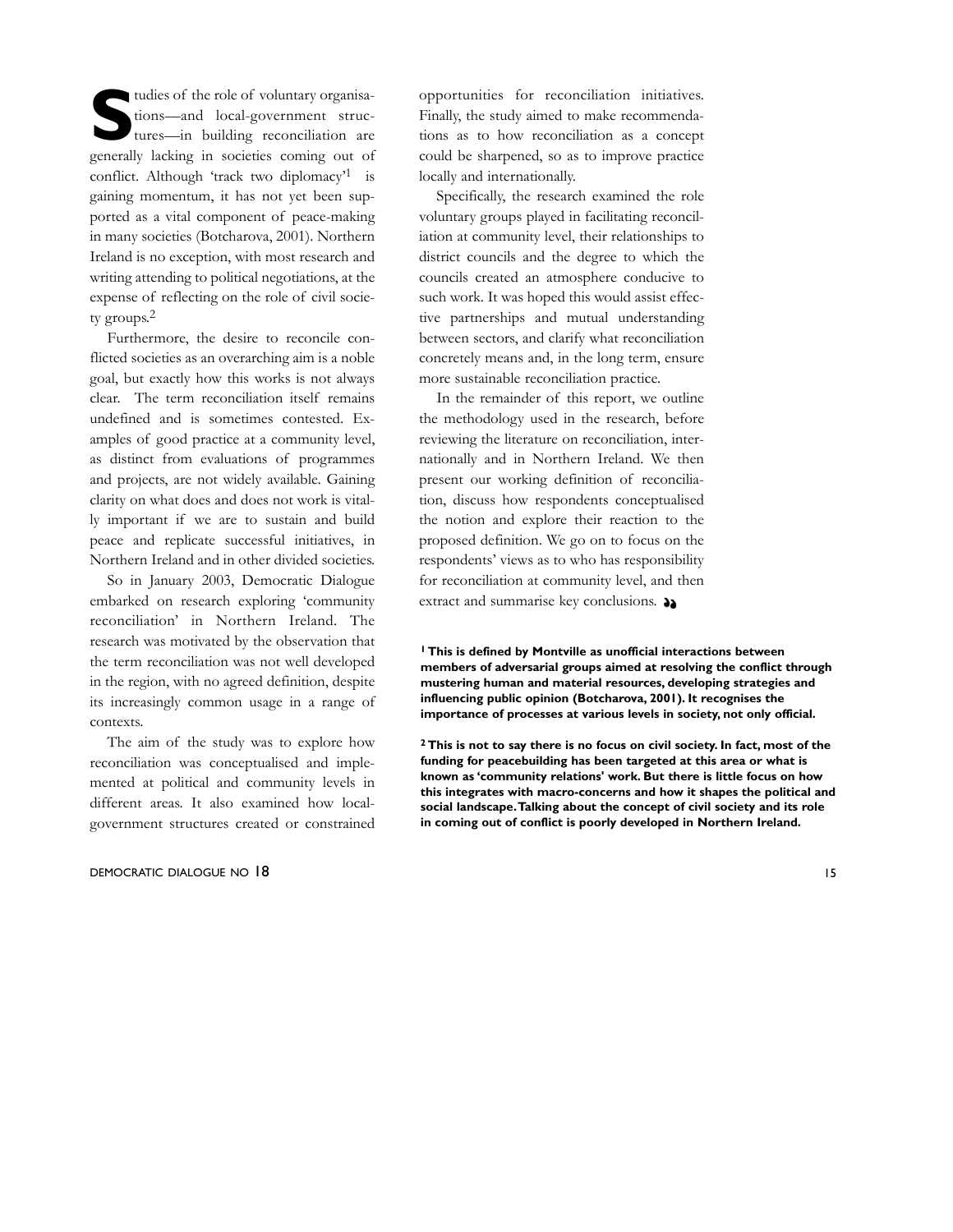### **Methodology**

From the outset it was clear that to explore conceptual and practical aspects of reconciliation at local levels, we explore conceptual and practical aspects of reconciliation at local levels, we would need to focus on discrete areas.

Given that one of the objectives was to explore how politics at a local level constrains or promotes community-based reconciliation, a focus on district-council areas seemed appropriate. We chose three local authorities as case studies.

To provide an external steer, a research advisory group was set up, which met every two months or so.<sup>1</sup> The group provided vital support, offering valuable strategic direction, suggestions for contacts and guidance on methodology.

Out of Northern Ireland's 26 district-council areas, three were chosen to provide contrast as well as common features. Using the 2001 census, the choice was limited to those with catchment populations of 30,000-60,000. This group comprised avoided areas which were very large (and therefore a little unmanageable in terms of getting a true sense of the scope of work undertaken) or Keys. quite small (and therefore arguably less active).

The second consideration was geographical spread across Northern Ireland. We chose to focus on areas outside of the large urban centres because these have received less research attention.

The third, and arguably most important, criterion was that the areas chosen should have different demographics: again based on census figures, we chose one with a mainly Catholic population, one that was predominantly Protestant and one that was more evenly balanced.

A shortlist of eight areas was whittled down to three, on the basis of exploration of previous research within each area, levels of voluntary activity, conversations with funders and discussions with community relations officers and other key informants.

Armagh City and District Council, Omagh District Council and Ballymena Borough Council were then selected by the researchers and the advisory group. They offered a broad geographical spread, a range of religious composition and intercommunal tension, and differing community and voluntary-sector activity.

16 DEMOCRATIC DIALOGUE NO 18

**1 The reference Sue Williams, Dominic Bryan, Ruth Moore and Libby**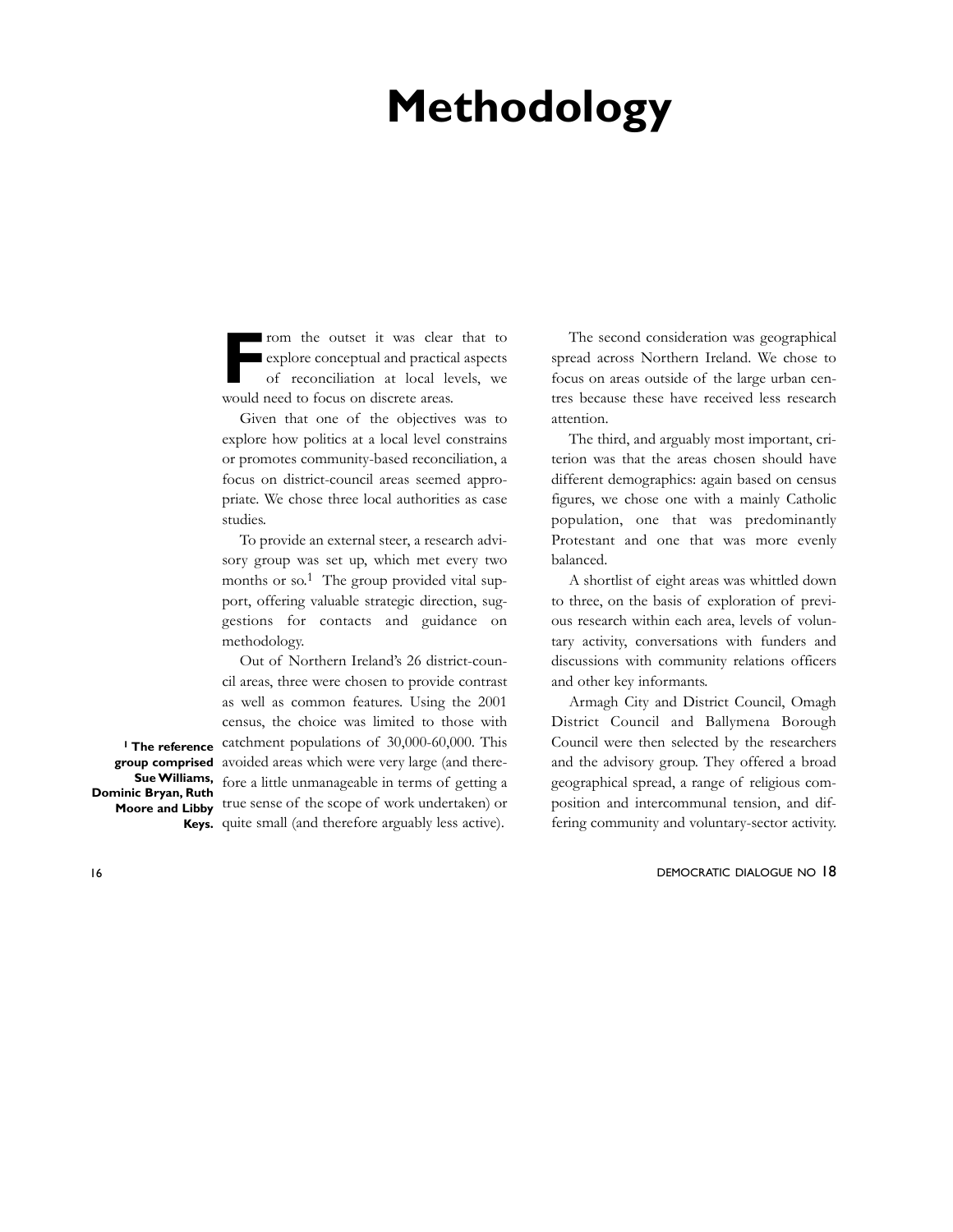An overview of the three study areas is provided in appendix A.

semi-structured interview question-<br>
naire formed the main part of the<br>
research (see appendix B). The ques-<br>
tingnalize may all the higher head that palled naire formed the main part of the research (see appendix B). The questionnaire was piloted twice before data collection to ensure the questions were clear and rigorous, and addressed all the research themes.

The first pilot was with the research advisory group, who provided valuable feedback. The second was with exemplars of the three main strands of interviewee: two community relations officers (from councils outside the three areas), a voluntary-sector member with responsibility for community-relations work and a councillor with particular interest in peacebuilding.

In setting up the actual research interviews, our first point of contact was the CRO and other relevant council officials within each area. Initial meetings were set up to explain the project and to answer any queries. Confirmation was sought, and received, from each of the three councils that it would co-operate with the researchers.

A list of potential interviewees was drawn up, in consultation with the CROs and on the basis of the background data previously collated on the areas, to include a range of key stakeholders. Letters were sent to all potential interviewees, explaining the background and aims and objectives, followed up by phone calls. Interviews were conducted in the three areas, with extensive notes being taken and/or the discussion being recorded, depending on the wishes of the interviewee.

### DEMOCRATIC DIALOGUE NO 18 17

Three researchers<sup>2</sup> were involved in conducting the interviews and 58 individuals were interviewed in total, including:

• at least one representative from each political party represented in the council concerned (along with some independents);

• the CRO employed by the council;

• the chief executive and other relevant policy personnel;

• the local strategy partnership manager and members (who have responsibility for the distribution of EU PEACE funding);

• employees and board members of voluntary organisations engaged in what could be considered reconciliation work; and

• victims' groups, ex-prisoners' groups, community-development organisations, networking or umbrella groups, youth groups and local organisations supporting ethnic minorities.

Issues explored included: views and opinions on reconciliation; how it related to one's work and voluntary activities; relevant policies, practices and structures; and relationships between and within sectors and who was deemed to hold ultimate responsibility for building reconciliation (see appendix B). The research generated rich data on the conceptualisation and application of reconciliation in Northern Ireland. Although it explored specifics, in terms of relationships between councils and community groups, it also provided a broader picture of local views.

On completion of all interviews, each researcher compiled a report on the case-study area, based on the themes identified. The data from the interviews formed the basis of much of the analysis. This was supplemented by

**2We are indebted to Gareth Higgins and Tony MacAulay, who undertook the field research in Armagh and Ballymena respectively. Gráinne Kelly undertook the research in Omagh.**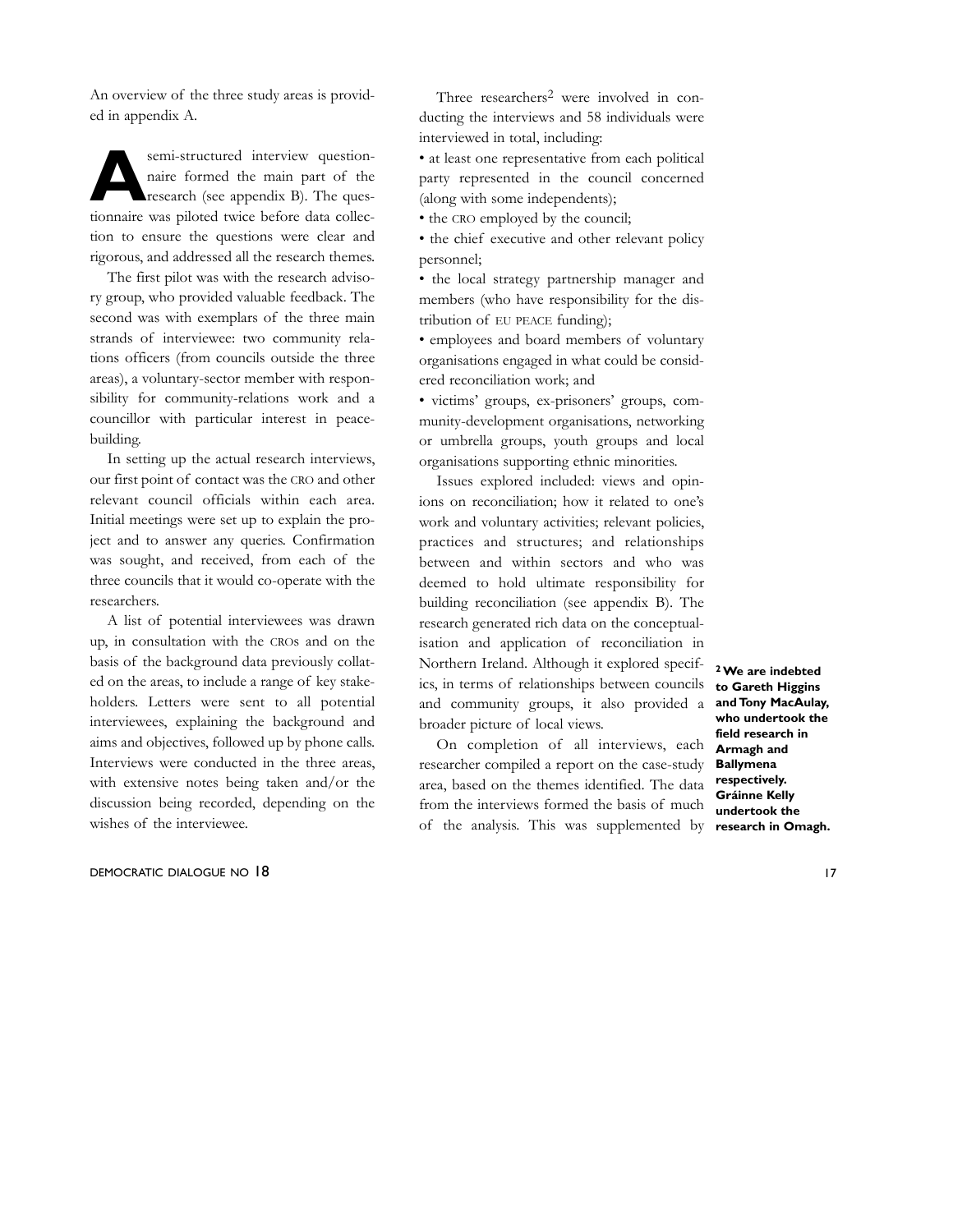discussions between the researchers and advisory group to identify cross-cutting themes, commonalities and differences. Given the semistructured nature of the interviewees, themes were easily extracted, categorised and interpreted by the project team.  $\lambda$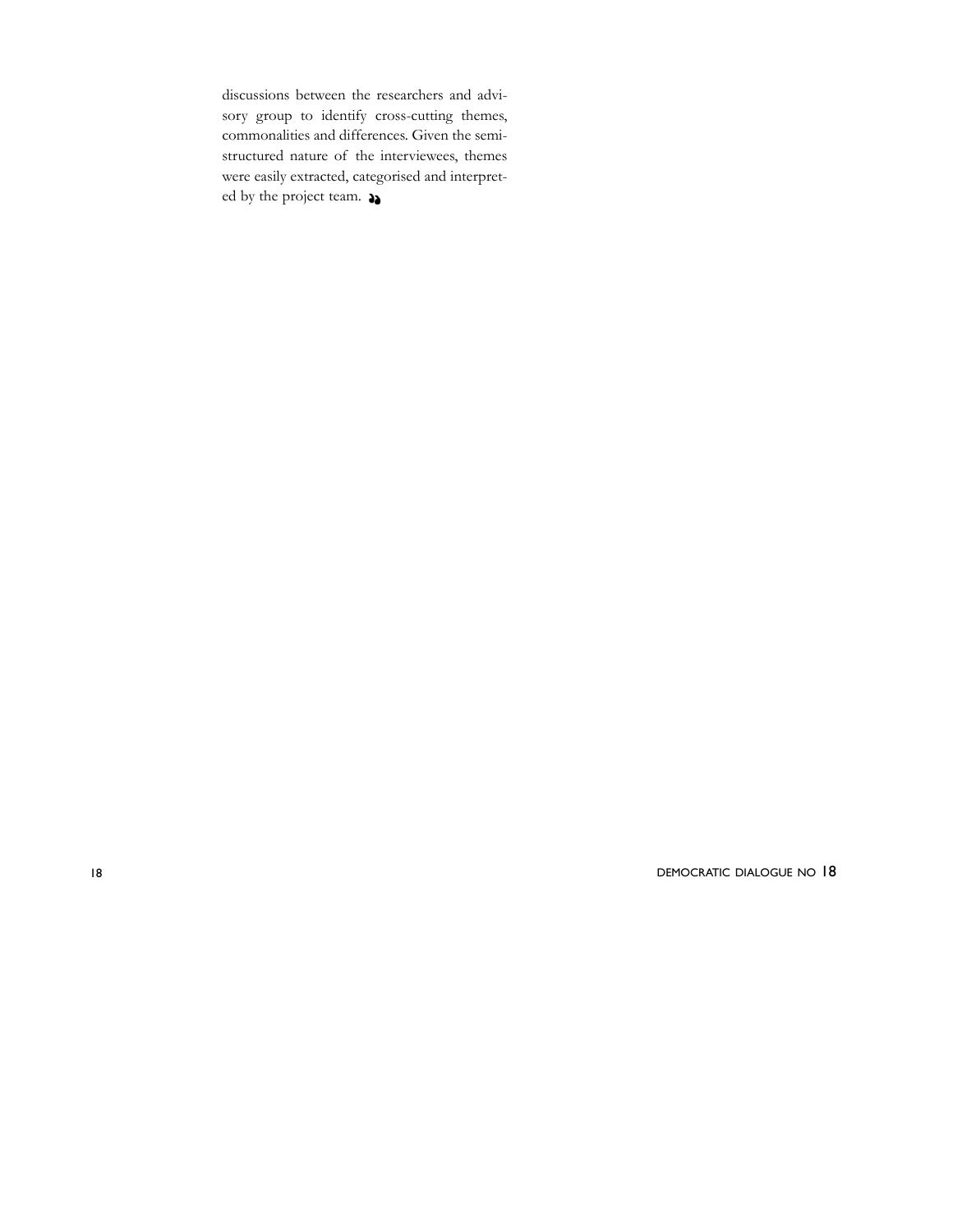### **Literature review**

**Reconciliation** has multiple meanings,<br>which can vary from context to con-<br>text. There is also often confusion which can vary from context to context. There is also often confusion between applying the term to the relationship between two individuals and to a broader political context of conflict between groups. At the same time, a detailed yet universal understanding of what reconciliation means is not available. This has prompted the comment that it is 'as old as the hills and at the same time in a preinfancy stage' (Lederach, 2002: 167).

In the last two decades, however, the term has become increasingly used in the political arena. It has moved from the seminary and the academy into public policy (Helmick and Petersen, 2002). In political negotiations, certainly in the glut of 'peace processes' since 1990, reconciliation is routinely, if often loosely, used to imply a setting aside of past animosities and former enemies working together in the future. It is a commonplace in political rhetoric.

Exactly what this means in practice is seldom clear. Broadly, however, it implies 'developing a mutual conciliatory accommodation

### DEMOCRATIC DIALOGUE NO 18 19

between antagonistic or formerly antagonistic persons or groups' (Kriesberg, cited in Hayner, 2001: 155), and at the core 'is the preparedness of people to anticipate a shared future' (Rigby, 2001: 12).

A range of community projects in countries coming out of conflict, such as dialogue initiatives, also often set reconciliation as one of their goals. Much of this has emerged through individual and interpersonal processes, from which programmes to deal with intergroup conflicts are derived, but this has yet to be fully understood or harnessed to reach predictable outcomes (Lederach, 2002). Importantly, these processes aim a bit deeper than mutual adjustment, seeking resolution or transformation of relationships between individuals and groups.

As a concept, particularly in the political arena, reconciliation has struggled to shake off its religious connotations. From a Christian perspective, reconciliation is not something that can be earned (Boraine, 2000: 360):

It is seen as a gift from God, which can be accepted but is not deserved. However, reconciliation with God always also involves reconciliation with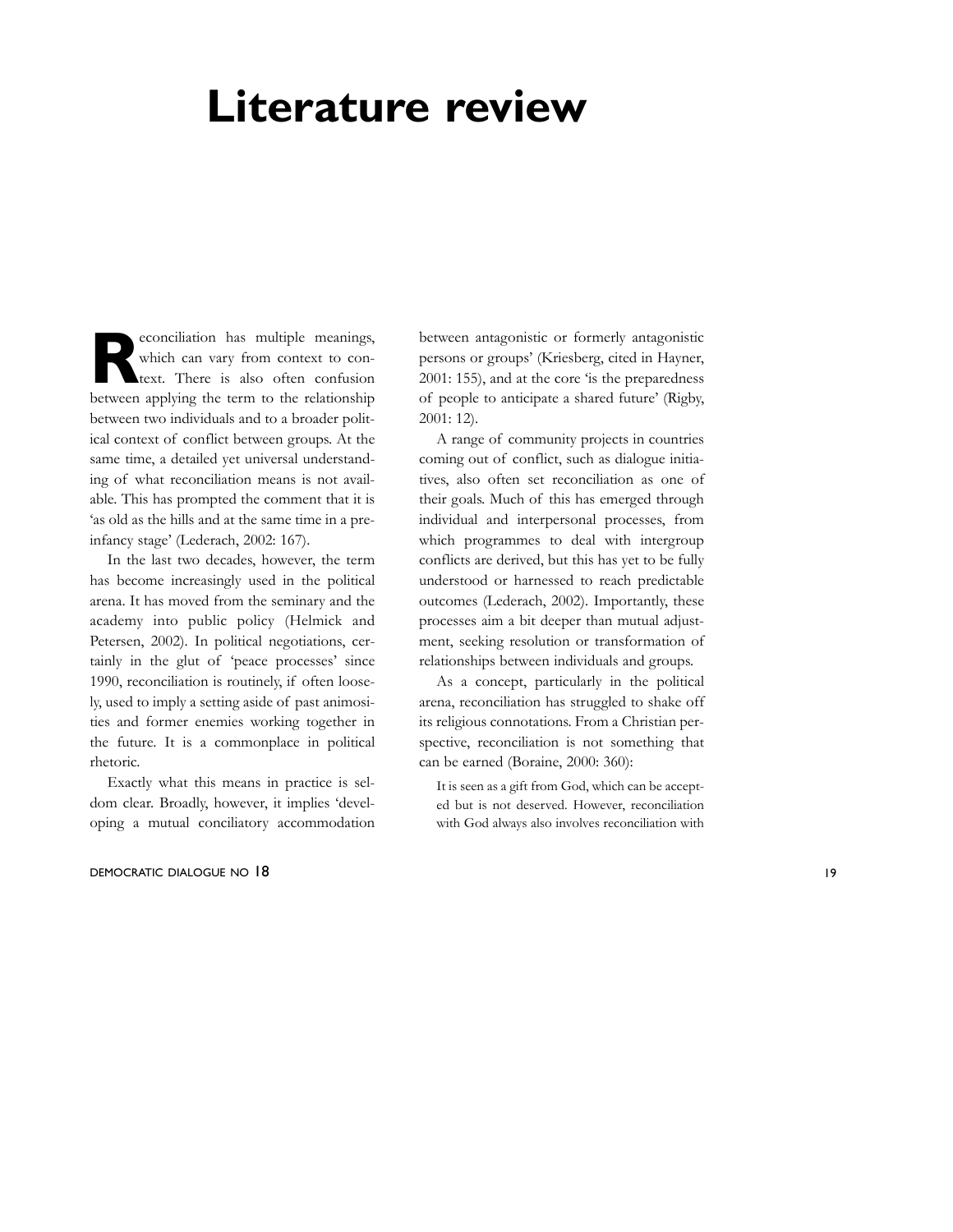one's neighbour. There are a number of steps that take place in the reconciliation process: confession, repentance, restitution, and forgiveness. The focus in traditional Christian religion is very much on the covenant between God and the individual.

It is particularly the focus on forgiveness that has caused some practitioners to question the association here between politics and religion. This seems to be prompted by the view, whether correct or not, that when reconciliation is closely tied to religion it can become subsumed into a desire for forgiveness, or to move on too quickly—undermining, for example, the anger or desire for justice of victims of violence. Another objection is that forgiveness in the personal sense does not necessarily require 'the involvement or even the knowledge of those who committed the perceived wrong' (Rigby, 2001: 12). Many victims of politicallymotivated violence find this difficult to contemplate.

This issue also concerns human-rights activists, who see truth and justice as critical to any attempts to deal with the past; some argue that reconciliation flows directly from justice. For example, Antonio Cassese (cited in Weinstein and Stover, 2004a: 3-4), first president of the International Criminal Tribunal for the former Yugoslavia, has written that 'when the Court metes out to the perpetrator his just deserts, then the victims' calls for retribution are met; by dint of dispensation of justice, victims are prepared to be reconciled with their <sup>1</sup> Coexistence erstwhile tormentors, because they know that the latter have now paid for their crimes; a fully reliable record is established of atrocities so =79&page\_id=164 that future generations can remember and be

**Initiative, www.coex istence.net/coexist ence/index.asp?catid** made fully cognizant of what happened'.

This is not to say that even those coming from a perspective informed by religion might not agree with the need for formal justice or truth as a prerequisite of reconciliation. Reconciliation advocates are quick to point out that when reconciliation is coupled with calls for forgetting or concealing it is spurious (Boraine, 2000). Even those who see forgiveness as linked with reconciliation in some way generally argue that what is 'required is not to forget but to forgive the past and thus be in a position to move forward together' (Rigby, 2001: 12).

Those coming primarily from a humanrights perspective argue that reconciliation is not a religious concept or a matter of forgiving (Bloomfield, 2003). It is more expansive, about transforming relationships damaged through conflict—a complex and difficult process—and not cheap rhetoric.

further debate in the literature con-<br>cerns the relative merit of the concept<br>of coexistence. Those who prefer it cerns the relative merit of the concept of coexistence. Those who prefer it to reconciliation would argue that this is a more realistic goal in societies in conflict. Those advocating coexistence 'seek to establish a baseline for human relations and a climate in which such disagreements might be peacefully discussed and resolved; coexistence is both a means to an end and an end in itself'.<sup>1</sup> Some academics distinguish degrees of coexistence: the height of ambition would be 'integrated societies in which members of different ethnic, racial or religious groups live in harmony with one another', while a minimalist approach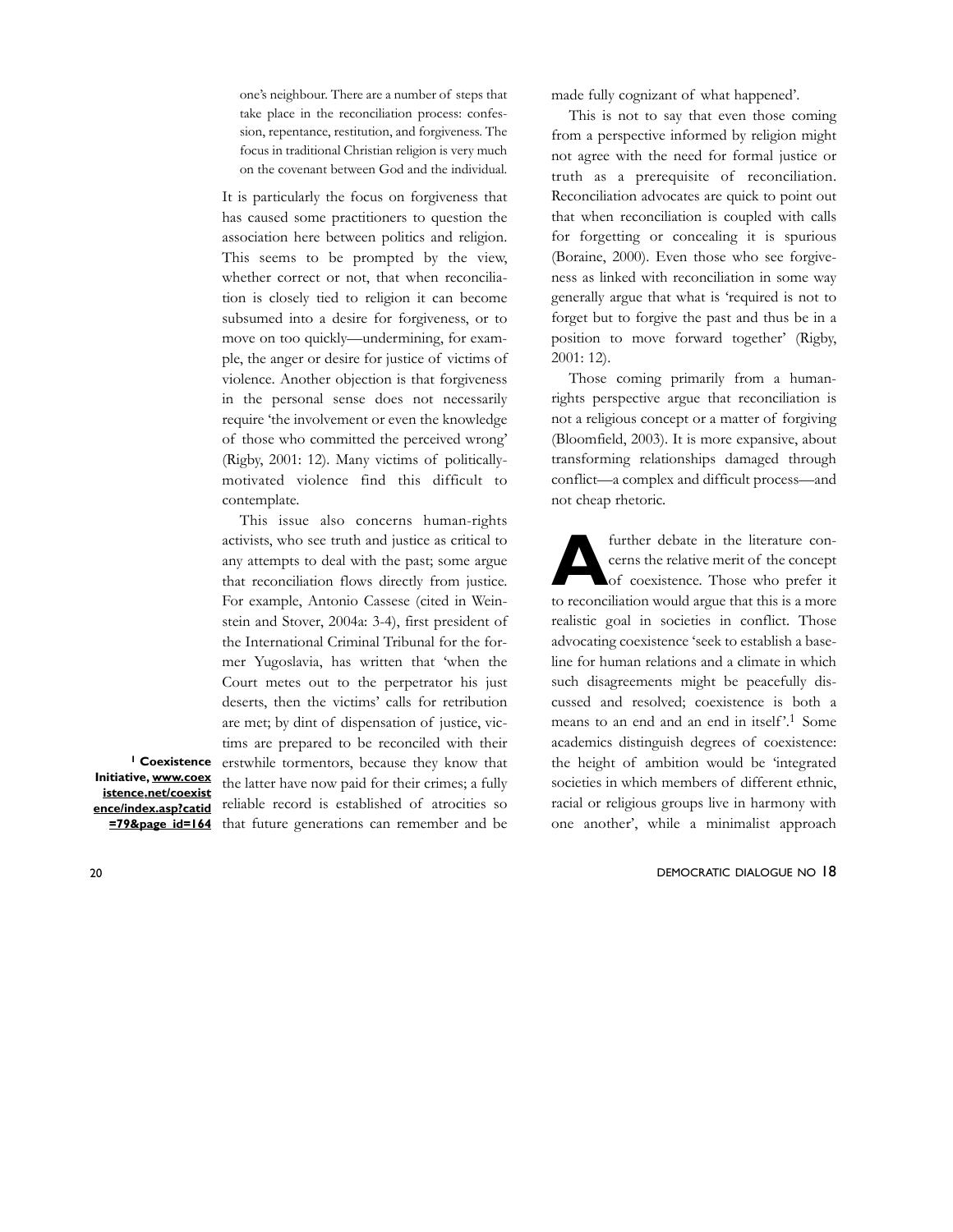would ask 'only that members of such groups live together without killing each other' (Afzali and Colleton, 2003: 3).

But there are those who see reconciliation as necessary and inevitably more profound. Halpern and Weinstein (2004: 570) argue that empathy is critical to reconciliation, noting that 'coexistence without empathy is superficial and fragile', adding: 'Just below the surface is mistrust, resentment, and even hatred.' Coexistence, though, might be a first step.

Huyse (2003) argues that there are three stages to reconciliation: replacing fear by nonviolent coexistence, building confidence and trust, and moving towards empathy. The final stage, according to Huyse, needs to be accompanied by building democracy and a new socioeconomic order. For him, empathy also does not imply forgiveness or absolute harmony, and does not exclude feelings of anger.

Others turn this debate on its head. Enright (2001) argues that reconciliation is the act of two people coming together following separation, but forgiveness on the other hand is more moral in nature and starts as a private act. He contends (Enright, 2001: 31) that 'one may forgive and not reconcile, but one never truly reconciles without some form of forgiving taking place'.

This view highlights the distinction between thinking about reconciliation in the private sphere or in more collective terms. As for the political realm, our literature review suggests that the debate tends more towards to the position of Huyse (2003): reconciliation does not imply seeking the Holy Grail of forgiveness as a prerequisite but is amore subtle and complex

### DEMOCRATIC DIALOGUE NO 18 21

process. Forgiveness can be too easily exploited to hide the truth about the past and goals within the political arena tend to be more modest generally—trying to attain coexistence before considering the more profound process of reconciliation.

According to Huyse, different instruments are needed to develop this broad reconciliation: truth-telling, reparations, restorative justice and processes to promote healing. This approach fits recent developments in 'transitional justice', where the concept of reconciliation is increasingly present. Here reconciliation finds itself in the midst of pragmatic political debates about political compromise and the degree of justice possible in countries coming out of conflict.

In the last decade, reconciliation has increasingly become tied more broadly into postconflict processes. Concepts such as dealing with the past, uncovering the truth, delivering justice and granting reparations to victims have all entered the reconciliation debate. The influence can be seen in truth commissions, in which reconciliation has become central.

In the past, truth commissions were largely seen as investigative mechanisms to generate a definitive account of a conflict, but now their goals are perceived to be wider (Hayner, 2001). It has become routine to consider how truthrecovery mechanisms can contribute to reconciliation. This prompted Hayner (2001: 252) to write that 'the possibility of holding public hearings, advancing societal and individual healing, and taking part in or promoting a process of reconciliation (however defined) has opened wide the question of means, independent of the final end reached'.



**Luc Huyse—three stages of reconciliation**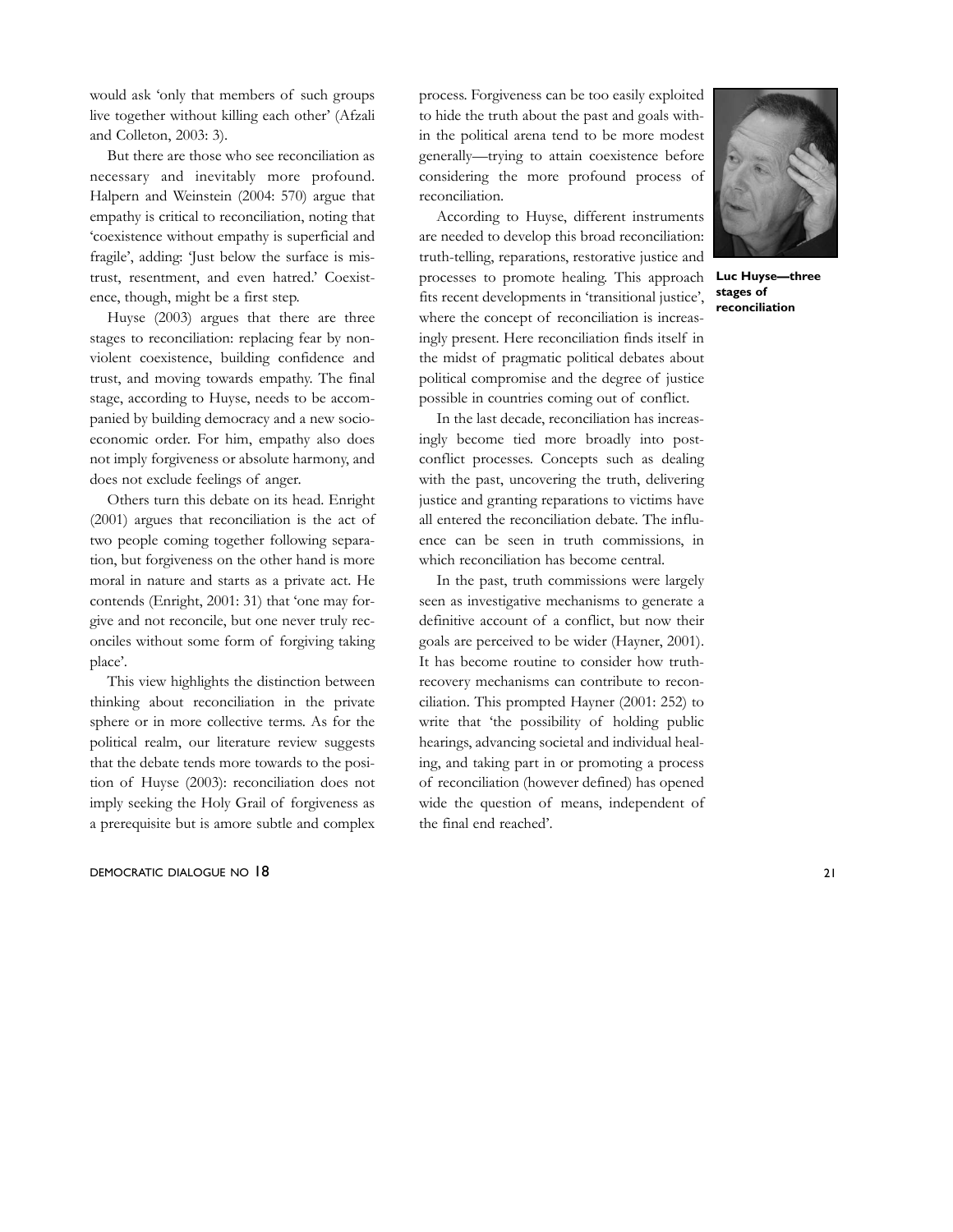Thorough exploration of how the concept of reconciliation is used in transitional justice is beyond the present scope (see, for example, Hamber, 2002), but suffice to say the term has evolved from the individual to the political and policy arenas over the last two decades. This is not to say it is purely political: the idea of mending damaged (or non-existent) relationships among individuals and groups following conflict seems to be central.

Most practitioners would probably stick to the view that relationships and the rehumanisation of the other (Halpern and Weinstein, 2004) are critical post-conflict, and mechanisms need to be put in place to address them. These can operate at the individual level (say between victim and perpetrator) or between groups (say through dialogue), but the degree to which such work affects the entire society is difficult to gauge. This perspective seems to be a more bottom-up view of reconciliation.

Some remain convinced that national processes of acknowledgment (such as a truth commission) can unlock the possibilities of reconciliation not only for individuals but for nations (Boraine, 2000). This seems to be about starting more top-down processes that can ripple through the society.

**Q**uestions remain, however, as to whether a society can be reconciled *en masse*. Some are sceptical, noting it whether a society can be reconciled is problematic to consider societies as having unitary psyches which can be affected by specific processes (Hamber and Wilson, 2002). Those evaluating the impact of the South African Truth and Reconciliation Commission have also argued that, despite political transformation, relations between political opponents at a community level, coupled with the lack of truth, remain volatile (van der Merwe, 2002).

Although national reconciliation does not automatically transform communities, the value of national processes (which also include reparations strategies for victims or even trials) cannot be overestimated. They can help create conditions conducive to better relationships, building social, intergroup and individual reconciliation over the long term.

Other writers talk about the various processes and components of reconciliation but are less specific about the mechanisms which might be entailed. For example, some see reconciliation as being built on the interlinked dynamics of forgiveness, repentance, truth and justice (Stevens, 2004).

Perhaps the most well-known example of this is Lederach's view that reconciliation is the process where truth, mercy, justice and peace meet (Lederach, 1997: 29):

Truth is the longing for acknowledgment of wrong and the validation of painful loss and experience, but it is coupled with Mercy, which articulates the need for acceptance, letting go, and a new beginning. Justice represents the search for individual and group rights, for social restructuring and restitution, but it is linked with Peace which underscores the need for interdependence, well-being and security.

Others, however, would disaggregate reconciliation into component parts.

Weinstein and Stover (2004b) take an interesting approach, claiming that 'reclamation' better captures what is needed for social repair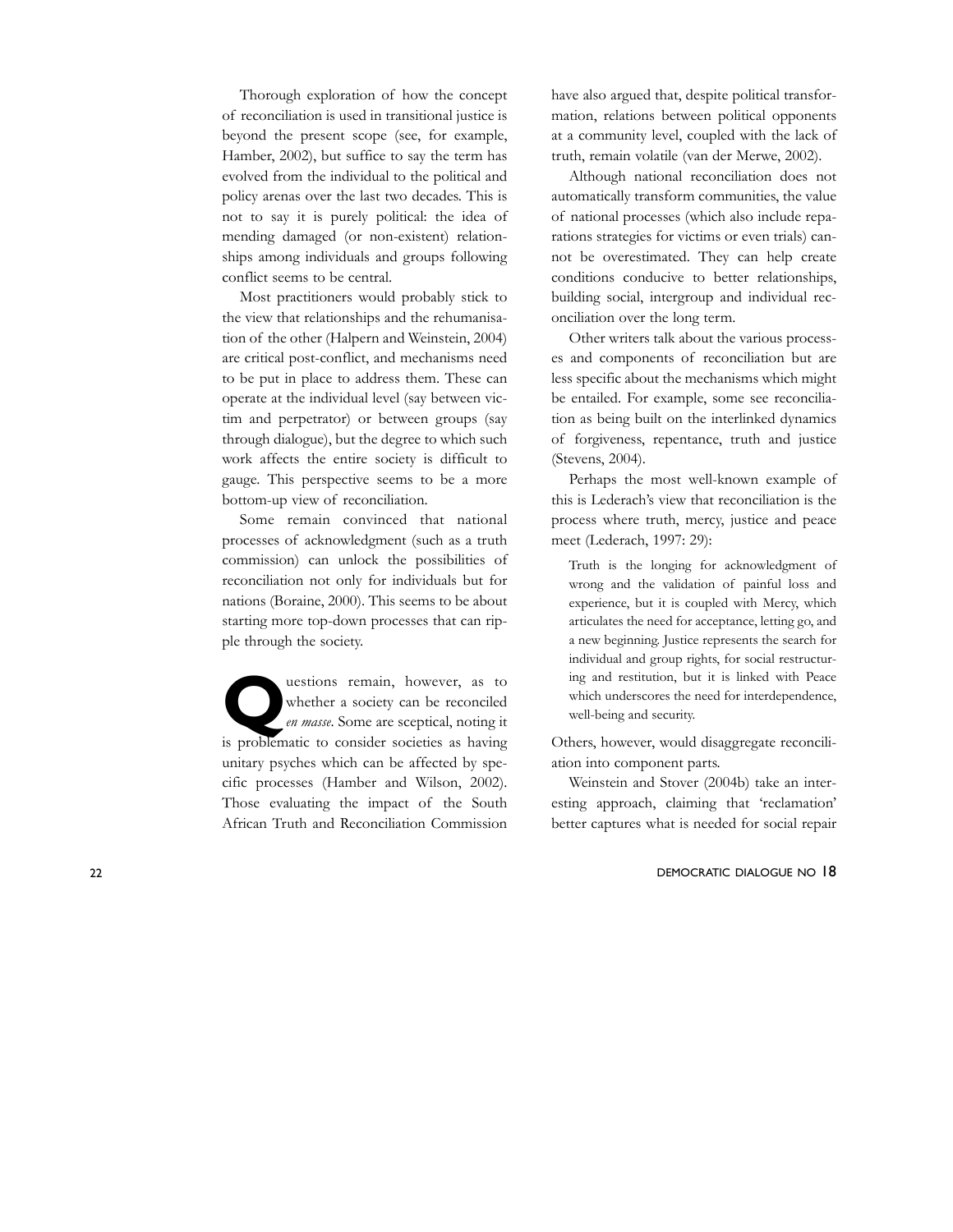in post-war countries: contained within it is the rejection of wrongdoing, the restoration of ownership (in the broadest sense) and making the land safe for cultivation. For them, reclamation needs to incorporate elements of culture, identity, memory and history.

espite such differences, for these<br>practitioners and academics reconciliation certainly extends deeper than practitioners and academics reconciliation certainly extends deeper than coexistence. This is expressed in a range of ways and writers stress different elements in the process.

For example, Porter (2003: 67) argues: 'Reconciliation refers to a set of activities engaging with others and embracing our world—that are conducted in a certain spirit most notably one of openness—with an aim to expanding horizons, healing divisions, and articulating common purposes. And he adds later (Porter, 2003: 94): 'Reconciliation requires three main things: (1) it requires *fair interactions* between members of opposing groups; (2) it requires that we overcome our antagonistic divisions by occupying *common ground;* and (3) it requires the presence of a society in which all citizens have a sense of *belonging*.'

Or as Stevens (2004: 42-43) puts it,

Reconciliation is not just about an accommodation of various interests and aspirations in a mutually acceptable way. It is concerned with the social reconstruction of a society and thus it is also concerned with the rebuilding of the moral order. Reconciliation involves social transformation: it deals with the hurts, resentments and enmities that exist (the task of repair and healing) and seeks the transformation of relationships

### DEMOCRATIC DIALOGUE NO 18 23

with all that implies at the spiritual, psychological, social, economic and political levels. Reconciliation requires *metanoia,* a conversion of mind and heart. It demands particular attitudes and practices.

According to Assefa (2001: 340), reconciliation entails: '[h]onest acknowledgment of the harm/injury each party has inflicted on the other; sincere regrets and remorse for the injury done; readiness to apologize for one's role in inflicting the injury; readiness of the conflicting parties to let go of the anger and bitterness caused by the conflict and the injury; commitment by the offender not to repeat the injury; sincere effort to redress past grievances that caused the conflict and compensate the damage caused to the extent possible; and entering into a new, mutually enriching relationship'. Reconciliation then refers to the new relationship that emerges as a consequence.

For these three writers, reconciliation is a dynamic process, requiring a range of actions, and is primarily about the building or rebuilding of relationships. As Lederach (1997: 26) has put it, reconciliation is essentially about the 'oftneglected notion that relationship is the basis of both the conflict and its long-term solution … reconciliation is not pursued by seeking innovative ways to disengage or minimize the conflicting groups' affiliations, but instead is built on mechanisms that engage the sides of a conflict with each other as humans-in-relationship'. Others go as far as arguing that reconciliation is not only about relationships but has to begin at the 'level of the individual—neighbour to neighbour, then house to house, and finally, community to community (Halpern and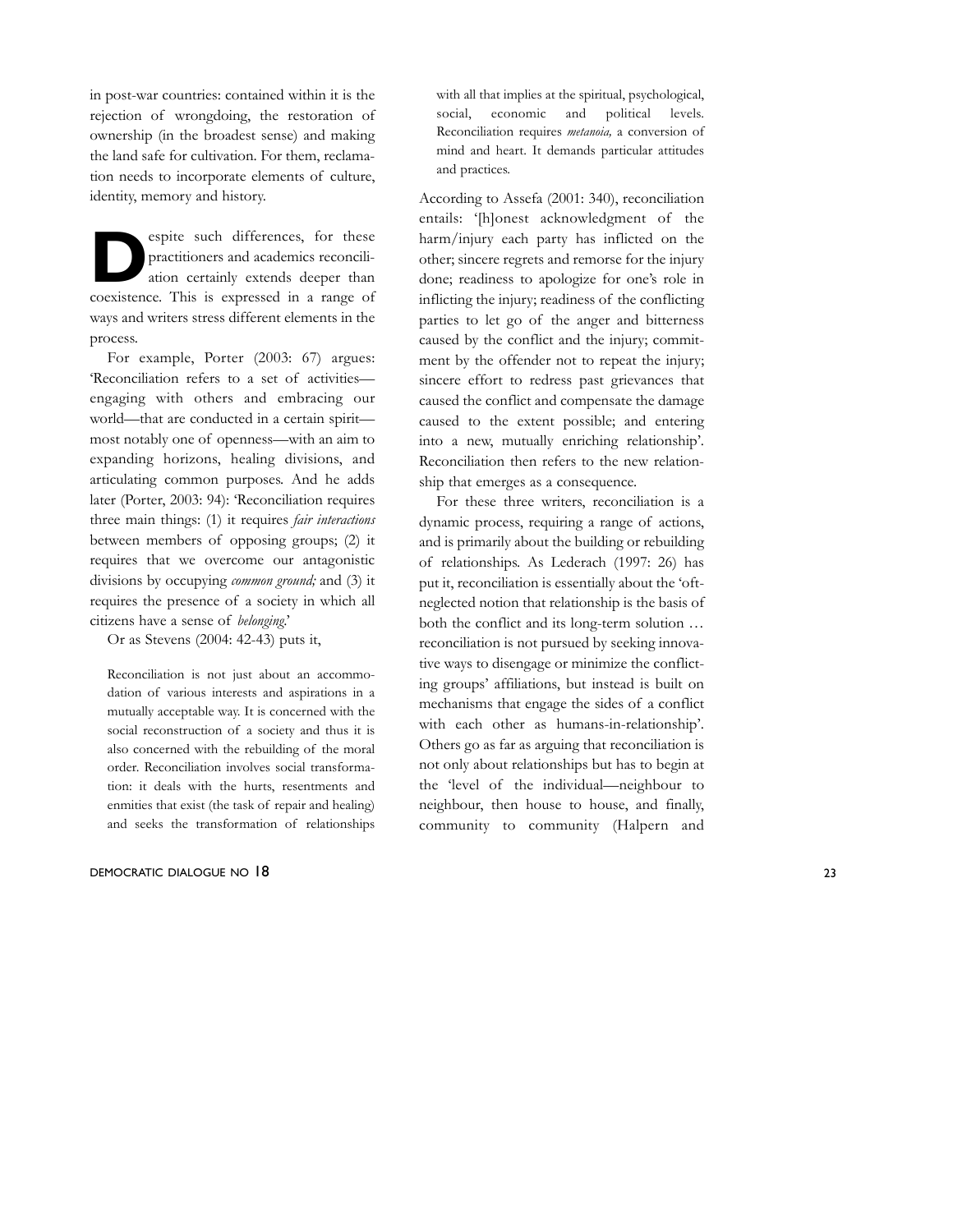Weinstein, 2004: 567).

Another common theme in the literature is that reconciliation is not straightforward. Lederach (1997: 81) talks about the paradoxes implicit within it:

First, in an overall sense, reconciliation promotes an encounter between the open expression of the painful past, on the one hand, and the search for the articulation of a long-term, interdependent future, on the other hand. Second, reconciliation provides a place for truth and mercy to meet, where concerns for exposing what has happened *and* for letting go in favour of renewed relationship are validated and embraced. Third, reconciliation recognises the need to give time and place to both justice and peace, where redressing the wrong is held together with the envisioning of a common, connected future.

Thus, reconciliation entails trying to address these complex paradoxes. And we cannot escape the fact that reconciliation is a morally loaded concept and different people will bring their own ideological predispositions. An individual's understanding of reconciliation is generally informed by their basic beliefs about the world.

Different ideologies of reconciliation can be identified (Hamber, 2002; Hamber and van der Merwe, 1998; van der Merwe, 1999). A religious ideology often emphasises the rediscovery of a new conscience of individuals and society through moral reflection, repentance, confession and rebirth. A human-rights approach might stress regulating social interaction through the rule of law and preventing certain violations recurring. And an intercommunal understanding might focus on bridging divides

between different cultures and identities.

Again we see a process much deeper than building a society in which individuals can exist beside one another. So the long-term, complex and difficult nature of reconciliation emerges strongly from the literature. The idea that reconciliation is a process (Huyse, 2003)—and a voluntary process at that—rather than an outcome is also evident.

This is important because the concept is often criticised as utopian advocacy of a harmonious society. On the contrary, some authors contend that conflicts are part of the human condition and reconciliation is about dealing with the anger of victims, for example (Huyse, 2003), and embracing the paradoxes it implies (Lederach, 1997).

anguage has always been fraught with<br>
controversy on the island of Ireland. It<br>
has been used as an indicator of percontroversy on the island of Ireland. It ceived political and/or religious affiliations. It has resulted in an escalation of tensions and a breakdown of already fragile relationships. The language of 'peace' has not escaped the minefield of contested terminology—in which the connotations of certain words and phrases within different communities, and their popularity and appropriateness, wax and wane over time.

The search for an agreed or acceptable language is important in resolving any conflict. Phrases such as 'community relations', 'reconciliation', 'peacebuilding' and, more recently, 'good relations' or 'community cohesion' have all been used to describe attempts to address the divisions in and around Northern Ireland.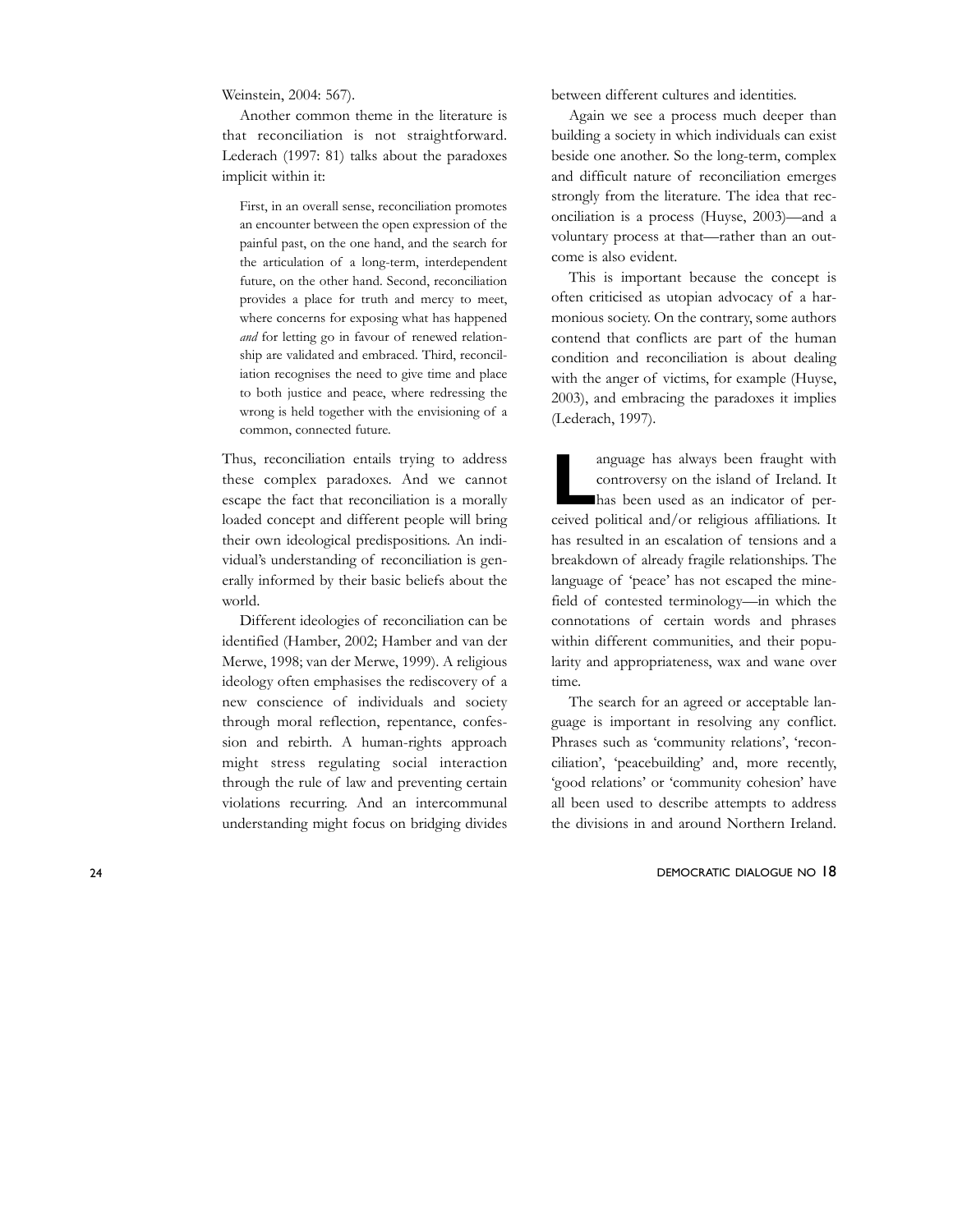It is often difficult to track their entry into the lexicon or to be sure about distinctions others may make between them. Is there something inherently different between self-styled 'community relations' and 'reconciliation' projects?

For the purposes of this report it is not necessary to rehearse the history of the Northern Ireland conflict. But it is important to place reconciliation initiatives in context.

The 1970s were marked by violence and intercommunal unrest. In reaction, complementary initiatives were established to sustain strained relationships, mend fractured ones and build anew across the sectarian divide.

These set in train a government response, with the establishment of the Community Relations Commission, modelled on the UK body set up to address racism. But the commission made little impact on the worsening relationships and, oddly, was disbanded at the behest of the short-lived power-sharing executive of 1974. While some community and faithbased initiatives were maintained in the face of intensifying violence and segregation, community-relations policy initiatives fell dormant for over a decade (Hughes and Carmichael, 1998).

By the mid-80s unfolding political events, including the Enniskillen bomb in 1987 (which killed 11 people and injured dozens) prompted non-governmental organisations and bodies such as the Standing Advisory Commission on Human Rights to renew pressure on the government to address community relations in policy terms. In 1987, the Central Community Relations Unit was established. Its objective was to formulate, improve and review government policies on community relations and it

### DEMOCRATIC DIALOGUE NO 18 25

was directly answerable to the head of the Northern Ireland Civil Service. Policies on equality, cross-community contact and supporting 'cultural traditions' followed.

In 1989, a community-relations programme was introduced, funded by the UK government and implemented through local authorities. This was based on a commitment to 'bring the two sides of Northern Ireland's community towards greater understanding' and predicated on the notion that contact would assist in improving relationships and building greater tolerance (Central Community Relations Unit, 1992). This District Council Community Relations Programme continues to this day, and CROs are employed in each district council to administer it.

In 1990, the Community Relations Council was formed, as an independent company and registered charity, with a remit to promote better community relations between the two main 'traditions'. The council engages in the administration of funding programmes, advice and information, awareness-raising and advocacy, and policy development. It will play an enhanced role in the context of the *A Shared Future* policy framework discussed below.

While community development and cultural diversity were supported during the 90s, initiatives such as the district-council programme and projects funded by the CRC were largely based on the contact hypothesis (Allport, 1954; Hewstone and Brown, 1986; Pettigrew, 1998), which has dominated community relations for the past two decades. Critics have argued this is superficial. They have accused the government of promoting an assimilationist agenda that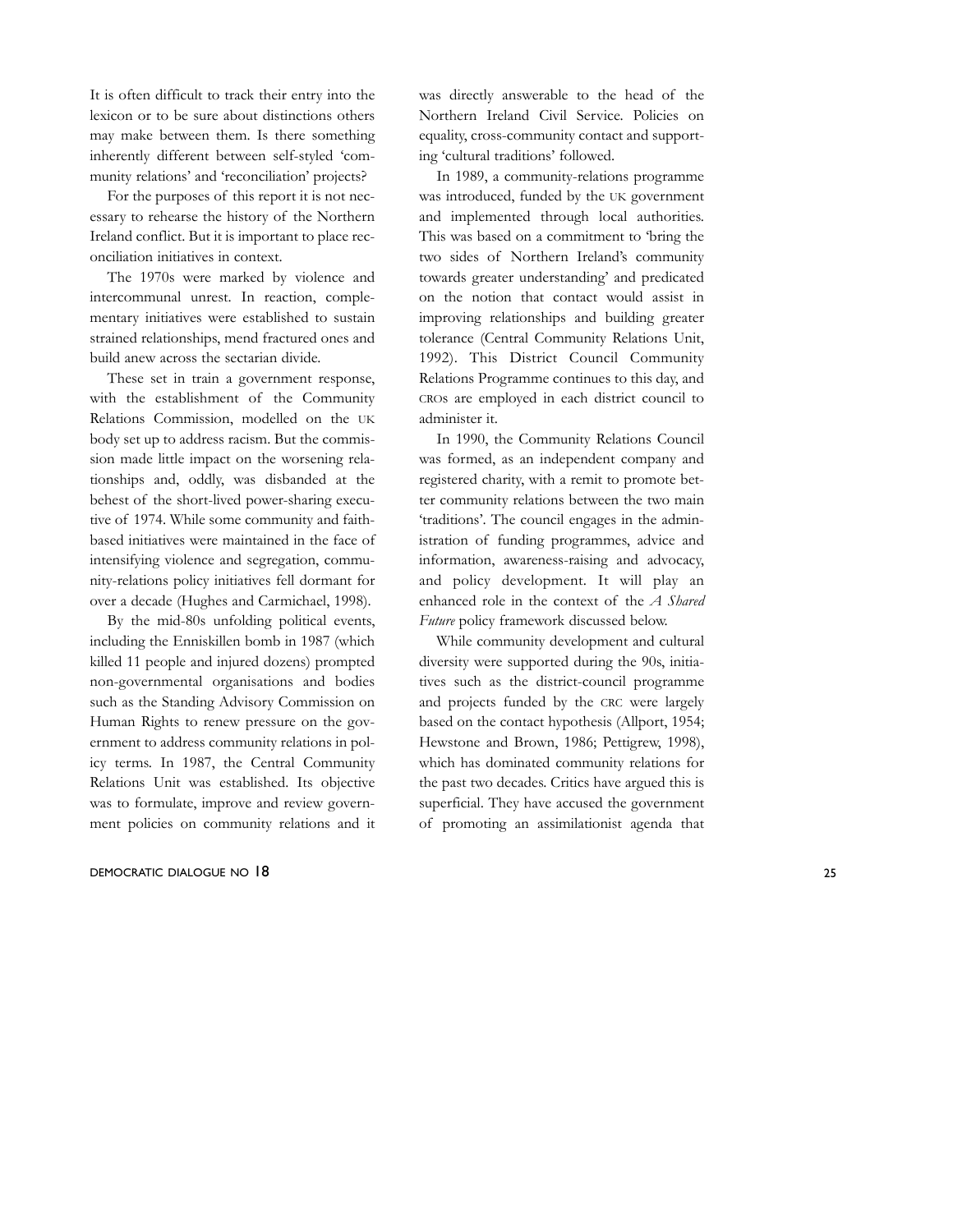applied little more than a 'sticking plaster' to the conflict (Hughes and Donnelly, 2002). Republicans have continually criticised the field more broadly, claiming that it misses the root causes of the conflict (Coiste na n-Iarchimi, 2003).

In light of the 'peace process' and the agreement reached in 1998, community relations has developed to address an 'equality agenda' and promotion of cultural and political pluralism. Other policy initiatives over the years, including needs-based housing allocation, fair-employment legislation, 'targeting social need' and (modestly) supporting integrated education have all helped change the social and economic context. But public attitudes surveys<sup>2</sup> indicate that optimism about relations between the two main 'traditions' remains low—though this has latterly improved—while residential segregation is increasing and schooling continues to be sharply divided.

The emergence of strong advocates for victims of the conflict and former combatants has changed the dynamics of the reconciliation debate in recent years. A range of steps to address the needs of victims have been taken. A Victims Liaison Unit was set up in the Northern Ireland Office in June 1998<sup>3</sup> and, following devolution, a Victims Unit in the Office of the First Minister and Deputy First Minister in July 2000. To date, the NIO and the OFMDFM claim to have spent (or allocated) over  $\frac{f}{f}$  20 million on victims-related projects. From the EU,

 $£5.8$  million was made available for 2002-2004, although spending can continue to 2006. Most of these developments have been orientated towards community groups, mainly self-help pdf. and counselling organisations. An initial  $\text{\textsterling}3$ 

million core funding scheme was set up, and a further  $\dot{\ell}$ , million allocated in 2003-05 for these groups. A further two-year extension was coming on stream at time of writing.

A range of other policy-orientated initiatives have also taken place. These have been wrapped up in a victims strategy, promulgated in 2001 and subject to revision during a consultation in 2005.4

But official responses to the conflict have been criticised as slow and limited. There was until recently a 'policy silence' *vis-à-vis* victims in health, social services, education and other arenas (Hamilton, Thomson, and Smyth, 2002). This was acknowledged by the then NIO minister Des Browne in 2003: reflecting on three decades of conflict, he told the *Irish Echo* (February  $19<sup>th</sup> - 25<sup>th</sup> 2003$ ) that 'in all that time there were no policies in relation to victims'.

Victim-support services only began in earnest after the release of politically-motivated prisoners as part of the agreement. This left many victims' groups feeling, at least initially, that support for them was a sop for denial of justice. Over the years, this led to a polarisation (in most but not all areas) between ex-prisoner initiatives and work with victims. Divisions also emerged within victims' groups, over definitions of legitimate victimhood.

It has become common for some groups to refer to themselves as 'real' or 'innocent' victims (Morrissey and Smyth, 2002). Individuals from different sides have alleged that there is a hierarchy of victimhood, claiming that their specific victimisation is given lower official priority than certain others'. There have also been claims that ex-prisoners have received more

26 DEMOCRATIC DIALOGUE NO 18

**2 See www.ark.ac.uk/nilt for full details of the Northern Ireland Life and Times Survey.**

> **3 This office was closed in January 2005.**

**4 The consultation document is available at www.victims ni.gov.uk/consult.**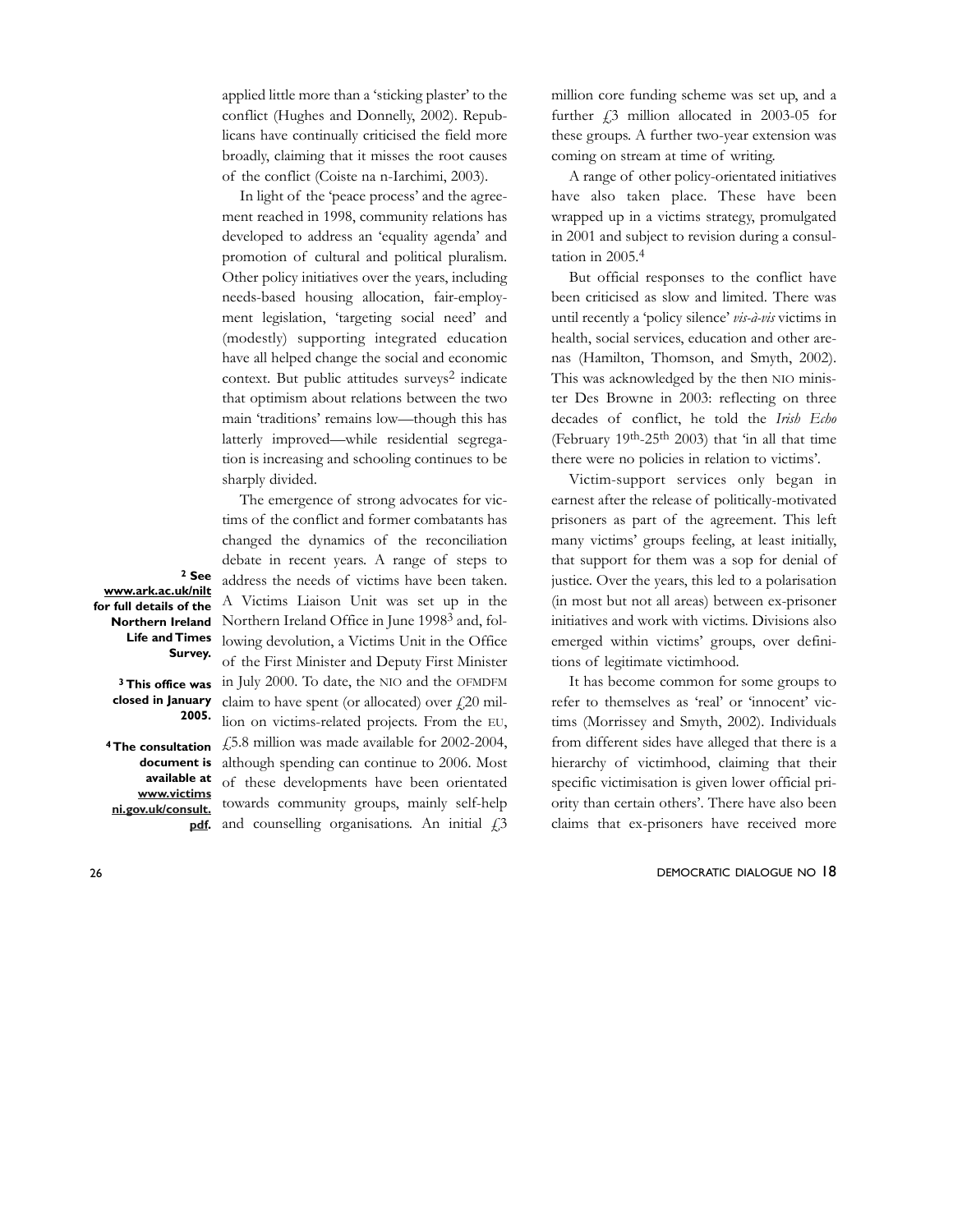attention than victims, though ex-prisoners' groups have argued that funding for them has decreased as the counterposition between victims' and ex-prisoners' organisations has sharpened.

Over the last two years there has, at least at the individual level and at least in some circles, been growing participation in processes and dialogues aimed at narrowing this gap. Contacts between ex-prisoners' and victims' groups have been growing. Victims' organisations too have started to articulate their needs in a manner which chimes with international debates on reconciliation. Thus DD has routinely found that victims tend not to divorce truth, justice, the labelling of responsibility for violations, compensation and official acknowledgment from healing and reconciliation (Hamber *et al*, 2001; Hamber and Wilson, 2003).

Therein lies the challenge: setting up sufficient support services for all victims of political violence could be envisaged, but integrating their other needs—some, such as the right to justice, perhaps overridden in the name of peace—is infinitely more complex. But, as we have indicated, reconciliation is far larger than a focus on victims and offenders alone.

s we have also made clear, the termi-<br>
nology around reconciliation in<br>
Northern Ireland is very fluid, with nology around reconciliation in no clear distinctions made among various concepts in play. There are rafts of publications on the conflict and the search for peace: academic articles, books by journalists, policy papers and the output of NGOs. There is a wealth of literature on conflict resolution and community

#### DEMOCRATIC DIALOGUE NO 18 27

relations, from prisoner releases to mutual understanding programmes in schools.

Literature focusing specifically on 'reconciliation' as a concept has been published over many years, much of it generated by faith-based groups and firmly rooted in theological teachings. It is only recently, however, that the term has started to taken on a wider meaning.

In 1994, the proceedings of a seminar were collated by Michael Hurley in a collection, *Reconciliation in Religion and Society*. The contributions explored the concept of reconciliation, described as being 'vague and ill-defined' (Hurley, 1994: 2). The book places reconciliation within a Christian framework, addressing it from the perspectives of history, justice, ecumenism, ecology, politics and gender.

An action research project by the Irish School of Ecumenics appeared in 2001 as *Moving Beyond Sectarianism*: *Religion, Conflict and Reconciliation in Northern Ireland*. Its authors, Clegg and Liechty, investigated sectarianism and the role of Christian religion in conflict and reconciliation. They see reconciliation as 'the cornerstone of our understanding of the main goal and dynamics of moving beyond sectarianism' (Clegg and Liechty, 2001: 43). They reflect that the concept is 'criticised from at least two main angles: some politicallyorientated critics see reconciliation as a weakminded, establishmentarian [*sic*] alternative to the real task of justice and structural change, while its conservative religious critics condemn reconciliation as a matter of crying peace where there is no peace'.

As for others, their own understanding is based on the interlocking dynamics of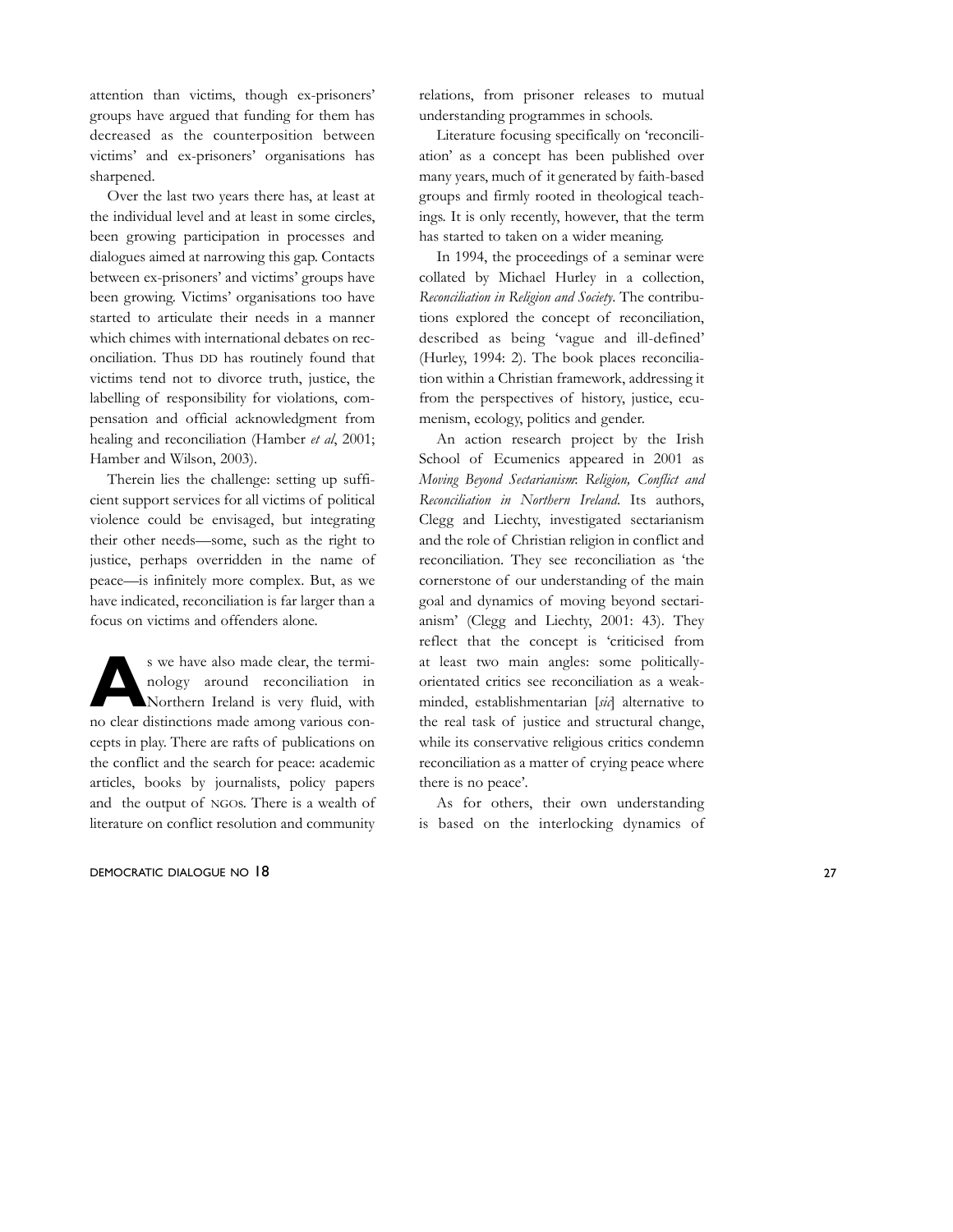forgiveness, repentance, truth and justice*,* 'understood in part as religiously-rooted virtues, but also as basic dynamics of human interaction, including public life and therefore politics' (Clegg and Liechty, 2001: 44).

In 2002, the Faith and Politics Group published *A Time to Heal: Perspectives on Reconciliation*. This was based on nearly two decades of reflection by clergy and laypersons on the meaning of reconciliation in Northern Ireland. Yet while they grapple with the meaning of reconciliation they admit (Faith and Politics Group, 2002: 5): 'It remains hard … to give the word meaning and practical content … reconciliation as a word has been shamelessly misused, to slide away from issues of injustice and rightful disturbance. It has been used to quieten people down and lead them away from their situation.'

While placing significant emphasis on the Christian vision of reconciliation, the concept of 'social reconciliation' is explored. This is seen as involving dealing with the past, grieving, story-telling, forgiveness, acknowledgement, restitution, punishment, justice and trust.

**Development Management, an intermediary company set up by the republic's government in agreement with the European Commission to support local social and economic development, and the statutory Combat Poverty Agency to distribute EU PEACE monies (see www.adm-cpa.com)** 

**5 a body established**

**by Area**

The most recent faith-based contribution, by David Stevens of the Corrymeela Community, is entitled *The Land of Unlikeness: Explorations into Reconciliation* (Stevens, 2004). It poses the question 'What can the Christian faith bring to the human search for reconciliation?' and it offers some theological perspectives and reflections on biblical texts.

A range of other publications have focused on Christian perspectives on reconciliation in Northern Ireland. Detailed exploration is beyond the present scope (see Love, 1995; Monaghan, P and E B, 1998; Morrow, 2003; Thomson, 1998; Wells, 1999).

Notable departures from the theologicallybased literature on reconciliation in Northern Ireland are the 2003 work by Norman Porter, *The Elusive Quest: Reconciliation in Northern Ireland*, a report by  $\text{ADM}/\text{CPA}^5$  and the report of the Healing Through Remembering project.

Porter (2003: 12) argues for the importance of reconciliation as a moral and political ideal, which 'makes demands on how we live and think as social, political and cultural beings'. Reconciliation, he believes (Porter, 2003: 8), 'entails embracing and engaging others who are different from us in a spirit of openness and with a view to expanding our horizons, healing our divisions and articulating common purposes … If taken seriously, it disturbs prejudice, disrupts practices and queries priorities.'

There have also been some practical attempts to look at the issue. ADM/CPA in Monaghan, an intermediary funding body in the border counties, undertook a consultation which engendered the following definition of reconciliation (ADM/CPA, 2003, p.27): 'Reconciliation is the term for the process whereby past trauma, injury and suffering is acknowledged and healing/restorative action is pursued; relationship breakdown is addressed and new sustainable relationships created; and where the culture and structures which gave rise to conflict and estrangement are transformed with a view to creating an equitable and interdependent community.'

ADM/CPA also produced a helpful matrix (ADM/CPA, undated) that divides projects into different stages along a continuum towards reconciliation. The matrix describes the depth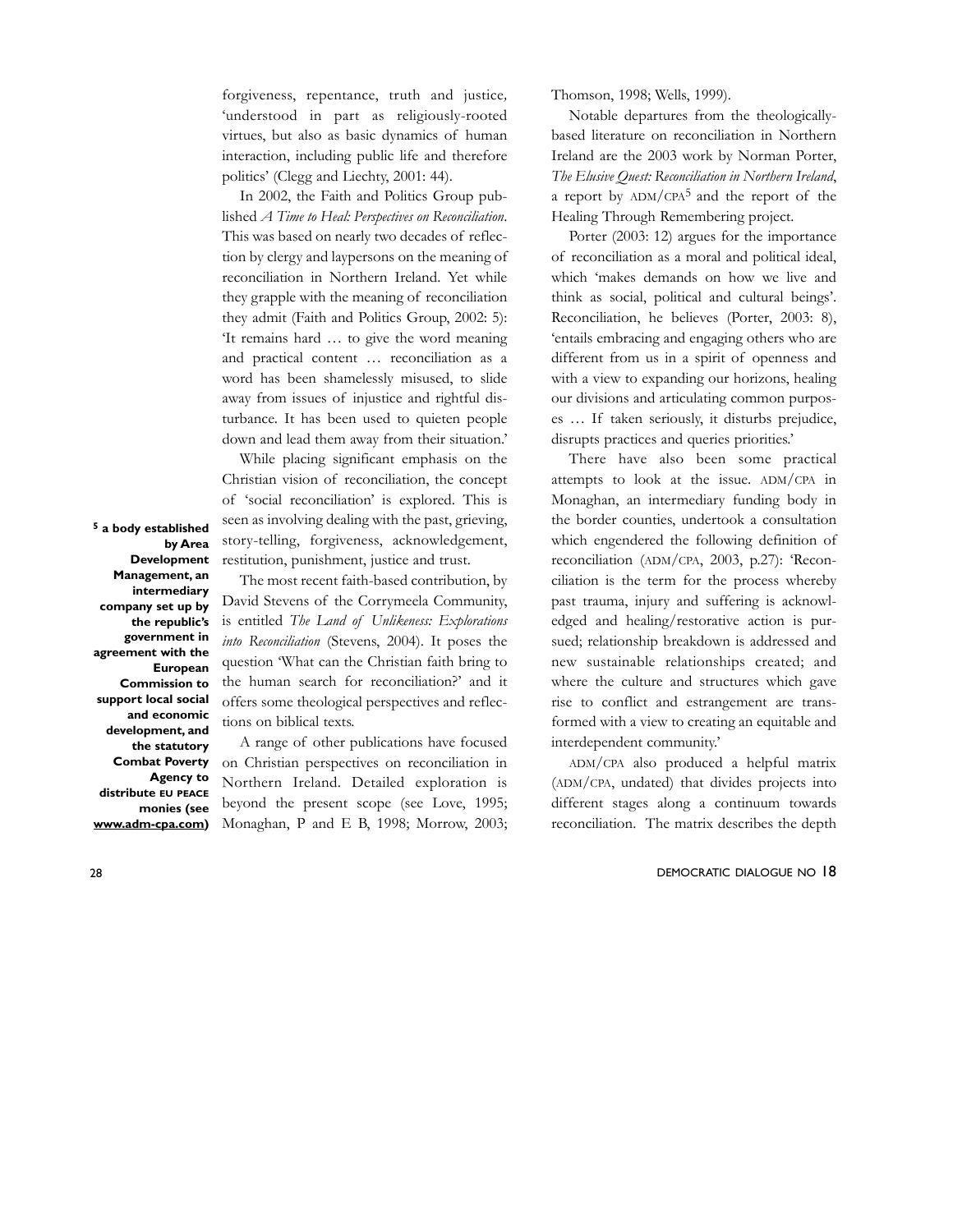of reconciliation (y-axis) as increasing from (1) contact, awareness and understanding to (2) joint projects to (3) raising conflictual issues and, finally, to (4) changing culture and structure. It also highlights types of reconciliation work (x-axis) as (1) healing (2) building relationships and (3) reconstruction. Various forms of practical reconciliation activity can be slotted into the matrix.

For example, ADM/CPA (undated) argues that reconciliation practice might minimally or initially include: 'Reciprocal visits; Ecumenical services; Joint commemorative events; Documentary and cultural affirmation; Declaration of desire and/or intention to cease hostilities/estrangement'. (This would be located at the intersection of contact, awareness and understanding in terms of reconciliation depth and 'healing' as type of work.)

Deeper reconciliation practice might include: 'Liberating structures; Innovative social technology; Trade unions and law reform; Civil society; Use of technology to deepen democracy and social partnership ownership and participation; Equity, diversity, interdependence, proofing/monitoring of social structures and institutions'. (This would be located at the intersection of changing culture and structure in terms of reconciliation depth and 'reconstruction' as type of work.)

Healing Through Remembering (2002), a cross-community project that undertook an extensive public consultation on ways to deal with the past, also refers to reconciliation in its report. It notes that although strategies to deal with the past can be divisive they are integral to reconciliation. But creating unrealistic

### DEMOCRATIC DIALOGUE NO 18 29

expectations of closure or reconciliation, without dealing with issues such as anger or truth, is undesirable.

In this sense the report is much closer to some international perspectives that see reconciliation as linked to a range of strategies. Healing Through Remembering (2002) refers to public acknowledgment, potential truthrecovery mechanisms, a Day of Reflection, a living memorial museum, commemorations shared by communities and story-telling—all essential yet challenging tasks in societies coming out of conflict.

**The following quotation (Eyben, Wilson and Morrow, 2000: 11) summarises some of the major shifts in the recon**and Morrow, 2000: 11) summarises some of the major shifts in the reconciliation debate in Northern Ireland from the late 90s:

Until the ceasefires of 1994, community relations work necessarily concentrated on groups outside formal politics, often small and consisting of committed pioneers and on policy initiatives intended to facilitate long-term structural change. Following the ceasefires, reconciliation ceased to be the Cinderella of public policy and became the dominant theme of party political, government and international interest. Funding for economic and social initiatives aimed at reconciliation was offered by the European Commission. The British Government sought a peace dividend and the Clinton administration backed up its direct political involvement with support for economic investment and social change especially targeted at women and community development. A much larger reconciliation industry then emerged with substantial international backing.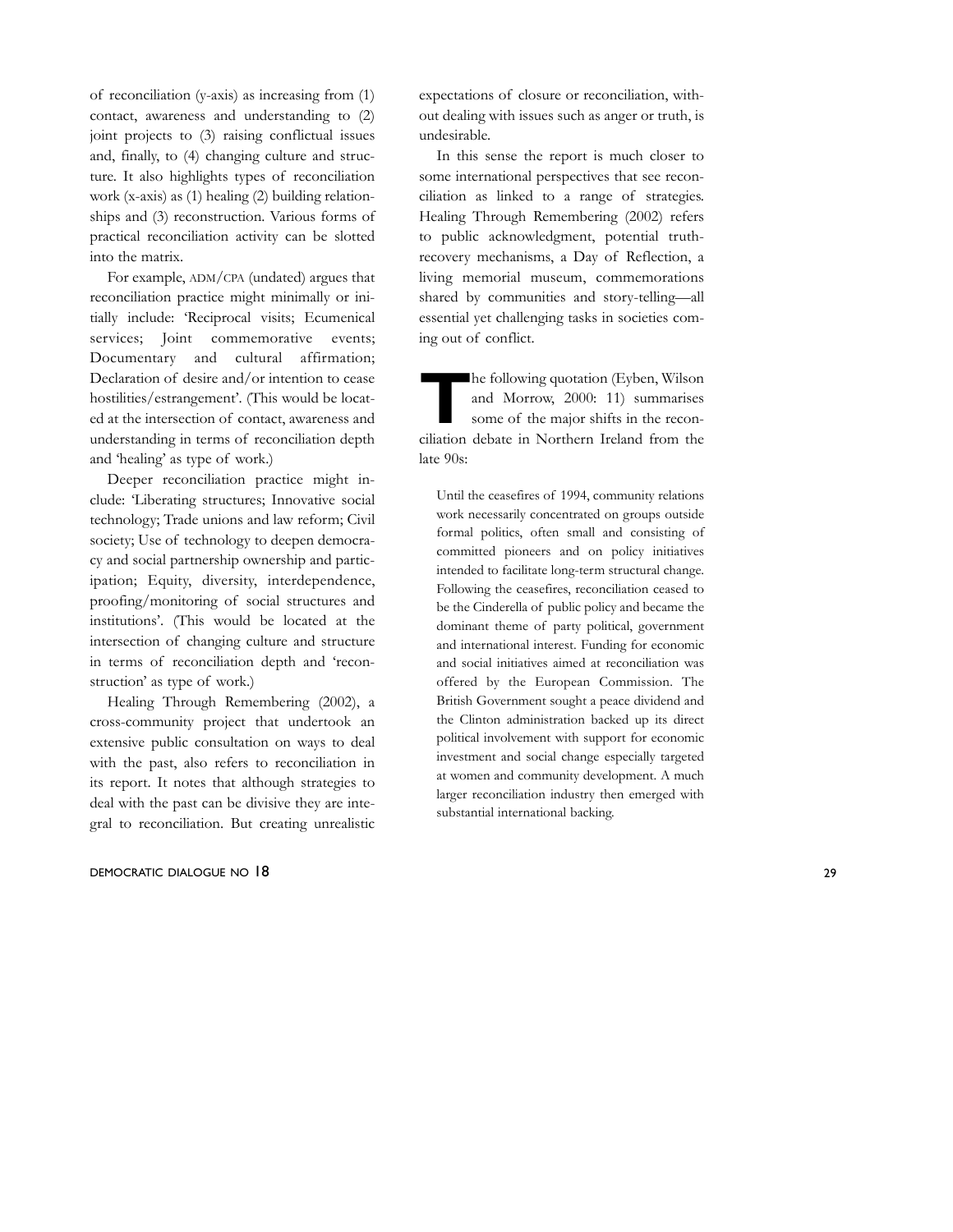Much of the approach to peace and reconciliation became synonymous with the EU Special Support Programme for Peace and Reconciliation in Northern Ireland and the Border Counties of Ireland, which has come to dominate the scene.

This programme has had two main phases, known as PEACE I and PEACE II (with the latter now extended as 'PEACE II+'). These are unique EU-funded programmes, covering the six counties of Northern Ireland and the six counties of the republic around the border (Cavan, Donegal, Leitrim, Louth, Monaghan and Sligo).

PEACE I was introduced by the European Commission in 1995 and supported more than 13,000 projects in Northern Ireland, focusing on job creation, social inclusion, urban and rural regeneration, and cross-border cooperation. Approximately €536 million was made available. The strategic aim of the programme was 'to reinforce progress towards a peaceful and stable society and to promote reconciliation by increasing economic development and employment, promoting urban and rural regeneration, developing Cross-Border co-operation and extending social inclusion'.

Money was distributed through central government, 26 District Partnership Boards (based on district-council boundaries) and Intermediary Funding Bodies, which undertook to allocate specific measures of the programme. It provided significant economic and social investment in Northern Ireland and the border counties.

**6 now the Community Foundation for Northern Ireland (www.communityfou ndationni.org)** 

Although many successes were recorded at the community level, debates rage as to the programme's effectiveness in peacebuilding and

reconciliation, and specifically its ability to address the causes of the conflict and to confront core issues arising. There was, it was argued (Harvey, 2003: 12), 'insufficient embedding of concepts of peace and reconciliation in many measures of the programme'. Reflecting on PEACE I, Harvey (2003: 22) wrote:

Although an understanding of issues of peace and reconciliation undoubtedly deepened during the PEACE I programme, this was not the same as the achievement of consensus within Northern Ireland on the nature of the conflict and the nature of the 'solution' … Although PEACE I had done much to normalise cross-community (and cross-border) work, there was not full agreement on a model of cross-community and singleidentity work. Any successor programme had to operate in an environment in which the most basic issues of the troubles remained unresolved.

A mid-term review of the programme found, among a range of issues, that groups had considerable difficulty measuring impacts on reconciliation and were given little guidance on how to do so (Coopers and Lybrand, 1997). In the same year, the three Northern Ireland members of the European Parliament, who had strongly lobbied the European Commission in support of such a programme, submitted their own mid-term review (Paisley, Hume, and Nicholson, 1997). While praising it overall, they similarly highlighted the programme's complexity and the problems of defining, and thus assessing, reconciliation.

In *Taking Risks for Peace*, also published that year, the Northern Ireland Voluntary Trust  $(1997b)$ , one of the intermediary funding bodies for the PEACE programme, highlighted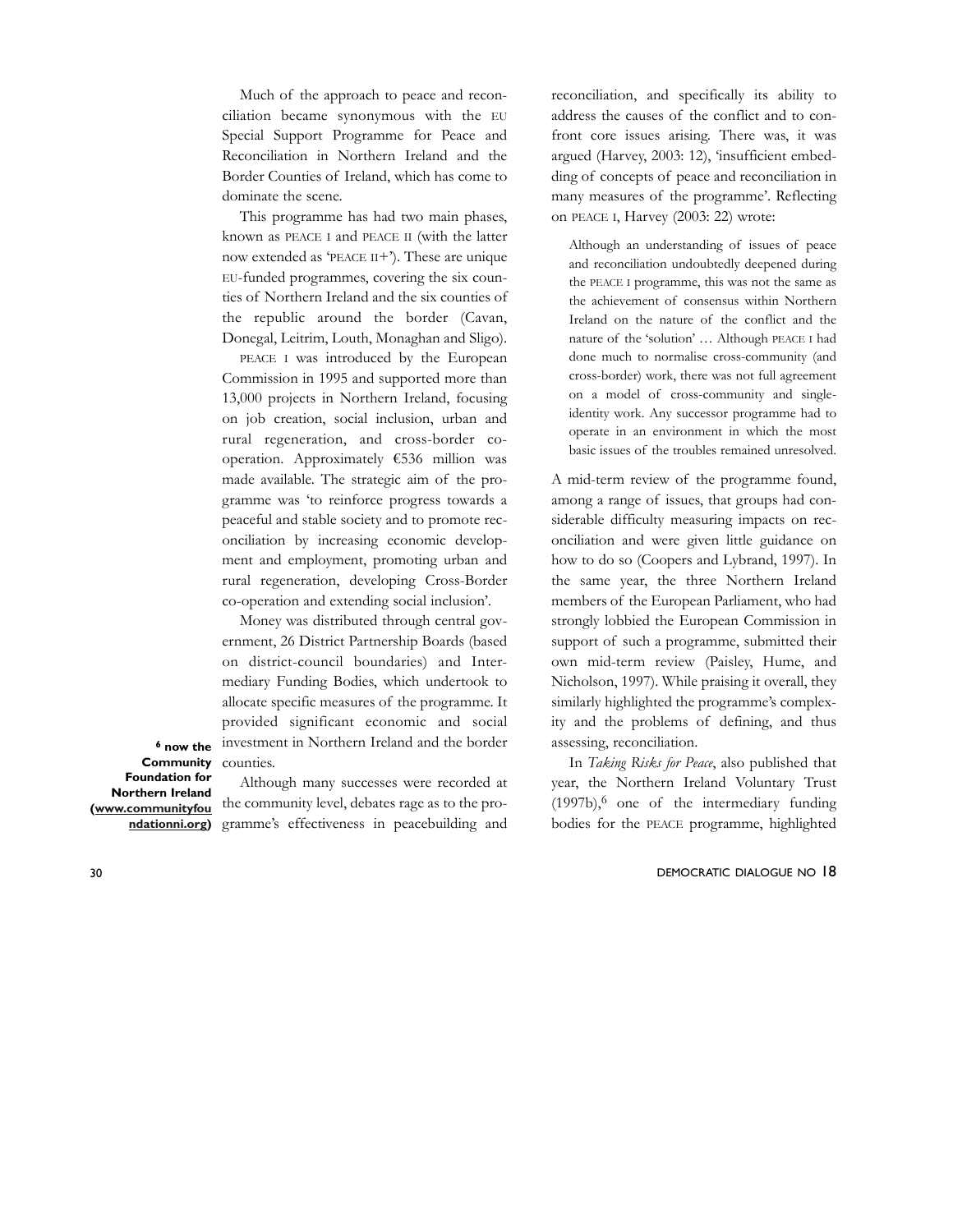the different interpretations of it. These ranged from an investment in community capacity, through tackling social exclusion to a focus on conflict resolution. It expressed concerns as to how peace and reconciliation was being defined in the broader political and constitutional context (Northern Ireland Voluntary Trust, 1997b).

In a later publication, the NIVT proposed that the focus on bottom-up development and community activities be maintained, with priority given to social inclusion. But it suggested (NIVT, 1997a: 10): 'Greater efforts must be made to discuss and refine what is meant by and involved in the process of peace and reconciliation and to adopt effective and imaginative ways of monitoring the impact of the programme in supporting this process.'

Following an extensive review, internal to the European Commission and more publicly involving the many IFBs, a new five-year PEACE programme was belatedly introduced in 2000. Approximately €500 million was allocated, of which €400 million was to be spent in Northern Ireland (the remainder in the border counties), supplemented by government contributions.

After laborious consultations, briefings and draft documents, involving government departments, political parties and IFBs—as well as the voluntary, farming and business sectors—on both sides of the border, a new programme was finally adopted by the commission in March 2001. The five priority areas (in order of most to least expenditure) were to be: economic renewal; social integration, inclusion and reconciliation; locally based regeneration and development strategies; an outward and forward-looking region; and cross-border

### DEMOCRATIC DIALOGUE NO 18 31

co-operation.

In addition, three 'distinctiveness criteria' were introduced, which each supported project had to meet to qualify. These were: 'addressing the legacy of the conflict', 'taking the opportunities arising from the peace' and 'promoting reconciliation'.

This programme, PEACE II, has been managed by the Special EU Programmes Body (SEUPB).<sup>7</sup> The programme is worth over  $\epsilon$ 707 million (larger than initial allocations) and was designed to address the legacy of the 'troubles'. It specifically aims to encourage 'progress towards a peaceful and stable society and to promote reconciliation'. At the time of writing, 4,600 projects had been supported.

The SEUPB claims its research suggests the programme has been largely successful. In a press release at the end of 2004 the body noted:8

Headline figures from the research show that 96% of participants in the PEACE II Programme are more likely to have at least some friends within another community compared to 86% of the total NI population. In terms of trust, 80% of PEACE II participants feel that members of the other community can be trusted regardless of community background, compared to just 56% of the total NI population. Evidence also suggests that PEACE II Programme participants cross the border more often than the rest of the population at 88% compared to just 61% of the total NI population.

An extension to the PEACE II programme has been agreed, following a recommendation in October 2004 by the commission to that effect. **8 www.seupb.org/** The SEUPB also completed a consultation on the **news\_diff.htm**

### **7 www.seupb.org**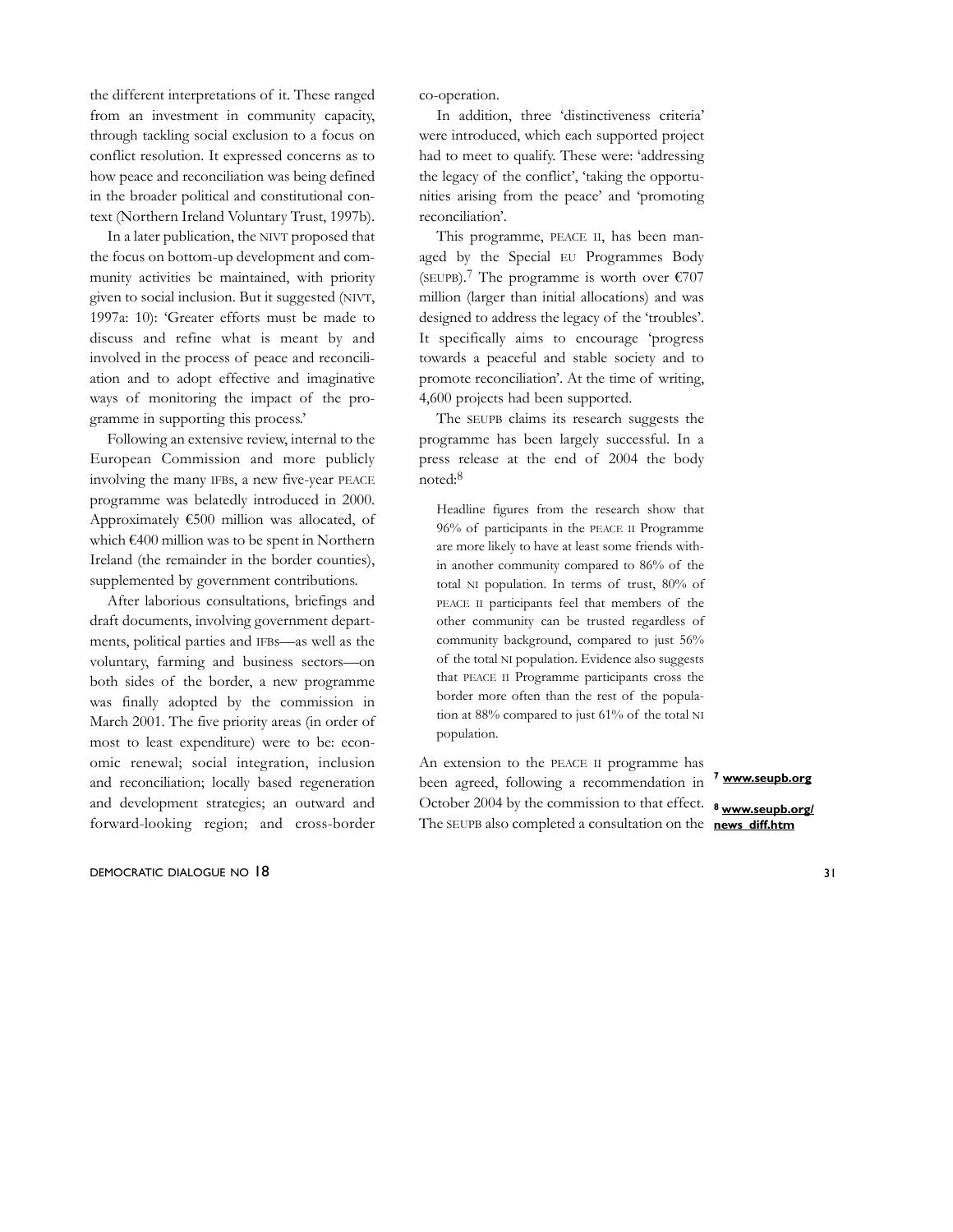potential extension. This will entail a further two years of funding.

In the SEUPB's consultation the need to define reconciliation was again stressed. Some of the findings of the research that forms the basis of this report and the initial papers (Hamber and Kelly, 2004; Kelly and Hamber, 2004) coming out of it were presented to the SEUPB, and early evidence suggests that reconciliation as a concept will receive a far greater focus in the extension.

The various IFBs applied the distinctiveness and reconciliation criteria as set out in the PEACE II programme strategy. But in the absence of a clear definition of reconciliation from the EU, each IFB defined the term—and, therefore, what activities could be viewed as contributing to reconciliation—differently (Harvey, 2003).

Aside from the EU and the funding lines offered by the London and Dublin governments, other major philanthropic organisations and funding bodies have supported reconciliation work on the island, including the Northern Ireland Fund for Reconciliation, the International Fund for Ireland and Atlantic Philanthropies<sup>9</sup> (which has a 'human rights and reconciliation' strand).

Through the IFI the United States provides economic assistance. The fund promotes economic and social advancement, and encourages contact, dialogue and reconciliation. It supports economic development north and south in Ireland, with priority given to new investments that create jobs and reconstruct disadvantaged areas. Clearly the language of reconciliation has **ni.gov.uk** been embraced by grant-giving bodies, despite

differing interpretations. But what about society more generally?

**I** t is difficult to measure the usage of a term like reconciliation in common parlance. Instead, we explored how it is, or is not, used in certain contexts in Northern Ireland, through an audit of documents and debates.

The most relevant recent development has been the government-led consultation assessing organisations' and individuals' views on policies to address 'community relations'. Published in January 2003, *A Shared Future: A Consultation Paper on Improving Relations in Northern Ireland*10 received more than 500 formal responses from *inter alia* political parties, voluntary organisations, statutory agencies, churches, business, district councils and strategy partnerships.

We examined a sample of responses (including all those from political parties and the main community/voluntary organisations working on relevant issues) to identify words or phrases used *vis-à-vis* improving relations in Northern Ireland. The document tended to use the phrases 'community relations' and 'good relations' interchangeably, without providing any definition or explanation.

In the responses analysed 'community relations' was the most common reference, with 'good relations' coming a comfortable second. 'Reconciliation' was seldom used. On the few occasions that it was it tended to appear with 'peace'—undoubtedly an influence of the EU funding programme. Interestingly, some respondents criticised *A Shared Future* for failing to define such terms as these, asserting that a shared understanding of their meanings and

32 DEMOCRATIC DIALOGUE NO 18

### **9 www.atlantic philanthropies.org**

**10 document and responses available at www.asharedfuture**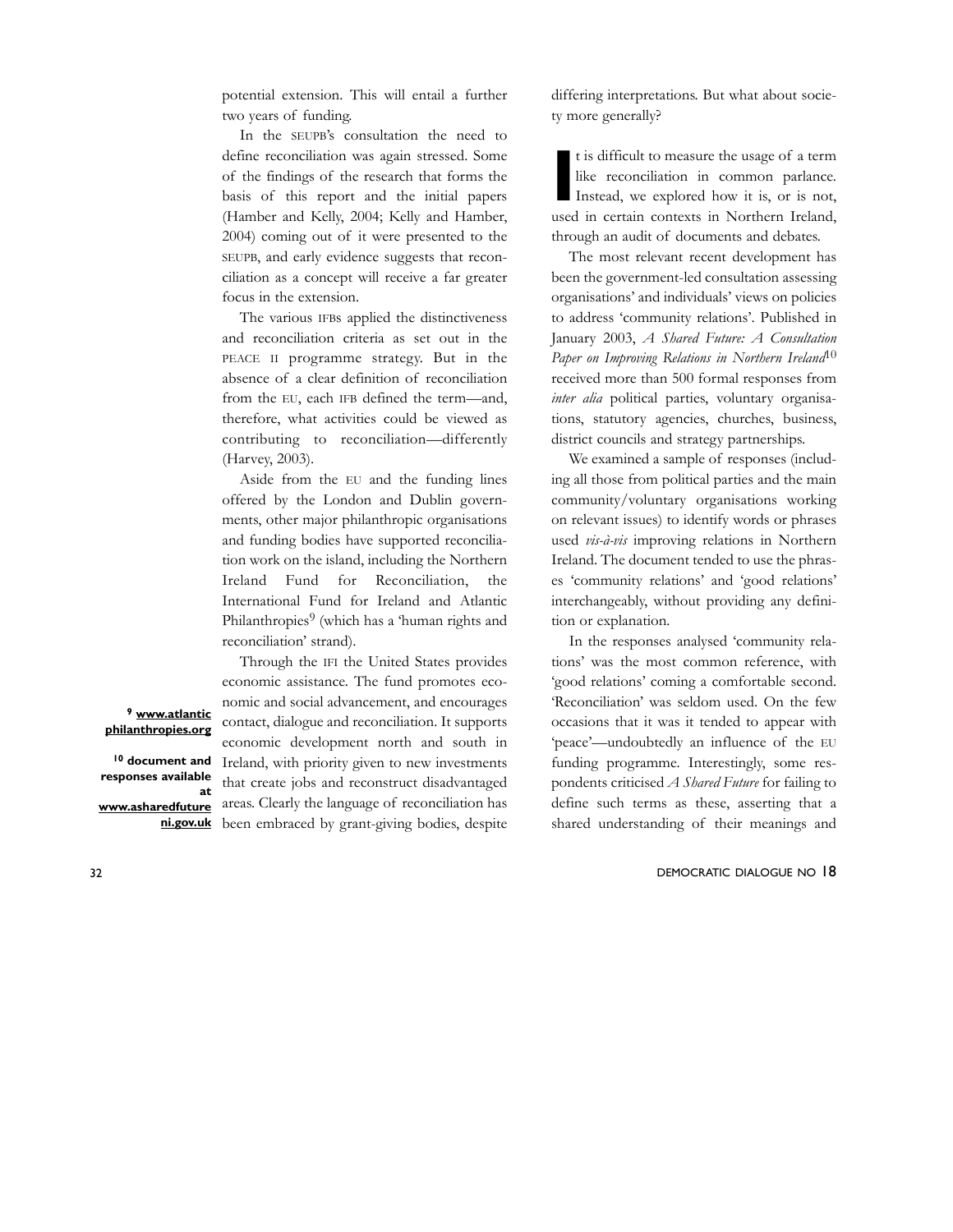implications was necessary.

The response submitted by the Community Relations Council began in this vein. Yet it proceeded to privilege the term 'reconciliation' over 'community relations' for the most part, without itself explaining why.

The final policy document, *A Shared Future: Policy and Strategic Framework for Good Relations in Northern Ireland*, 11 was published by the OFMDFM in March 2005. In his foreword, the then Northern Ireland secretary, Paul Murphy, wrote (Community Relations Unit, 2005, p.3):

The essence of reconciliation is about moving away from relationships that are built on mistrust and defence to relationships rooted in mutual recognition and trust. Where relationships have been shaped by threat and fear over a long period we must make changes. We must make those changes through policy and law to address that threat and fear. In my view the absence of trust will set back both economic and social development; we will fail to realise the talents of our more diverse society.

The report did refer to criticisms of the lack of clarity over terminology and attempted to address them thus (Community Relations Unit, 2005, p.63): '"Community relations" refers specifically to division between the Protestant and Catholic communities in Northern Ireland. "Good Relations" refers to Section 75(2) of the Northern Ireland Act 1998 which includes persons of different religious belief, political opinion or racial group.'

But the document continued to use both terms throughout, without these distinctions being clearly followed. Interestingly the term 'reconciliation' all but disappeared from the

### DEMOCRATIC DIALOGUE NO 18 33

body of the text, and when used was directly in relation to victims/survivors of the conflict.

This might be seen as reflecting its politically exigeant character. 'Community relations' can be (mis-)represented in superficial and nonthreatening terms, betokening a view of the Northern Ireland conflict rooted in individual 'ignorance' and 'prejudice'. Equally, 'good relations' can be articulated as a routine procedure to be followed by public authorities as part of the 'equality agenda' embracing principally section 75(1) of the Northern Ireland Act. 'Reconciliation' can simultaneously appear more challenging and less predictable.

We also undertook an analysis of the Belfast agreement. Interestingly, the text of the agreement<sup>12</sup> makes scant reference to reconciliation. It appears twice in the prefaratory Declaration of Support (The Agreement, 1998: 1-2). This affirms: 'The tragedies of the past have left a deep and profoundly regrettable legacy of suffering. We must never forget those who have died or been injured, and their families. But we can best honour them through a fresh start, in which we firmly dedicate ourselves to the achievement of reconciliation, tolerance, and mutual trust, and to the protection and vindication of human rights for all.'

Later it goes on: 'We must acknowledge the substantial differences between our continuing, and equally legitimate, political aspirations. However, we will endeavour to strive in every practical way towards reconciliation and rapprochement within our framework of democratic and agreed arrangements.'

No definition of reconciliation in this context is provided, and the term seems to be used

**11 available at www.asharedfuture ni.gov.uk/finalgrs.pdf**

**12 available at www.nio.gov.uk/ agreement.pdf**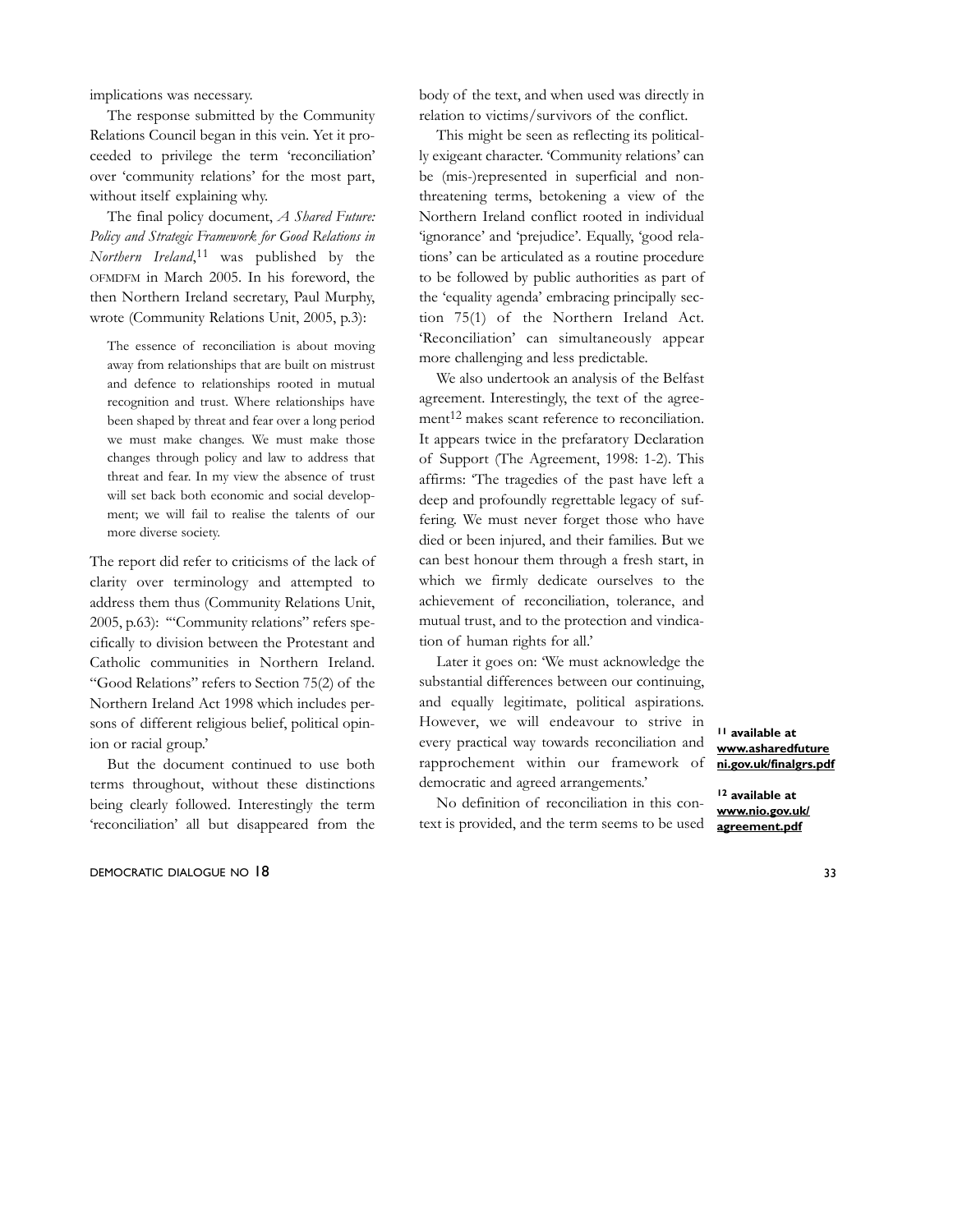as a loose qualifier for setting aside past animosities and working together in a new dispensation. In the body of the agreement, however, it is used more specifically: the importance of addressing the needs of victims is acknowledged in building reconciliation, as is the funding of work in this arena.

The section entitled 'Rights, Safeguards and Equality of Opportunity' has two sub-headings, 'Human Rights' and 'Economic, Social and Cultural Rights.' 'Reconciliation and Victims of Violence' is awarded its own section within the 'Human Rights' element and it concludes (The Agreement, 1998: 18):

The participants believe that it is essential to acknowledge and address the suffering of the victims of violence as a necessary element of reconciliation … The participants recognise and value the work being done by many organisations to develop reconciliation and mutual understanding and respect between and within communities and traditions, in Northern Ireland and between North and South, and they see such work as having a vital role in consolidating peace and political agreement. Accordingly, they pledge their continuing support for such organisations and will positively examine the case for enhanced financial assistance for the work of reconciliation. An essential aspect of the reconciliation process is the promotion of a culture of tolerance at every level of society, including initiatives to facilitate and encourage integrated education and mixed housing.

Clearly, therefore, while reconciliation as a concept is present in the public/official domain, it is painted with broad brushstrokes. To see if is used any more specifically, we

analysed debates in the Northern Ireland Assembly, while it met between November 1999 and October 2002, using the Official Record (Hansard).

Excluding common references to the EU Peace and Reconciliation Programme, 'reconciliation' was referred to during assembly debates. There was, however a discernible difference between the parties, with SDLP members referring to the term 75 times, the Democratic Unionist Party and Women's Coalition 18 times each, Alliance Party members 13, Sinn Féin ten and the United Kingdom Unionist Party eight. This cursory analysis suggests the SDLP has more fully integrated reconciliation into its official language, while others tended towards a more *à la carte* use of related terms or did not favour it.

Thus we can see that 'reconciliation' is used sparingly at the policy and political level, and remains largely undefined. Much confusion remains between concepts such as 'community relations' and 'reconciliation', and at times they are used interchangeably, without any real sense as to why one is chosen over another or any nuances this might imply.

**R**econciliation is a concept that has a fairly long history within the Northern Ireland context. It has clearly moved, as in the international debate, from the realm of the religious into mainstream policy-making. But its meaning remains vague and lacking in practical definition.

Despite the 'peace and reconciliation' programme, and more recent attempts to try to define it, there is little sign that the confusion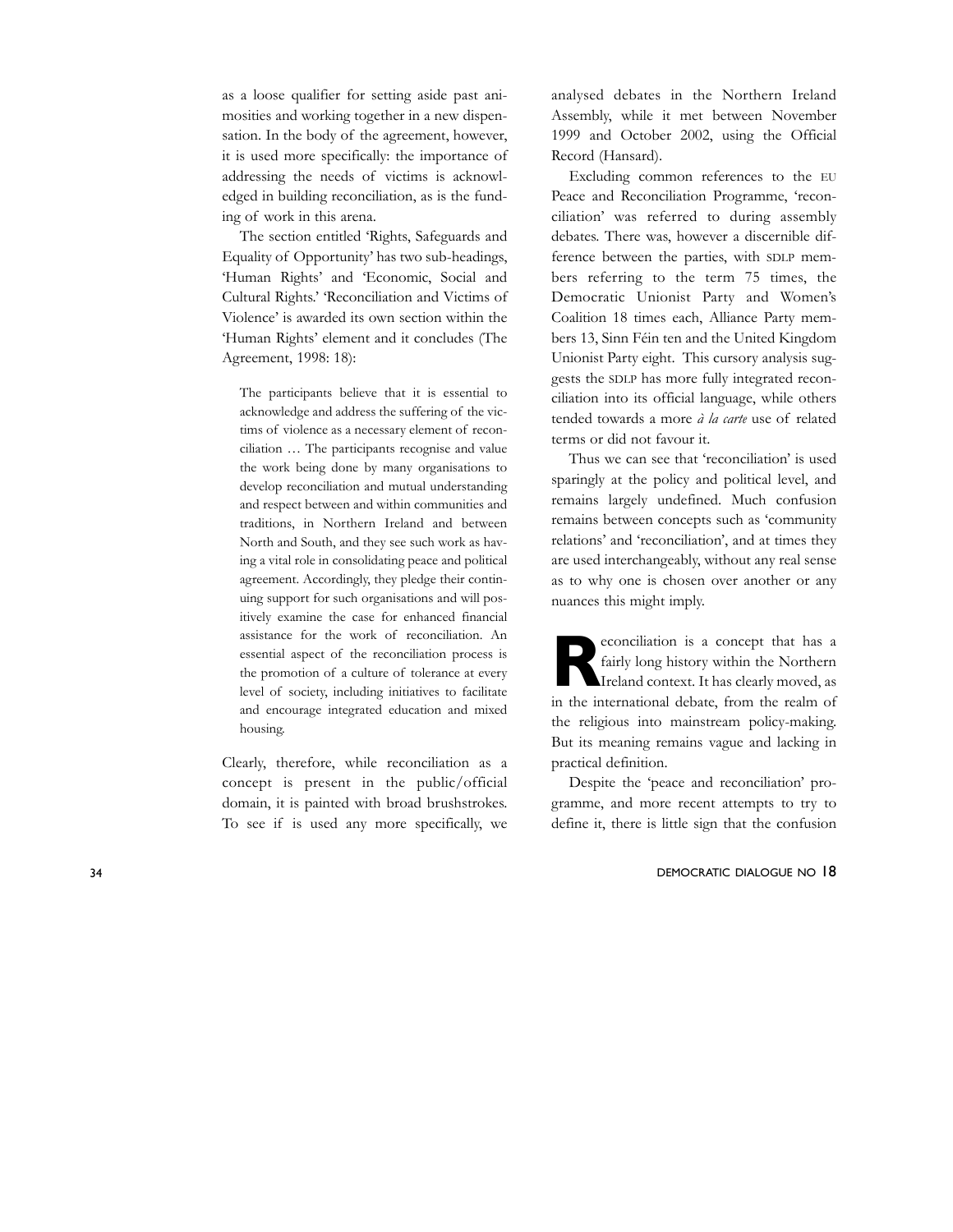over terminology is decreasing, particularly with the admixture of terms such as 'good relations' and 'community cohesion'. Much work remains to be done in conceptual clarification—and, more importantly, in assessing the impact on practice and on how the success of reconciliation initiatives is to be measured.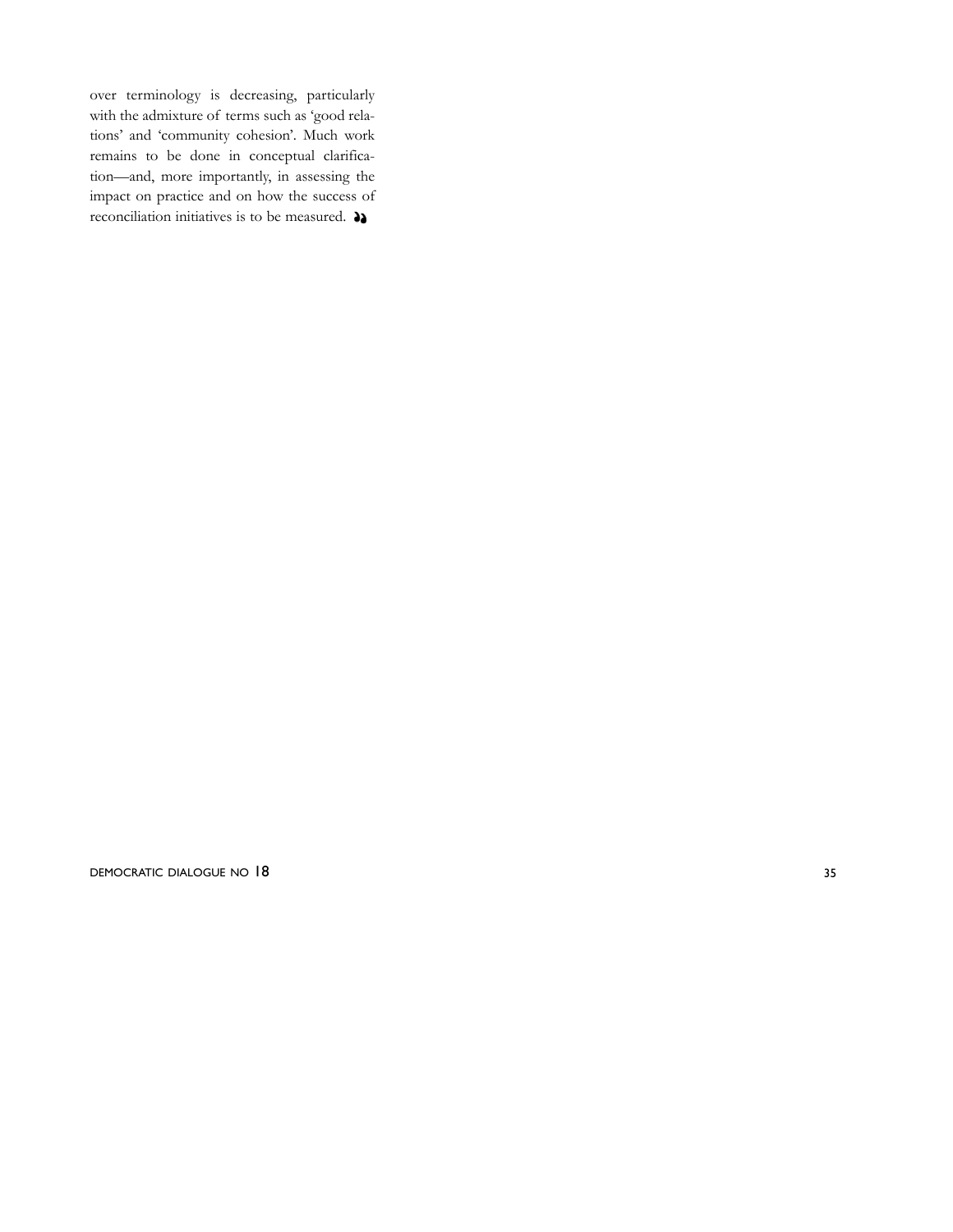## **A working definition**

**T**o ensure a profound discussion of the<br>theme of reconciliation during our<br>research, and specifically in interviews, theme of reconciliation during our research, and specifically in interviews, it was important for us to have a clear sense of the parameters. Given the complicated history of terminology in Northern Ireland, we felt it would be grossly unfair to probe respondents on what they thought reconciliation was, without us doing some work on the term ourselves.

To stimulate discussion and to try to frame the reconciliation debate, we therefore presented interviewees with a definition of reconciliation we felt applicable to societies emerging from conflict. This would provide a focus for discussion, help identify the different and relevant elements, give respondents an opportunity to debate different views, and explore the possibility of a conceptual approach to reconciliation that was practically applicable to aspects of their work or experience. It gave us the opportunity to test our hypotheses against the expertise of those working on the ground in our case-study areas.

We first reviewed a range of existing definitions. While all those we explored were

extremely useful and informative, many were wordy and complex and often quite inaccessible. Motivated by a desire to present a set of simple, yet comprehensive, elements that made up reconciliation, we devised our own working definition.

Before exploring this, however, we also had to consider how reconciliation related to 'peacebuilding', as the concepts are often conflated, particularly as a result of the 'peace and reconciliation' programme. Peacebuilding became increasingly popular over the 90s, but there are few common understandings of this term either.

It came to the fore following its use by Boutros Boutros-Ghali—then United Nations secretary-general—in announcing his *Agenda for Peace* in 1992. Definitions, however, seem to be context-bound and vary among voluntary groups, communities at large, policy-makers, politicians and funders.

This picture is complicated further when the concept of reconciliation is introduced. We see peacebuilding as a process that is much more expansive. *Peacebuilding* is also different from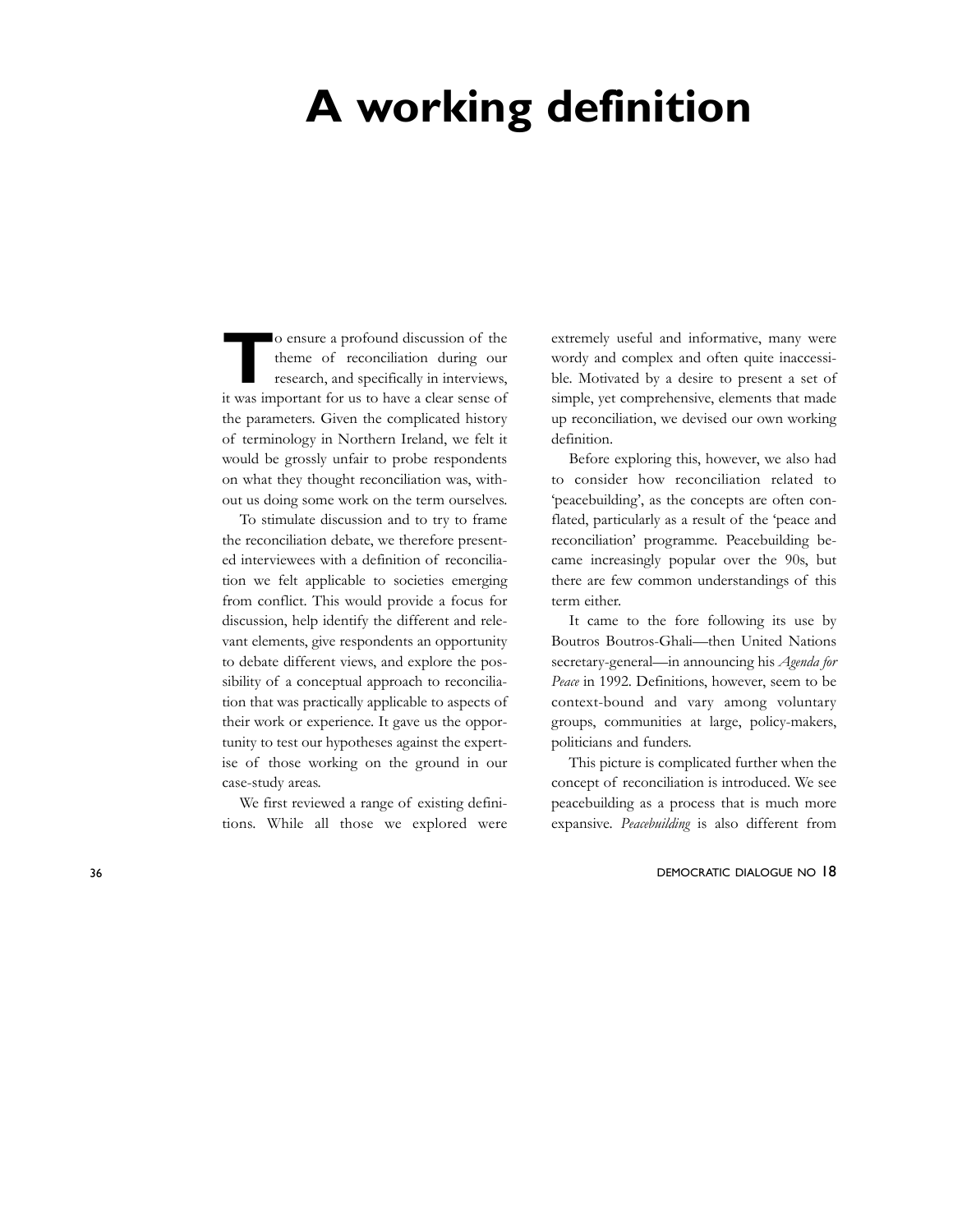### *peacemaking* .

Ropers (1995: 37) provides a broad definition of these terms:

*Peacemaking* is understood to mean the attempt to tackle some concrete problem in a process that generally begins with a difference of interests, proceeds in the form of negotiations, and in the end—if successfully dealt with—leads to an agreement concerning the conduct of both sides. *Peacebuilding*, on the other hand, covers a wider area and, in most cases, a longer time-scale. Its aim is a change in the social structures underlying the conflict, and a change in the attitudes of the parties to the conflict.

Peacebuilding, according to Morris (undated), 'involves a full range of approaches, processes, and stages needed for transformation toward more sustainable, peaceful relationships and governance modes and structures'. And she continues:

Peacebuilding includes building legal and human rights institutions as well as fair and effective governance and dispute resolution processes and systems. To be effective, peacebuilding activities require careful and participatory planning, coordination among various efforts, and sustained commitments by both local and donor partners.

The idea of peacebuilding as a long-term process is shared by many practitioners internationally. As was mentioned in the review of the literature, most see reconciliation and the reestablishing or mending of damaged interpersonal and social relations as a vital component.

Thus, we see peacebuilding, as distinct from peacemaking, as a process or series of

### DEMOCRATIC DIALOGUE NO 18 37

processes that seek to establish peace and prevent violence from continuing or re-emerging, by addressing the root causes and the consequences of conflict. This can involve building institutions, community development, socioeconomic development, social reconstruction, reconciliation, empowerment, mechanisms to address the past and developing effective governance. Different peacebuilding strategies will apply at the individual, community and political levels.

Reconciliation, first and foremost, is a component of peacebuilding. We understand, however, that addressing relationships specifically, and to some degree achieving limited reconciliation, is necessary in achieving any aspect of the peacebuilding process. Thus reconciliation is implicit in all peacebuilding processes. We represent this graphically in appendix C.

In developing our definition of reconciliation, we began by identifying what we felt were the main elements. We set out to incorporate fundamentals identified from other n developing our definition of reconciliation, we began by identifying what we felt were the main elements. We set out to sources. We explored definitions from dictionaries, handbooks, academic journals and books by practitioners. We acknowledge a number of texts (ADM /CPA, 2003; Assefa, 2001; Bloomfield, Barnes and Huyse, 2003; Hamber, 2002; Hamber and van der Merwe, 1998; Lederach, 1997; Porter, 2003; Rigby, 2001; van der Merwe, 1999).

The result is the working definition below, which is by its nature incomplete. We were comfortable with this imperfection, which we viewed as a useful—possibly provocative—tool to stimulate further discussion, rather than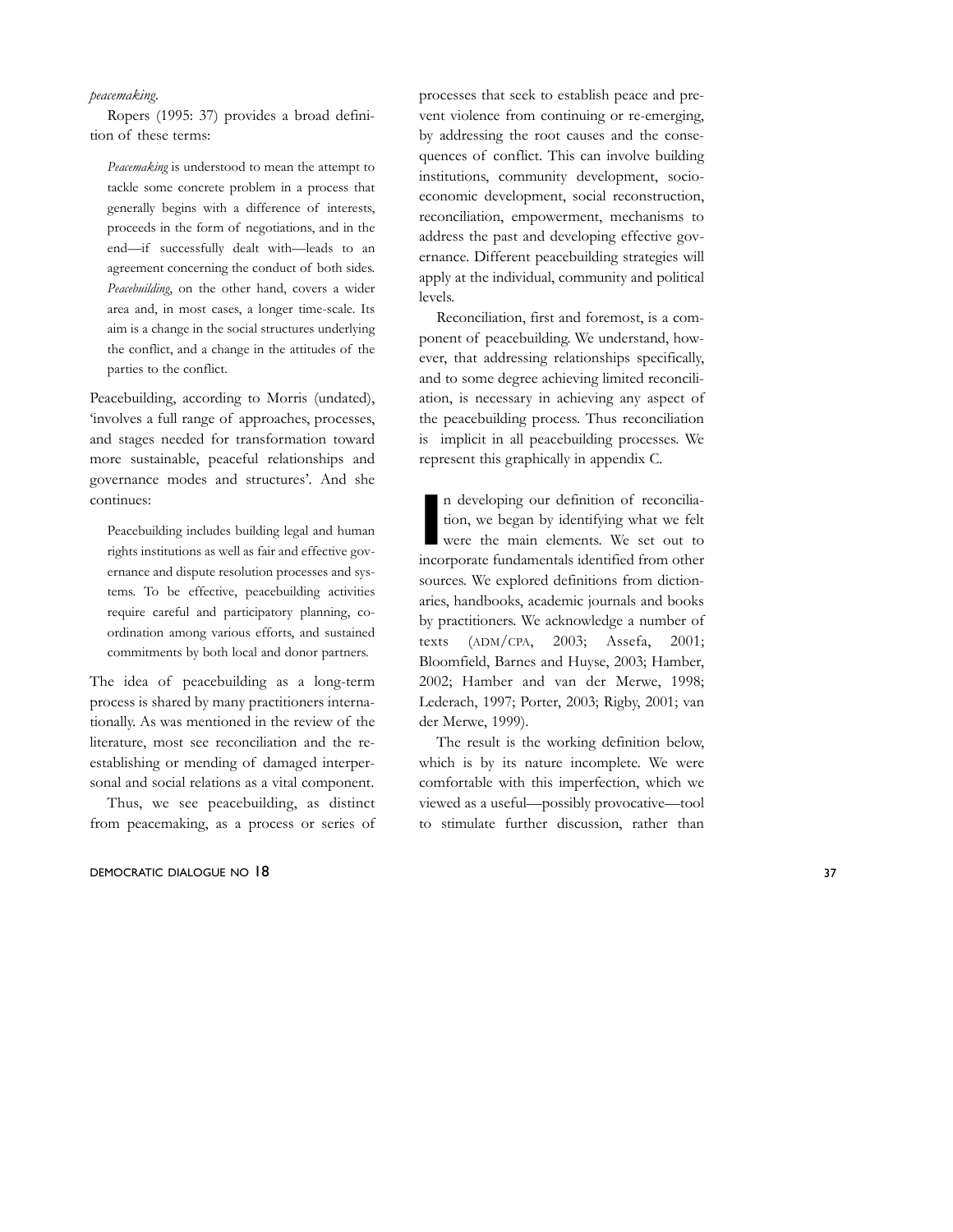having made a definitive statement which had to be defended.

We see reconciliation starting from the premiss that to build peace relationships requires attention. Reconciliation is the *process* of addressing conflictual and fractured relationships and this includes a range of activities. It is a voluntary act that cannot be imposed (Bloomfield *et al*, 2003).

A reconciliation process generally involves five interwoven and related strands:—

**1. Developing a shared vision of an interdependent and fair society.** The development of a vision of a shared future requires the involvement of the whole society, at all levels. Although individuals may have different opinions or political beliefs, the articulation of a common vision of an interdependent, just, equitable, open and diverse society is a critical part of any reconciliation process.

**2. Acknowledging and dealing with the past.** The hurt, losses, truths and suffering of the past need to be acknowledged, with mechanisms providing for justice, healing, restitution or reparation, and restoration (including apologies if necessary and steps aimed at redress). To build reconciliation, individuals and institutions need to acknowledge their own role in the conflicts of the past, accepting and learning from it in a constructive way so as to guarantee nonrepetition.

**3. Building positive relationships.** Relationships require to be built or renewed following violent conflict, addressing issues of trust, prejudice and intolerance in the process. This results in accepting commonalities and differences, and embracing and engaging with those who are different from us.

**4. Significant cultural and attitudinal change.** Changes in how people relate to, and their attitudes towards, one another are also key. The culture of suspicion, fear, mistrust and violence is broken down and opportunities and space opened up in which people can hear and be heard. A culture of respect for human rights and human difference is developed, creating a context where each citizen becomes an active participant in society and feels a sense of belonging.

**5. Substantial social, economic and political change.** The social, economic and political structures which gave rise to conflict and estrangement are identified, reconstructed or addressed, and transformed.

Although we did not explore these formally in the research, two additional points developed in the literature section merit reiteration. First, a reconciliation process always contains paradoxes and even contradictions. It is neither neat nor easy, and can in itself seem incongruous. Lederach (1997) notes that aspects can stand in tension with one another—such as the articulation of a long-term, interdependent future on the one hand and the need for justice on the other. Reconciliation is the process of trying to address these complex paradoxes.

We are aware that the strands of our working definition can themselves create tensions in the same vein: reconciliation requires dealing with the past but at the same time participation in developing a shared vision. Reconciliation is both a backward- and a forward-looking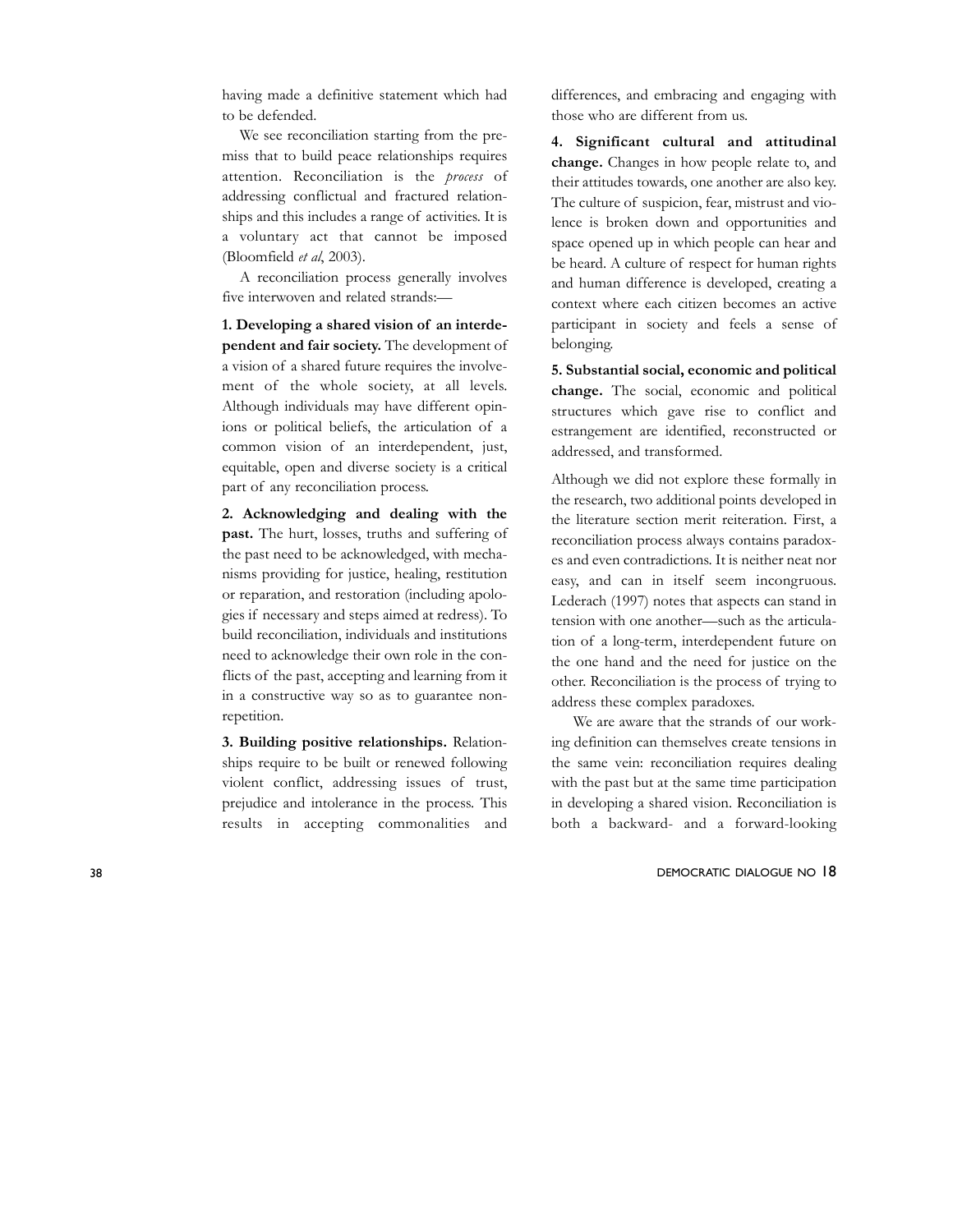process.

Secondly, we cannot escape the fact that reconciliation is a morally loaded concept and different people bring their own ideological bias. An individual's understanding of reconciliation is generally informed by their basic beliefs about the world. Different ideologies of reconciliation can be identified (Hamber, 2002; Hamber and van der Merwe, 1998; van der Merwe, 1999), as noted above.

Thus we need to be aware that individuals will interpret differently the dimensions of reconciliation. Trying to reconcile different ideological positions—say, with regard to what attitudes need to change—is precisely what the reconciliation endeavour is about.

Moreover, although we delineate reconciliation from peacebuilding, in discussing the definition in various forums some confusion between the concepts has remained. This is partly because any strategy for peacebuilding will inevitably involve some focus on relationships, whether undertaking work that focuses on building institutions or a joint reconstruction project. So there is inevitably some overlap.

In part, too, the confusion is caused by the breadth of the way we approach reconciliation. Some have asked: if you say reconciliation involves, for example, substantial economic and political change, then are you not conflating peacebuilding processes (such as those targeted at social reconstruction) with your concept of reconciliation?

This confusion is resolved if one thinks about the strands we outline as *the issues that need to be addressed in any process of dealing with relationships following conflict*. Addressing damaged

DEMOCRATIC DIALOGUE NO 18 39

relationships is the essence of reconciliation and our strands comprise the types of task that need to be undertaken.

There can be an added confusion because reconciliation seems to imply that there was some relationship in the first place (conciliation) that has broken down. In societies in conflict there is often no relationship in the first place. Thus, we use the concept of (re)building relationships, implying building non-existent relationships and rebuilding those that have broken down.

We frame our working definition from the perspective of thinking about addressing relationships in the broadest political sense; hence the claims that reconciliation needs a joint vision and political or economic change. These should be understood in the wider context of thinking about relationships at a social level.

Suppose, for the sake of simplicity, we present this as if there were only two individuals involved. To address a broken or perhaps even non-existent relationship between them:

(1) they would have to share some common vision or understanding of the future—otherwise why bother to try to mend the relationship in the first place?—so this commonality as to why they wanted to have a relationship would have to be explored;

(2) the hurts caused in the past would need to be acknowledged—this could include apology or at least recognition that actions undertaken by one or both parties had had an impact on the other, causing pain or suffering;

(3) steps would need to be taken to (re)build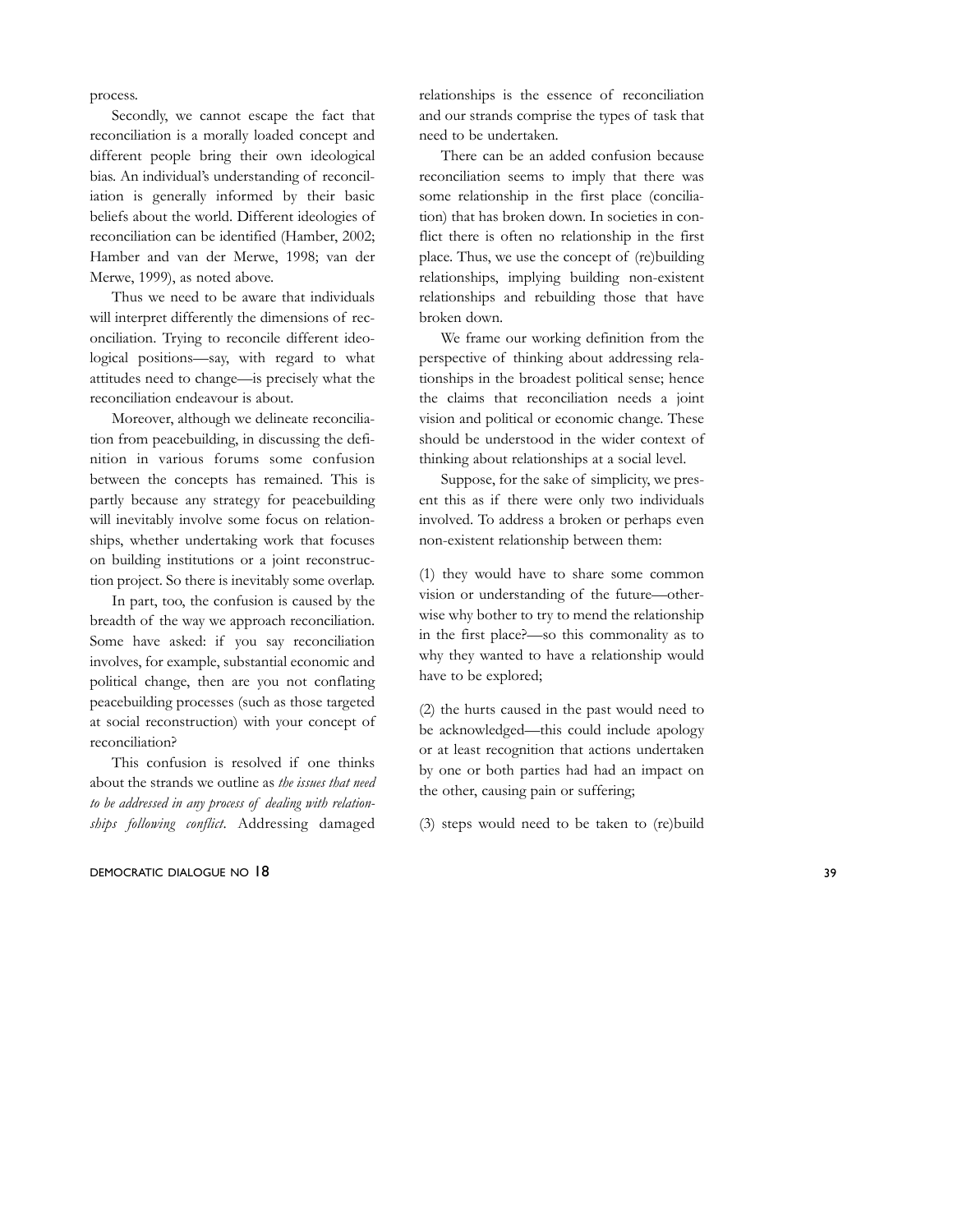their relationship, such as dialogue or engaging in joint activities;

(4) work would need to be undertaken to address differences in attitude resulting from the conflict—this could include participants telling their version of events, attempts to reduce prejudice or dialogues to humanise 'the other'; and

(5) if they were to have a relationship of any kind, there would need to be parity between them in social and economic terms, so measures would need to be taken to maximise this.

**Reconciliation**, for us, is the *process* of addressing these five strands. It is not solely about the outcome of doing so addressing these five strands. It is not solely about the outcome of doing so (say, a mended relationship), because the social, interpersonal and political context is continually changing.

This is by definition complex and incomplete, and paradoxes and ambivalences will remain. For instance, having acknowledged one has hurt someone, it may be difficult ever to share with them a completely common view of the future, or to reconcile all attitudes. And for a range of reasons it may not be possible for individuals grappling with a brokendown relationship ever to be absolutely equal, socially or economically, causing continual ruptures and contradictions in the process of rebuilding. Reconciliation is thus by nature conflictual and dynamic.  $\rightarrow$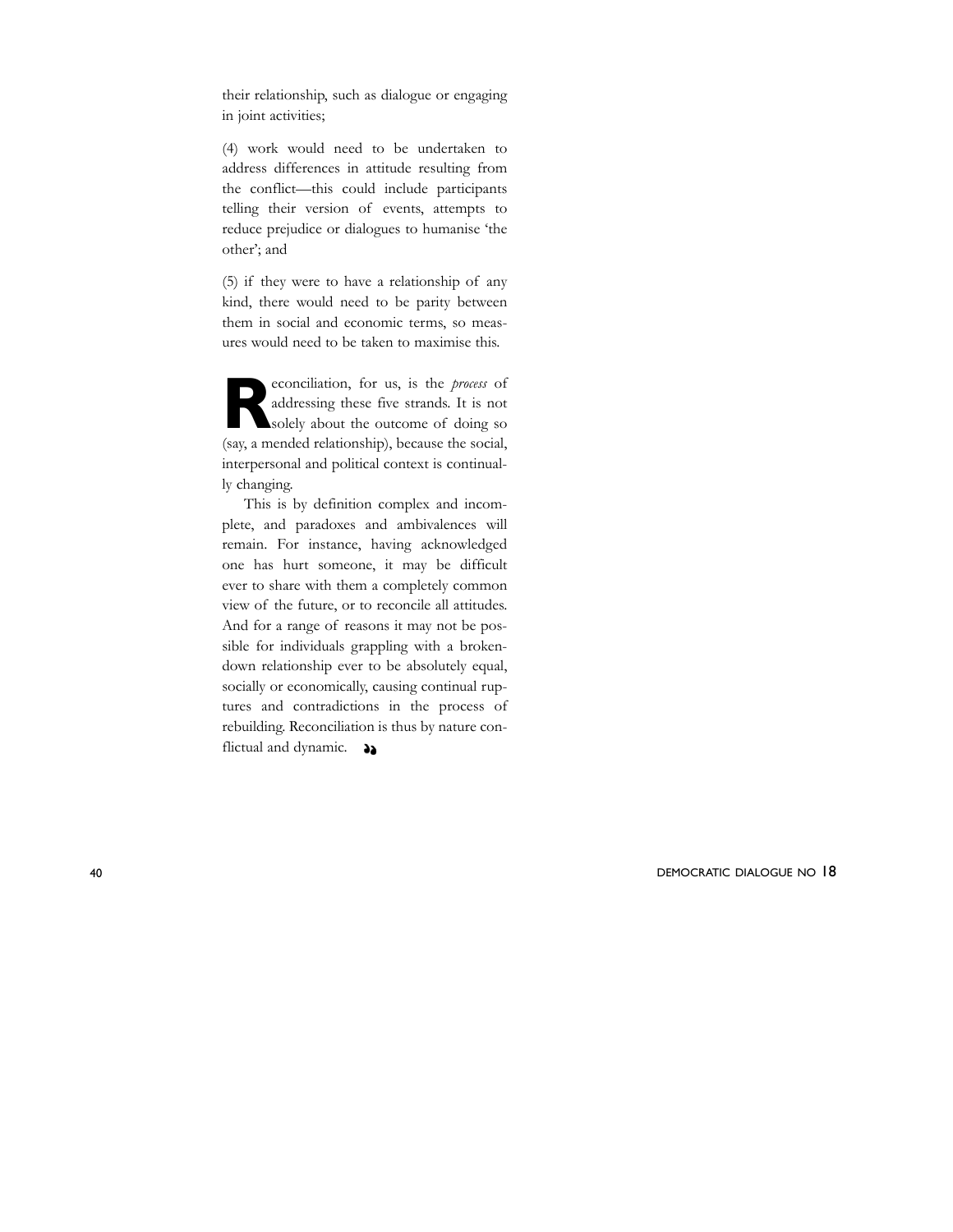# **Conceiving reconciliation**

**The first objective of the research was**<br>to address the question: how are a<br>range of individuals from political parto address the question: how are a range of individuals from political parties and civil society conceptualising reconciliation in Northern Ireland? Our conversations with interviewees on this centred on three main sub-questions:

- What do you understand by the term 'reconciliation'?
- What might a reconciled society look like?
- How can you relate the term 'reconciliation' to your own work?

From the data we drew a number of impressions:—

**In general, the interviewees were open to having a discussion on reconciliation.** Based on prior discussions with the project advisory group and others, and from a preliminary scour of the literature, we had formed an impression that reconciliation is often perceived in Northern Ireland with dismissiveness, even hostility, particularly because of its religious overtones. We were, therefore, hesitant about asking people to engage with the topic during

### DEMOCRATIC DIALOGUE NO 18 41

the interviews. Yet we found people were generally quite open to a discussion and were willing to explore how it related to them and their work.

**A significant number of interviewees found it difficult to engage in a meaningful way with the topic and were quite vague on the detail**. Some respondents appeared to have difficulty initially conceptualising reconciliation at all. Most had some idea of the outcome of reconciliation but were vague on the process. Some of the respondents' explanations broadly addressed the idea of coming together and reaching some resolution of past events. Examples included:

I would take reconciliation in a very loose definition—one in which enemies become friends.

It's about communities putting behind them some of the issues of division, recognising what has gone on in the past, and moving forward in an integrated way. This might not always be possible …

It is the bringing together [of] groups that are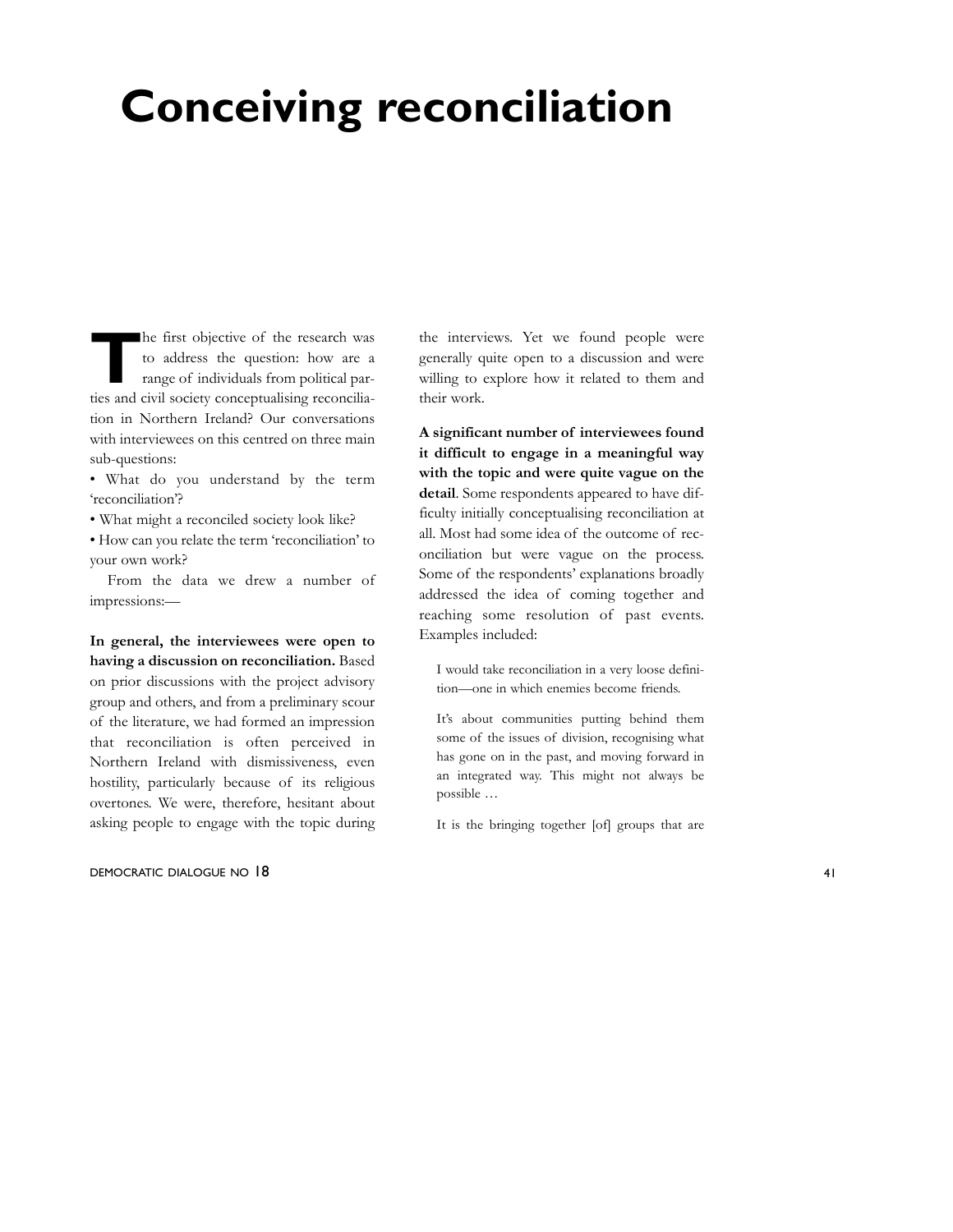separate or apart. To build a relationship so they can communicate … with a lot of hurt on both sides.

It is forgiveness ... coming together … bridgebuilding.

… coming together of parties who have not been on good terms in the past … for a better quality of life.

An agreement with people to put differences aside and form partnerships.

Some seemed to equate the notion of reconciliation with some sense of equality and changing the nature of relationships which have been unbalanced in the past:

Reconciliation is good honest common sense … a good level playing field.

*Metaphorically we are trying to step across boundaries. I would see that was an act of reconciliation.*

> From my perspective it's probably something more to do with dignity … until people have a sense of dignity and cease to feel cornered … they can't walk tall again … There is a perception that the other side is just out to get it all, what they don't see is that it's just redressing the balance, and that they can gain from it.

Reconciliation is seen as a pathway to peace, even a prerequisite … It's about accepting diversity and being comfortable with that.

Other respondents focused on the process of reconciliation to a far greater degree. It is worth quoting some of these statements at length as it gives a flavour of participants' understandings:

Reconciliation, to me, means that there has been a wrong done in the past and there is a grievance there which divides people. Reconciliation means an attempt to accept what has happened, to recognise a wrong, to work towards ensuring it does not happen again. It is not about dismissing all hurts, but about attempting to heal them and move forward.

In terms of a definition of reconciliation, it is reasonably clear in my own mind what it means … I really see it as being in two parts involving the offended and offender … Reconciliation, to me means … in some ways it's a gift which the offended party gives to the perpetrator. In many ways it is an act of mercy. In many ways we are showing mercy because we know who they are. We know who these people are and where they live … Metaphorically we are trying to step across boundaries. I would see that was an act of reconciliation. We have been empowered to do that. We have taken risks. We have crossed the divide, whatever that is ... For reconciliation to occur there needs to be some level of commitment from the offending person to the victim. This will form the basis of trust and confidence. They need to engage in definite, observable acts of confidence-building. It is not justifications for their actions which are needed. We need explanations … For people to be reconciled, the offender must be thoroughly changed. There needs to be remorse. We need to get to where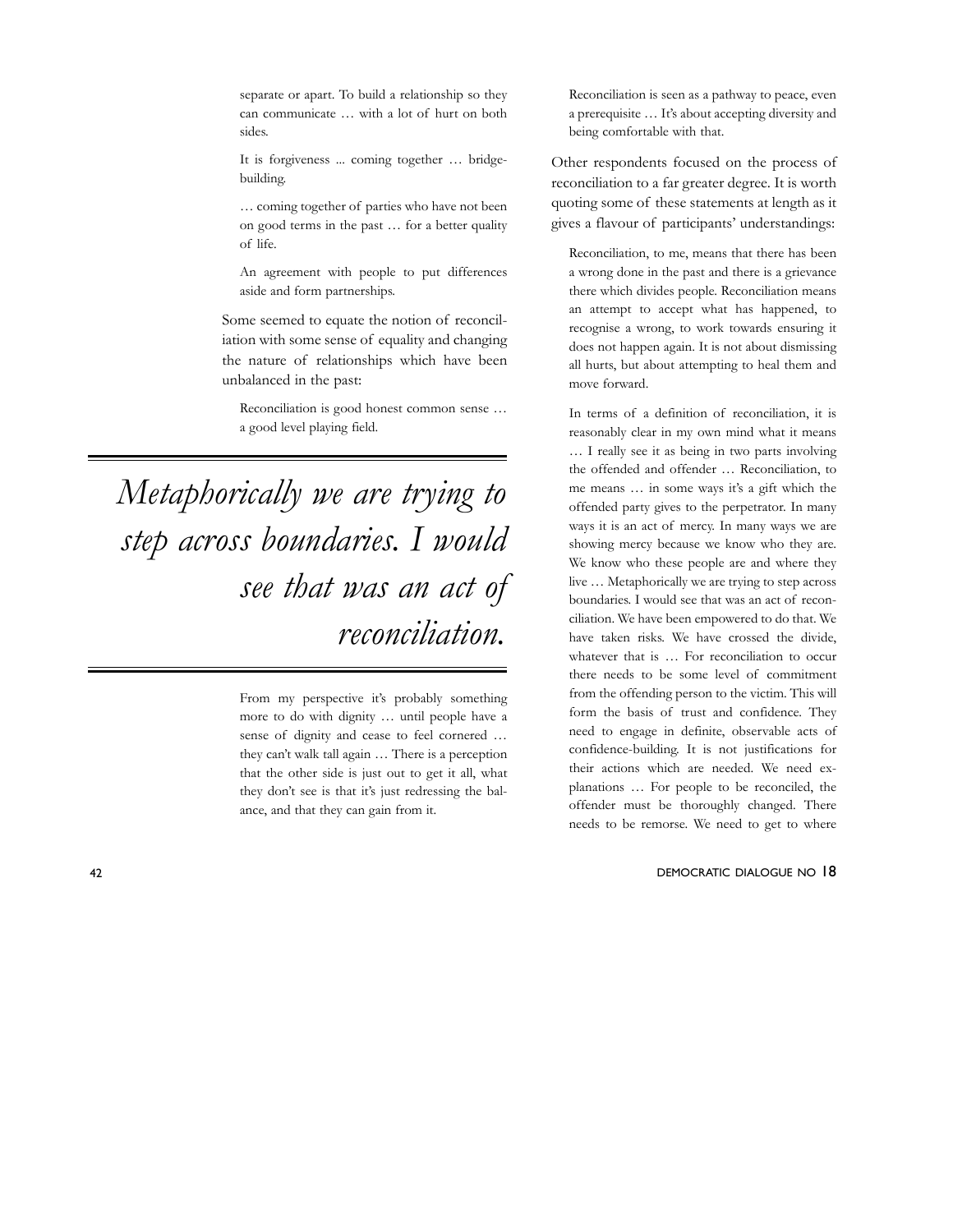there is healing.

Reconciliation is a process—trying to get people to recognise each other, accept each other, talk to each other, try to understand each other's ways of thinking, worries, concerns, to let them see that they're not the enemies they think they are, and then to go beyond toleration through more understanding towards a process where they actually can work with each other and realise that in some sense they depend on each other, that they can support each other, that they have common interests … The mechanism is the important thing … It's a very long journey and we're only starting.

It's difficult … maybe it's just having eye contact with [a former enemy] … eventually leading to a relationship on a human level ... rehumanising what you've demonised so that there's a mutual understanding and respect of the other human being, that doesn't have to extend to agreeing with what he's been involved in. Basically it's about treating each other as a human being would like to be treated.

Some, by contrast seemed to focus on the product of reconciliation:

A community which is at peace with itself, free from intimidation, sectarianism, political graffiti, slogans and flags. Respect for each other's traditions and working together.

Getting people of different opinions, religions and objectives to come together to look at their differences … to agree to disagree but to work for consensus for everybody.

While the complexity of the phenomenon was evident in the responses given, most interviewees were fairly vague on the details of what

### DEMOCRATIC DIALOGUE NO 18 43

reconciliation might require or how to achieve it. Indeed, just as much of the literature does not provide firm direction, those we interviewed found it a challenging issue that required further reflection.

But key themes can be extracted from the above quotations, which do not depart far from the literature. Collating the responses, one could loosely infer that reconciliation was primarily about:

• addressing relationships between former enemies and those estranged due to conflict;

• engaging in confidence- and trust-building measures;

• rehumanising and getting to know the other;

- recognising that harm was done to another;
- showing remorse about this;
- providing explanations as to why it happened;
- finding ways to heal old wounds; and

• seeking means of accommodation, partnership, respect for difference and recognition of mutual dependence.

**Community-relations practitioners had a different understanding from councillors and council staff.** Councillors and council staff generally saw reconciliation as one of many issues faced in their daily work, but not a priority in the midst of helping people obtain their statutory rights. This suggested a legalistic, rather than a relationship-driven, understanding of dealing with past conflicts. It also suggested that they did not see attainment of rights as one of the components of reconciliation.

In voluntary organisations by contrast, reconciliation tended to be seen in terms of building and mending relationships. Some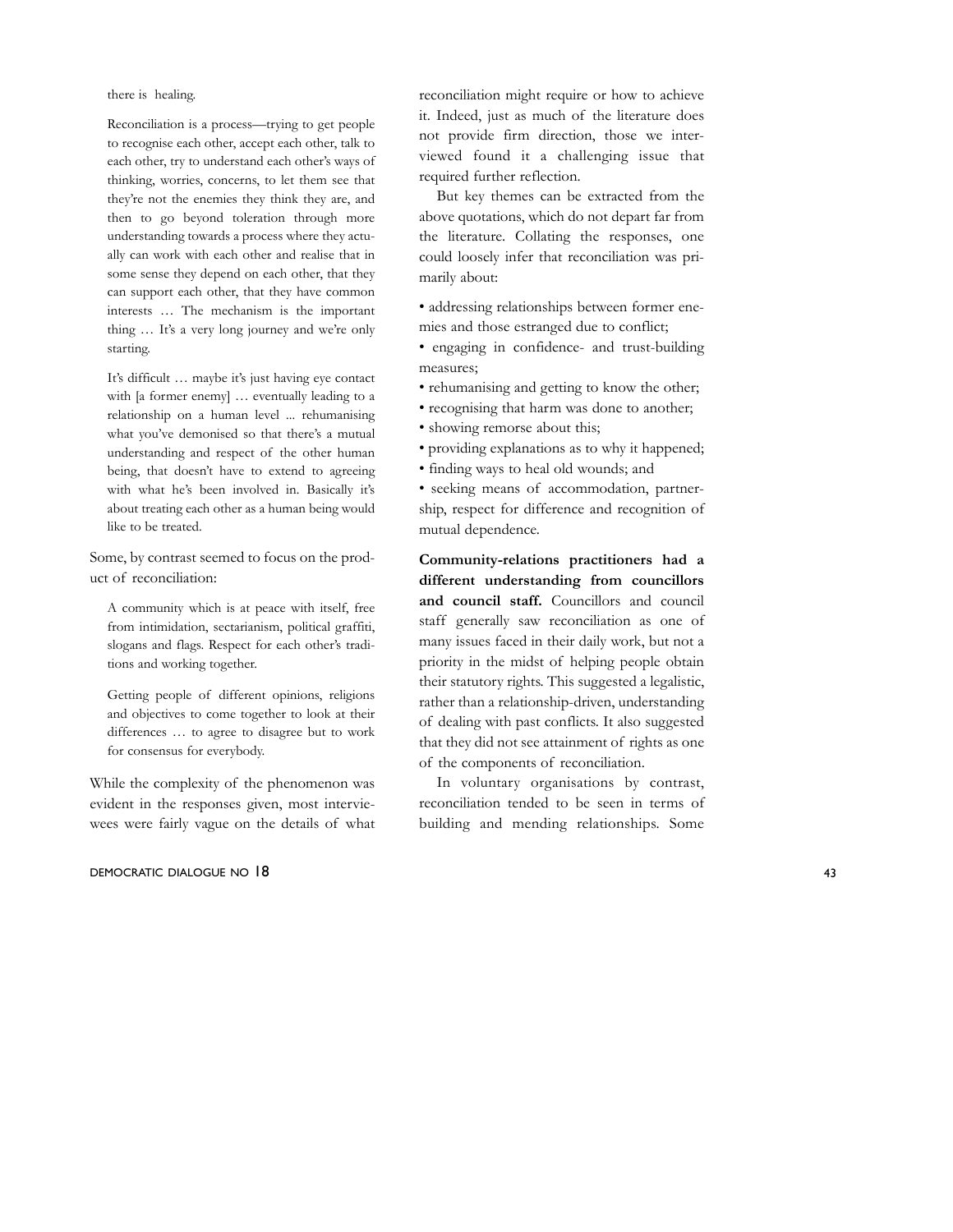representatives, indeed, saw it as a priority even when their work was not explicitly labelled as such.

**No agreed definition of reconciliation exists at present.** As we had hypothesised, there was a distinct lack of clarity among interviewees as to what reconciliation meant—a potential difficulty some acknowledged. Most tended to view this as an obstacle to engaging people in cross-community processes or developing policies and practices to address the legacy of the conflict. It was also a contradiction—given that some interviewees were involved in work funded under the banner of reconciliation. This did not mean that some did not have their own understanding, but a shared understanding was definitely not evident.

The practical problems arising from this were summed up by one respondent thus:

Reconciliation may sound like something which is too ambitious. But also, it has been bandied about a bit and I don't like that. I don't like the way it is being used. People actually don't have any idea what reconciliation is. When you are dealing with people who are not from an academic side, I think it is a difficult thing for people to digest.

**Few people could articulate a vision of what a reconciled society would look like.** When we posed this challenging question to our interviewees, we met responses like 'I don't know', 'I have never seen one' or 'Show me one!' One voluntary-sector employee felt that, whatever a reconciled society looked like, it 'would be very boring!'

Some did volunteer such a vision, however. Typical responses included:

One where there is less institutional separation. Where people live, play, work, go to school together. There would be more understanding of other people's points of view. The nature of religion would become more irrelevant.

A reconciled society is one where the people are at ease with each other.

I guess a reconciled society is a more peaceful and less divided one. We should think about it as a peaceful society in which people are not afraid to speak out. I think that people hold on to their traditions because they think that that is their power … I think it should be about choice.

It is one in which people can celebrate each other's identity as well as their own.

I think it would be somewhere where people would be quite comfortable in themselves, and while having reservations about the other being strong … and confident enough to not see the other as a threat.

… One in which people can live at peace with their neighbour, without fear or threat of attack.

One respondent seemed to look backwards, perhaps nostalgically, or some might say romantically:

It would be going back 35 years, and where, if you went down the line of a working-class community in those days there wasn't a difference, especially in a rural area. Where you would have farmers work together, and if it were the 12th of July, the Catholic neighbours helped the Protestant neighbours. And when it came to the 15th of August it was reversed. I do quite well remember that. You went to your own place of worship, and everyone was respected. There was no difference made.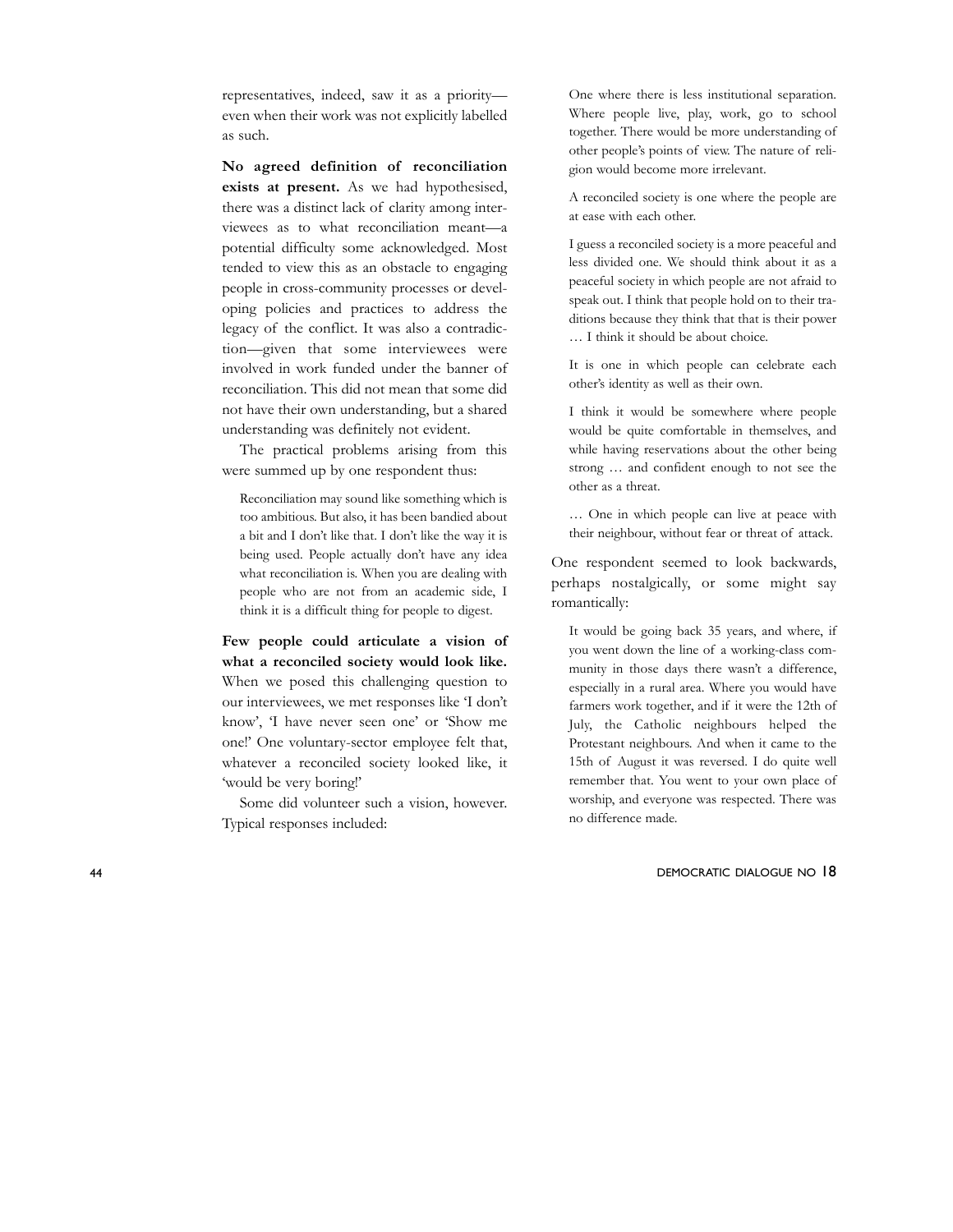Clearly, several respondents were none too sanguine about the potential of achieving the type of society they saw as reconciled. One noted:

We won't get a full-blown reconciled society any time soon. It will be much further down the line. The ultimate aim would be a fully inclusive society. To accept that that will happen five years after an agreement is cloud-cuckoo-land stuff.

Interestingly, in conclusion, it is worth noting that one respondent felt that his community and Northern Ireland were generally 'pretty much reconciled'. On one level one could say he argued for a very loose form of coexistence; on another he seemed to minimise any real tensions:

I still believe it is only the crumbs that people are dealing with and blowing out of proportion. I don't think that people living separate lives is a bad thing.

Another respondent also spoke of Northern Ireland as being reconciled in different ways:

You almost think that a reconciled society would look like a nice English village with everyone cutting their roses and being civil to each other … But when you actually go and stay in a nice English village and hear the backbiting and the arguments over hedge heights and all sorts of pettiness … In some ways Northern Ireland is a more reconciled society because we face the issues and we are not as socially divided. At weddings and funerals the cross section of class always strikes me.

Thus, the question about what a reconciled society would look like evoked a range of responses. Several interviewees seemed to hold

### DEMOCRATIC DIALOGUE NO 18 45

the view that a reconciled society would be more tolerant, with less social separation and a greater social ease and freedom from fear. But most were fairly pessimistic about achieving this in the short term.

**Few people used the term reconciliation to describe their activities.** While we found little hesitancy towards discussing reconciliation, interviewees appeared to have difficulty relating it to what they did. We asked each respondent to describe their work, what they understood it as seeking to achieve and, given a choice, what they would call it. Reconciliation was not a term that they used, or felt particularly comfortable in using, to describe what they did. Yet, when pressed on the detail, they could identify aspects of what we would describe as reconciliation and several noted that they engaged in work to foster conciliatory behaviour.

Of those directly engaged in self-described peacebuilding, most appeared more comfortable with 'community relations', 'good relations' or 'community cohesion'. No interviewee advocated replacing these with reconciliation, although many seemed comfortable interchanging them. But many were not clear about what these terms meant either, or how they differed. Some felt 'reconciliation' had the potential to 'frighten off' those they wished to engage. As one respondent put it, they might be perceived as attempting to impose something 'heavy' on them.

Concepts such as 'good relations' were seen as easier to introduce and it appeared the interviewees had genuine concerns about pushing the boundaries too far. Some felt council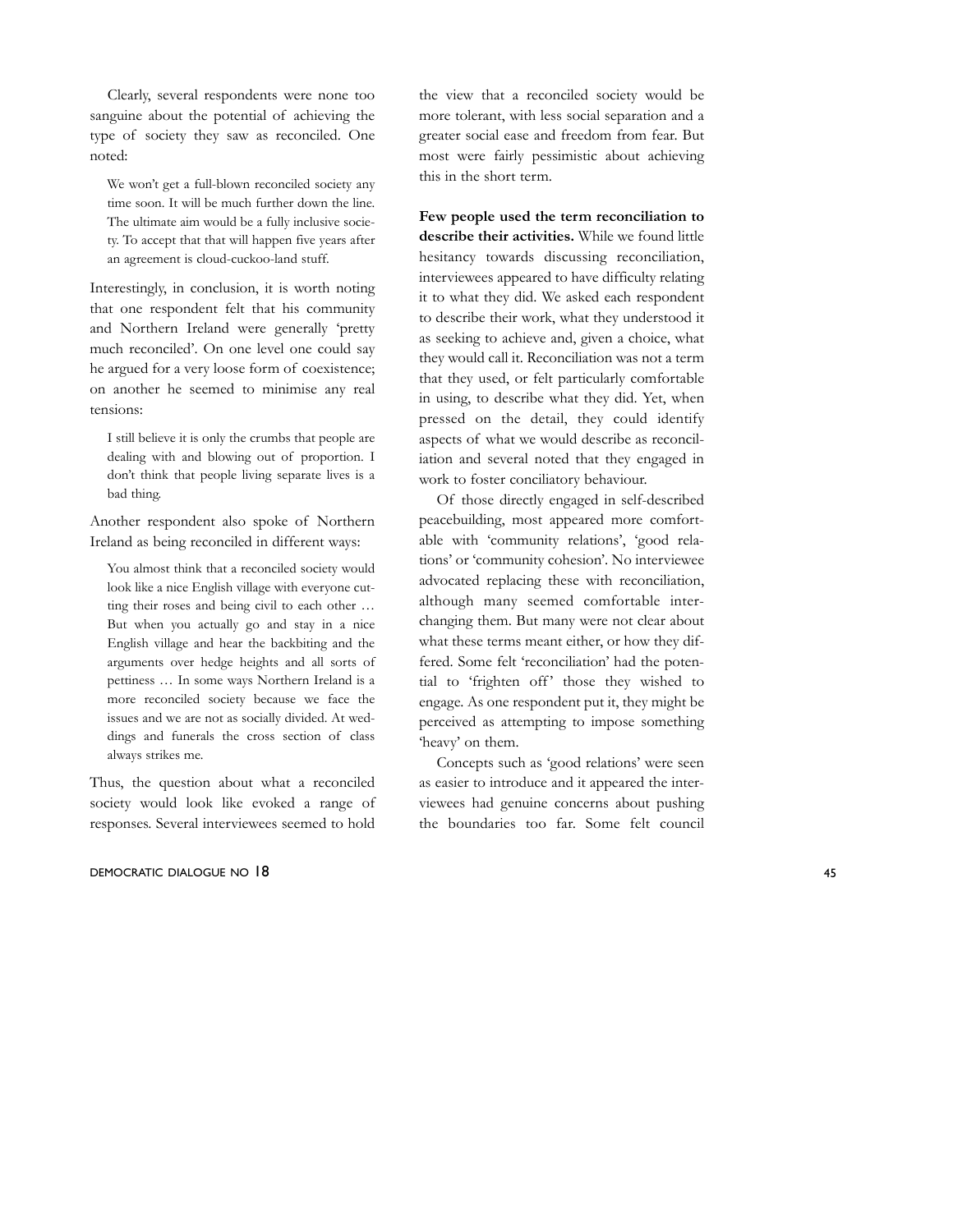members might see 'reconciliation' as idealistic or utopian, or as demanding a coming together for which they were not ready. We can only infer that reconciliation must imply a much deeper process for most respondents than these other terms.

One CRO, hesitant about using the term 'reconciliation'—particularly with those whom she would be encouraging to do cross-community work for the first time—was by no means dismissive, but cautious:

It is certainly relevant, but it is not one which I would use an awful lot. I would use the term peacebuilding as a field of work. I would prefer that, and feel more comfortable with it. I think that reconciliation is more of a mindset thing, and it is more difficult for people to understand. There are problems with it. You would have to break it down for people you work with … I go through different cycles when I am thinking about terminology. I am not sure that good relations officer wouldn't be better … While community relations, in terms of terminology, is very hard to define, I think it is okay. It gives you a bit of an umbrella that other things can fall under.

Another respondent, involved in facilitating dialogue across communities and sectors, was also more comfortable describing their work as 'peacebuilding':

I like the term peacebuilding as it implies the creation of understanding between people coming from different backgrounds, traditions and cultures. If other things come out of it, like trust and integrity, then that is great. I am not too concerned about what word is being used because all words mean different things to different people. It is about creating a space in which people can let go of the layers and go beyond the artificial boundaries that have been created. It is about developing confidence.

**Views of reconciliation were influenced by ideological position.** We did a loose textual analysis of responses to the questions probing views on reconciliation (see appendix D). Perhaps not surprisingly, this generated many associated words and phrases. The most common were:

'relationships', 'trust', 'at peace with itself', 'healing', 'respect', and 'moving forward'.

Some of the themes echo those extracted from the definitions of reconciliation respondents supplied: relationships are core to people's understanding of reconciliation, building trust is a critical first step and a mainstay, and hurts must be addressed through healing processes. Mention of 'moving forward' and 'respect' also suggests some overlap with the idea of reconciliation being backward- and forward-looking, and that somewhere tolerance and respect is critical to the outcome.

**References to theology were quite common in discussion.** Some interviewees, mostly clergy and unionist politicians, made theological references when discussing reconciliation. For them reconciliation should be viewed through a biblical lens. One councillor said:

Reconciliation in its truest sense is when an individual realises he is a sinner before God ... he can do nothing for himself regarding his sin and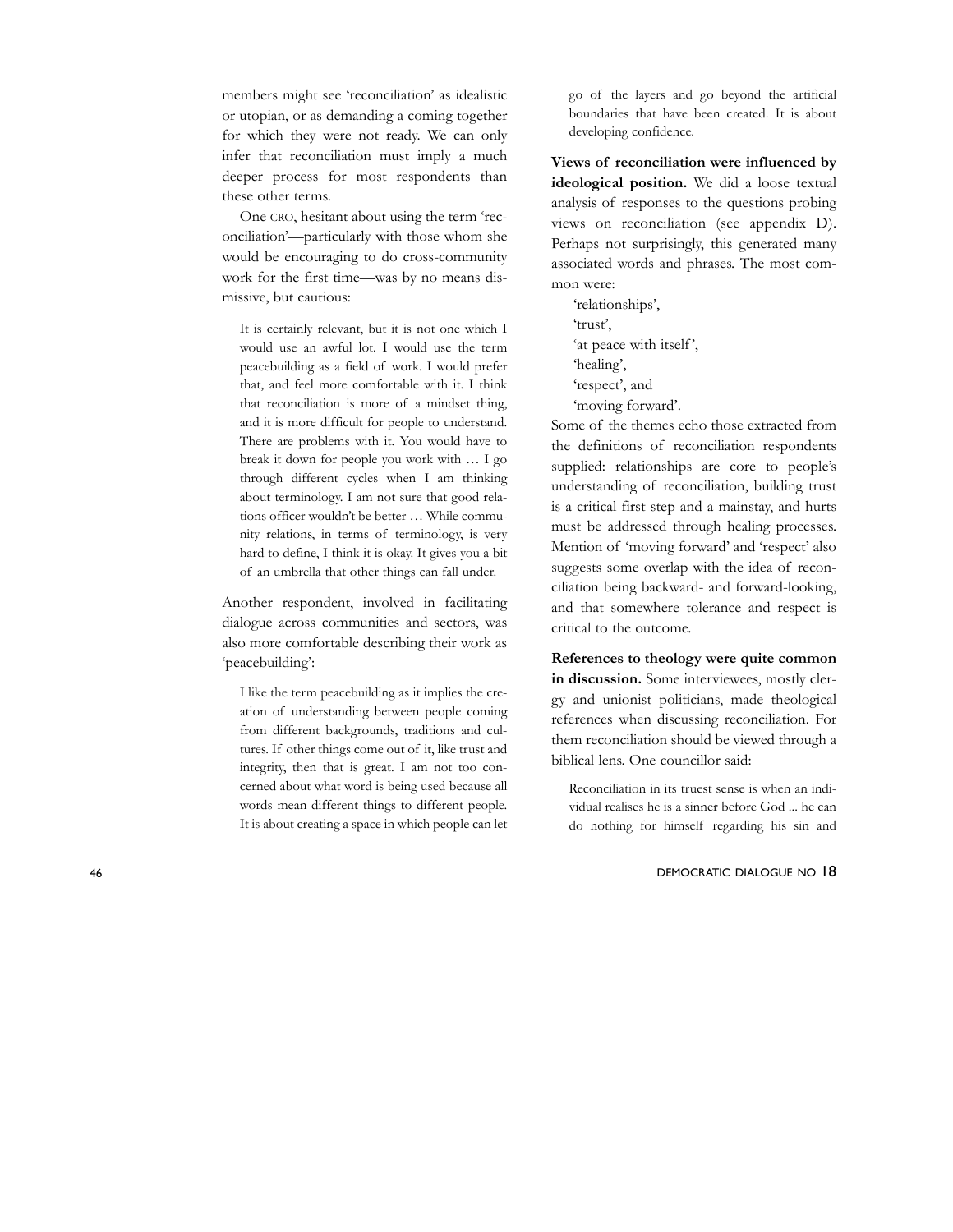needs to rely on the eternal and unchangeable being of the Lord Jesus Christ. If we're not reconciled to God we cannot be reconciled to others.

A voluntary-sector employee reflected:

If we understand the definition from the Judeo-Christian perspective, reconciliation is to be 'atone-ment'. The state of being at one with others. If that's what reconciliation is, that ought to be the ultimate goal.

For other interviewees, however, 'reconciliation' stimulated a negative or cynical reaction, dismissed as being theological and therefore not relevant. Across the board, though, there was little reference to 'forgiveness', often highlighted as an important element in theological literature. It did not feature highly as a prerequisite of reconciliation, even for those from a religious background.

If forgiveness was mentioned, it was viewed as very personal and not something which could be forced. One interviewee, working with a victims' group, said: 'I would not focus on the issue of forgiveness, as it is a very personal matter—and it certainly not something which I have been able to achieve. Forgiveness in the head is easy—but not in the heart.'

A councillor also felt forgiveness and reconciliation should not be linked. He reflected:

When people talk about forgiveness what they are really saying is that they don't want it to be a bad memory. They want to parcel it up and put it away. I don't think that they really are truly forgiving anyone.

Our respondents' views seemed closer to the

### DEMOCRATIC DIALOGUE NO 18 47

perspective (Huyse, 2003) that reconciliation is not primarily about forgiveness or absolute harmony—even though most of the literature on reconciliation in Northern Ireland began from a religious perspective. For reconciliation as a concept to take root more widely, it would appear to need to acquire a broader connotation.

**Few people made reference to themselves in terms of reconciliation.** Most interviewees spoke about reconciliation in the abstract and volunteered no changes required of themselves. One respondent however reflected:

My work is calling me to try and reconcile myself to the world, to reconcile myself to me, to God. I'm also called in some sense to lead others to do this. But the process of leading is so, so difficult, and I'm not sure how to do that.

Most respondents did not appear particularly reflexive in this regard—or they chose not to share any such reflections with the interviewers. This suggested that reconciliation was, in the view of some at least, a task for 'the others'. Perhaps, however, some respondents' initiation of, or participation in, cross-community activities evidenced their commitment to reconciliation and, therefore, they did not feel the need to talk about it in a personal sense.

**Many viewed the term reconciliation as being 'imported' from other contexts.** While we had hypothesised that some interviewees would see reconciliation as being adopted from South Africa, particularly its Truth and Reconciliation Commission, the EU was much more of a reference point. It was clear that EU peace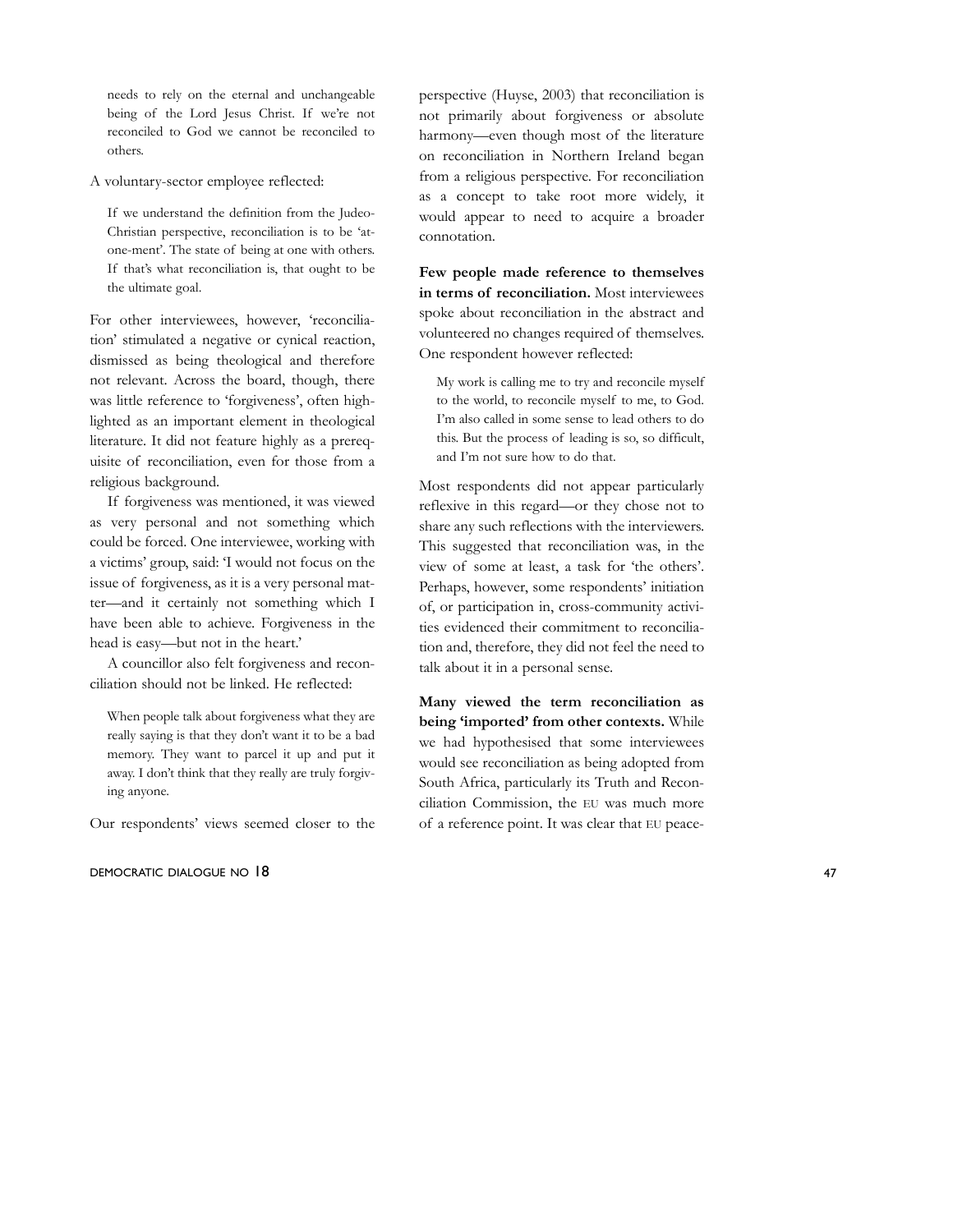and-reconciliation funding had heavily influenced perceptions. Reconciliation tended to be viewed through the prism of the programme despite few being clear as to what a European definition of reconciliation might be either.

A significant portion of those interviewed from the voluntary sector had received funding from the programme and were very aware of the need to show a reconciliation outcome. But most felt that the EU funding bodies provided little direction in this regard. One respondent, when asked 'what is reconciliation?', said: 'It's what you have to put down on a form to get the money. It is funder-speak and it doesn't mean much to people.'

Elected representatives, in particular, very quickly referred to the PEACE programme, indicating how they viewed the EU as the main driver of a reconciliation agenda. Some were, or had been, members of local strategy partnerships or the predecessor district partnerships, which might have informed their responses. Only one councillor, a member of an LSP, dismissed the notion of reconciliation, which he asserted had been inappropriately imposed by the EU and was unsuitable for Northern Ireland at present. He insisted the role of the LSP was to support economic and social development, not building relationships *per se*, which he saw as the agenda of reconciliation.

One community development co-ordinator, whose organisation received substantial PEACE II funding, spoke of these 'hurdles' to securing assistance. His organisation ran an informationtechnology programme in rural areas and to fulfil the reconciliation requirements it had to conduct 'peace and reconciliation facilitated

workshops with the community groups'. He said: 'For the PEACE II applications, the reconciliation bit really was a bit of an "add-on". There definitely does seem to be a certain level of artificialness [*sic*] about the way in which you have to present the project so that it fits the reconciliation criteria.'

Wherever the term originated, most respondents clearly did not feel any *special* relevance to Northern Ireland nor any *particular* localised ownership of it. Clearly the concept was closely tied to the PEACE programme, although most respondents felt this gave little direction on its use, leading to the 'add-on' description. Despite the millions already spent, much work remains in developing an integrated understanding of reconciliation.

**Reconciliation is viewed as a 'two communities' issue, to the exclusion of other communities, including ethnic minorities.** Few respondents made reference to reconciliation as anything other than a 'two traditions' (Catholic and Protestant) concern. Interviewees from ethnic-minority support groups, however, felt that while they were not directly the target of hostilities associated with the Northern Ireland conflict they had a role to play in reconciliation. And they would value being included and involved in such activities, particularly given the growth in migrants to the region in recent years.

Despite some of the wider definitions mentioned by some respondents, reconciliation is thus still largely seen as a concept focusing narrowly on relationships, suggesting a close affinity to the concept of community relations in its most limited sense.  $\rightarrow$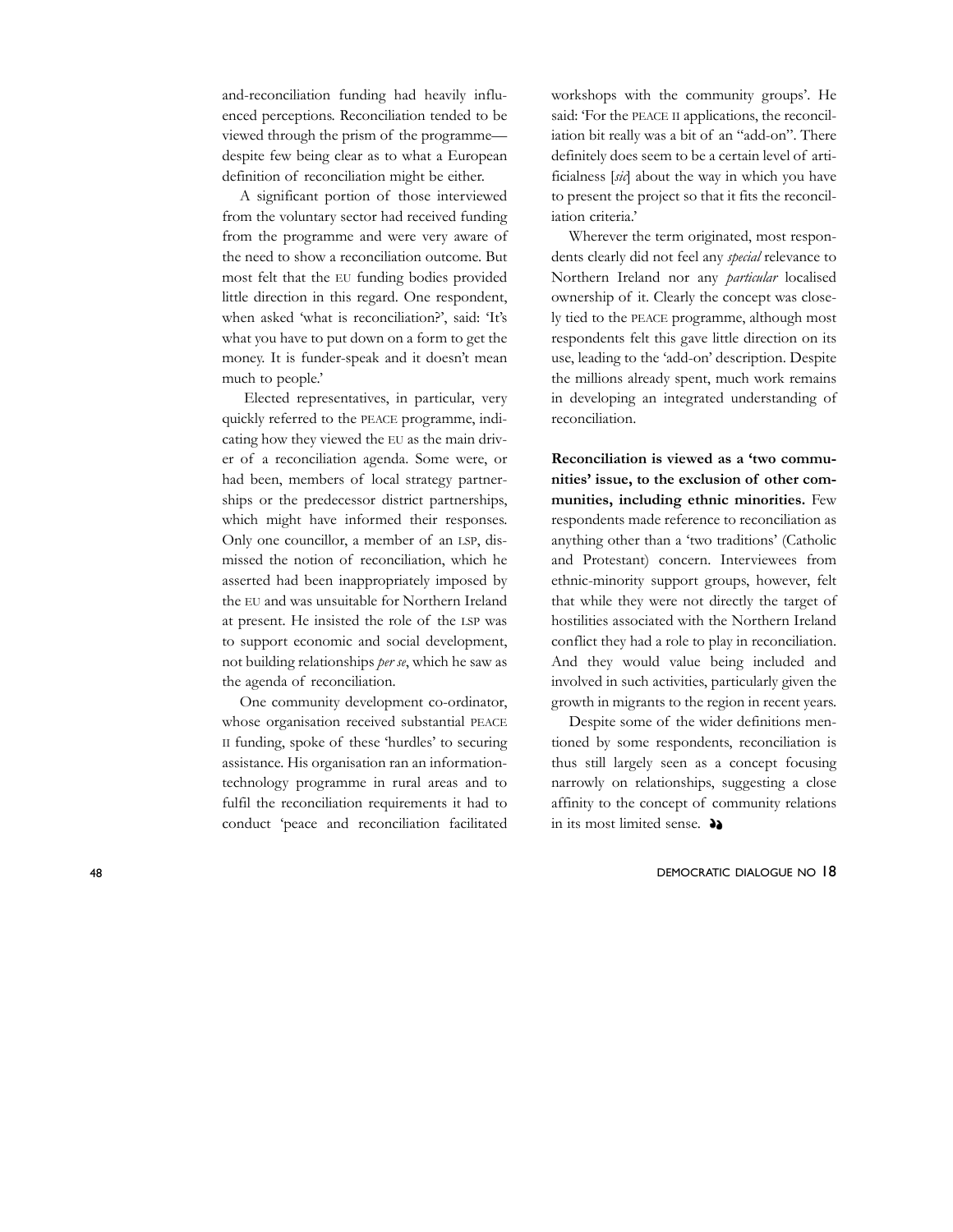## **Responses to definition**

**Having engaged each interviewee in a general discussion on reconciliation,<br>we then presented—so as not to** general discussion on reconciliation, we then presented—so as not to overwhelm them with detail—a short version of our working definition (opposite). We did so with some apprehension, having no way of knowing how they would react or if they would constructively engage with it. Reaction to the definition was, however, overwhelmingly positive and brought the discussion to a different level.

Several respondents were surprised by its complexity, admitting they had not thought the concept through in such detail. The impression we formed was that interviewees had seen reconciliation as very abstract and were pleasantly surprised to see it broken down into possible steps or components. One councillor reflected: 'It deals much more widely with it than I would have done.' But some also suggested that the definition was only helpful as a 'lens' through which to consider reconciliation.

Some interviewees questioned whether there were earlier steps to take, before being in a position to tackle the issues proposed. One saw

### DEMOCRATIC DIALOGUE NO 18 49

### **RECONCILIATION**

**Our working hypothesis is that reconciliation is a necessary process following conflict. However, we believe it is a voluntary act and cannot be imposed.**

**It involves five interwoven and related strands:**

**Developing a shared vision of an interdependent and fair society**

**Acknowledging and dealing with the past**

**Building positive relationships**

**Significant cultural and attitudinal change**

**Substantial social, economic and political change**

dealing with anger as a prerequisite: 'I think there's a lot of anger that needs to be dealt with before we can move on.' Another felt confidence-building work was necessary before any other element could be seriously addressed.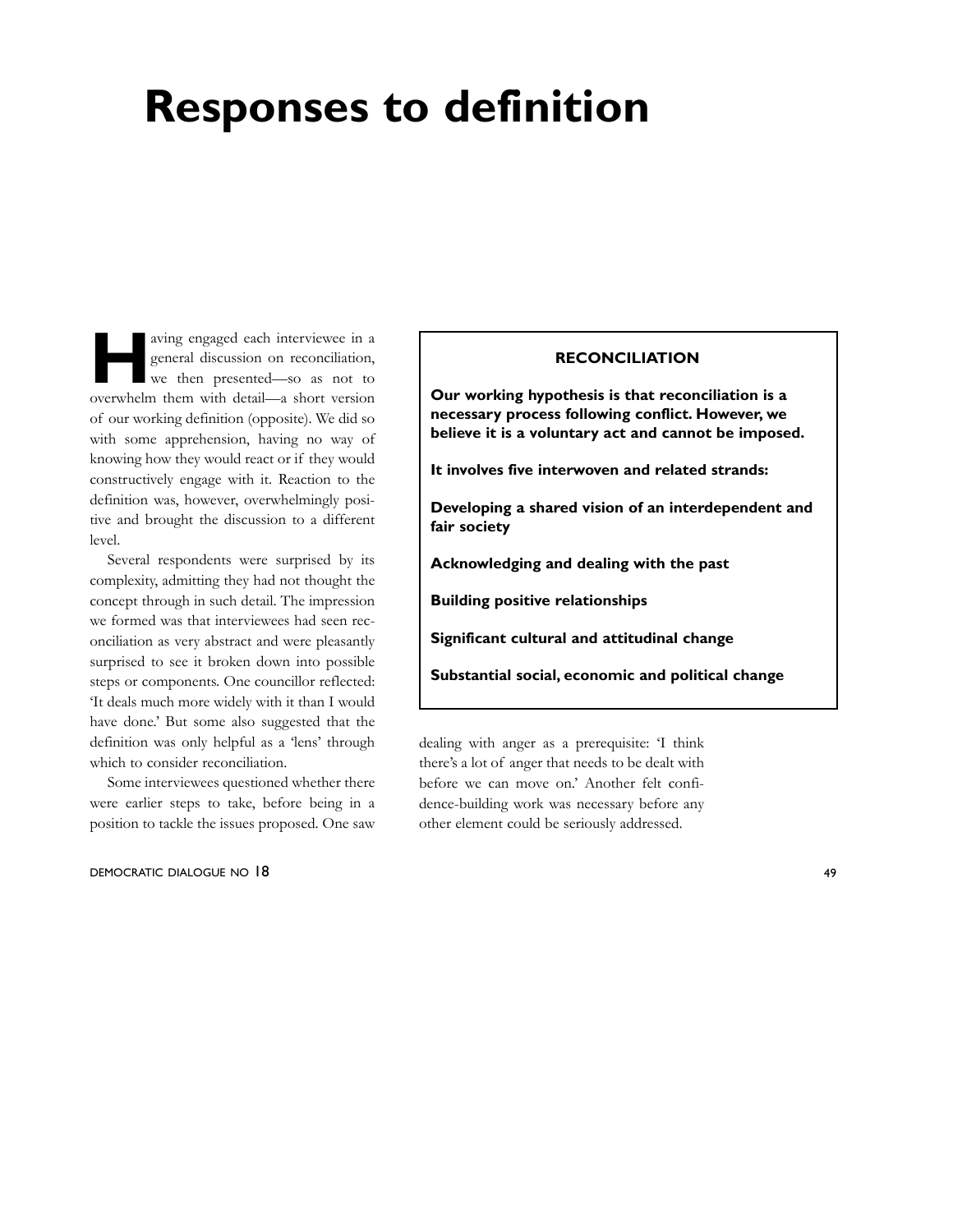Another again felt there was work to do in getting people simply to recognise that reconciliation was important—and that they needed, and had a responsibility, to be involved. This respondent noted:

The definition starts too far down the road: why would anyone want to address the past if they feel their community provides everything they need? … The pyramid of sectarianism shows us that we're all involved. But how do you convince me that I'm involved, that I need to be part of this? So there's an earlier stage of helping people to see this as a need … this is a responsibility.

These points link with the earlier expressions by some respondents of fear of introducing the concept to those with whom they worked, in case they were not ready for it. This also fits with the idea that reconciliation is still largely seen as a Catholic-Protestant issue, implicating those directly affected by or involved in violence. A more holistic understanding of the need to address relationships across society including areas that have remained largely unaffected—and between citizens and the state is not very evident.

Expressed in what inter-<br>
viewees felt were the crucial<br>
aspects of the definition, as well viewees felt were the crucial aspects of the definition, as well as any they felt controversial, unnecessary or overemphasised. We were also interested in which elements they would prioritise and how they would be ranked. Needless to say, respondents differed.

Some suggested all features were of equal importance and interlinked—that they would

have to happen at the same time and be given equal emphasis. Others found it difficult to state a preference and felt it would depend on the individual or community concerned and their particular experiences of the conflict. A typical response here was:

I agree with the five main areas, but it depends on where you are looking at this from and who you are. How you have been affected by the conflict will depend on the way you answer this. If you are from a victims' group you may be most interested in the justice aspects … The definition will have different resonances depending on who is looking at it.

But most respondents expressed opinions as to which aspects they would prioritise, and the order in which these steps could logically be taken.

Few spent any time commenting upon or contradicting the assertion about a shared vision. One who did picked up on the issue of interdependence:

I do see being interdependent as being important … but at times I wonder if we are as interdependent as the people in South Africa, for instance. The stories I hear suggest that the two communities managed reasonably well not depending on each other. But my own view is that we are interdependent. At the level of ideas and spirituality and culture we can gain from each other. I find it boring at times when I stick with just my own people … it's more exciting with others.

Another interviewee was more pessimistic about the possibility of a common view of the future. He reflected:

Five years ago I thought it was possible but now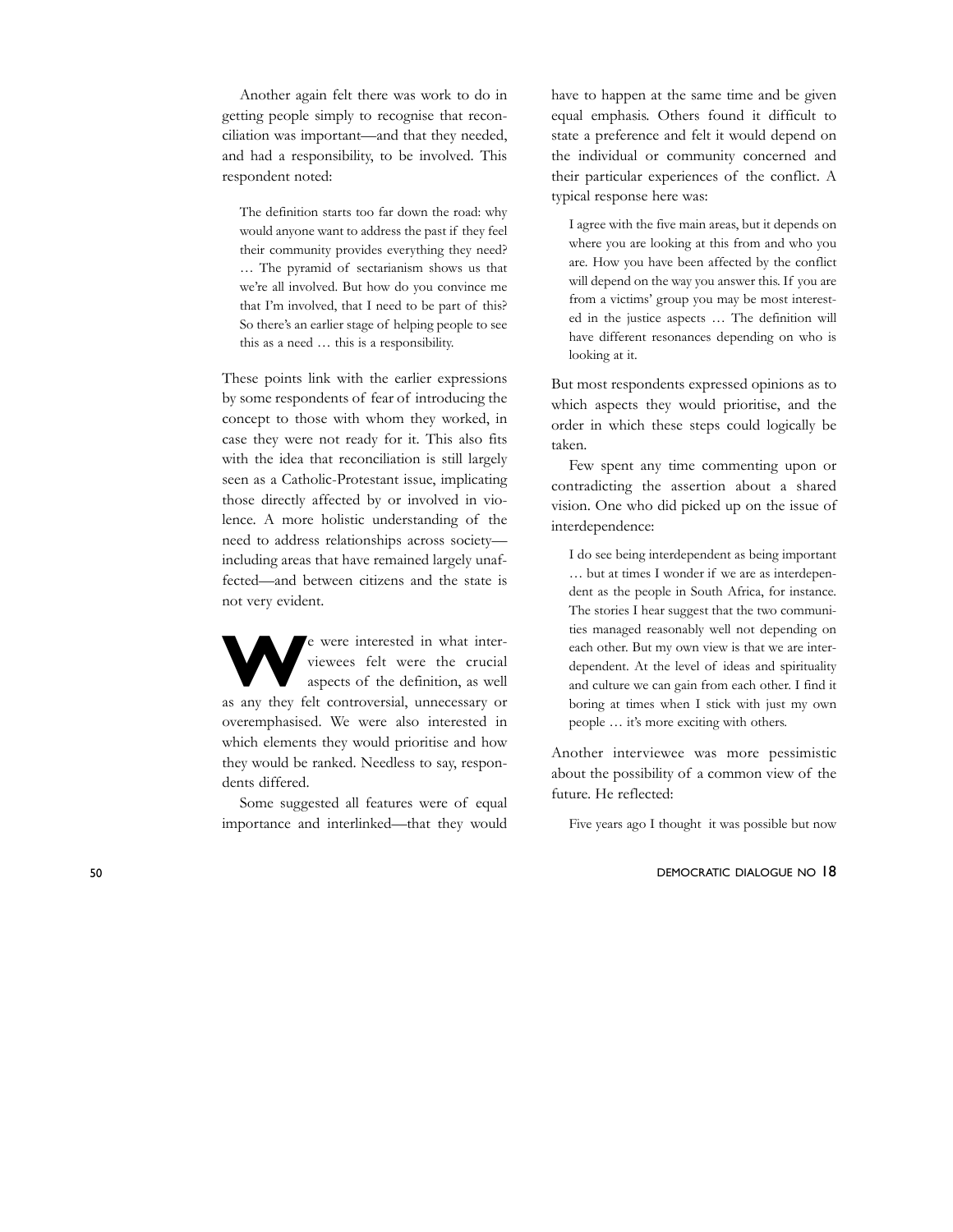I don't because of different interpretations of the Belfast agreement. I thought it was a settlement, but other parties thought it was a process toward a united Ireland and have sent horrendous messages to my community to show it. A shared vision has been completely undermined by Sinn Féin and the IRA .

There was some divergence among the case studies. Several respondents in Ballymena felt there should be a major emphasis on developing a shared vision, yet this did not feature highly in Omagh or Armagh. One possible explanation is that Armagh and Omagh appear to be more mixed communities and there may be a greater sense of commonality—but this is speculative.

Acknowledging and dealing with the past was, by a large margin, the aspect given most emphasis by respondents on the whole. We had thought many would read this element as being specifically about a truth commission, something many in Northern Ireland currently oppose. But we found that dealing with the past was not only viewed as requiring particular consideration, but according to many had to be the first step in any reconciliation process.

This was the case for councillors from all political parties and most of those working in the voluntary sector. One interviewee, from a victims' group, emphasised that this was the most important issue for his members, though he suggested the word 'effectively' be added to the statement.

Few of our interviewees, however, specified what 'dealing with the past' would involve and they were vague on the detail. Some made reference to judicial inquiries, while others

### DEMOCRATIC DIALOGUE NO 18 51

referred to simple acknowledgment and storytelling. One voluntary-sector worker noted:

Acknowledging and dealing with the past I see at an early stage as necessary. But I don't put big play on that being a big process. I think it's something like just storytelling … acknowledging what happened. I don't think it is a very workable or practical approach to get too much involved in trying to explain the past or get individuals who may have been involved in wrongdoing to admit what they did … Even it were achievable I don't think it would be too helpful in helping people to move on.

Surprisingly, given the focus on dealing with the past, there was little emphasis on the idea of a truth commission. Few interviewees referred to it as a specific 'tool'. One said:

I wouldn't be a big fan of the truth commission idea, because I think it tends to be divisive rather than conciliatory. It may work for some people, but not for all. It is not the panacea for reconciliation. It may copper-fasten some already divided views … We need to be taking forward reconciliation at all levels, including grassroots projects … I wouldn't be against a truth commission *per se* , but would only support it in the context of reconciliation generally. We shouldn't put all the eggs in one basket.

Another councillor said: 'There is no point in resurrecting things. It won't help at all. I don't believe in the idea of a truth commission. Things should just be left to decay naturally. We should let sleeping dogs lie.'

While most respondents definitely saw a value in dealing with the past, they did not know how to deal with it effectively. Some seemed to fear anything too structured or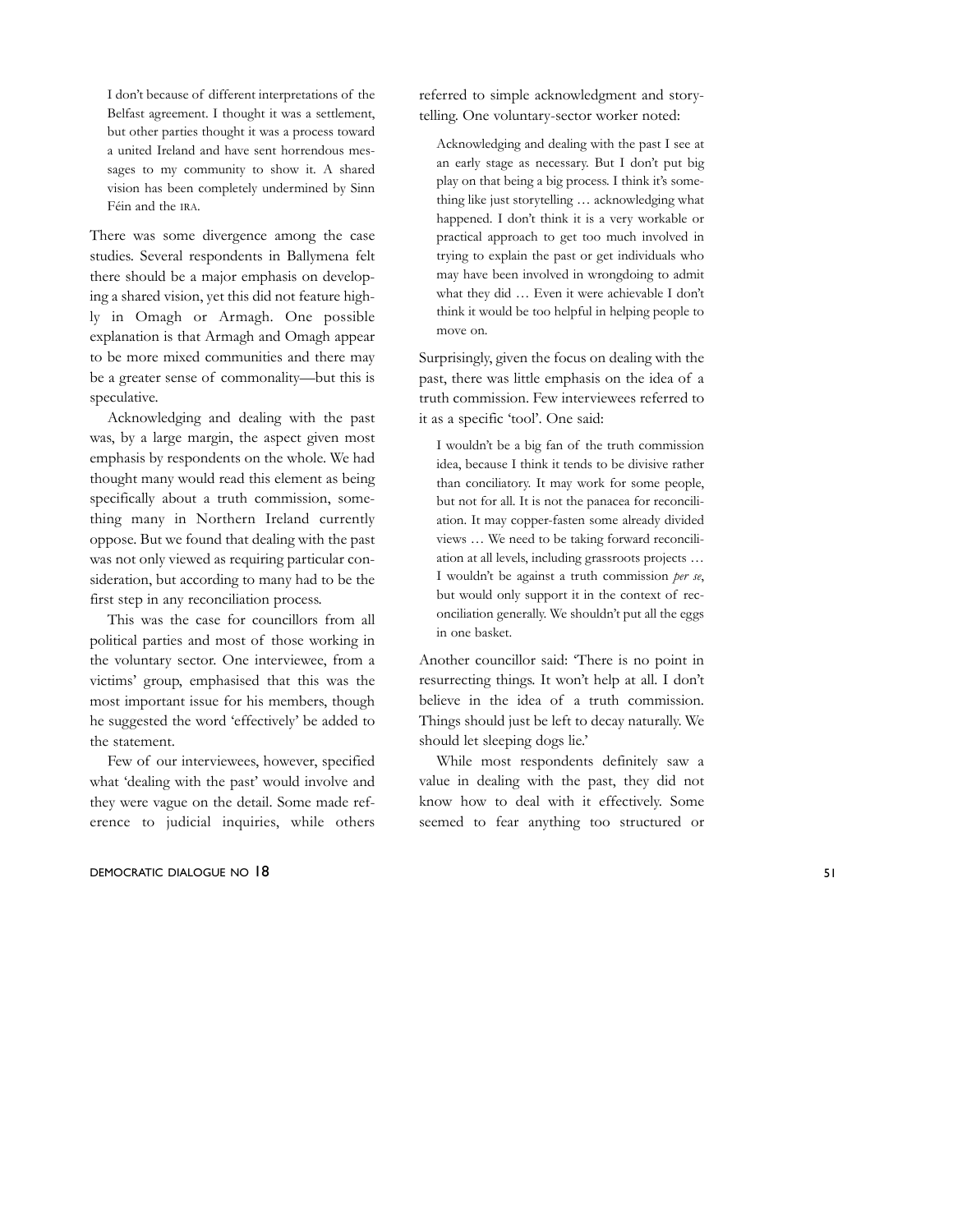challenging. But there was an implied view that reconciliation had to go deeper than dealing with current relationships and to address the past.

Most respondents made some reference to building positive relationships as being an important aspect, but this was the focus of little discussion. Perhaps they felt it self-evident. Notably, this aspect of the definition was given most attention by the Ballymena interviewees, with some prioritising it above all others. This might suggest that in this area groups and councillors are still at the initial stages of building relationships and reaching out.

The responses on attitudinal change were particularly interesting, as they reflected an understanding of the term which differed from our intent. While some interviewees agreed that significant cultural and attitudinal change was important in a process of reconciliation, others were uncertain about its implications.

We were envisaging that changes were required in how people related to, and their attitudes towards, one another—that reconciliation required breaking down cultures of suspicion, fear, mistrust and violence, and building a culture of human rights, tolerance and mutual respect. But some interviewees perceived the statement as implying that people would have to change their own 'cultural traditions' for reconciliation to take place.

This appeared particularly true of those from a Protestant background, who asserted that culture was intrinsic to communities and not something which should be changed. A community development worker with rural Protestant groups noted: 'Protestant people

have a real fear of losing their identity and want no part in changes in their culture. They will not take part in any reconciliation initiatives which aim to make them lose part of their own identity.'

A unionist councillor also questioned the need for such change: 'I don't agree that we need significant cultural and attitudinal change. It is very important that people hold on to their cultures as they are very important for people.' Another interviewee commented:

People might find significant change threatening … they might think it's getting rid of their culture. If it could be stated as 'cultural respect' and could relate to an attitudinal change regarding difference then I would regard it as positive.

Most respondents referred to cultural and attitudinal change as being, necessarily, a slow process. Only one gave it precedence as a starting point for reconciliation.

On socio-economic and political change, the vast majority of respondents felt that this already enjoyed a disproportionate emphasis, to the detriment of relationship-building and addressing the legacy of the past. One victims' group worker said: 'I would say that, at present, "acknowledging and dealing with the past" and "building positive relationships" are being overlooked and that there is a focus on this idea of "substantial social, economic and political change".'

Another did not see the value, noting:

Substantial social and economic change—I wouldn't see that as essential. I don't immediately see why there is a need for economic change for reconciliation to take place. People's lives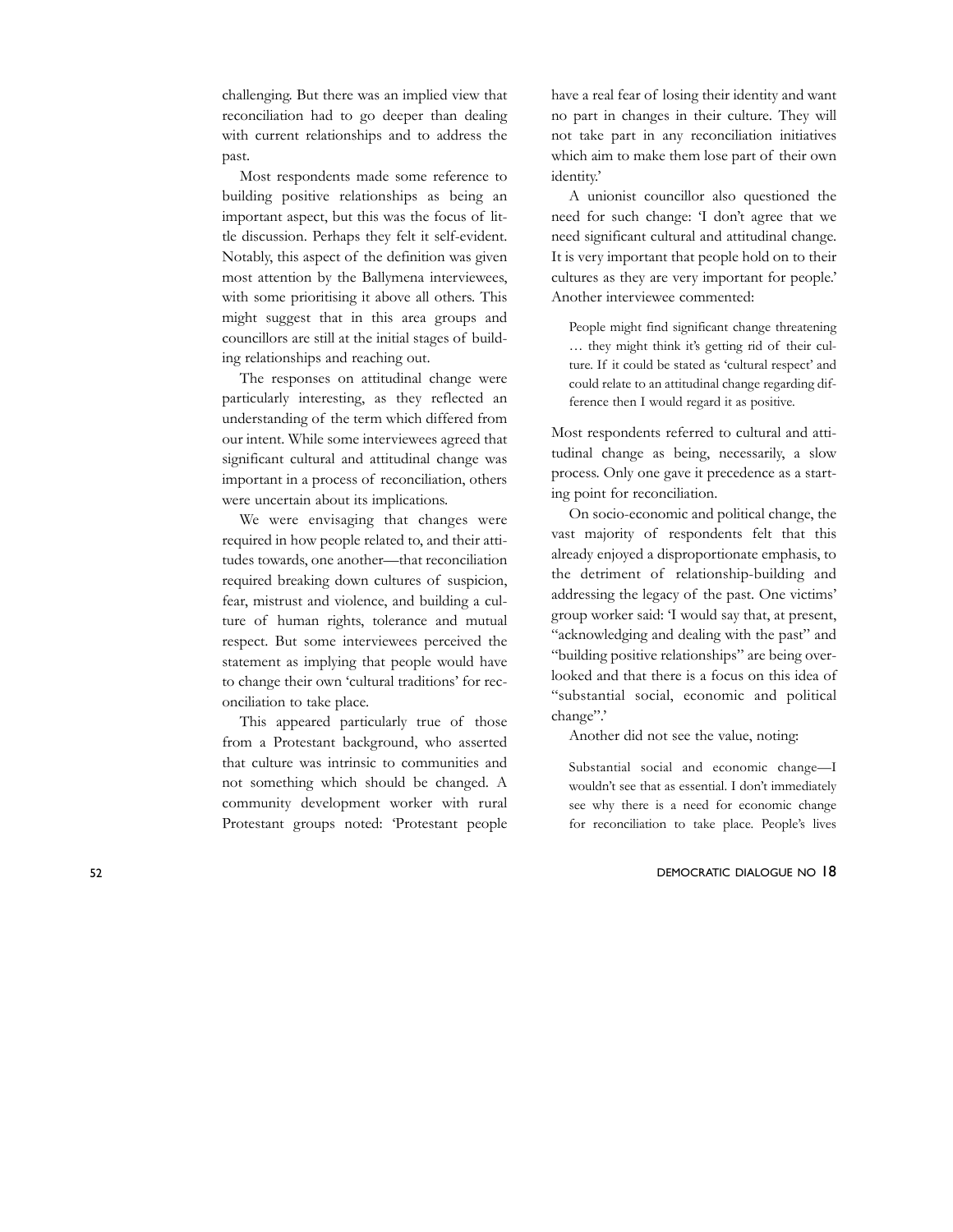shouldn't depend on what politicians do, but politicians do need to be involved in reconciliation. They need to see that their political opponents' aspirations need to be considered.

But, there were some dissenters, both from the voluntary sector and from councillors. After dealing with the past, one councillor placed high priority on social and economic change:

On substantial political change, I think it is happening in Northern Ireland. I do believe that social and economic change needs to have more focus on it. A lot of PEACE I funding was not sustainable because it didn't have the economic basis. There needs to be new thinking about how to support social and economic regeneration. The PEACE money has been very useful and positive things have come out of it on the ground. But we need to build a real social economy which is sustainable. I am not sure that everyone would agree but I do believe that jobs and reconciliation do dovetail in together and it is a way of going forward … I would put the economic change high up in reconciliation initiatives.

Another interviewee from the voluntary sector felt that this pillar had to be prioritised.

I would prioritise political, social and economic change. I think that if that happened then we can start to build positive relationships. I don't think reconciliation is really quite understood … I think everyone has their own interpretation of reconciliation.

These comments reflect wider debates about the PEACE II programme: did it overemphasise economic reconstruction at the expense of dealing with relationships and attitudes between communities? On the whole, most interviewees

DEMOCRATIC DIALOGUE NO 18 53

seemed to support this view.

In South Africa, by contrast, the reconciliation agenda has been criticised for overly focusing on relationships and ignoring the socio-economic context (Hamber, 2002; van der Merwe, 1999). It appears the opposite is true in Northern Ireland. This suggests different emphases in priorities between the societies. It also perhaps reinforces the finding that reconciliation is understood largely through the prism of the EU and the term has become synonymous with the PEACE programme, which under PEACE II had a strong socio-economic focus. Interestingly, in 2000, when proposals with a heavy economic emphasis were being submitted by the devolved government to Brussels in preparation for PEACE II, a DD paper highlighted the missing 'R-word'.1 97

**1 available at www.democraticdialogue.org/unsound\_000.htm**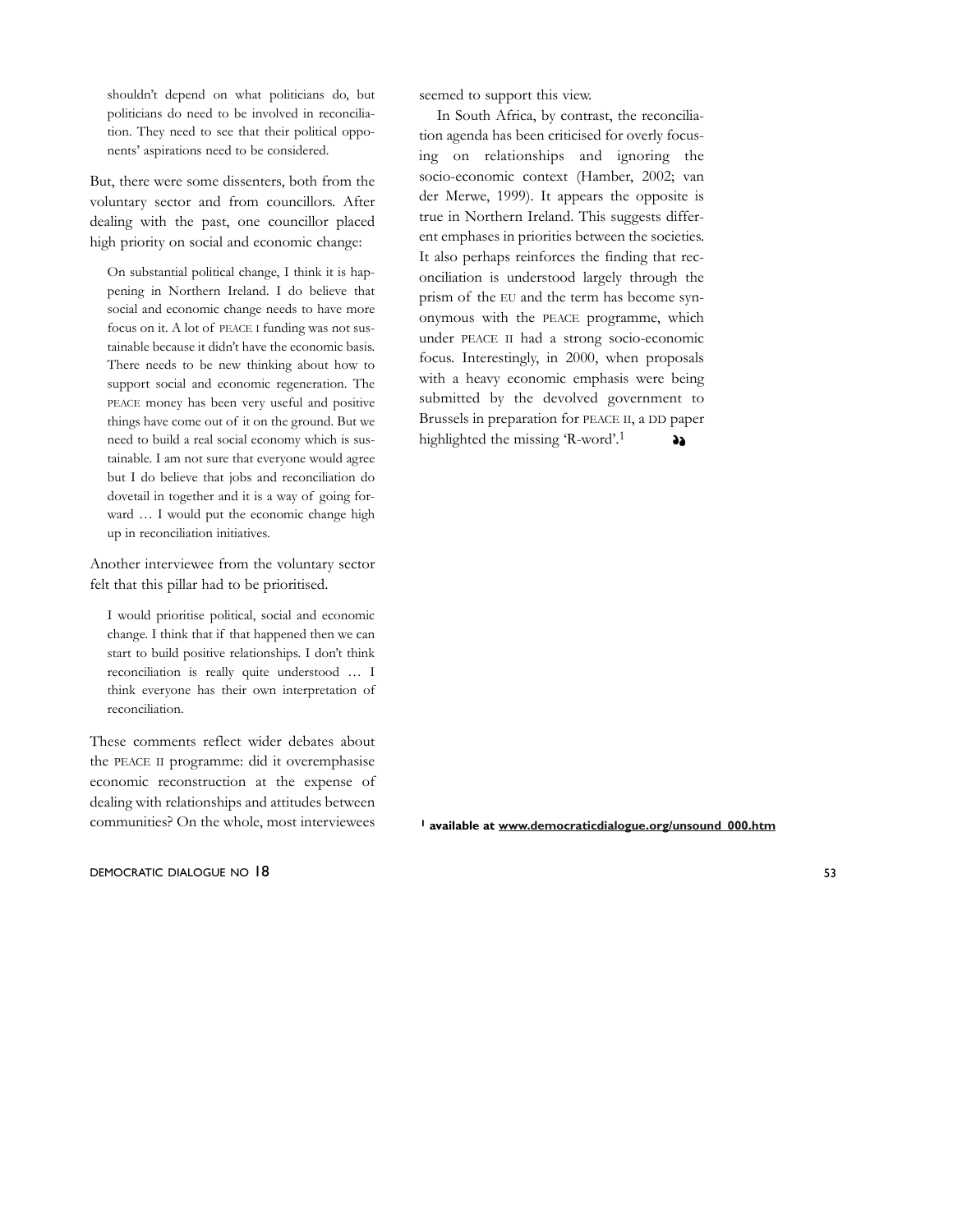## **Roles and responsibilities**

**Having established that there was no<br>agreed definition of reconciliation,<br>although some acceptance of our<br>conceptance of our** agreed definition of reconciliation, component-driven approach, we were interested in exploring how people viewed themselves in relation to the term—and how they perceived the role they could play and the responsibilities of the various actors.

Our conversations with interviewees in this section centred on three sub-questions:

• How are relations between various sectors at local level?

• How easy/difficult is it to implement reconciliation initiatives at local levels?

• Whose responsibility is it to initiate and support reconciliation processes at local level?

From the data we made the following observations:—

**Relationships within and between sectors have a significant impact on reconciliation at local level.** We were interested in exploring the relationships between sectors within the localities and the impact those relationships or their absence—had on reconciliation

initiatives. While individual relationships were often described in encouraging terms, tensions were clearly apparent, particularly between voluntary bodies and local authorities.

In all three cases, a common thread of negativity appeared in discussions with voluntarysector interviewees in relation to the respective councils. The latter tended to be viewed as little more than a potential funding avenue, rather than major players in reconciliation. One council staff member was philosophical on the subject: 'Relations between council and voluntary sector have improved. Some see me as a friend and some see me as an enemy, due to the decisions we've taken, usually to do with funding.'

A voluntary-sector employee in another area reflected:

I gave up on the council a long time ago … I don't foresee much assistance from them. We use council facilities for events, we pay the going rate, but I haven't explored much how it could be otherwise. I'm not optimistic … There is not a very constructive relationship between the voluntary sector and [the] council.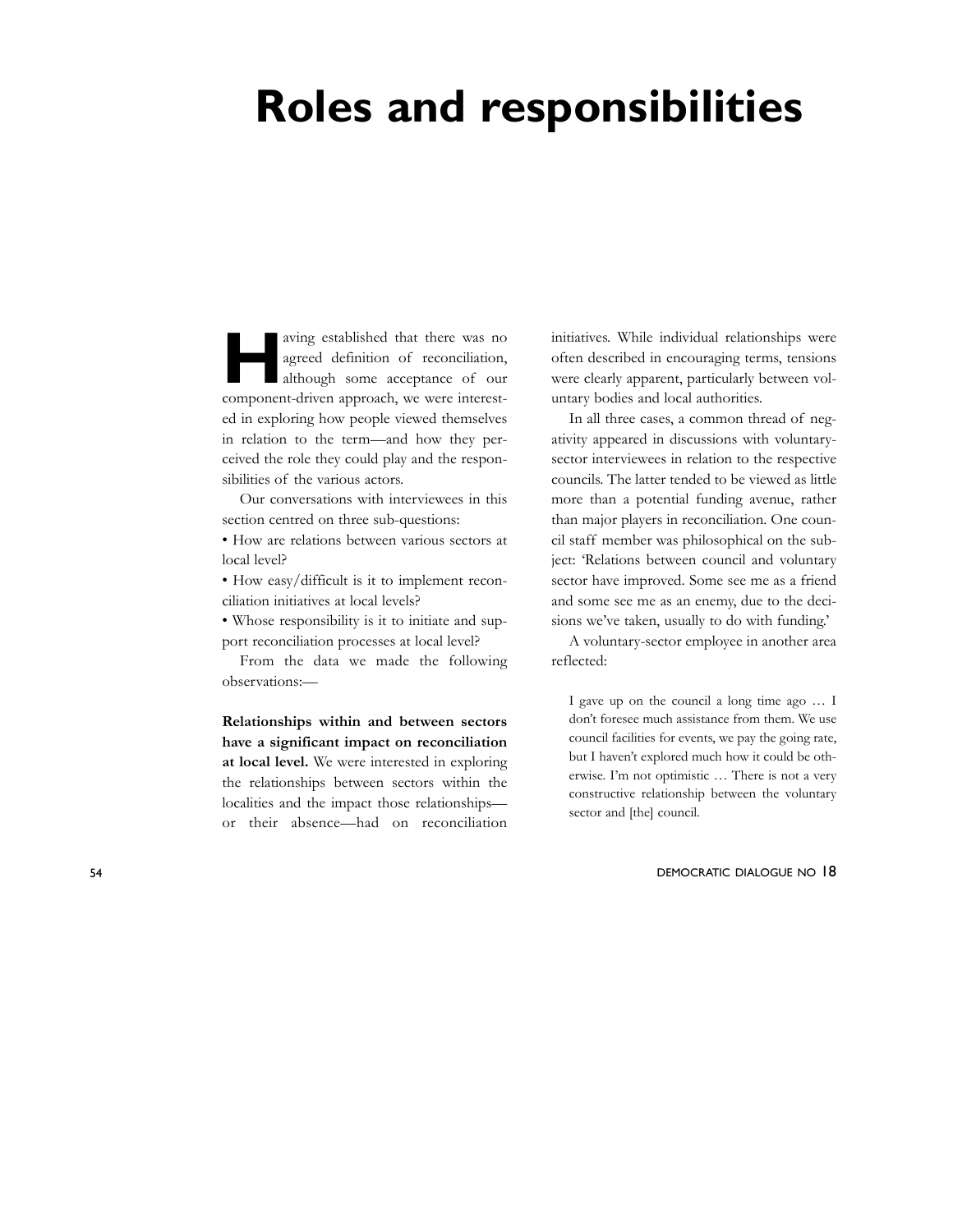Another interviewee felt that the work of their group was 'more tolerated than embraced' by council members, while another again said: 'I know from the invitations we get from the council that we are perceived as a resource that does assist at some nominal level, doing work that otherwise they might have to do themselves … but that's as far as it goes.'

Quite a number of councillors readily admitted that their relationships with the voluntary sector were not as good as they could be. One commented: 'My sense is that the voluntary sector feels the council should be doing more … but they are prepared to give us a chance at it.'

Interestingly, the councils in all three areas appeared to have a particularly good relationship with the churches and a longstanding history of engagement with them, including the establishment of inter-faith fora and the organisation of ecumenical events.

But some clergy interviewed admitted that their relationship with the council was not always straightforward. One local church leader reflected:

The council is supportive of what we are doing in bringing the churches together. But given the nature of the council's role the churches become a problem for them. The agenda of a church group is not necessarily that of a communityrelations organisation. We have belief systems and one of our roles is to promote our faith dimension in the community. That is not always the agenda of a council.

Interviewees were quick to highlight that relationships within the voluntary sector are not necessarily as supportive or collegiate as one

#### DEMOCRATIC DIALOGUE NO 18 55

would imagine. One interviewee said:

There are tensions at times. Sometimes community groups do not pull together. There seems to be a focus on personalities and community groups often don't represent the community. The majority of the community are not involved there is apathy, perceptions of cliques, own agendas being played out.

*Some see me as a friend and some see me as an enemy, due to the decisions we've taken, usually to do with funding.*

Councillors observing relationships within the voluntary sector were surprisingly opinionated on the subject. One described them as 'tense' and 'petty and personal'. Another viewed community groups as 'separately ploughing their own furrow … It is difficult to get them to act in a united way'—thus confirming that relationships between councils and voluntary groups are not the most constructive for jointly pursuing reconciliation initiatives. This view of lack of co-operation and joint initiative seemed, however, to be less evident among council staff.

**Voluntary-sector employees made a clear distinction between their relationships with council staff and council members.** In all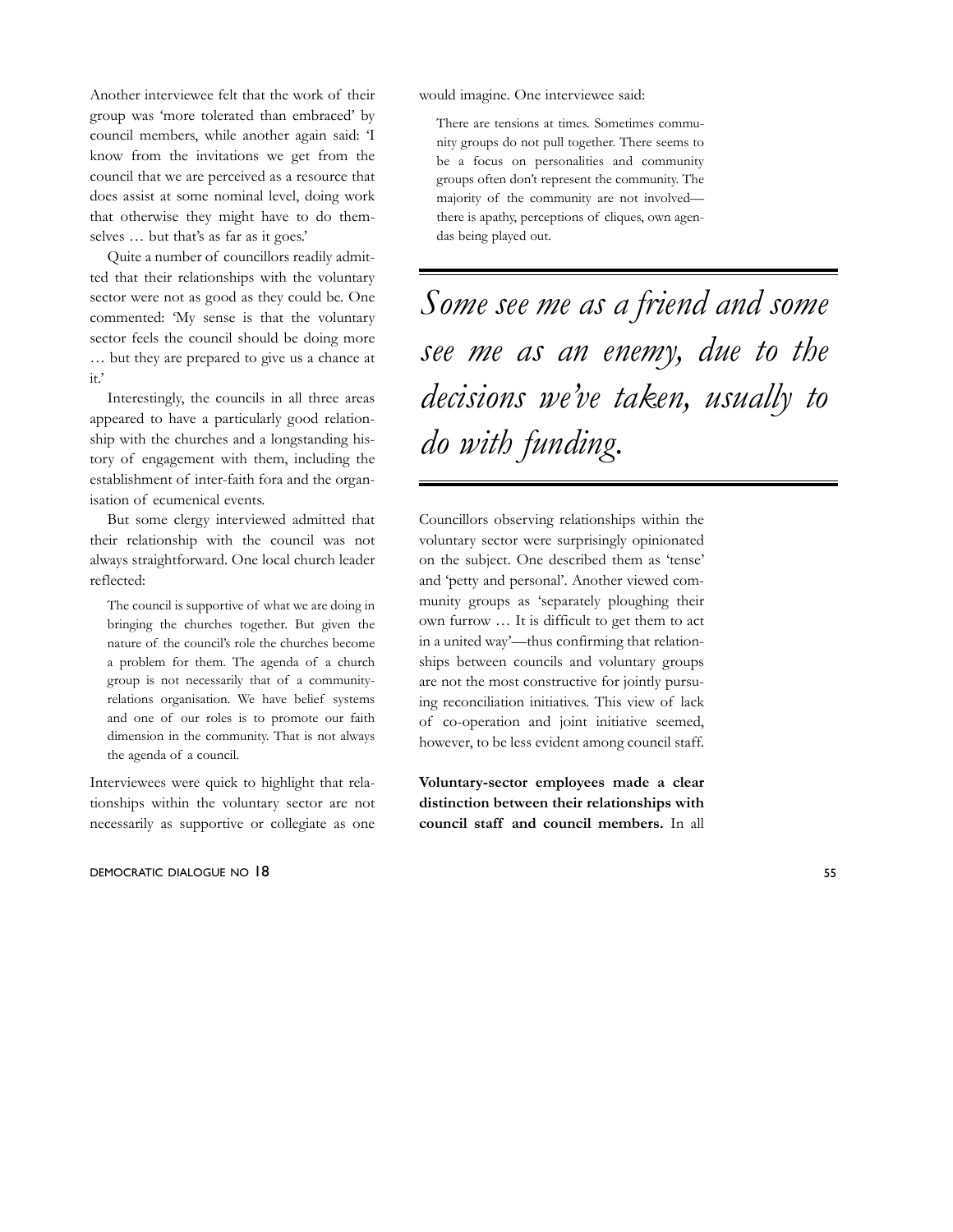three cases, the CROs had been in post for some time, unlike in some district councils. While this was coincidental in one sense, it is perhaps not surprising that a desire to explore areas where significant reconciliation work was being undertaken should led to these three areas being chosen. Most voluntary-sector interviewees were positive about the support offered by council officials, if not necessarily by the council itself.

One interviewee said: 'Council is striving to be involved and to help … but there is a clear distinction between council departments and the councillors.' Another reflected:

The council won't take the initiative … maybe I need to take responsibility, to talk about these things in an open and frank way … Maybe the problem just needs to be stated more clearly … Maybe I'm not aware of any difficulty that the council officers have with higher management.

Another interviewee again, while expressing cynicism about councillors' interest in the voluntary sector, similarly distinguished council members and staff:

I would find that councillors come along looking for support when they need a vote and tend to leave you with empty promises. In our dealing with council, it would mostly be with council officials and not with the officers themselves.

It was obvious from our discussions that council officials are often limited by the decisions made by elected representatives, constraining the type and depth of work they would ideally wish to undertake. Our research suggests that CROs have developed creative approaches to dealing with bureaucratic council processes and the vagaries of councillors' decision-making,

while maintaining their integrity with the community in the broader sense.

**Relations between councillors are poor, detrimentally affecting local reconciliation initiatives.** Some interviewees felt that the strained relationships and public disagreements between councillors had a negative impact on community relations. One voluntary-sector worker said: 'They should be aware that they are part of the problem … representatives need to be very careful in what they do and say, as things are easily taken up the wrong way.'

Another suggested: 'Some politicians are as guilty as the perpetrators for inciting communities … Elected representatives need to take more stock.'

Tensions within the council chamber are not confined to the traditional sectarian divide: relationships between nationalist/republican parties and within the different strands of unionism were also highlighted. The chair of a cross-community project reflected frustration and anger in his dealings with the council. He spoke of the 'parish-pump politics' that pervades local politics and 'slows things down'. Certain councillors appeared willing to lend support to projects privately, but would not do so publicly for fear of jeopardising votes within their own catchment areas. He concluded:

We would do better if there was less government and less politics. If there was less I think we would get more done. Councillors appeal to the lowest common denominator.

In contrast to these views, councillors tended to play down divisions. When asked to reflect on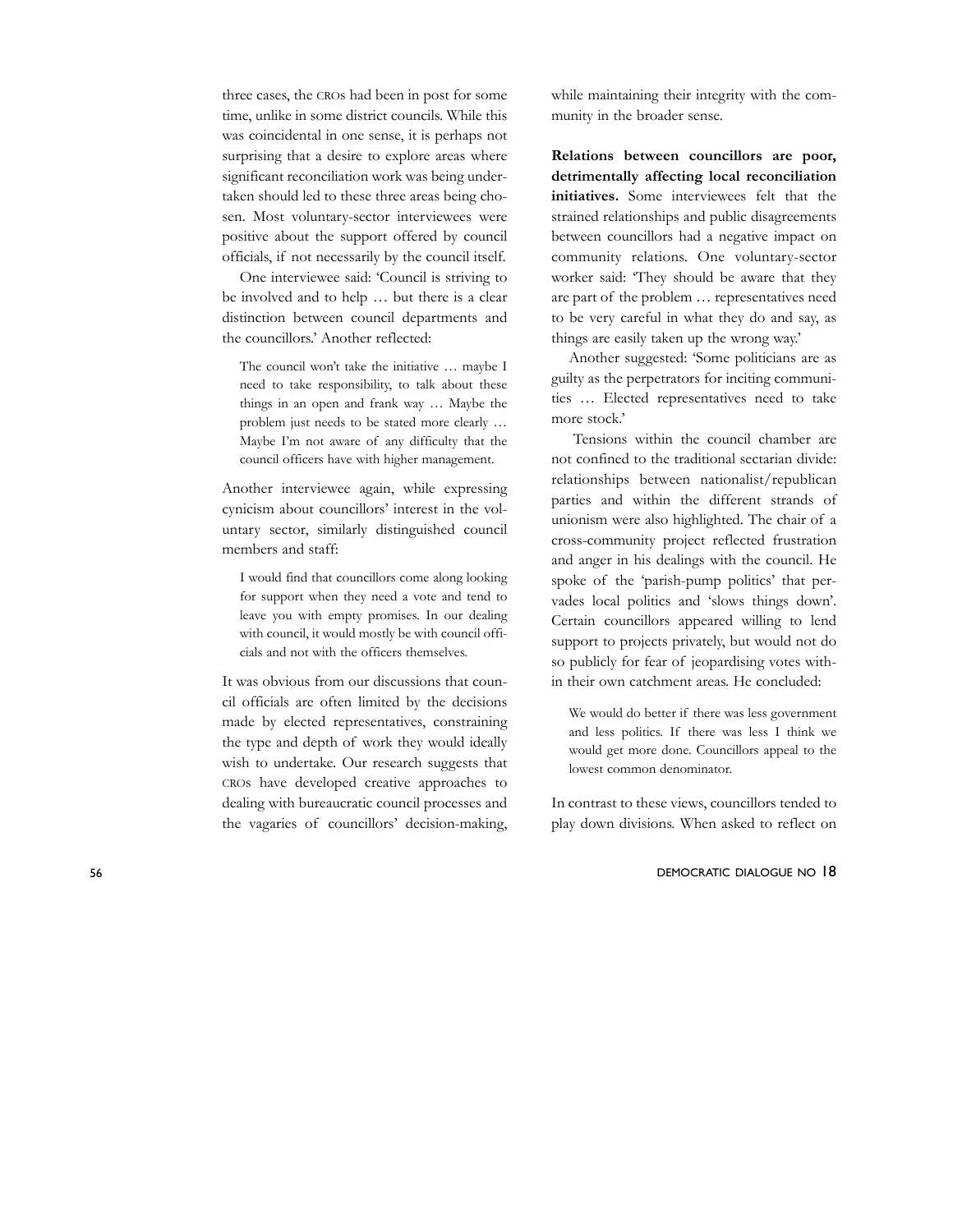relationships with other elected representatives, a long-serving councillor said they were 'very good at one level':

Everyone's talking, more so than they would have … We are not at each other's throats. There is a recognition of very different perspectives.

Another councillor, referring to relationships within the council chamber, commented: 'We battle it out, but there is a meeting of minds on social and economic issues ... We have good working relationships and help each other out on areas of mutual interest.'

Yet another painted relationships with council colleagues in a positive light:

I have good relationships with everyone here … I never held spite. I never stopped talking to anybody and if anybody stopped talking to me I kept talking to them until they got fed up and they forgot the differences they had.

Clearly, therefore, there is a disjunction between the view of councillors and community groups. The latter seem to feel strongly that the politics of councils hampers and undermines reconciliation initiatives.

Some interviewees did however suggest that local media tended to sensationalise or overemphasise any tensions in the council chamber, and this did not accurately reflect day-to-day relationships within the council. One respondent felt that on 90 per cent of bread-andbutter issues councillors agreed unanimously, but the other ten per cent provided the media interest.

**There is no consensus on who should take responsibility for implementing or**

DEMOCRATIC DIALOGUE NO 18 57

**supporting reconciliation at local level.** When this challenge was posed, most interviewees responded that everyone should assume responsibility. But respondents rarely followed this up with an example of what they were personally contributing to reconciliation.

There was a diversity of views on whether further responsibility for reconciliation should be devolved to councils. Perhaps not surprisingly, council staff, LSP managers and councillors were generally enthusiastic about the possibility of more responsibility, with local authorities taking the lead. Reasons given included:

Because councils are the local body for delivering services and giving people a voice.

It could be effectively done through council … building up relationships that exist for purely practical reasons.

Because I don't think that power at a regional level can be brought to bear effectively in the district if it's that remote.

If you think in terms of governance, the council is the closest point of contact with the people. It is the councillors and council staff who know what is happening on the ground.

A chief executive of one authority argued that, given extra responsibility, councils might 'step up to the plate', noting:

I do feel that the council should be given more responsibility for community relations. At the moment the level of leadership in the council is very low. By giving the council more responsibility the level of governance would be raised upwards.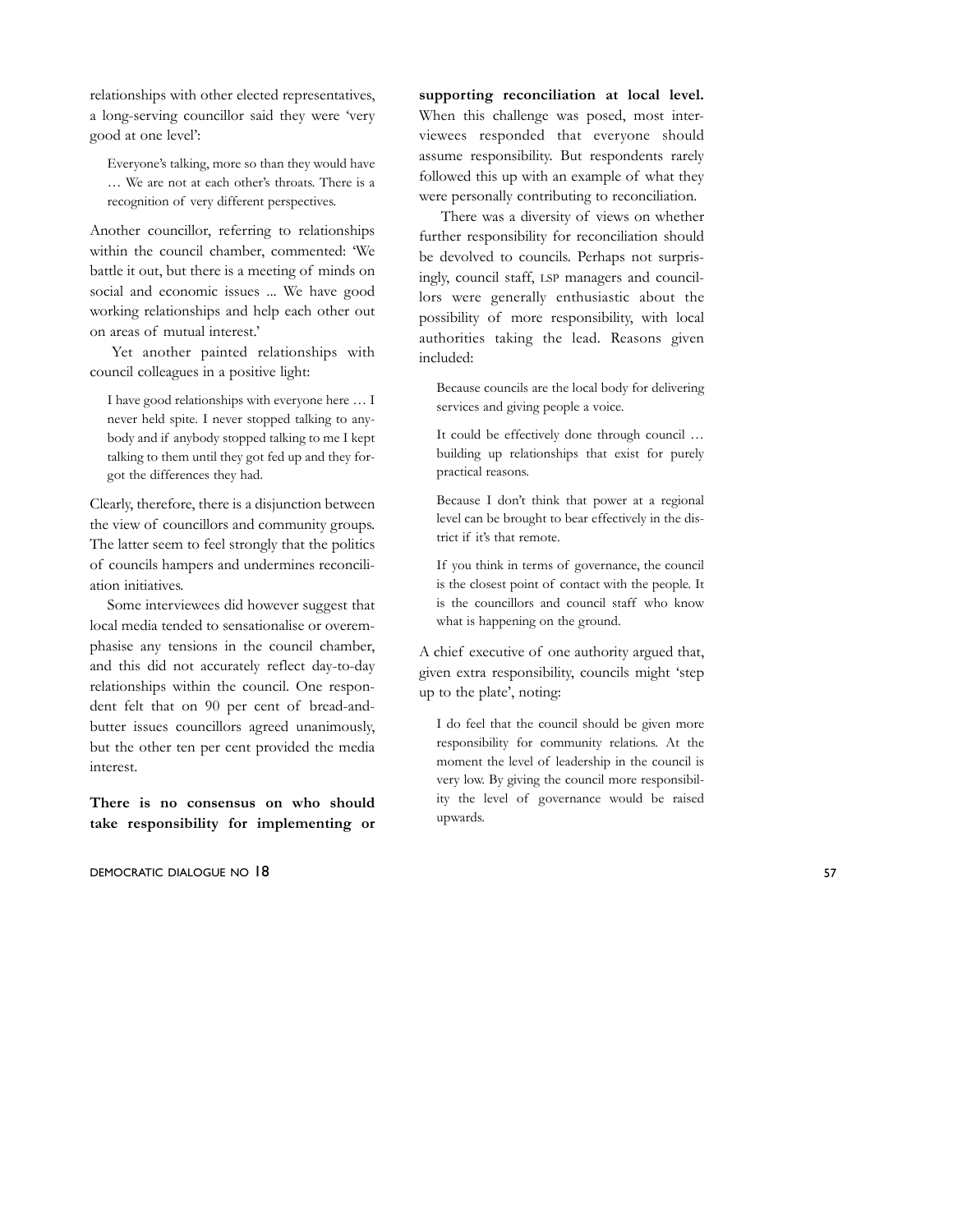Another interviewee, arguing the case for local responsibility, said:

This local work is very important as it can act as a bulwark to the higher-level difficulties. People will recognise that they do not want to go back to the way things were before. That is the value of local work.

But many interviewees were reluctant to support devolution of further power for reconciliation to councils and were cautious of added responsibility being transferred without adequate planning. One councillor said: 'The thing about community-relations programmes is that councillors feel that they haven't much control over them. If we were to take on extra responsibilities, it would need to be very well thought out.'

A member of the faith community reflected:

It's hard to know about further devolution because councils are so volatile. It could be good one year and bad the next. It would be a great shame if you had councils working for reconciliation but fighting amongst themselves.

A voluntary-sector worker said:

It would scare me because of bad experiences … It would need to be accountable … It's coming from politicians who are seeking to break the back of community. Local power is better, but there's a lot of work to be done in educating councils in how to use their power. Councillors should be prepared to build relationships with community.

Not all were enthusiastic about the possibility

of local councils being given extra responsibilities. Within the voluntary sector respondents were generally hesitant, particularly if further funding streams were to be administered by the council. One expressed a fear of funding proposals 'falling foul of bias on either side, depending on the make-up of the council'.

The interview data suggested a clear picture of reconciliation being 'politicised' by councils and used as a political football: one party would grasp an issue, which would deter others from addressing it as it became partisan. This form of political bias appeared prevalent in councils.

Under existing council structures, CROs are located within departments as diverse as leisure, recreation or tourism, community services, equality or policy development. This may have limited their ability to share experiences and build partnerships with counterparts elsewhere.

Our research underlines a long-held criticism that community relations are not taken seriously by elected representatives or other council officials, and that CROs often feel sidelined or isolated with their work viewed as lowpriority. While most councillors interviewed did value support for reconciliatory activities and were supportive of their CRO as an employee, some were dismissive of the work and suspicious of the central-government agenda they perceived as being behind the community relations programme.

But experiences differed across the three case-study areas. And it was clear CROs had developed tactics and styles which allowed them to deal with potentially controversial or emotive issues, within the constraints of a politically charged environment.  $\rightarrow$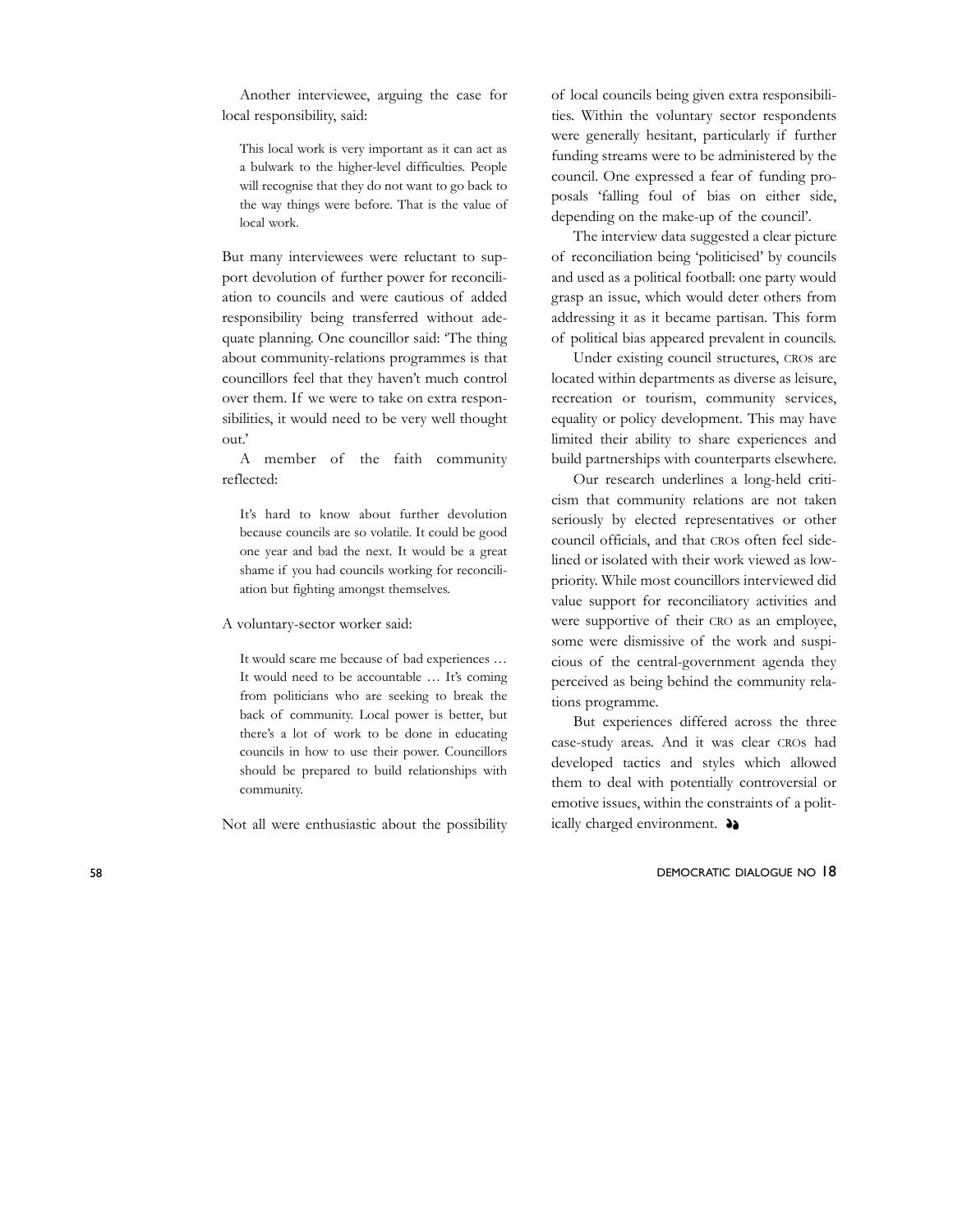## **Conclusions**

**I** t is not only the specifics of how we define reconciliation that matter, but how we explain the concept and use it. We have outlined our model for thinking about reconciliation in societies in conflict or coming out of conflict.

We feel, as did most respondents whose views informed this research, that all the strands of reconciliation we identify need to be addressed. Each component, however, may entail different mechanisms, timeframes and approaches, operating in tandem and in a complementary way. There is no quick-fix solution to sustainable reconciliation.

Reconciliation is after all the *process* of addressing these different strands, along with the paradoxes they present (Lederach, 1997). This is, by definition, a long-term and complex endeavour.

Even if an agreed definition is difficult to achieve in a divided society, there is an onus on all of us to explain what we mean by terms such as reconciliation. It is only through robust dialogue that we can ensure a more reflexive peacebuilding. This is vital, because our

### DEMOCRATIC DIALOGUE NO 18 59

research on the working definition revealed a lack of strategic thinking in statutory bodies, funding agencies and the voluntary sector with regard to the concept of reconciliation.

Each of the respondents we interviewed, particularly those from the voluntary sector, had a clear understanding of how to address the conflict more broadly. And most felt they knew something about reconciliation, viewing it as a legitimate aspiration. But the fact that most also appeared to value the opportunity to think about what reconciliation really meant suggested not too much such reflection had taken place.

Few had a clearly defined understanding of reconciliation, which is not surprising given the lack of clarity coming from government, policy-making bodies and some funders. As such, our research confirms the assertion by Porter (2003: 25) that 'it is probably true to say that a majority of Northern citizens declare themselves in favour of reconciliation. The problem is that what is understood by it is often too vague or too weakly held to withstand the assaults of its detractors.'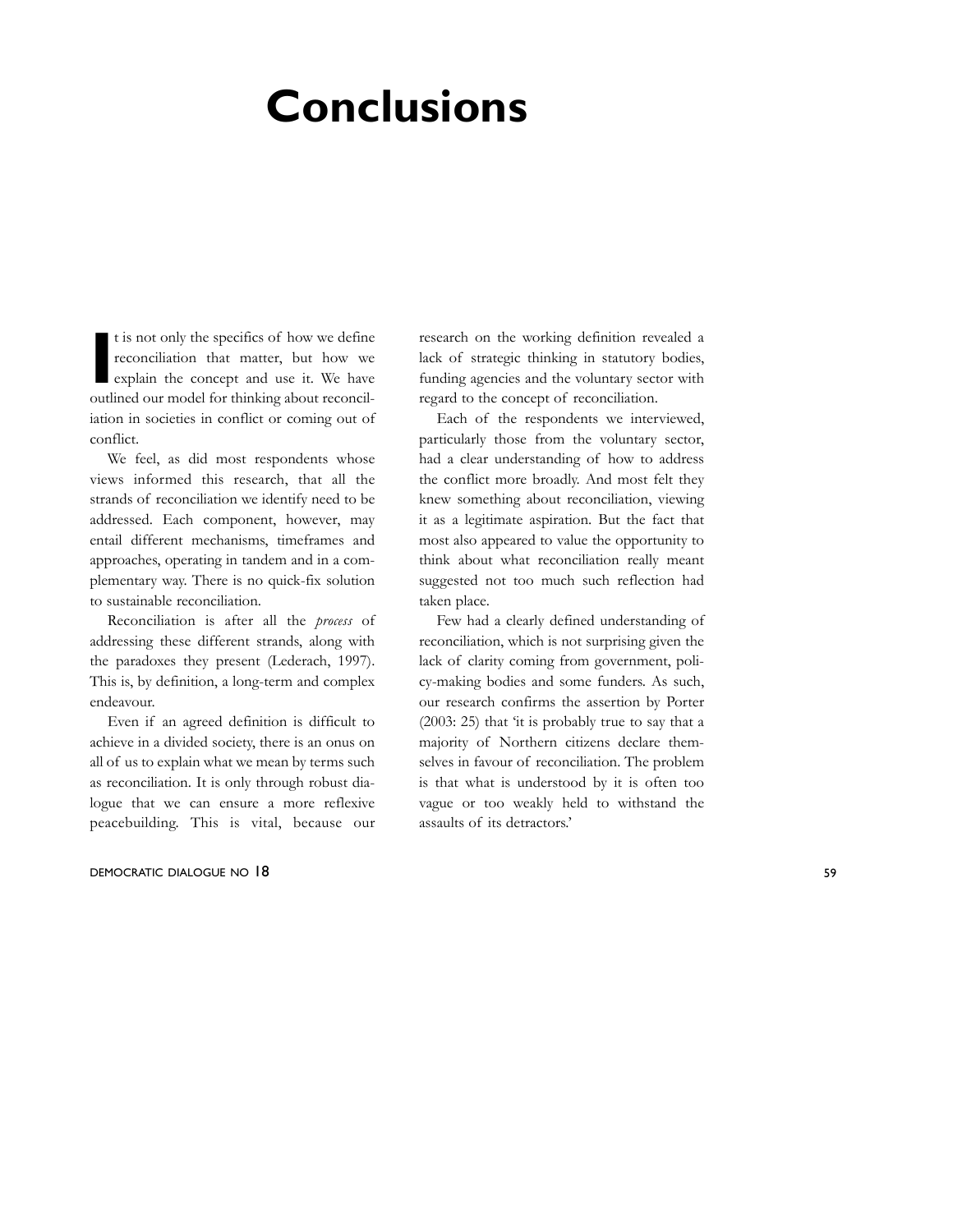This lack of conceptual clarity is not confined to those we interviewed but is symptomatic of the field. A practical (yet flexible) definition has not hitherto been shared among the practitioners and funders of peacebuilding.

The purpose of this research was not to come up with a final definition of reconciliation, but to explore how people were themselves working with the term and its resonances for them. Our research suggests that although some see it as a term 'imported' from the EU context, they are positive about the concept and see it as relevant, if it can be more clearly defined.

Developing a conceptual approach to reconciliation that informs practice, and *vice versa*, should be not be restricted by any programme or model (ours included). We hope our working definition contributes to framing, but more importantly promoting, further debate on the meaning of reconciliation.

Certainly those with whom we discussed it seemed to feel it provided a valuable framework for deepening and widening the Northern Ireland debate. But this is not enough. In the years to come, workshops, public debates and consultations on the use, and abuse, of the concept of reconciliation should be rolled out by government departments and funders.

Dealing with the past was identified by many respondents as the next major component of the reconciliation agenda. Much work remains to unpack what this really means.

In some areas, however, where little peacebuilding work has been done, the process of building relationships still needs to be undertaken. In these areas, our research suggests, it

would be a mistake to jump prematurely into the debate on dealing with the past. As such, we need to recognise geographical differences in how to approach reconciliation in different localities, depending on their experience of violence and their demography.

On the whole, we still found a nervousness about promoting reconciliation, and the process is not adequately understood or supported in the political arena. We found, at the community level, that local politicians were blamed at times for continuing to play sectarian and polarising politics, undermining attempts to build relationships, change attitudes or assist in finding a common vision. Ways need to be found to stop rewarding segregation, both politically and geographically. Some respondents also noted that the media were particularly unconstructive, focusing as they did on areas of disagreement rather than commonalities.

In the final instance, however, we were encouraged by some of our findings. Reconciliation is a concept to which individuals are attracted and interested in operationalising, although few use the term to describe their work. The weaknesses, however, lie in how it is being defined and whether the broader political environment exists to make such a definition a reality. Work remains to be done if the concept is going to become a practical, relevant and locally-owned component of the peacebuilding agenda.

**Acentral aim of this research, besides<br>
seeking clarity on the concept of reconciliation, was to consider its mean-<br>
integral proprieting localities We found** seeking clarity on the concept of reconciliation, was to consider its meaning and practical use within localities. We found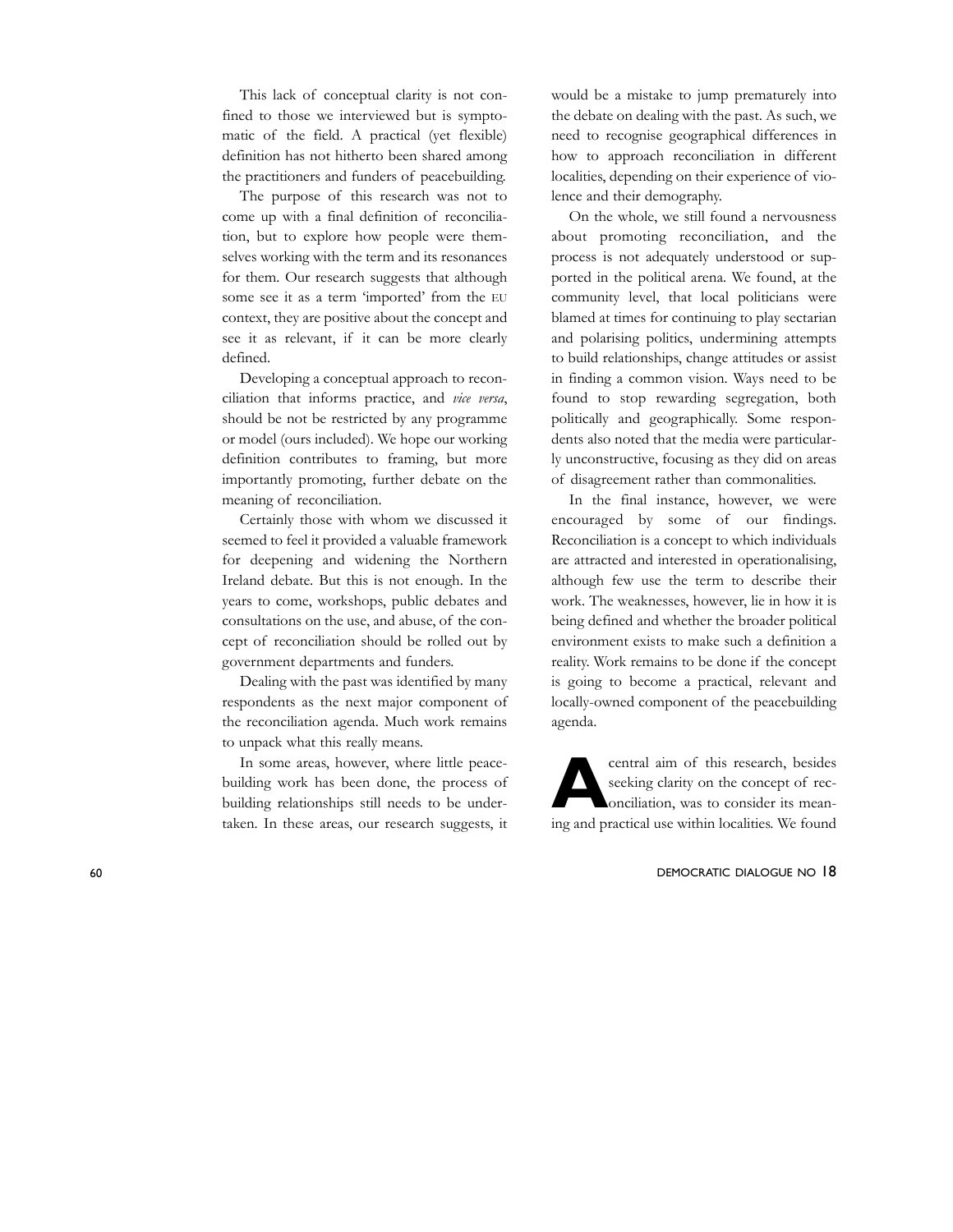the term was not used a great deal in these *milieux*. Practitioners preferred to use 'community relations', 'good relations' or 'community cohesion'.

This reflects the limited focus on defining or even debating the concept. There are thus a range of assumed meanings attached. For example, because the term was first written about in Northern Ireland (and elsewhere) from a religious perspective, it has acquired strong theological connotations. Whether correct or not, there seems to be a view that a more religious usage suggests that reconciliation comes cheaply—that it might be associated with forced forgiveness, or imply forgiveness without truth or justice first prevailing.

As we noted *vis-à-vis* the literature, this is not necessarily the perspective of those writing from a religious perspective. Once again, it reinforces the need for wider public debate on the term and for some clarity to be secured.

In an almost contradictory way, reconciliation is also seen as a deep and sometimes threatening process. Respondents chose not to use the term in their daily work at times because they feared it would scare people off. In some cases this might have been associated with the perceived religious overtones, but in others it was becaused reconciliation was understood as somewhere 'coming together' and thus some process of social and political transformation.

As such, respondents (except for a few) seemed instinctually to have an understanding of reconciliation that was deeper than limited coexistence. In fact, some would argue that coexistence has been the dominant model for the majority of those in Northern Ireland

### DEMOCRATIC DIALOGUE NO 18 61

(mainly among the middle class) not directly affected by the conflict, and this has led to a 'separate development' which has perpetuated division. Something more is needed.

Overall, there seems to be an anxiety in Northern Ireland that genuine reconciliation will mean compromise, or at least the rehumanisation of old enemies. Of course, this is what it does mean, so why the anxiety? The obvious answer is that giving up the familiar parameters of how one understands the 'other' implies a threat to one's long-held identity, as well as conceptualisations of the conflict as a clear, blackand-white contest between 'good guys' and 'bad guys'. Reconciliation implies a muddying of these waters.

Our research suggests some readiness—for example, in the cautious support for exploring how to deal with the past—to engage in breaking down myopic understandings of the determinants of the conflict. But the reaction to the term also suggests much remains to be done to create the conditions conducive to a deeper reconciliation.

We also found that community groups are further down the line in thinking about reconciliation that district councillors. The voluntary sector is more philosophically and practically involved with reconciliation. Councillors are largely not engaging with the topic and at times we struggled to secure their interest. Most seemed to be locked into divided local politics, which our voluntary-group respondents saw as undermining reconciliation efforts.

Even a limited understanding of the importance of a common vision—in particular, the acceptance of interdependence—is a long way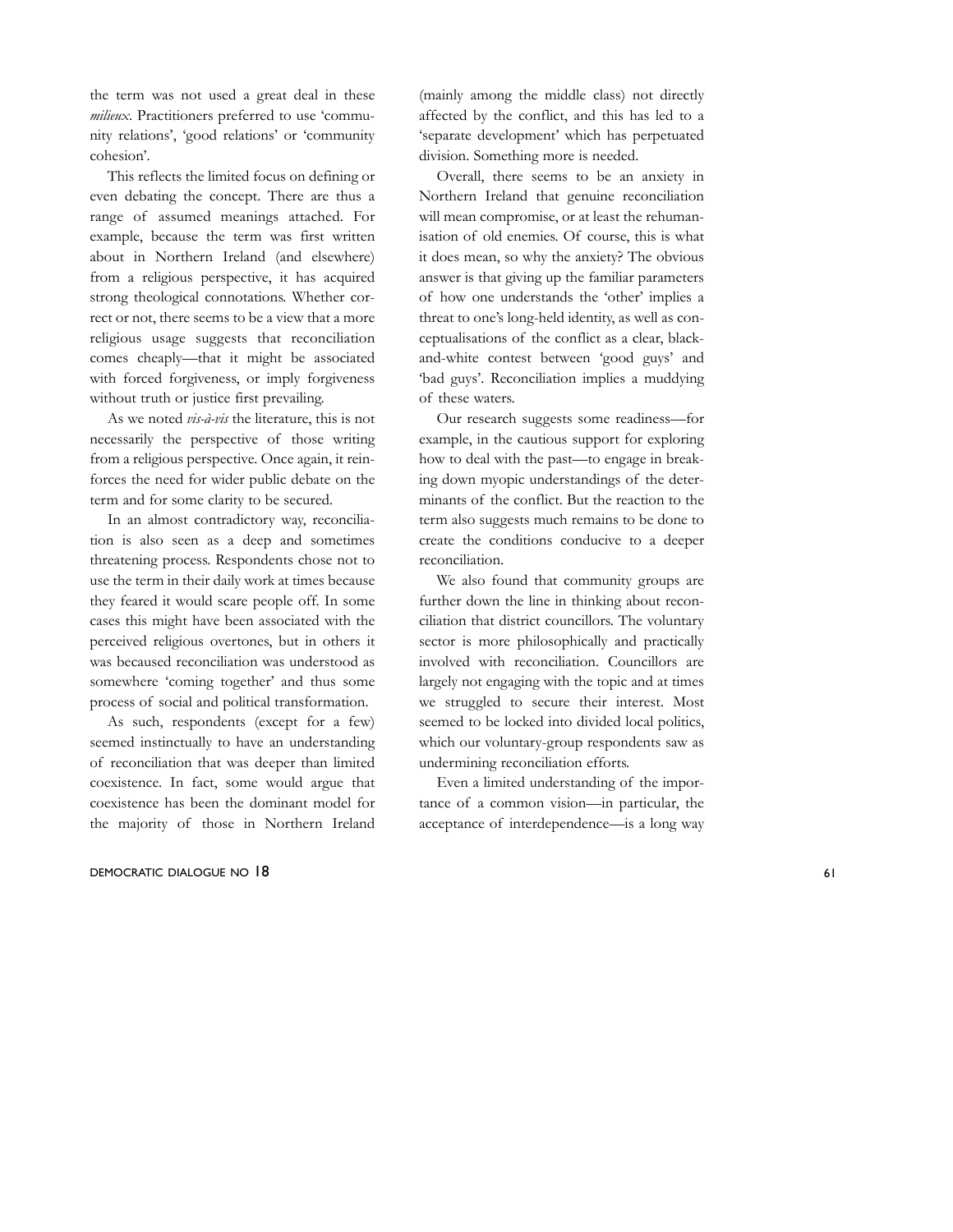off in some areas. Modest co-operation on economic issues is not replicated in the sociopolitical arena. One way to address this is a macro-governmental strategy on reconciliation that councils are obliged to implement.

This is the thinking, in part, behind *A Shared Future*. Yet this too could play into the softoption approach to reconciliation through the use of sanitised terms like 'good relations'.

Our research suggests that a robust approach is needed. Reconciliation, as a difficult and complex process, needs to be championed at the highest level; the challenges it presents need to be confronted, not avoided.

The responsibility of district councils in promoting reconciliation was an issue raised by our respondents. On one level, many favoured greater devolution of power to support reconciliation in localities. This seemed to make practical sense. But serious doubts were expressed as to the ability of local politicians to forward a reconciliation agenda in a non-sectarian and effective manner.

In addition, some areas demonstrated poor 'community infrastructure', which affects the quality and quantity of community-relations work. It appears that additional community development may be necessary, particularly within rural Protestant communities, before real cross-community engagement can occur.

Reconciliation is hampered by the communalist politics of district councils, which inhibits a common vision and sours community relations more generally, despite the efforts of council CROs. Little in the councils' behaviour towards community-relations work demonstrated any risk-taking, and while CROs

attempt to support innovative practice, at times they lack the motivation to suggest changes that council members will ultimately reject.

Reconciliation issues have become political footballs within the council chamber, with issues of equality or distribution of funding being pursued in antagonistic fashion. This makes the work of CROs and voluntary practitioners problematic.

CROs have developed labyrinthine ways around these problems. These include approaching councillors individually to brief them on projects before they come to the council chamber and presenting grant proposals from both 'sides' at the same time, creating an artificial balance so councillors feel 'their community' is being acknowledged.

As noted earlier, our research underlines the view that community relations is not taken seriously by council officials or elected representatives. Legislative responsibilities should be strengthened to ensure that section 75(2) goodrelations duties are viewed merely as a foundation for innovative reconciliation practice and a culture of risk-taking.

Most of those we spoke to supported further responsibility for reconciliation being devolved to district councils only if there were unequivocal regional support, adequate resources and significant change in the *modus operandi* of councils and councillors.

hile this report has raised various<br>criticisms of the way locally-<br>elected politicians have grasped criticisms of the way locallyelected politicians have grasped the reconciliation agenda in Northern Ireland, there is however some cause for optimism in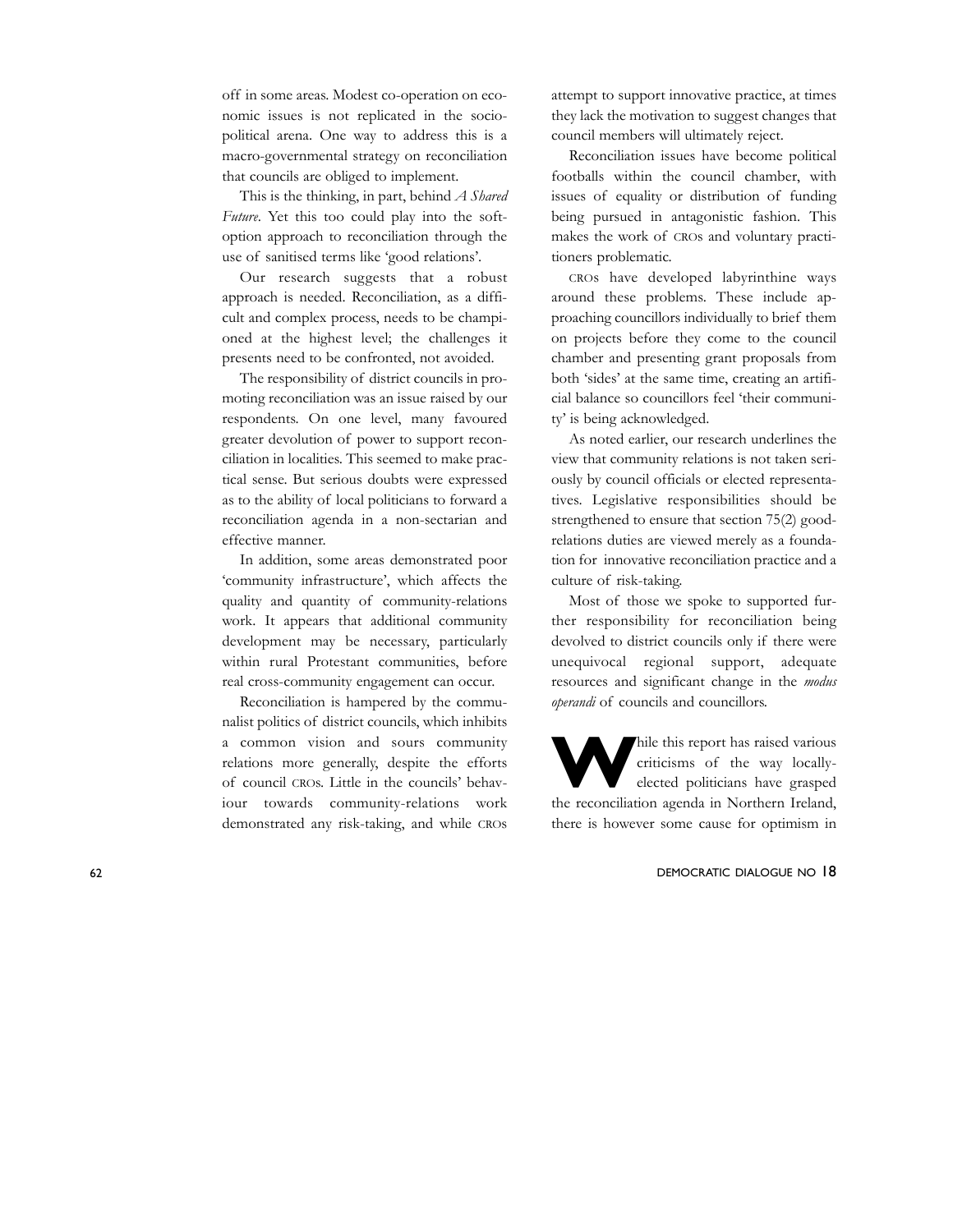conclusion.

District councils are increasingly acknowledging their roles in demonstrating, supporting and developing reconciliatory behaviour in local settings. In the three case studies, many council members and all three chief executives articulated a desire to move beyond their statutory duties under section 75 and implement a creative approach to political dialogue and reconciliation.

With the publication of *A Shared Future* as an official policy framework, moreover, a real opportunity now exists for innovation within localities. The District Council Community Relations Programme is to be phased out and from April 2007 councils are required to develop three-year 'good relations' plans, which will be submitted to an enhanced Community Relations Council. Resources will follow the plans, but funding can be withheld if these are unsatisfactory and, subsequently, if adequate progress is not made.

The day after the document appeared, the review of public administration initiated by the devolved government published for consultations proposals which would see local authorities in Northern Ireland reduced from 26 to between seven and 15, with correspondingly enhanced powers.1 This raises two critical challenges for the new local authorities, which are to come on stream with elections in 2009.

First, in terms of their internal culture, will they be willing and able to adopt models of genuine—rather than purely mechanistic power-sharing, which begin to transform the politics of communal antagonism? And, second, in terms of their external representation,

### DEMOCRATIC DIALOGUE NO 18 63

will they be willing and able to identify, in the spirit of civic leadership, common or mutually agreed symbols, displaying municipal pride and a shared vision rather than ethnic dominance?

Unless these nettles are grasped, 'good relations' will indeed be the soft-option alternative to real reconciliation. And this is where the role of central government comes in.

In its final response to the review of public administration, the Northern Ireland Office must make one thing transparently clear. Ministers should affirm that while there are new powers on offer for the new local authorities, these powers will only be transferred if they are to be equally shared and if this sharing of power is reflected in common or mutually agreed symbolism distinctive to the locality.

Local authorities willing to rise to these challenges can make a step change in fostering reconciliation in their localities, in partnership with groups and individuals working on the ground—rather than in tension with them. It is an opportunity they should seize.  $\rightarrow$ 

**1 available at www.rpani.gov.uk/consultdocu.pdf**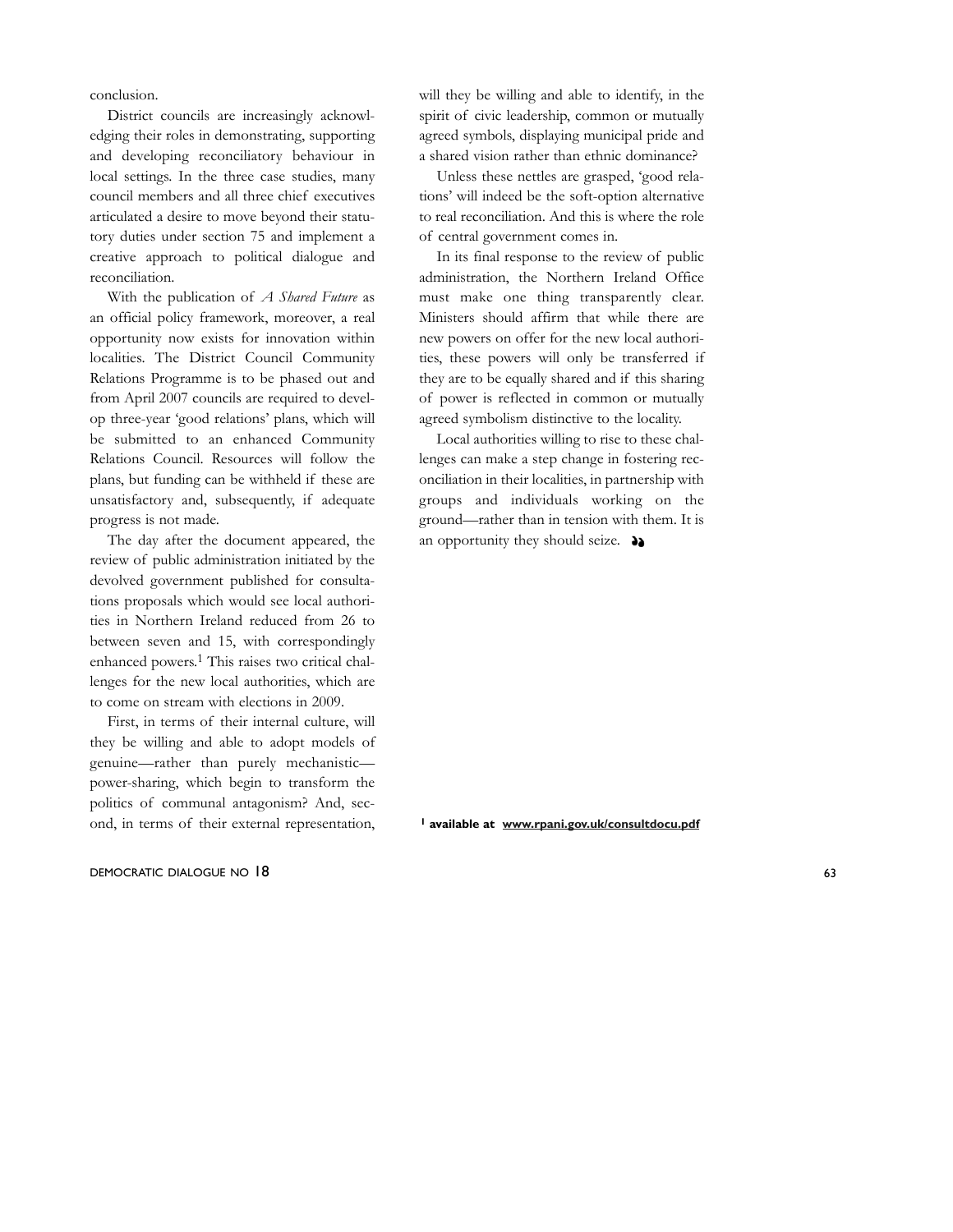### **References**

|                                        |  |  |                                                                                                                                                                                                                                                                                                             |  |  |  |  |  |  |  | ADM/CPA (2003), Reconciliation Report: Southern Border Counties in Ireland, Monaghan: ADM/CPA |  |  |
|----------------------------------------|--|--|-------------------------------------------------------------------------------------------------------------------------------------------------------------------------------------------------------------------------------------------------------------------------------------------------------------|--|--|--|--|--|--|--|-----------------------------------------------------------------------------------------------|--|--|
| Programme for Peace and Reconciliation |  |  |                                                                                                                                                                                                                                                                                                             |  |  |  |  |  |  |  |                                                                                               |  |  |
|                                        |  |  | $\mathbf{1}$ , $\mathbf{1}$ , $\mathbf{1}$ , $\mathbf{1}$ , $\mathbf{1}$ , $\mathbf{1}$ , $\mathbf{1}$ , $\mathbf{1}$ , $\mathbf{1}$ , $\mathbf{1}$ , $\mathbf{1}$ , $\mathbf{1}$ , $\mathbf{1}$ , $\mathbf{1}$ , $\mathbf{1}$ , $\mathbf{1}$ , $\mathbf{1}$ , $\mathbf{1}$ , $\mathbf{1}$ , $\mathbf{1}$ , |  |  |  |  |  |  |  | $\mathbf{u}$ , $\mathbf{u}$ , $\mathbf{u}$ , $\mathbf{u}$                                     |  |  |

——— (undated), 'Peacebuilding in the border counties: implementing reconciliation' (leaflet 3), Monagahan: ADM/CPA

- Afzali, A and L Colleton (2003), 'Constructing coexistence: a survey of coexistence projects in areas of ethnic conflict', in A Chayes and M L Minow (eds), *Imagine Coexistence: Restoring Humanity After Violent Ethnic Conflict*, San Francisco: PON Books/Jossey-Bass
- Allport, G W (1954), *The Nature of Prejudice*, Reading: Addison-Wesley

Assefa, H (2001), 'Reconciliation', in L Reychler and T Paffenholz (eds), *Peacebuilding: A Field Guide*, Colorado: Reinner Publishers

Bloomfield, D (2003), 'Reconciliation: an introduction', in D Bloomfield, T Barnes and L Huyse (eds), *Reconciliation after Violent Conflict: A Handbook*, Stockholm: International Institute for Democracy and Electoral Assistance

Bloomfield, D, T Barnes and L Huyse (eds) (2003), *Reconciliation after Violent Conflict: A Handbook* Stockholm: International Institute for Democracy and Electoral Assistance

- Boraine, A (2000), *A Country Unmasked: South Africa's Truth and Reconciliation Commission*, New York: Oxford University Press
- Botcharova, O (2001), 'Implementation of track two diplomacy: developing a model of forgiveness', in R G Helmick and R L Petersen (eds), *Forgiveness and Reconciliation: Religion, Public Policy and Conflict Transformation*, Radnor: Templeton Foundation Press
- Central Community Relations Unit (1992), *Evaluation of the District Council Community Relations Programme*, Belfast: CCRU

Clegg, C, and J Liechty (2001), *Moving Beyond Sectarianism project: Religion, Conflict and Reconciliation in Northern Ireland*, Dublin: The Columba Press

Coiste na n-Iarchimi (2003), *Responses to Government Consultations on Community Relations and Resettlement*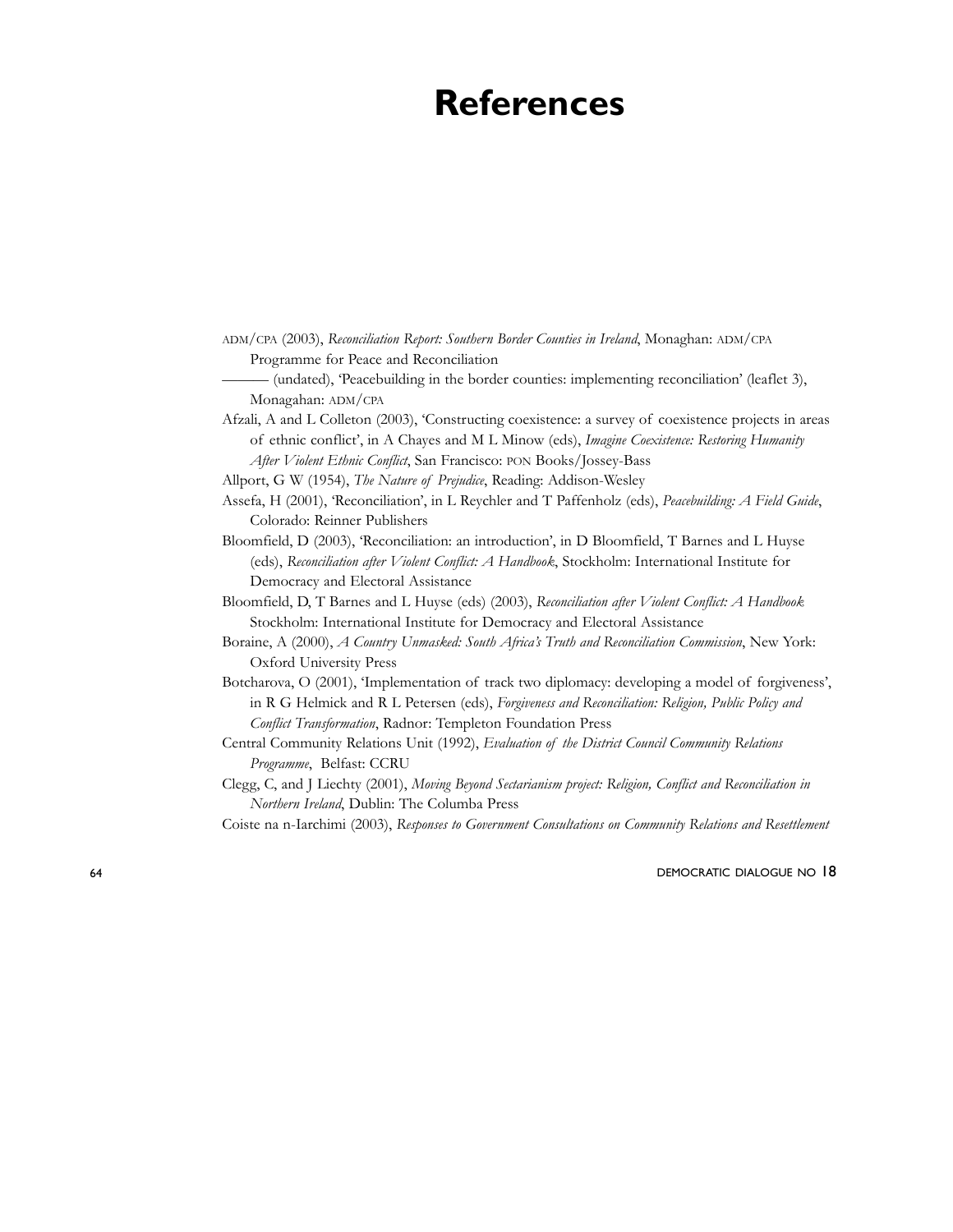*of Ex-prisoners*, Belfast: Coiste na n-Iarchimí

- Community Relations Unit (2005), *A Shared Future: Policy and Strategic Framework for Good Relations in Northern Ireland*, Belfast: Office of the First Minister and Deputy First Minister
- Coopers and Lybrand (1997), *Mid-term Evaluation of the Programme for Peace and Reconciliation* (draft report), Belfast: Department of Finance and Personnel
- Enright, R (2001), *Forgiveness is a Choice: A Step-by-step Process for Resolving Anger and Restoring Hope*, Washington DC: American Psychological Association
- Eyben, K, D A Wilson and D J Morrow (2000), *Reconciliation and Social Inclusion in Rural Areas*, Cookstown: Rural Community Network
- Faith and Politics Group (2002), *A Time to Heal: Perspectives on Reconciliation*, Belfast: Faith and Politics Group
- Fay, M-T, M Morrissey and M Smyth (1999), *Northern Ireland's Troubles: The Human Costs*, London: Pluto Press
- Halpern, J and H Weinstein (2004), 'Rehumanizing the other: empathy and reconciliation', *Human Rights Quarterly* 26: 561-583
- Hamber, B (2002), '"Ere their story die": truth, justice and reconciliation in South Africa', *Race and Class* 44, 1: 61-79

Hamber, B, and G Kelly (2004), *A Working Definition of Reconciliation*, Belfast: Democratic Dialogue

- Hamber, B, D Kulle and R Wilson (eds) (2001), *Future Policies for the Past*, Belfast: Democratic Dialogue
- Hamber, B and H van der Merwe (1998), 'What is this thing called reconciliation?', *Reconciliation in Review* 1, 1: 3-6
- Hamber, B and R A Wilson (2002), 'Symbolic closure through memory, reparation and revenge in post-conflict societies', *Journal of Human Rights* 1, 1: 35-53
- Hamber, B, and R Wilson (eds) (2003), *Recognition and Reckoning: The Way Ahead on Victims Issues*, Belfast: Democratic Dialogue
- Hamilton, J, K Thomson and M Smyth (2002), *Reviewing REAL Provision: An Evaluation of Provision and Support for People Affected by the Northern Ireland Troubles*, Belfast: Northern Ireland Voluntary Trust
- Harvey, B (2003), *Review of the Peace II Programme*, York: Joseph Rowntree Charitable Trust
- Hayner, P B (2001), *Unspeakable Truths: Confronting State Terror and Atrocity*, New York: Routledge
- Healing Through Remembering (2002), *Report of the Healing Through Remembering* Project, Belfast: Healing Through Remembering
- Helmick, R G and R L Petersen, R L (2002), 'Introduction', in R G Helmick and R L Petersen (eds), *Forgiveness and Reconciliation: Religion, Public Policy and Conflict Transformation*, Radnor: Templeton Foundation Press

Hewstone, M and R Brown, (1986), 'Contact is not enough: an intergroup perspective on the contact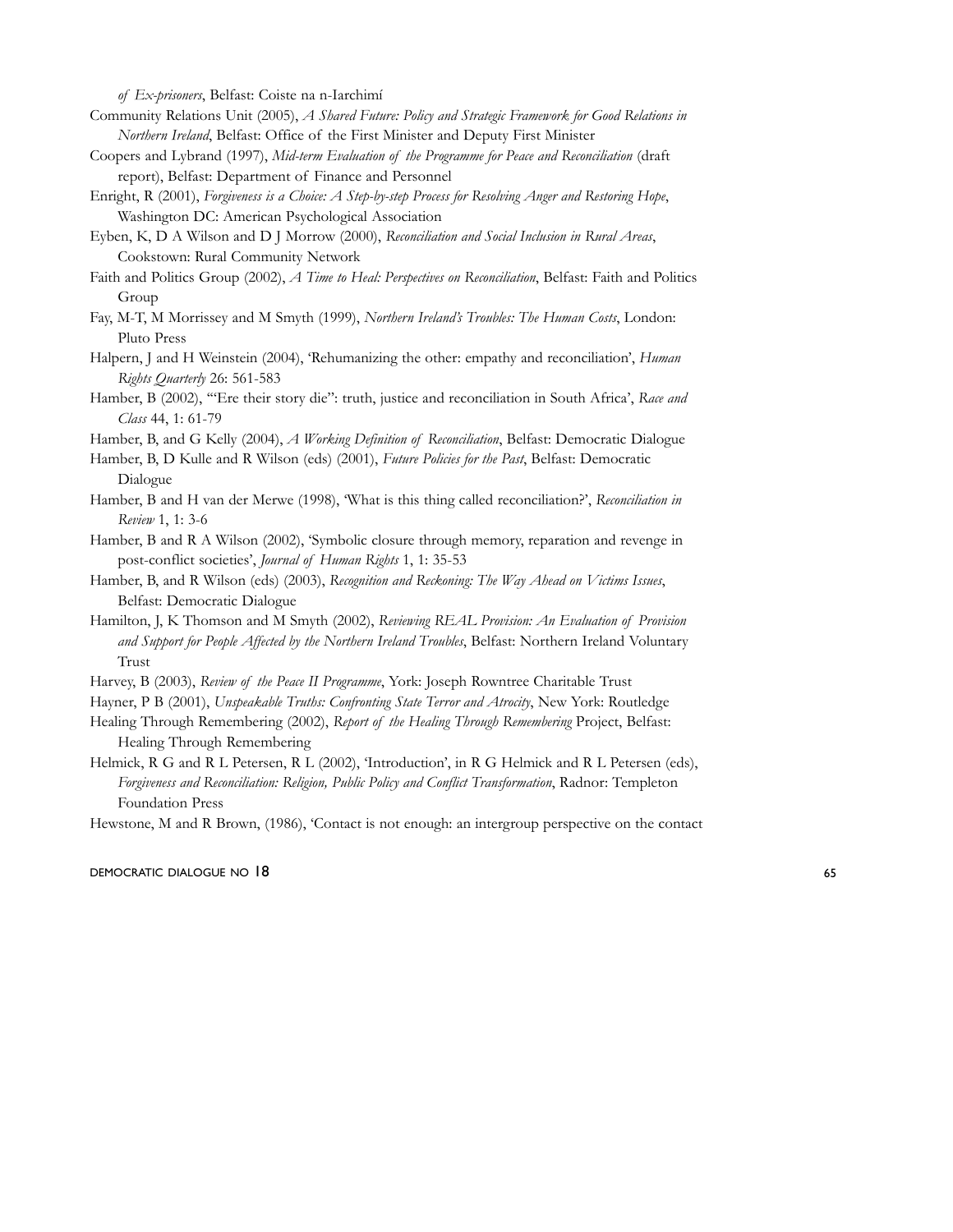hypothesis', in M Hewstone and R Brown (eds), *Contact and Conflict in Intergroup Encounters*, Oxford: Basil Blackwell

- Hughes, J and P Carmichael (1998), 'Community relations in Northern Ireland: attitudes to contact and integration', In G Robinson, D Heenan, A Gray and K Thompson (eds), *Social Attitudes in Northern Ireland: the 7th Report*, Ashgate: Aldershot
- Hughes, J and C Donnelly (2002), 'Ten years of social attitudes to community relations in Northern Ireland', in A Gray, K Lloyd, P Devine, G Robinson and D Heenan (eds), *Social Attitudes in Northern Ireland: the 8th Report*, London: Pluto Press
- Hurley, M (ed) (1994), *Reconciliation in Religion and Society*, Belfast: Institute of Irish Studies
- Huyse, L (2003), 'The process of reconciliation', In D Bloomfield, T Barnes and L Huyse (eds), *Reconciliation after Violent Conflict: A Handbook*, Stockholm: International Institute for Democracy and Electoral Assistance
- Kelly, G, and B Hamber (2004) 'Coherent, contested or confused? Views on reconciliation in Northern Ireland', paper presented at Democratic Dialogue's Reconciliation: Rhetoric or Relevance? round table on concepts and practices of reconciliation, Belfast, June 9<sup>th</sup>
- Lederach, J (1997), *Building Peace: Sustainable Reconciliation in Divided Societies*, Washington DC, United States Institute of Peace Press
- $-$  (2002), 'Five qualities of practice in support of reconciliation processes', in R G Helmick and R L Petersen (eds), *Forgiveness and Reconciliation: Religion, Public Policy and Conflict Transformation*, Radnor: Templeton Foundation Press

Love, M T (1995), *Peace Building Through Reconciliation in Northern Ireland*, Aldershot: Avebury Press

Monaghan, P and E B (1998), *Adventures in Reconciliation: Twenty-nine Catholic Testimonies*, Surrey: Eagle

Morris, C (undated), 'What is peacebuilding? One definition', Peacemakers Trust,

- wwwpeacemakersca/publications/peacebuildingdefinitionhtml [October 29th 2004] Morrissey, M and M Smyth (2002), *Northern Ireland After the Good Friday Agreement: Victims, Grievance and Blame*, London: Pluto Press
- Morrow, J (2003), *On the Road of Reconciliation: A Brief Memoir*, Dublin: Columba Press
- Northern Ireland Voluntary Trust (1997a), *Building Peace, Piece by Piece* Belfast: Northern Ireland Voluntary Trust
- ——— (1997b) *Taking Risks for Peace: A Midterm Review by an Intermediary Funding Body of the EU Peace Process*, Belfast: Northern Ireland Voluntary Trust
- Paisley, I, J Hume, and J Nicholson (1997) 'Special Support Programme for Peace and Reconciliation in Northern Ireland and the border counties of Ireland revisited: report to Jacques Santer, president of the European Commission', Belfast
- Pettigrew, T F (1998), 'Intergroup contact: theory, research and new perspectives', *Annual Review of Psychology* 49: 65-85

Porter, N (2003), *The Elusive Quest: Reconciliation in Northern Ireland*, Belfast: Blackstaff Press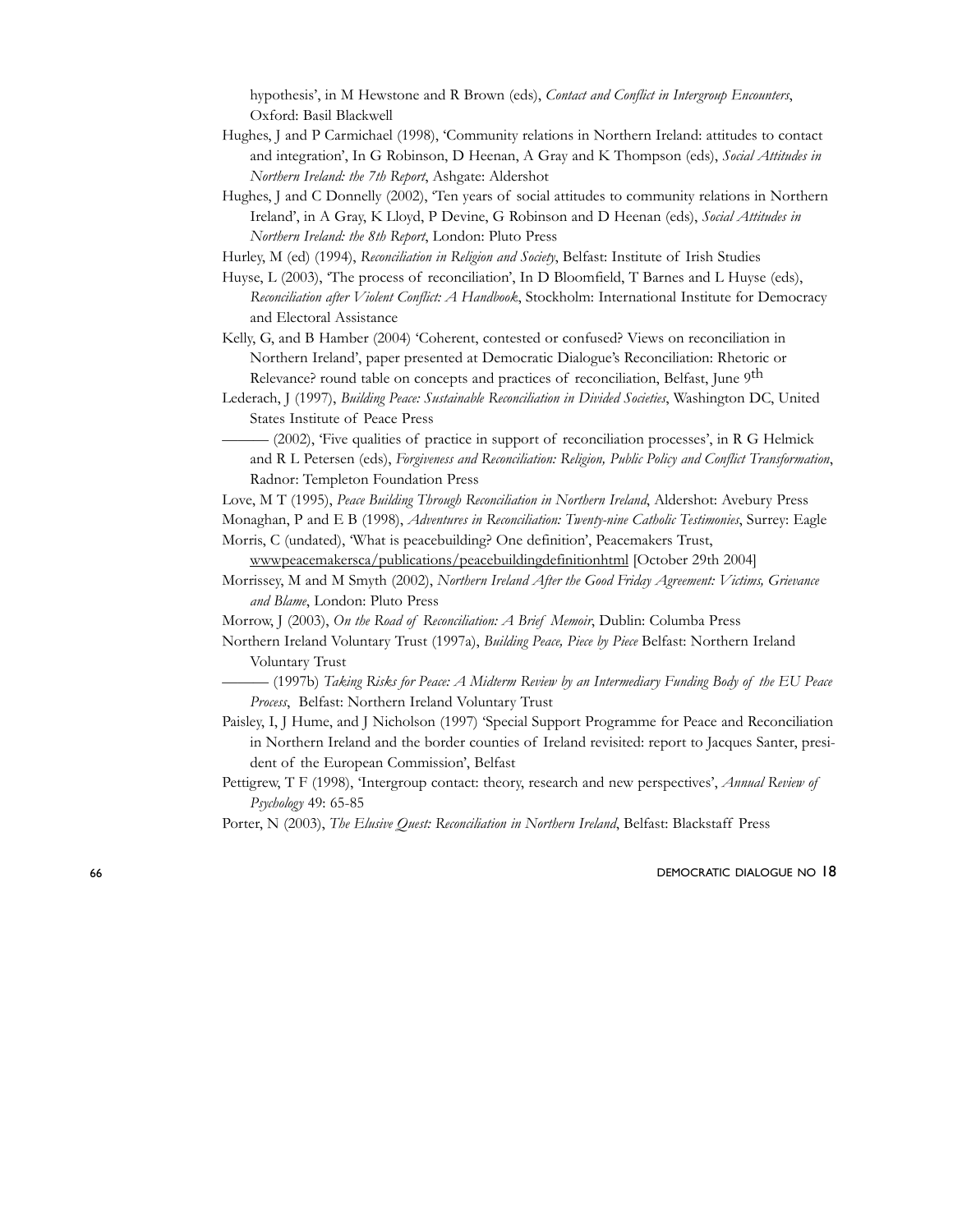Rigby, A (2001), *Justice and Reconciliation: After the Violence*, London: Lynne Rienner

Ropers, N (1995), *Peaceful Intervention: Structures, Processes and Strategies for the Constructive Resolution of Ethnopolitical Conflicts*, Berghof Research Center for Constructive Conflict Management, wwwbshuttlede/berghof/eng/ind\_pubhtm [September 2004]

Stevens, D (2004) *The Land of Unlikeness: Explorations into Reconciliation*, Dublin: Columba Press

Thomson, A (ed) (1998), *Future With Hope: Biblical Framework for Peace and Reconciliation in Northern Ireland*, Belfast: Evangelical Contribution Northern Ireland

- van der Merwe, H (1999), *The Truth and Reconciliation Commission and Community Reconciliation: An Analysis of Competing Strategies and Conceptualizations*, Fairfax, VA: George Mason University ——— (2000) 'National and community reconciliation: competing agendas in the South African Truth and Reconciliation Commission', in N Biggar (ed), *Burying the Past: Making Peace and Doing Justice after Civil Conflict*, Washington, DC: Georgetown University Press
- ——— (2002) 'National narratives versus local truths: the Truth and Reconciliation Commission's engagement with Duduza', in D Posel and G Simpson (eds), *Commissioning the Past: Understanding South Africa's Truth and Reconciliation Commission*, Johannesburg: Witwatersrand University Press
- Weinstein, H, and E Stover (2004a), 'Introduction: conflict, justice and reclamation', in H Weinstein and E Stover (eds), *My Neighbour, My Enemy: Justice and Community in the Aftermath of Mass Atrocity*, Cambridge: Cambridge University Press
- Weinstein, H and E Stover (eds) (2004b), *My Neighbour, My Enemy: Justice and Community in the Aftermath of Mass* Atrocity, Cambridge: Cambridge University Press
- Wells, R (1999), *People Behind the Peace: Community and Reconciliation in Northern Ireland*, Grand Rapids: Eerdmans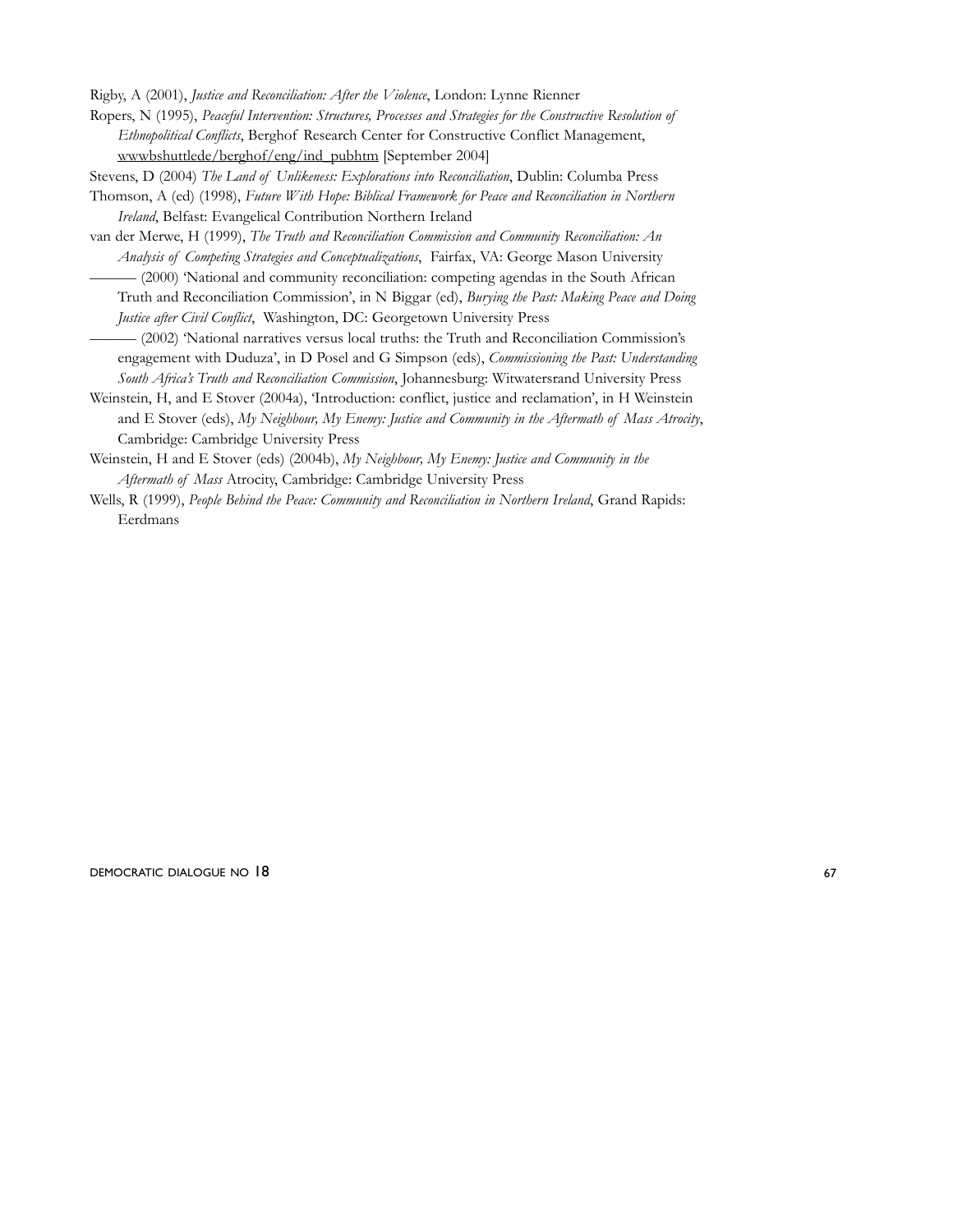### **Contributors**

**Brandon Hamber** is a research associate of Democratic Dialogue and an independent researcher and consultant. He was born in South Africa where he trained as a clinical psychologist. He holds a PhD from the University of Ulster. Before moving to Northern Ireland in early 2001, he was the cocoordinator of the Transition and Reconciliation Unit at the Centre for the Study of Violence and Reconciliation in Johannesburg. There he worked on violence and trauma, and co-ordinated the centre's project focusing on the Truth and Reconciliation Commission. He has published extensively on the psychological implications of the TRC, reconciliation as a theoretical and applicable concept, truth-recovery processes and comparative research on violence and crime in countries in transition. Brandon also acts as a consultant to the Healing Through Remembering Project, which is exploring different mechanisms that could be used to deal with Northern Ireland's violent past.

**Gráinne Kelly** was until recently research officer at Democratic Dialogue and remains a research associate of the organisation. She has worked on community relations and reconciliation for a number of years, her research projects including mediation of parades disputes, evaluation of conflict resolution training, the needs of victims of conflict and the role of local civic fora in dispute resolution. She holds an MA in peace and conflict studies from the University of Ulster and recently undertook a research fellowship at the Center on Philanthropy and Civil Society, City University, New York.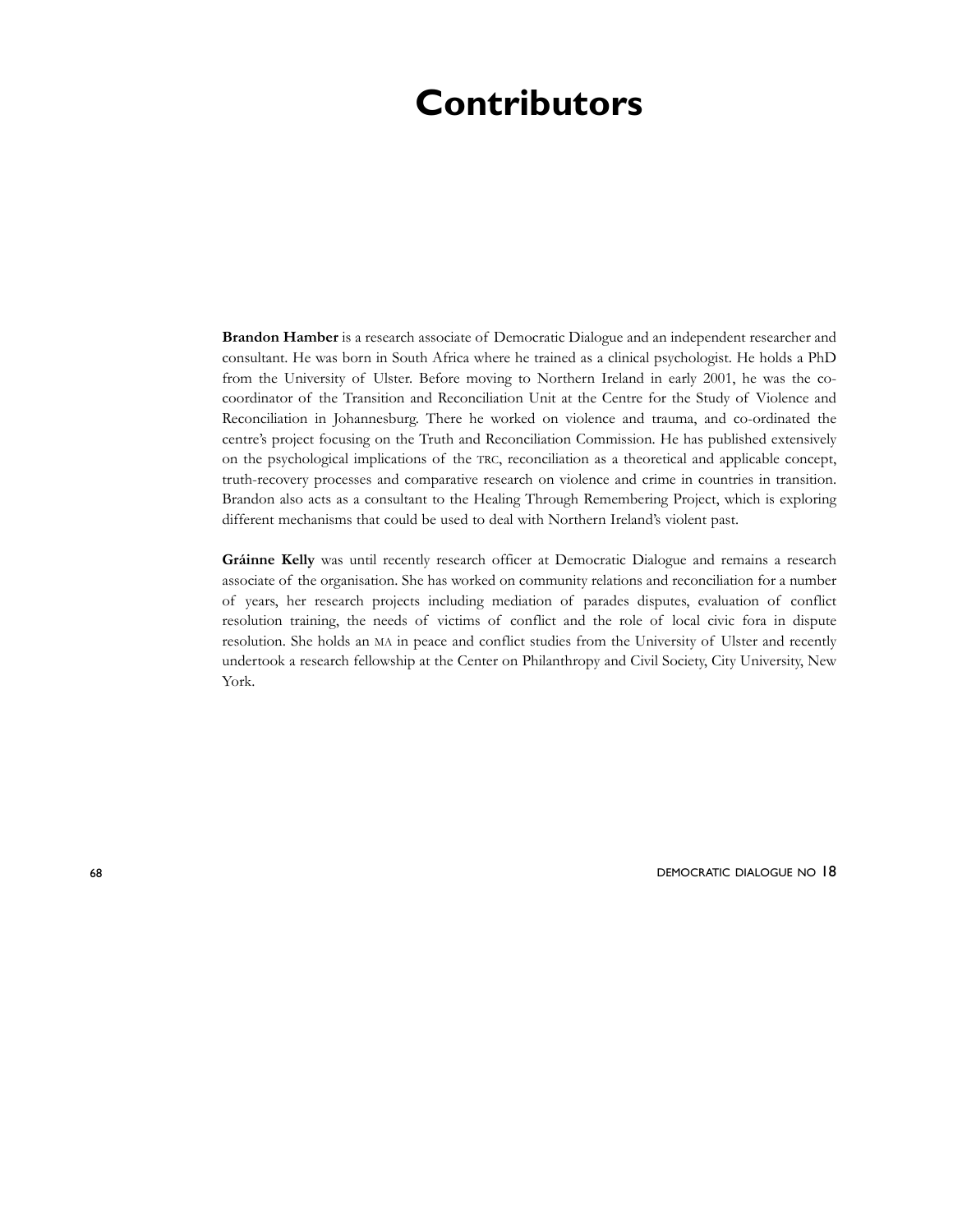### **Appendix A: case-study areas**

#### **Armagh City and District Council**

Armagh City and District Council is located south of Belfast and east of the River Bann, covering an area of around 260 square miles. The council area has a population of approximately 54,000, of which (according to the 2001 census) 45.6 per cent are Catholic, 17.4 per cent Presbyterian, 19.5 per cent Church of Ireland, 2.4 per cent Methodist, 6.5 per cent 'other denomination' and 9 per cent 'none' or 'not stated'. Combining the Protestant denominations gives an overall figure of around 45.8 per cent.

Armagh District Council was established in 1973 with the reorganisation of local government. In 1995, Armagh was officially granted city status. Given the current make-up of the council, it has been described as 'hung', with 11 of the 22 seats spread between the two main unionist parties and 11 shared between the SDLP and Sinn Féin. While the Alliance Party and the Northern Ireland Women's Coalition have previously contested elections, they have failed to make any significant inroads in the area.

There have been substantial violence and communal tension in this district, including targeted killings (one of which resulted in the death of a unionist councillor in the early 80s). According to 1999 figures, Armagh District Council area has had the second highest number of conflict-related deaths after Belfast, with a rate of 2.5 per 1,000 (Fay, Morrissey and Smyth, 1999).

#### **Omagh District Council**

Omagh District Council area is located west of the River Bann and is the second largest (after Fermanagh), covering 440 square miles. It is entirely located within Co Tyrone, encompassing mid- and west Tyrone, with Omagh town in the centre of the district. After Derry, Omagh is the second largest urban centre west of the Bann, with around half of the district's population living in the town, which acts as an important service and employment centre.

The area has a population of approximately 48,000, 65 per cent of whom are Catholic, 10.7 per cent Presbyterian, 11 per cent Church of Ireland, 1.4 per cent Methodist, 3.12 per cent 'other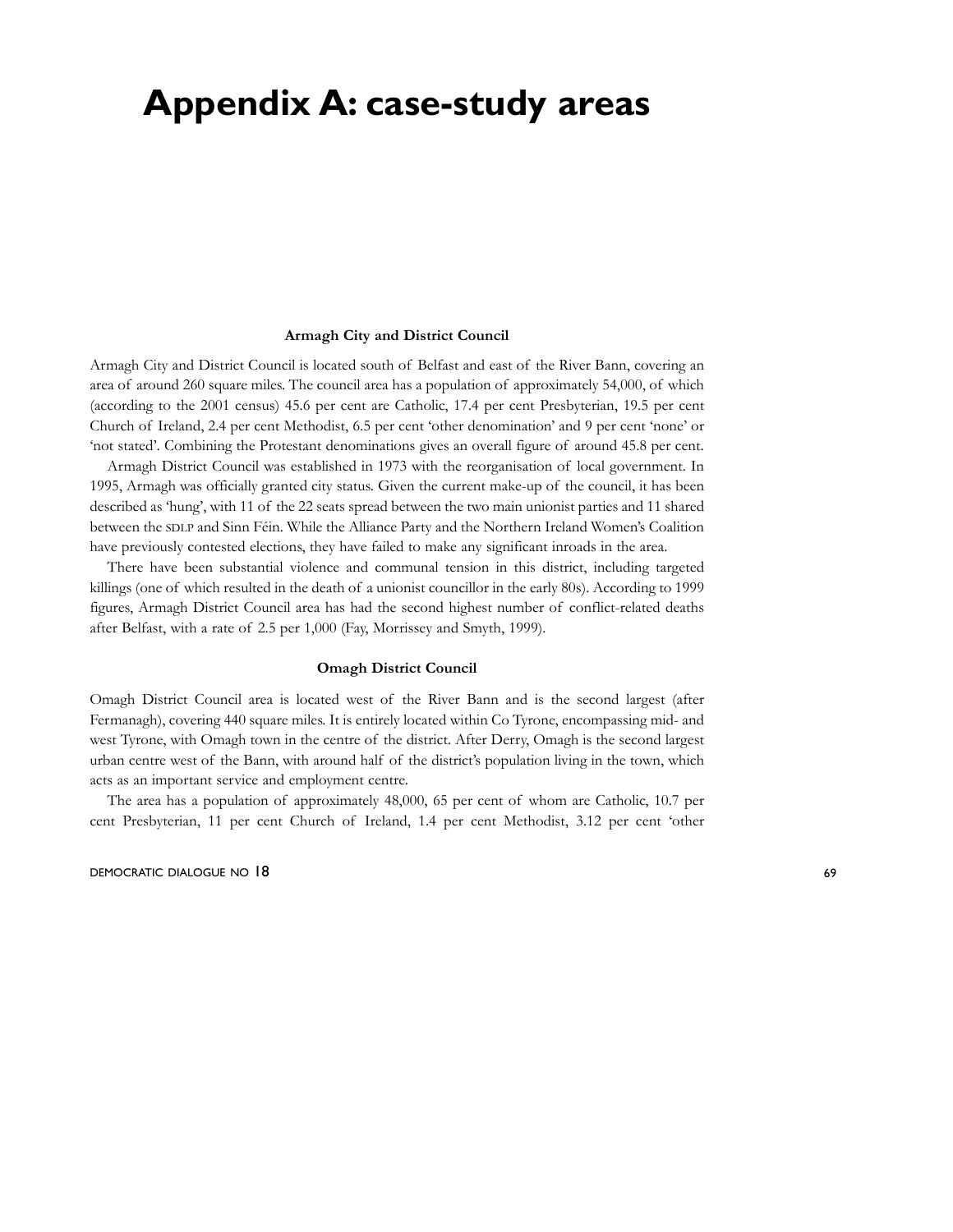denomination' and 8.3 per cent 'none' or 'not stated'. The combined Protestant population figure would be 26.2 per cent.

Since 1998, Omagh has become synonymous with the town-centre bomb which killed 29 people and injured hundreds in August that year. The death toll represented the single worst incident within Northern Ireland since the beginning of the present conflict. Between 1969 and 1999, 41 conflictrelated deaths (including the Omagh bomb) were recorded. As a result, Omagh ranked 17th highest (out of 26) by district-council area for conflict-related deaths (Fay et al, 1999). Currently, SF is the largest party in the council, with eight seats, while the SDLP is second largest with six. The UUP holds three, while the DUP has two. There are also two independent councillors.

### **Ballymena Borough Council**

Ballymena Borough Council spans some 200 square miles. The council area is land-locked and in the north-east of Northern Ireland. Ballymena town is the administrative centre for many of the key statutory organisations and almost half the population of the borough lives there.

The district-council area has a population of 58,600, of whom around 19 per cent are Catholic, 45 per cent Presbyterian, 12 per cent Church of Ireland, 2.5 per cent Methodist, 9 per cent 'other denomination' and 13 per cent 'none' or 'not stated'. The combined Protestant population figure is around 68 per cent.

The largest party in the council is the DUP, which holds 11 of the 24 seats. The second largest is the UUP with seven seats, while the SDLP has four and there are two independents. During the course of the conflict, the death rate in the area was 0.18 per 1000, the fourth lowest figure by district council.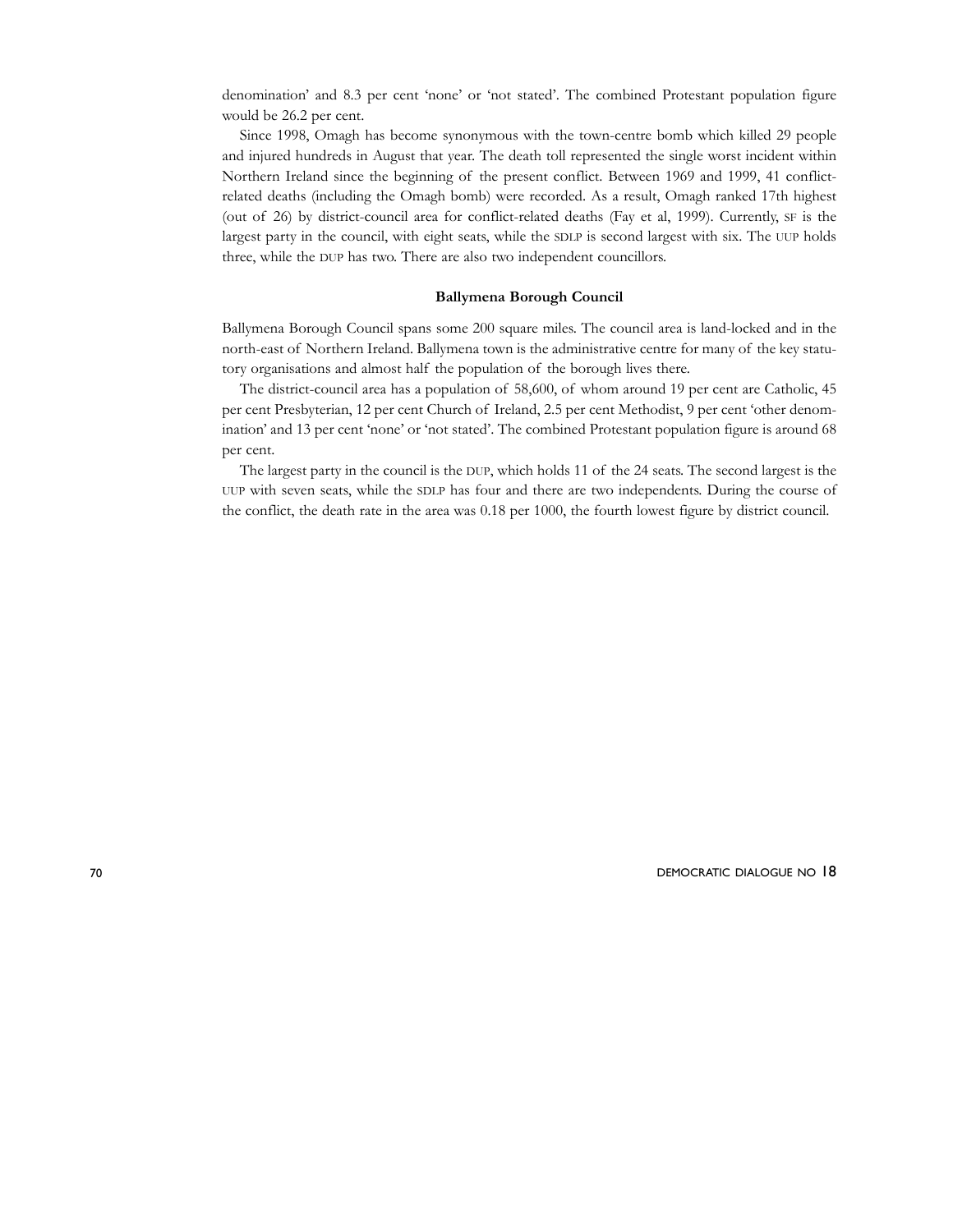## **Appendix B: interview schedule**

**Interview Schedule Community Reconciliation Project**

**Case Study Area: Name of Interviewee: Position: Date of Interview: Venue: Interviewer name: Interviewer address:** *(If interviewee wishes to be kept informed of the research findings)* **Email:**

### **Issues to be covered in introduction to interview**

The purpose of the research *(see following page for project explanation)* The purpose of the interviews Interviews will be recorded for data collection purposes only. All tapes will remain with Democratic Dialogue and will only be accessible to project staff. *(If they would like tapes returned / destroyed after the project is complete, they are free to request so.)* The interview is confidential Quotes will not be attributed by name in reports Are you happy to have your name included at the back of a report under the general list of interviewees?

**Remember:** Ask interviewee if they wish for any clarification on the research aims or if they have any further questions. It is important that respondents understand the research focus.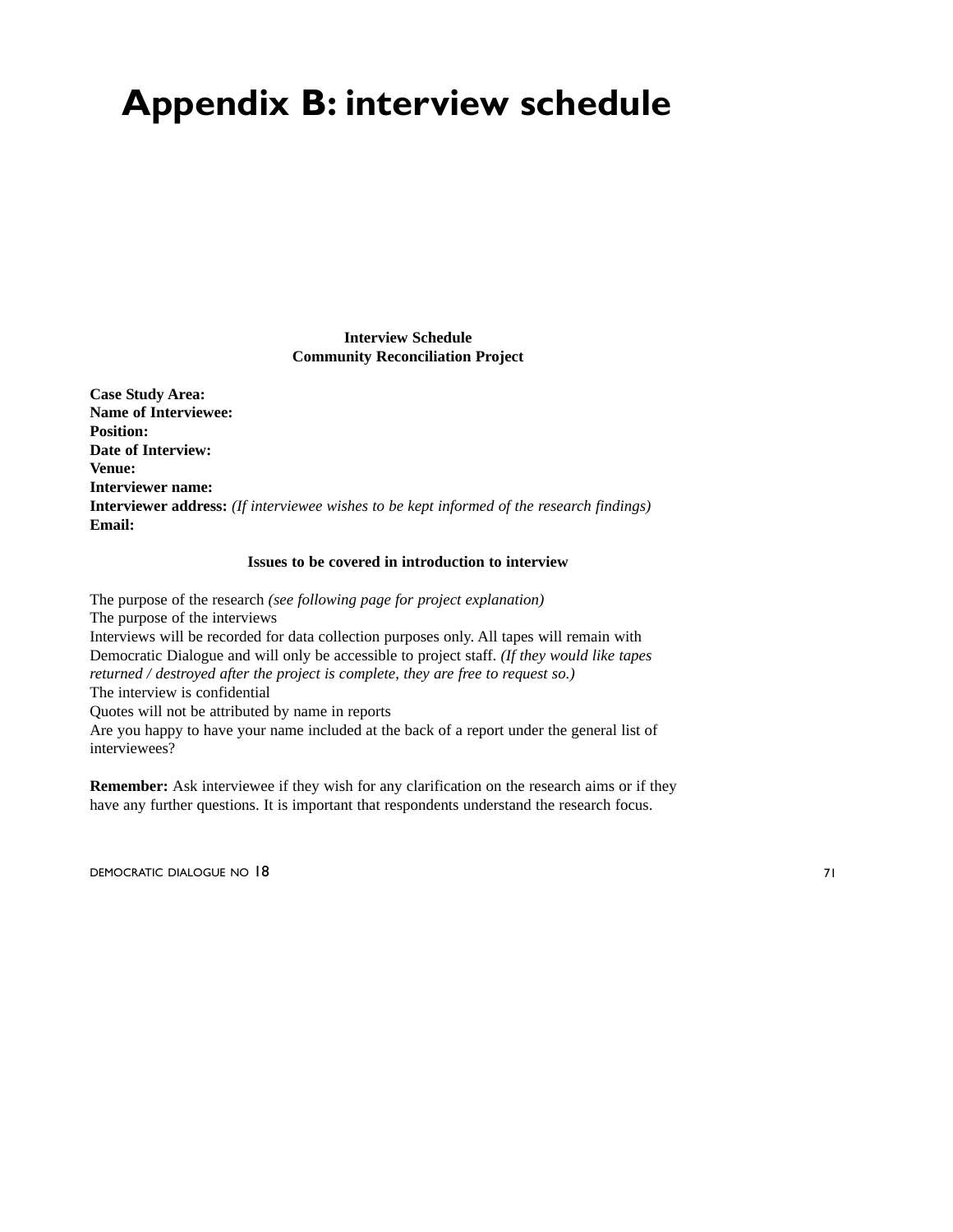### **About the Project** *(for more information, see short background document)*

Democratic Dialogue has been awarded a Peace II, Measure 2.1 research grant by the Community Relations Council to explore the question: *'What is the place for reconciliation in community relations work?'*The project is 18 months in duration and the research reports should be published in May–June of next year.

### **The research project aims to explore:**

• how the term 'reconciliation' is conceptualised within a range of community organisations and local authorities and

• how this understanding is translated into practical strategies for action in engaging various sectors of society.

### **This will be done with a view towards:**

• understanding the opportunities and challenges created by local council structures, and

• to practically assist in the increasing development of mutual understanding and effective partnerships between local authorities and the community and voluntary sector,

• thus ensuring more sustainable reconciliation practice into the future.

### **Choosing of case studies**

Three council areas have been chosen as the focus of the study, but it is hoped that the lessons learned from these case studies will be of benefit to all 26 district council areas.

These case studies have been chosen, after much consideration, with the assistance of an independent steering committee consisting of both local and international academics and practitioners in the field of community relations. In order to ensure a diversity within the case studies chosen a number of criteria were used, including

• the religious and political make-up within the council area,

- its geographical location and remit (to include both urban and rural areas),
- the level of community and voluntary sector activity and
- the commitment to community relations within district council structures.

### **The purpose of the interviews:**

To explore the concepts and practices of reconciliation with people who deal with these issues on a daily basis. We hope this process will be useful for all parties and will be an opportunity for us to work together to find the answers to some of these challenging questions.

### **Project outputs**

• An audit of local reconciliation projects for each of the three case study areas;

• Three case study area reports providing an overview of reconciliation strategies used by the community groups under study and outlining the role and function of local councils in supporting

The MOCRATIC DIALOGUE NO 18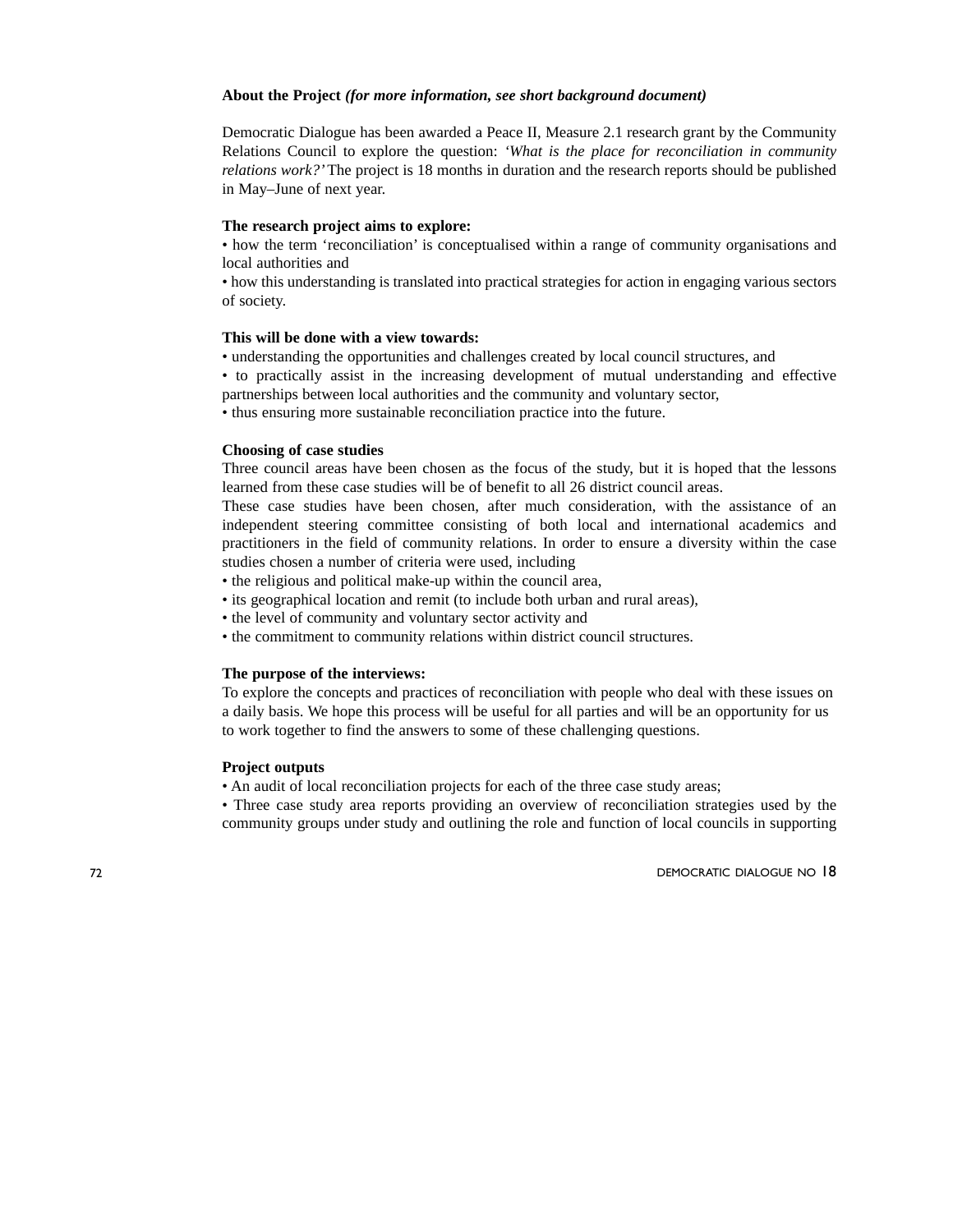or constraining this work (including recommendations of ways in which this support could be further enhanced);

• A composite and analytical final report integrating the lessons from the case study areas, including an overview of key themes and comparative lessons, a theoretical assessment of the meaning and nature of reconciliation in local communities, and providing an overview of reconciliation strategies used by the community groups under study;

• A roundtable discussion event with interested parties and research participants at the end of the research and

• A report emanating from the round table discussion.

## **CONTEXT**

**Rationale:** These questions should provide the interviewee with the opportunity to explain their work in general terms and will ease the interviewee in, before moving on to some more theoretical questions. The questions should be tailored to reflect the work of the individual (eg. Councillor or voluntary sector staff member, etc.)

1. Can you describe your work to us? *When did they start this work? How long have they been doing it? What are the main activities and programmes they have been involved in? What is their role within council? What committees do they sit on?*

2. What do you understand your work as seeking to achieve?

3. Given a choice, what would you call this work? *How do you categorise this work? Prompt: community relations work / single identity work / peacebuilding / reconciliation / political organisation?*

4. What do you understand to be the differences / similarities between these terms? *We are aiming to examine if/why people differential between terms such as CR and reconciliation, and to what extent this is intentional or 'habit'*

## **VISION AND CONCEPTS**

**Rationale:** These questions are designed to explore what the interviewee understands by the term 'reconciliation' and how it relates to their own context and work. It is also an opportunity to present the interviewee with our 'definition' of reconciliation and explore how much they can relate to the term.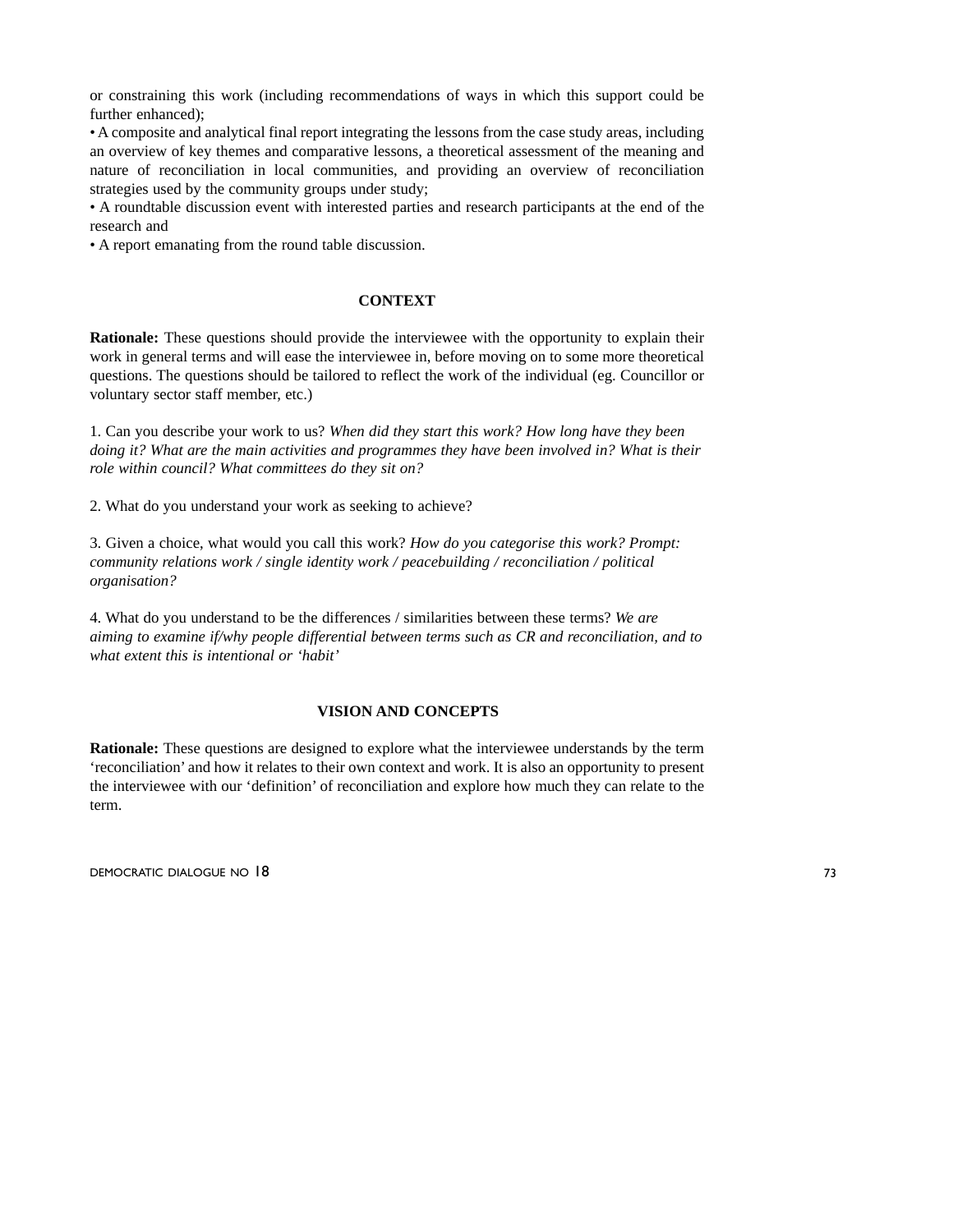*Hypothesis: If people (councils / voluntary sector) had a clearer conceptual understanding of what is meant by 'reconciliation' they would be able to develop better practical projects to address the issue. The nature of people's vision of reconciliation may determine how well they interact with others. Those with a clear vision may be more disposed to interacting with others in a meaningful way.*

**NB:** We must make it clear that we are investigating the term 'reconciliation' and there is no expectation that this is the work people should be doing – we are just interested in exploring the concept further.

5. What do you understand by the term 'reconciliation'? *Explore what people mean by the term reconciliation and how comfortable they are using the term to describe aspects / all of their work. What is reconciliation not? Try to explore if the person locates reconciliation within a continuum which may involve earlier steps, such as single-identity work; encounter work etc*

6. What might a reconciled society look like? *This is a 'vision' question and aims to get them to think in practical terms of what the final aim might be in reconciliation work Prompt: Does this society go beyond a culture of 'politeness' or 'friendliness'?*

7. What does reconciliation mean in your work context? *This may have been previously covered, but might still be worth revisiting.*

8. Is there a place for a concept such as reconciliation in NI?

## **RECONCILIATION HANDOUT**

Our working hypothesis is that reconciliation is a necessary process following conflict.

However, we believe it is a voluntary act and cannot be imposed.

It involves five interwoven and related strands:

- Developing a shared vision of an interdependent and fair society
- Acknowledging and dealing with the past
- Building positive relationships
- Significant cultural and attitudinal change
- Substantial social, economic and political change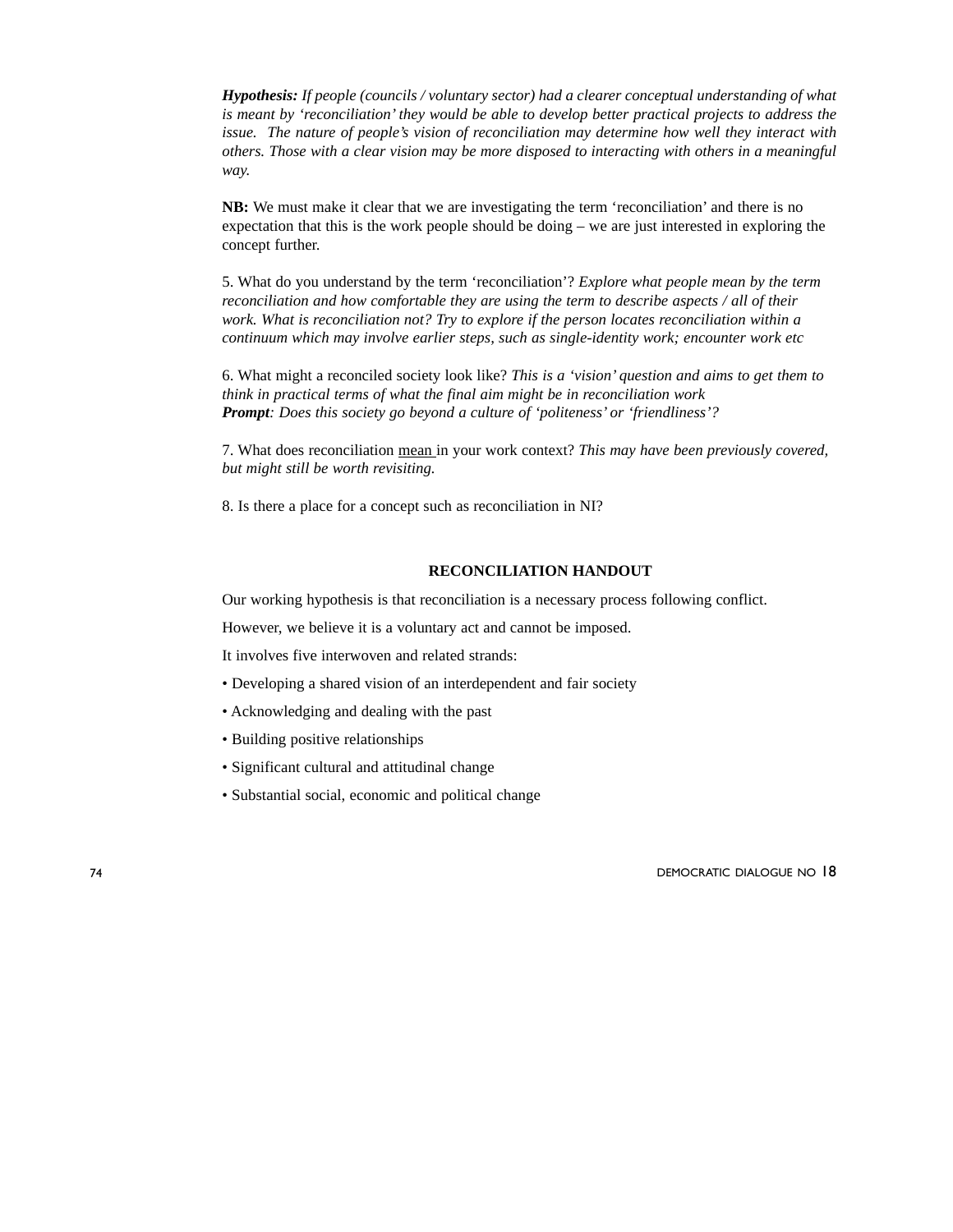## **INTRODUCE DEFINITION**

Explain that we have put together this definition of reconciliation, based on a composite of other definitions and explanations which have been used previously. Ask the interviewee to look first at the five general 'parts' of reconciliation as we have envisaged them and explain a little about what each one means for us.

## **NB: We are looking for people's views on this definition and not saying that this is the definitive version in any way. It is a working definition.**

9. What do you think about this definition?

10. Do you think these are the main components of reconciliation? *Do you think that some happen before / after each other? What order might interviewee put them in? Why? Is there a continuum or do they have to happen simultaneously?*

11. Do you think these are equally weighted or equally important, or is some more important than others?

Try to unpack each section individually with the interviewee to gain a sense of their priorities in terms of reconciliation and how they view the process.

## **APPLYING WORK AND EXPERIENCE TO THEORY AND CONCEPTS**

**Rationale:** The purpose of these questions to for the interviewee to begin to relate their work to the discussion on reconciliation.

*Hypothesis: A clear articulation of how the individuals work is related to reconciliation will result in a clearer understanding of the initiatives which may assist reconciliation in Northern Ireland.* 

12. Can you relate this definition to your work experience? *Can you recognise your work in the strands of this definition? If this is to councillors, you are looking at their work as local reps and how much of this is related to community relations or reconciliation.*

13. Do you think there is a place for the concept of reconciliation as we have discussed it in your work? *Consider, if necessary the differences between political level reconciliation and community reconciliation? What is useful about working at local level? What is challenging about working at local level? What events at local level have challenged the work of community relations in the*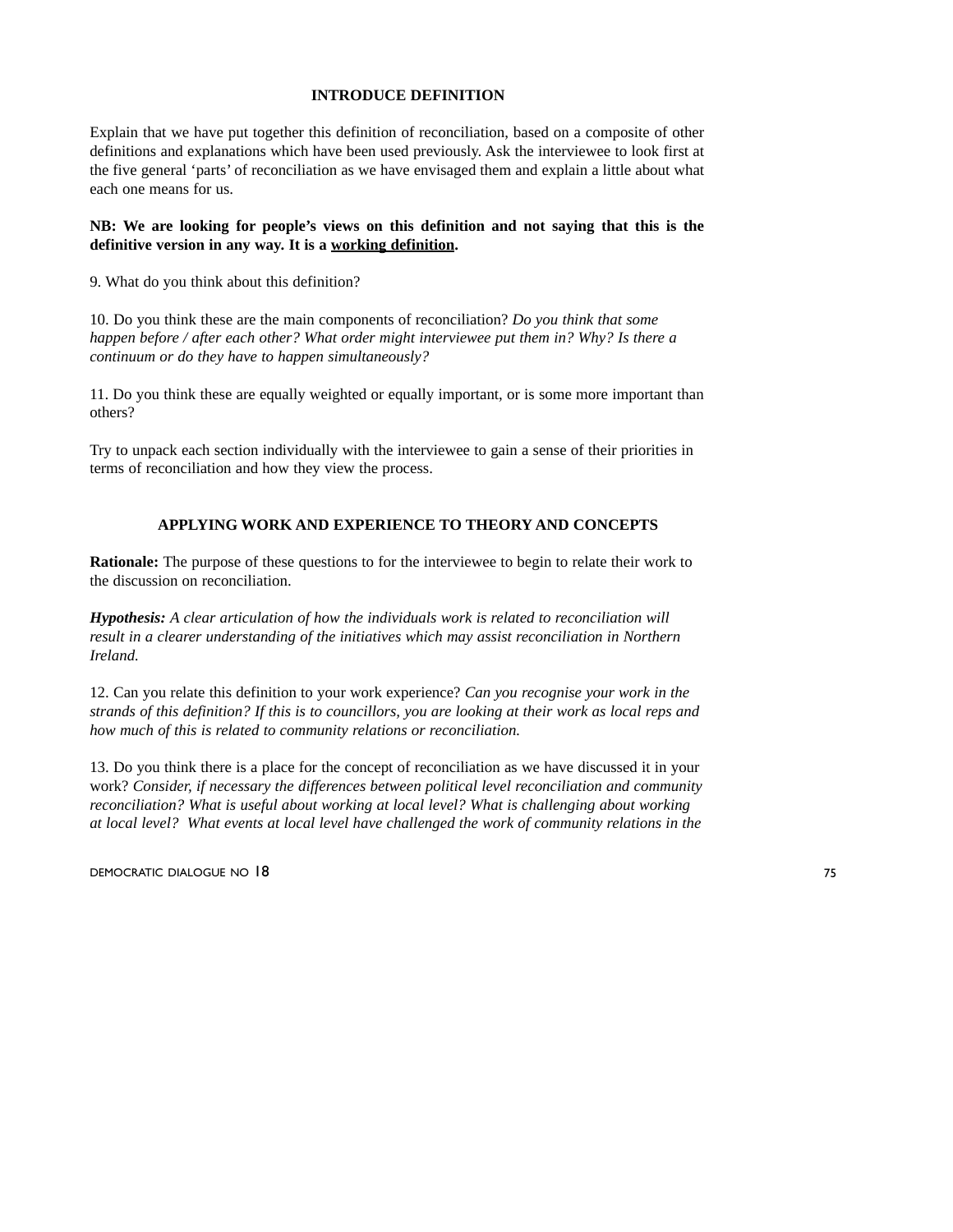*town? (e.g. Omagh bomb etc) How much have the council done to accommodate differing views within? (e.g. alternating mayors between parties)*

14. Do you know of any positive / unhelpful examples of reconciliation initiatives which have been undertaken within the district?

#### **POLICIES, PRACTICES AND STRUCTURES**

**Rationale:** To build reconciliation at the community and council level we think that different dimensions, which cut across the various aspects of the definition, need to be considered. They are:

- The policies and procedures that can build reconciliation
- The roles and responsibilities of individuals / organisations in such processes
- The relationships between the main actors involved

*Hypothesis: If people had a clearer understanding of the impact of certain policies and practices on community relations and reconciliation work, they would be in a better position to develop reconciliation work in a more effective way.*

15. What is your view of the council's community relations policy at present? *This question is aiming to explore the perceptions which exist within / outside of council towards their work on CR issues. How do you view the progression of reconciliation work over the past number of years within the council (within the c&v sector)? Are you aware of particular policies within council related to specific areas, such as victims, ex-prisoners, memorials and commemorations?* Do you think that the concept of reconciliation should / could be part of an overall CR policy? *How has the CR policy developed over the years? Have things improved?*

16. Do you think the CR policy is implemented in practice? *We are not looking to evaluate their CR strategy – but to see how the intensions / rhetoric of council translate into action? Who is involved? Is it more than financial support? Are there key people who push a reconciliation agenda in the council? If not, why not?*

17. How easy or difficult have you found it to implement reconciliation initiatives at local level? *What structures, policies or practices have hindered / promoted reconciliation? This question seeks to explore how much the actual set-up of councils (council chambers / committees / processes and procedures) limit the possibilities of improving relations across sectarian divisions etc. What about the local media? Do you think there is opposition to the practice of reconciliation within the council?*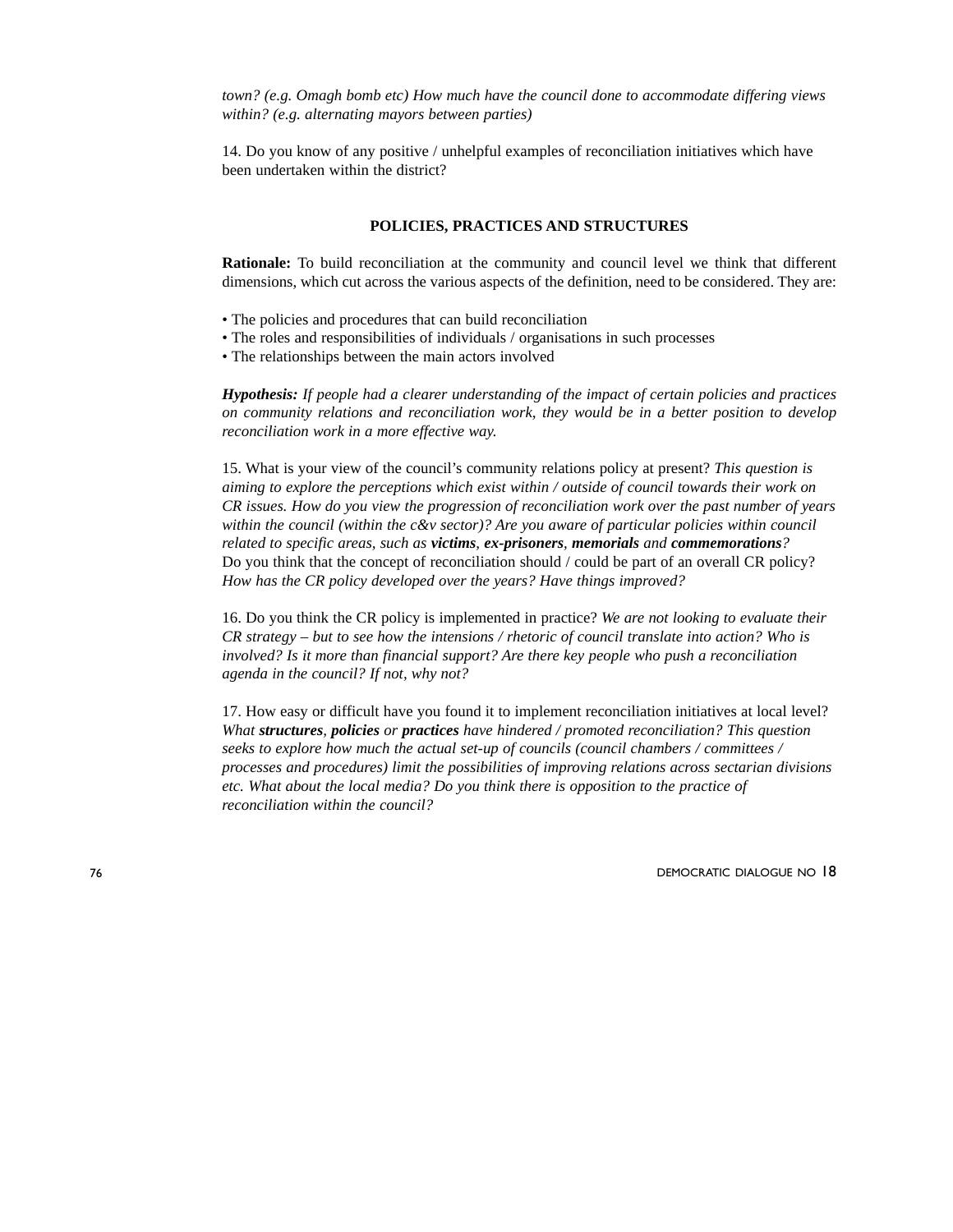18. What is it that you need from council / community groups to enhance reconciliation? *Should the role of the CRO be made more prominent? Should council committees work differently? etc.*

#### **RELATIONSHIPS**

*Hypothesis: If people had a clearer understanding of their relationships within their own organisations / councils and between sectors, they would be in a better position to undertake reconciliation work in a more conducive atmosphere.*

- 19. How would you describe the relationship between x and y?
- community & voluntary sector
- local council
- local strategy partnership
- Community Relations Unit
- other bodies?

*This question should explore and describe the various relationships between and within the different groups – community & voluntary, council, LSP, other relevant bodies. Use appropriate permutations. Are the relationships symbiotic / necessary / practical / useful / obligatory? How to the different sectors relate to each other? What is different about working at local level?*

20. How are you as CRO / community group / councillor thought of by community sector / councillors / LSP etc?

21. To what degree do you think relationships are important in building reconciliation?

22. What factors assist / promote / hinder the development / maintenance / growth of these relationships? *Is it good lines of communication? Involvement in relevant networks? Personality based? Geographically based? – close proximity?*

22. Are their times when relations (between / within) (council /  $c&v$  sector) are particularly challenged? *Around election time? During summer months – bonfires, flags, parades, etc.*

#### **ROLES AND RESPONSIBILITIES**

*Hypothesis: If people had a clearer understanding of the roles and responsibilities of different players, they would be in a better position to design and undertake reconciliation work in a more effective way.*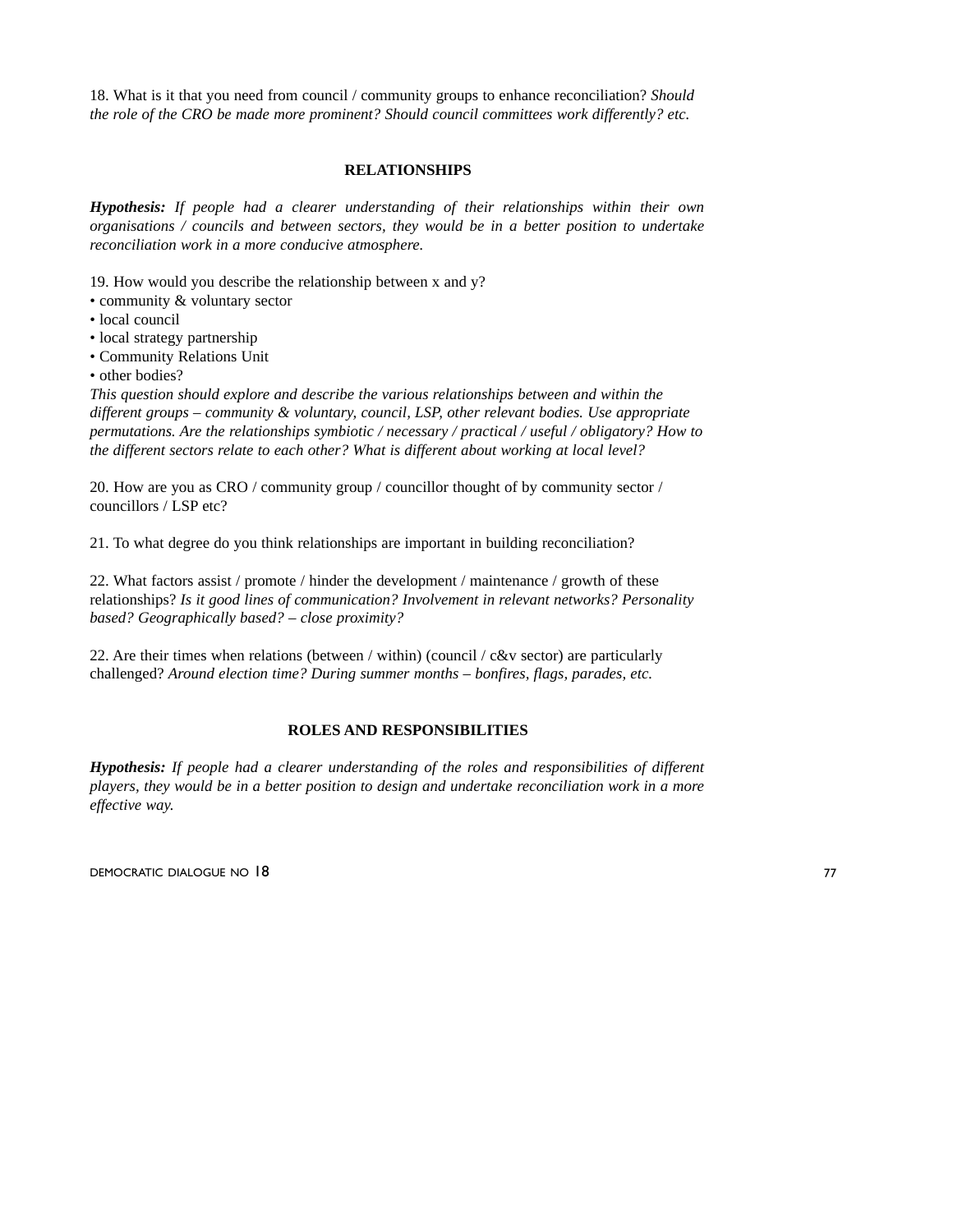25. Whose *responsibility* is it to undertake reconciliation work? (nationally, regionally, locally?) *Do you think that the balance of roles and responsibilities between sectors is fair? Should this balance be changed? How would you go about this?*

26. What responsibilities do community groups / local councils have for promoting reconciliation at local level?

27. Do you think that local councils should be given more or less responsibility for delivering on community relations (reconciliation) initiatives? *This is an aspect of the Shared Future consultation document which poses the question of whether further powers / funds should be devolved to local district council level*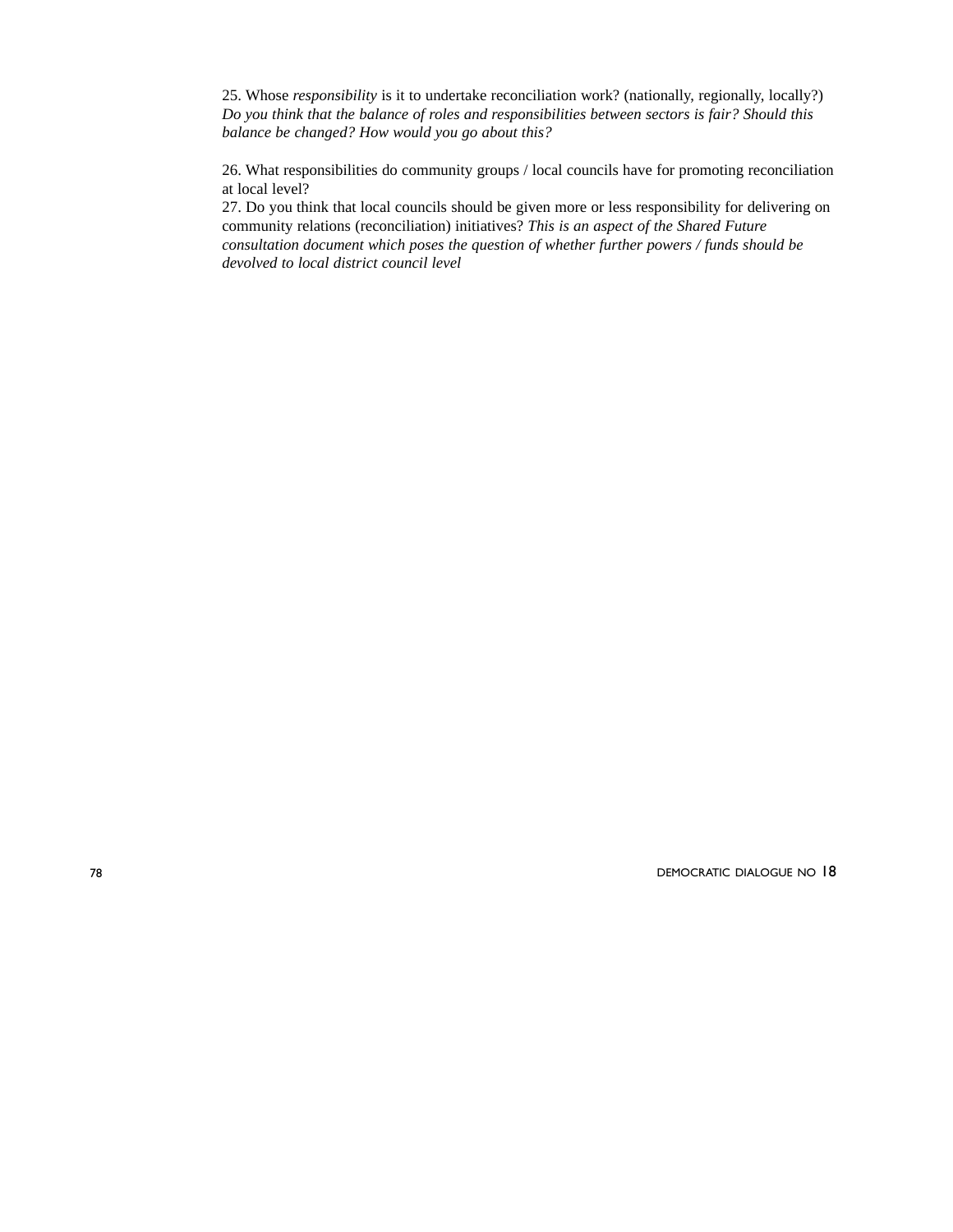## **Appx C: peacebuilding, reconciliation**



Copyright Brandon Hamber & Gráinne Kelly Correspondence to mail@brandonhamber.com